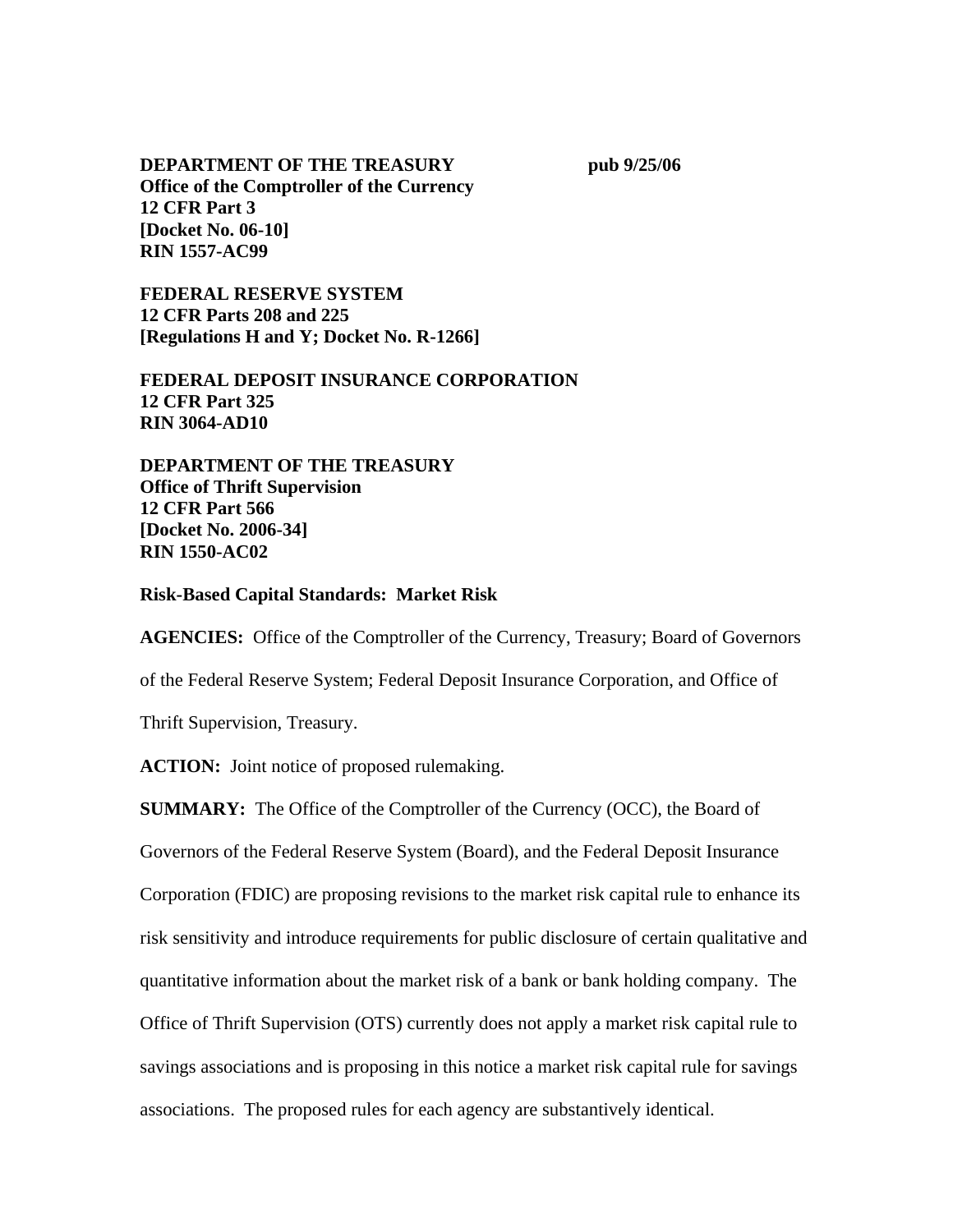## **DATES: Comments must be received on or before [INSERT DATE 120 DAYS**

## **AFTER PUBLICATION IN THE FEDERAL REGISTER].**

#### **ADDRESSES: Comments should be directed to:**

**OCC:** You should include OCC and Docket Number 06-10 in your comment.

You may submit comments by any of the following methods:

- **Federal eRulemaking Portal**: [http://www.regulations.gov.](http://www.regulations.gov/) Follow the instructions for submitting comments.
- **OCC Web Site:** [http://www.occ.treas.gov](http://www.occ.treas.gov/). Click on "Contact the OCC," scroll down and click on "Comments on Proposed Regulations."
- **E-mail address**: [regs.comments@occ.treas.gov.](mailto:regs.comments@occ.treas.gov)
- **Fax**: (202) 874-4448.
- **Mail**: Office of the Comptroller of the Currency, 250 E Street, SW, Mail Stop 1- 5, Washington, DC 20219.
- **Hand Delivery/Courier**: 250 E Street, SW., Attn: Public Information Room, Mail Stop 1-5, Washington, DC 20219.

Instructions: All submissions received must include the agency name (OCC) and docket number or Regulatory Information Number (RIN) for this notice of proposed rulemaking. In general, OCC will enter all comments received into the docket without change, including any business or personal information that you provide. You may review comments and other related materials by any of the following methods: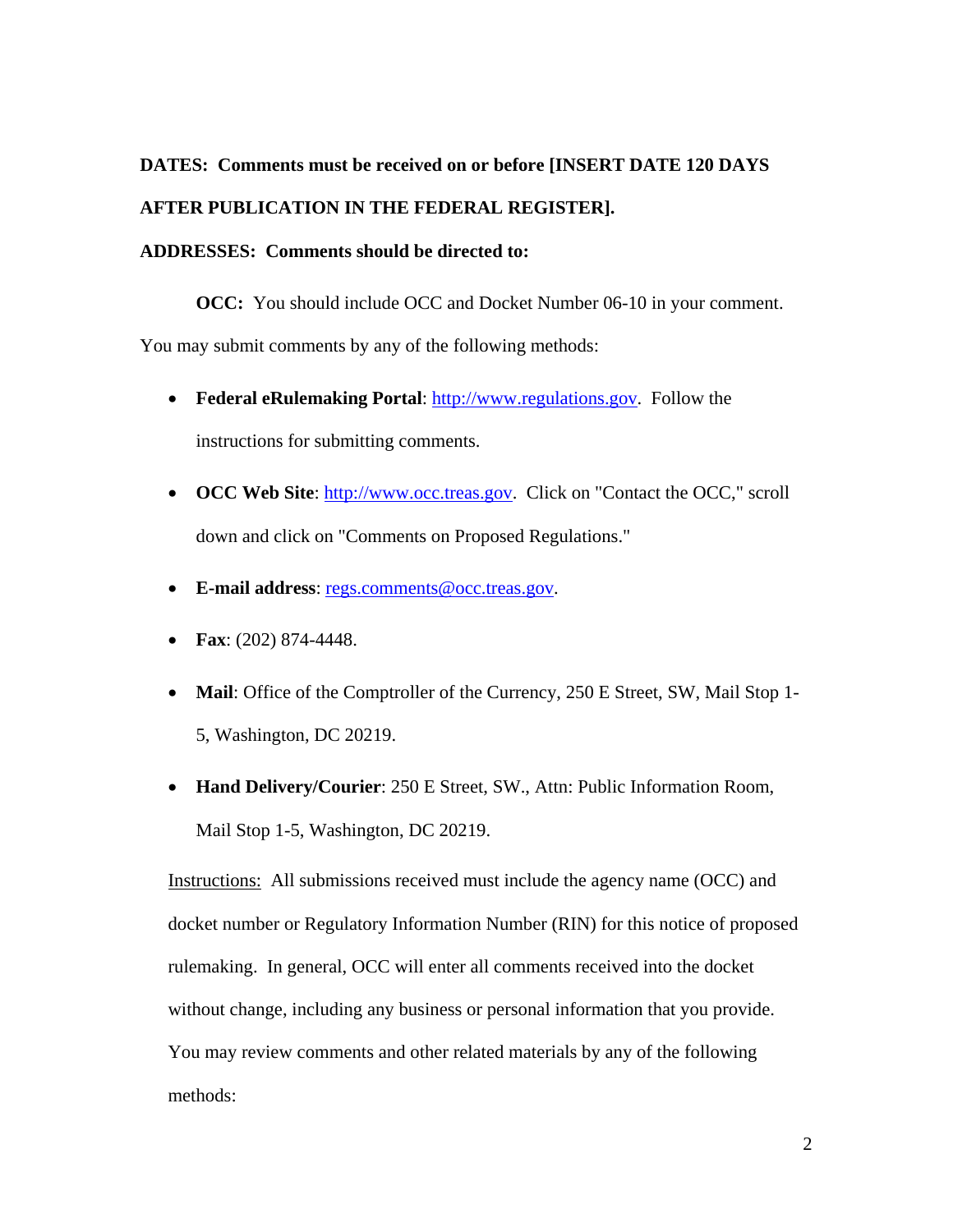• **Viewing Comments Personally**: You may personally inspect and photocopy comments at the OCC's Public Information Room, 250 E Street, SW, Washington, DC. You can make an appointment to inspect comments by calling (202) 874- 5043.

**Board:****You may submit comments, identified by Docket No. R-1265, by any of the following methods:** 

• Agency Web Site: [http://www.Federalreserve.gov](http://www.federalreserve.gov/). Follow the instructions for submitting comments on the

[http://www.Federalreserve.gov/generalinfo/foia/ProposedRegs.cfm.](http://www.federalreserve.gov/generalinfo/foia/ProposedRegs.cfm)

- Federal eRulemaking Portal: [http://www.regulations.gov.](http://www.regulations.gov/) Follow the instructions for submitting comments.
- E-mail: [regs.comments@Federalreserve.gov.](mailto:regs.comments@federalreserve.gov) Include docket number in the subject line of the message.
- FAX: (202) 452-3819 or (202) 452-3102.
- Mail: Jennifer J. Johnson, Secretary, Board of Governors of the Federal Reserve System,  $20<sup>th</sup>$  Street and Constitution Avenue, NW, Washington, DC 20551.

All public comments are available from the Board's web site at

[www.Federalreserve.gov/generalinfo/foia/ProposedRegs.cfm](http://www.federalreserve.gov/generalinfo/foia/ProposedRegs.cfm) as submitted, unless modified for technical reasons. Accordingly, your comments will not be edited to remove any identifying or contact information. Public comments may also be viewed electronically or in paper form in Room MP-500 of the Board's Martin Building  $(20<sup>th</sup>$  and C Streets, NW) between 9:00 a.m. and 5:00 p.m. on weekdays.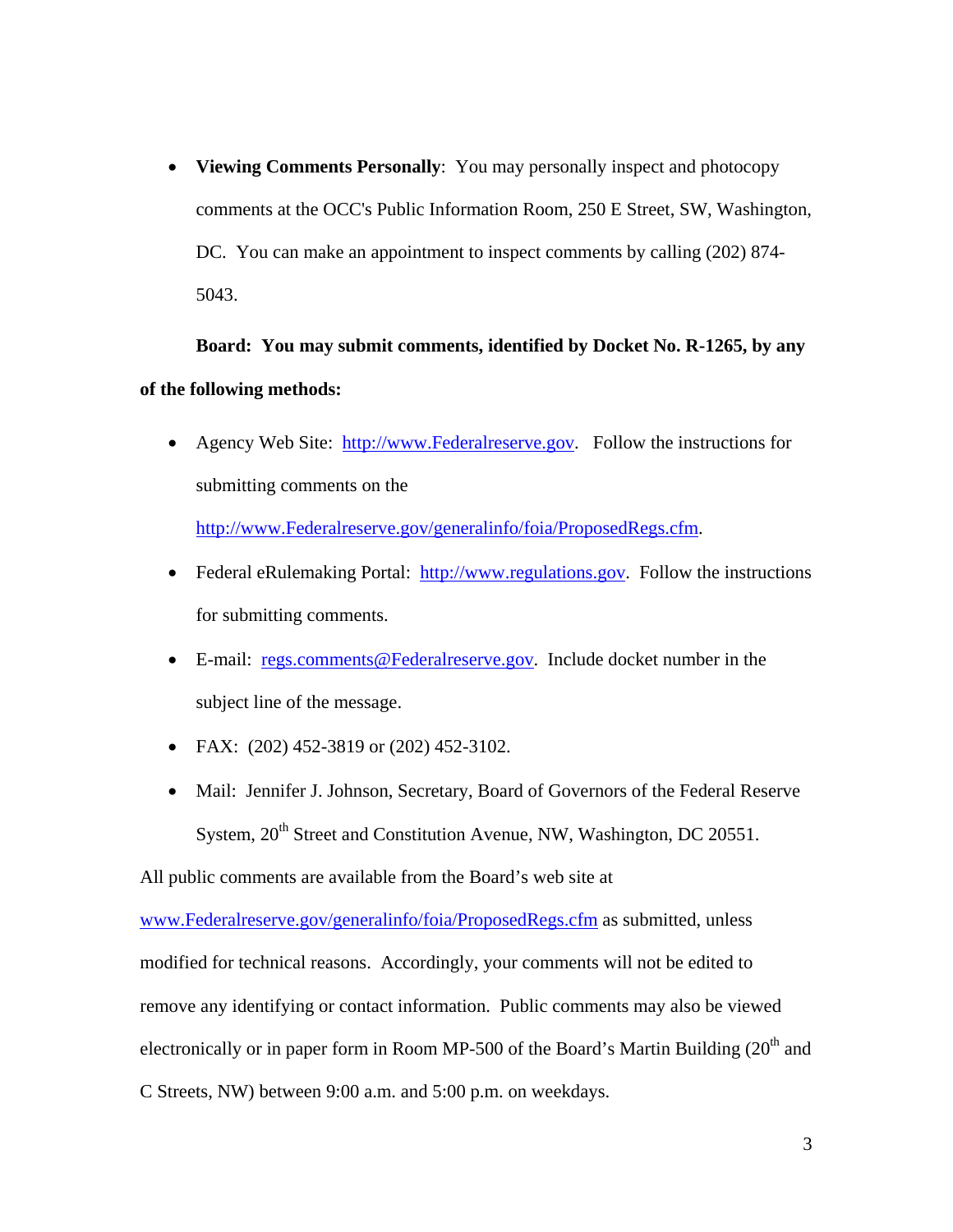**FDIC***:* You may submit written comments, identified by RIN number, by any of the following methods:

• Agency Web Site:

<http://www.fdic.gov/regulations/laws/federal/propose.html>. Follow the instructions for submitting comments on the FDIC Web site.

- Federal eRulemaking Portal: [http://www.regulations.gov.](http://www.regulations.gov/) Follow the instructions for submitting comments.
- E-mail: [comments@FDIC.gov.](mailto:Comments@FDIC.gov) Include the RIN number in the subject line of the message.
- Mail: Robert E. Feldman, Executive Secretary, Attention: Comments, Federal Deposit Insurance Corporation, 550 17<sup>th</sup> Street, NW, Washington, DC 20429.
- Hand Delivery/Courier: Guard station at rear of the 550  $17<sup>th</sup>$  Street Building (located on F Street) on business days between 7:00 a.m. and 5:00 p.m. Instructions: All submissions received must include the agency name and RIN number for this rulemaking. All comments received will be posted without change to [http://www.fdic.gov/regulations/laws/federal/propose.html](http://www.fdic.gov/) including any personal information provided. Comments may be inspected at the FDIC Public Information Center, Room E-1002, 3502 Fairfax Drive, Arlington, VA, 22226, between 9:00 a.m. and 5:00 p.m. on business days.

**OTS:** You may submit comments, identified by No. 2006-34 by any of the following methods: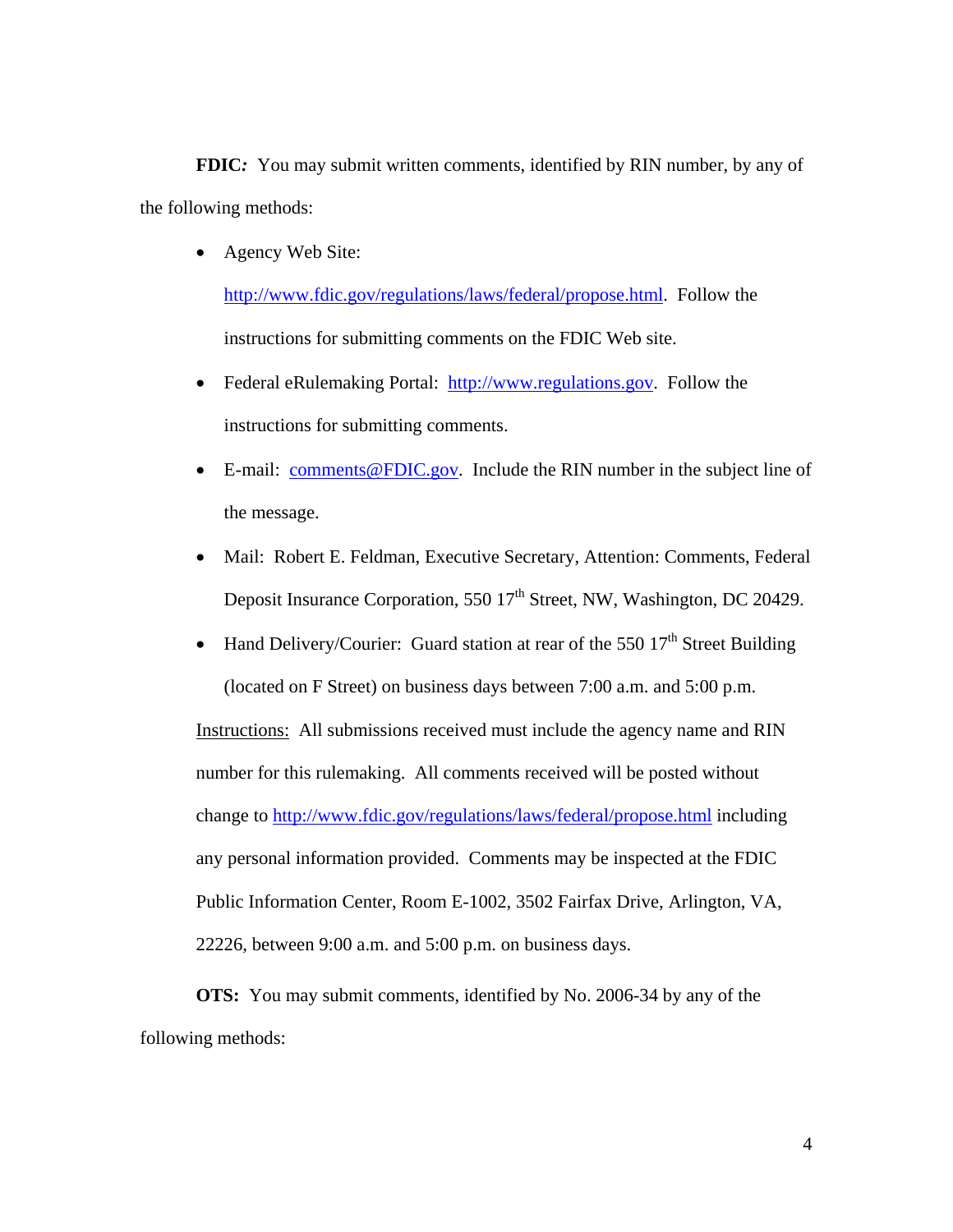- **Federal eRulemaking Portal:** [http://www.regulations.gov.](http://www.regulations.gov/) Follow the instructions for submitting comments.
- **E-mail address**: [regs.comments@ots.treas.gov](mailto:regs.comments@ots.treas.gov). Please include No. 2006-34 in the subject line of the message and include your name and telephone number in the message.
- **Fax**: (202) 906-6518.
- **Mail**: Regulation Comments, Chief Counsel's Office, Office of Thrift Supervision, 1700 G Street, NW, Washington, DC 20552, Attention: No. 2006- 34
- **Hand Delivery/Courier**: Guard's Desk, East Lobby Entrance, 1700 G Street, NW, from 9:00 a.m. to 4:00 p.m. on business days, Attention: Regulation Comments, Chief Counsel's Office, No. 2006-34.

Instructions: All submissions received must include the agency name and docket number or Regulatory Information Number (RIN) for this rulemaking. All comments received will be posted without change to the OTS Internet Site at

[http://www.ots.treas.gov/pagehmtl.cfm?catNumber=67&an=1,](http://www.ots.treas.gov/pagehmtl.cfm?catNumber=67&an=1) including any personal information provided.

Docket: For access to the docket to read background documents or comments received, go to [http://www.ots.treas.gov/pagehmtl.cfm?catNumber=67&an=1.](http://www.ots.treas.gov/pagehmtl.cfm?catNumber=67&an=1) In addition, you may inspect comments at the Public Reading Room, 1700 G Street, NW., by appointment. To make an appointment for access, call (202) 906-5922, send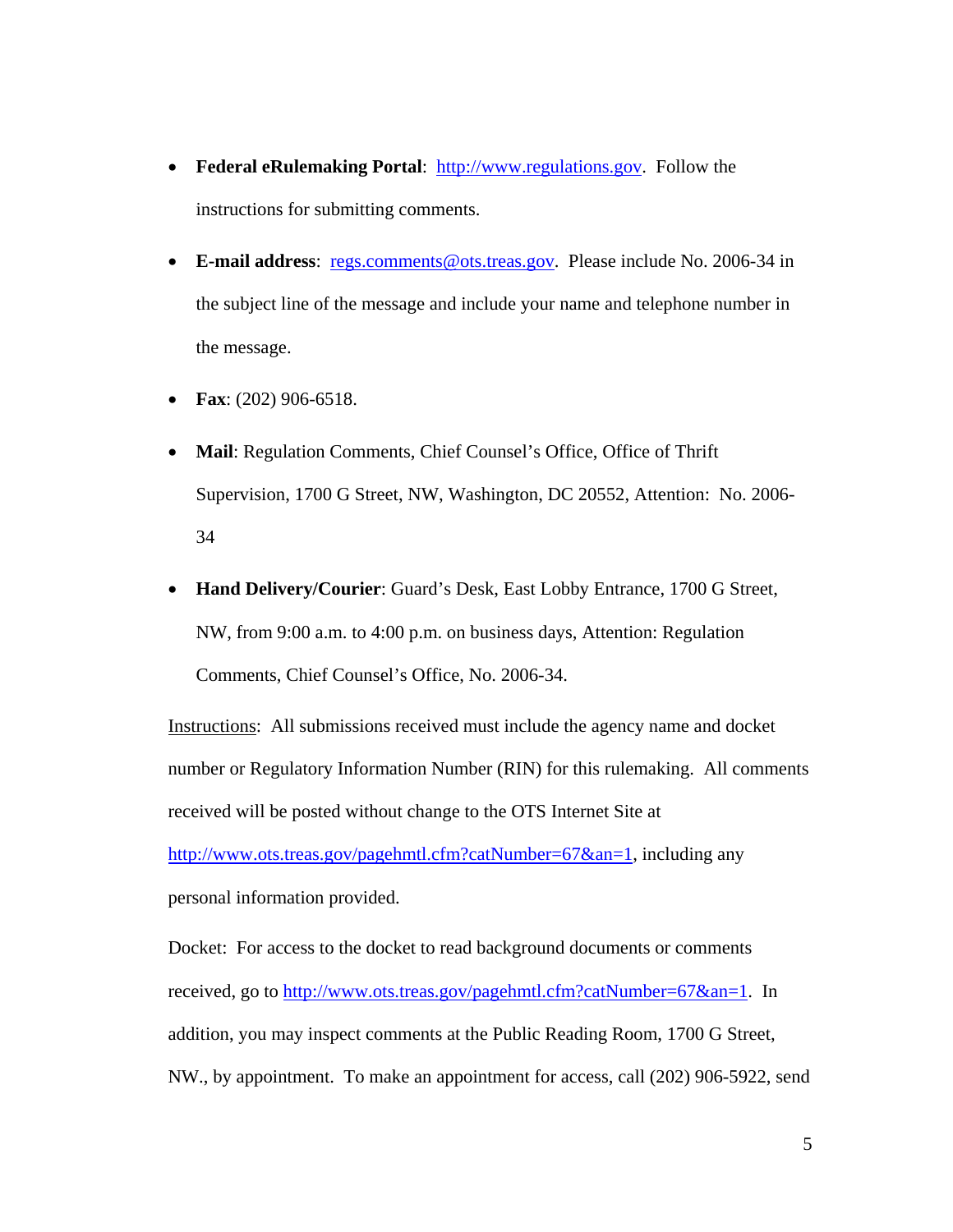an e-mail to [public.info@ots.treas.gov](mailto:public.info@ots.treas.gov), or send a facsimile transmission to (202) 906-7755. (Prior notice identifying the materials you will be requesting will assist us in serving you.) We schedule appointments on business days between 10:00 a.m. and 4:00 p.m. In most cases, appointments will be available the next business day following the date we receive a request.

### **FOR FURTHER INFORMATION CONTACT:**

*OCC:* Margot Schwadron, Risk Expert, Capital Policy (202–874–6022) or Ron Shimabukuro, Special Counsel, Legislative and Regulatory Activities Division, (202– 874–5090).

 *Board:* Barbara Bouchard, Deputy Associate Director (202-452-3072 or barbara.bouchard@frb.gov), Mary Frances Monroe, Manager (202-452-5231 or mary.f.monroe@frb.gov ), or Anna Lee Hewko, Senior Supervisory Financial Analyst, (202-530-6260 or anna.hewko@frb.gov), Division of Banking Supervision and Regulation; or Allison Breault, Attorney (202-452-3124 or allison.breault@frb.gov), Legal Division. For users of Telecommunications Device for the Deaf ("TDD") only, contact (202-263-4869).

*FDIC:* Jason C. Cave, Associate Director (202-898-3548), Gloria Ikosi, Senior Quantitative Risk Analyst (202-898-3997), or Karl R. Reitz, Financial Analyst (202-898- 3857), Capital Markets Branch, Division of Supervision and Consumer Protection; or Michael B. Phillips, Counsel, (202-898-3581), or Benjamin W. McDonough, Attorney (202-898-7411), Supervision and Legislation Branch, Legal Division.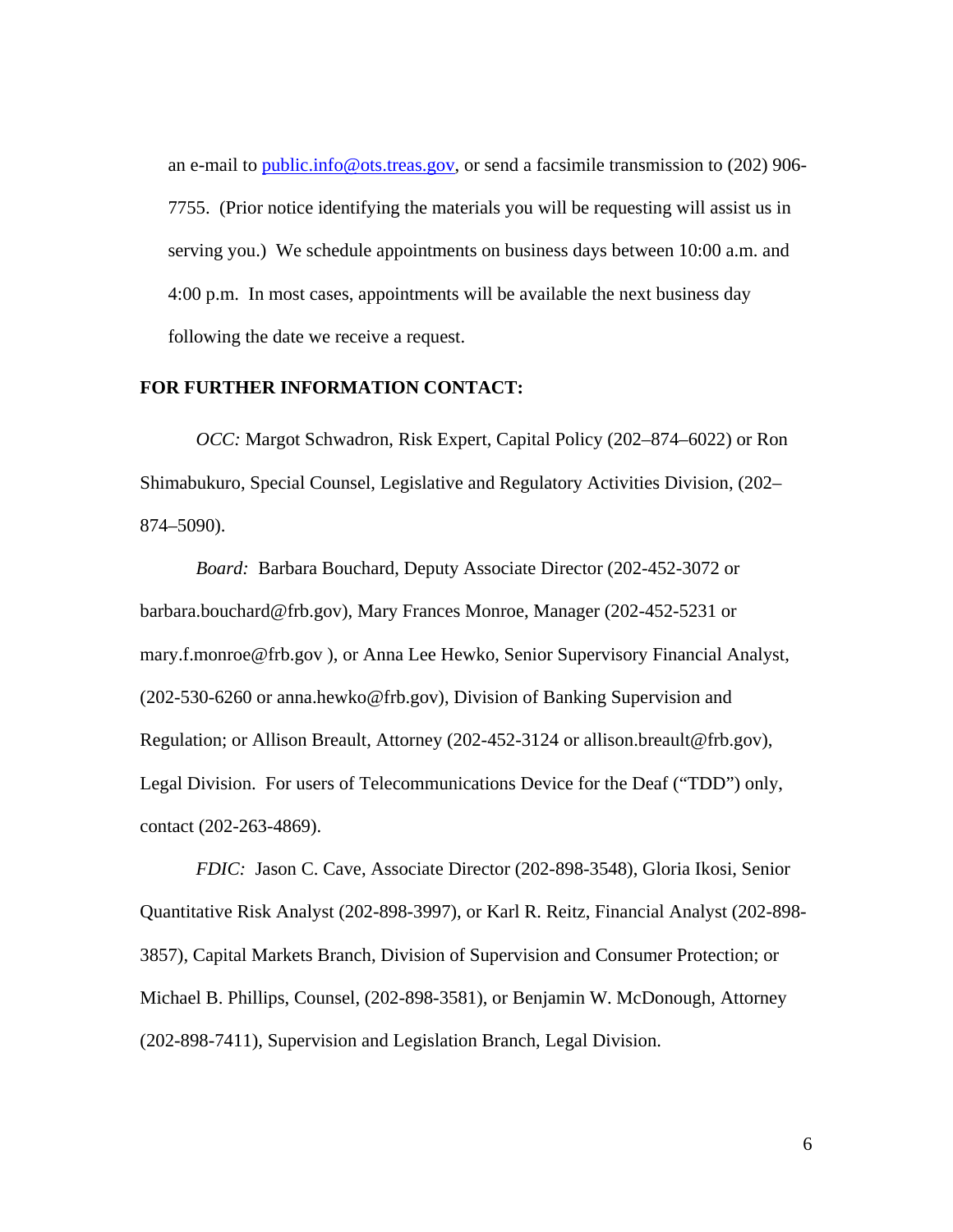*OTS*: Michael D. Solomon, Director, Capital Policy (202-906-5654), Austin

Hong, Senior Analyst (202-906-6389), Christine A. Smith, Program Manager (202-906-

5740) or Karen Osterloh, Special Counsel, Regulations and Legislation Division (202-

906-6639).

# **SUPPLEMENTARY INFORMATION:**

# **Table of Contents**

# **I. Introduction**

# **A. Background**

# **B. Summary of the Current Market Risk Capital Rule**

- 1. Covered Positions
- 2. Capital Requirement for Market Risk
- 3. Internal Models-Based Capital Requirement
- 4. Specific Risk
- 5. Calculation of the Risk-Based Capital Ratio

# **II. Proposed Revisions to the Market Risk Capital Rule**

# **A. Objectives of the Proposed Revisions**

# **B. Description of the Proposed Revisions to the Market Risk Capital Rule**

- 1. Scope
- 2. Reservation of Authority
- 3. Modification of the Definition of Covered Position
- 4. Requirements for the Identification of Trading Positions and Management of
- Covered Positions
- 5. Requirements for Internal Models in General

Model Use Requirements

Factors and Risks Reflected in Models

Quantitative Requirements for VaR-Based Measure

Control, Oversight, and Validation Mechanisms

Internal Assessment of Capital Adequacy

**Documentation** 

- Backtesting
- 6. Revised Modeling Standards for Specific Risk
- 7. Standard Specific Risk Capital Requirement
- 8. Incremental Default Risk Capital Requirement
- 9. Disclosure Requirements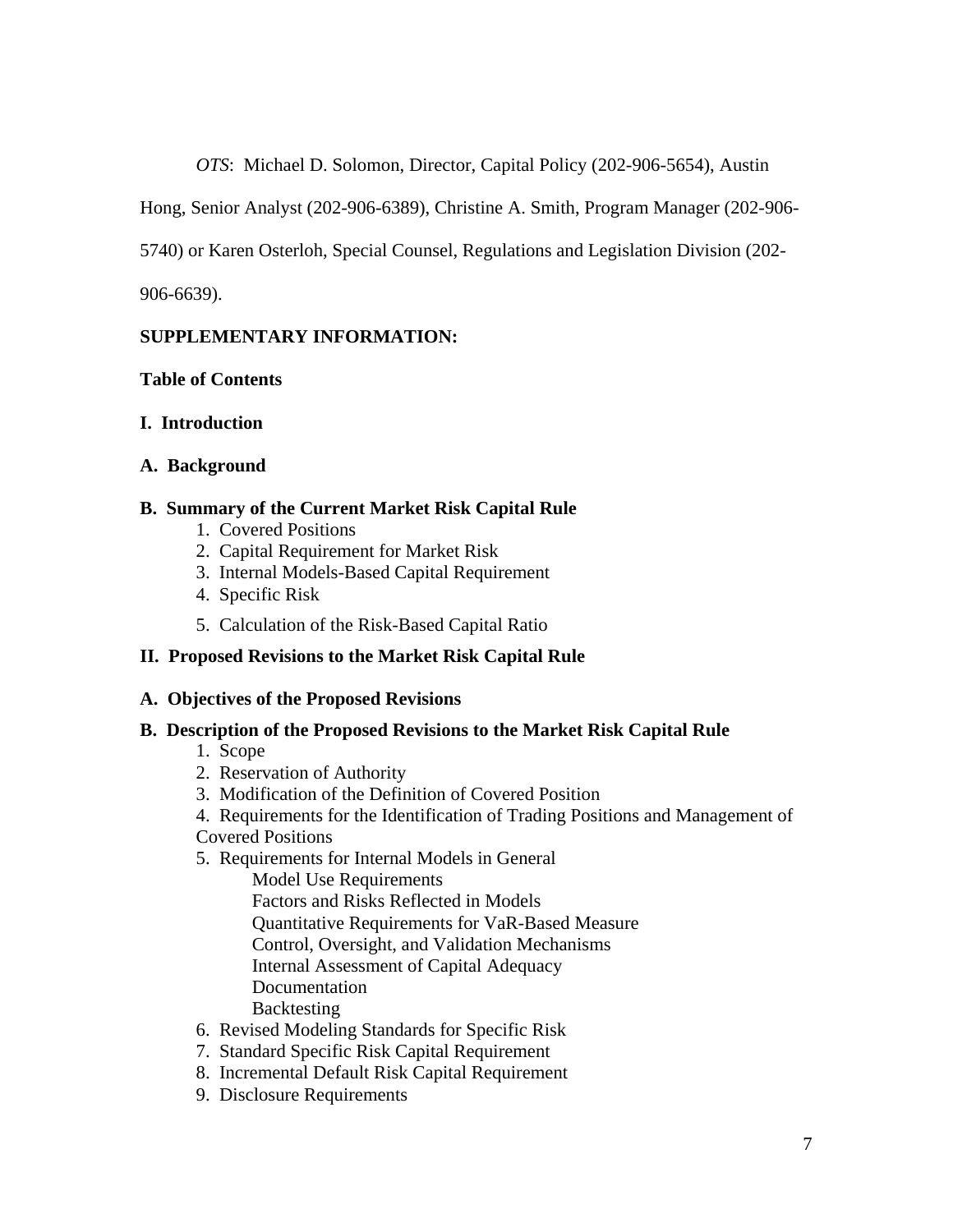#### **I. Introduction**

#### **A. Background**

 $\overline{a}$ 

The first international capital framework for banks<sup>[1](#page-7-0)</sup> entitled, International Convergence of Capital Measurement and Capital Standards (1988 Capital Accord), was developed by the Basel Committee on Banking Supervision  $(BCBS)^2$  $(BCBS)^2$  and endorsed by the G-10 governors in 1988. The OCC, the Board, the FDIC, and the OTS (collectively, the agencies) implemented the 1988 Capital Accord in 1989. In 1996, the BCBS amended the 1988 Capital Accord to require banks to measure and hold capital to cover their exposure to market risk associated with foreign exchange and commodity positions and positions located in the trading account (the Market Risk Amendment or MRA). The OCC, Board, and FDIC implemented the MRA effective January 1, 1997 (market risk capital rule).  $3<sup>3</sup>$  $3<sup>3</sup>$ 

In June 2004, the BCBS issued a final text of a revised regulatory capital framework for banks entitled, International Convergence of Capital Measurement and Capital Standards: A Revised Framework (New Accord), which was intended for use by

<span id="page-7-0"></span> $1$  For simplicity, and unless otherwise indicated, this notice of proposed rulemaking (NPR) uses the term "bank" to include banks, savings associations, and bank holding companies (BHCs). The terms "bank holding company" and "BHC" refer only to bank holding companies regulated by the Board.

<span id="page-7-1"></span> $<sup>2</sup>$  The BCBS is a committee of banking supervisory authorities, which was established by the central bank</sup> governors of the G-10 countries in 1975. It consists of senior representatives of bank supervisory authorities and central banks from Belgium, Canada, France, Germany, Italy, Japan, Luxembourg, the Netherlands, Spain, Sweden, Switzerland, the United Kingdom, and the United States. Publications of the BCBS, including the 1988 Capital Accord, the market risk amendment (and amendments thereto in 1997 and 2005), the New Accord, and the Trading Book Improvements (discussed later in this preamble) are available through the Bank for International Settlements website at www.bis.org.

<span id="page-7-2"></span><sup>&</sup>lt;sup>3</sup> 61 FR 47358 (September 6, 1996). The agencies' implementing regulations are available at 12 CFR part 3, Appendices A and B (national banks), 12 CFR part 208, Appendices A and E (state member banks), 12 CFR part 225, Appendices A and E (bank holding companies), and 12 CFR part 325, Appendices A and C (state nonmember banks).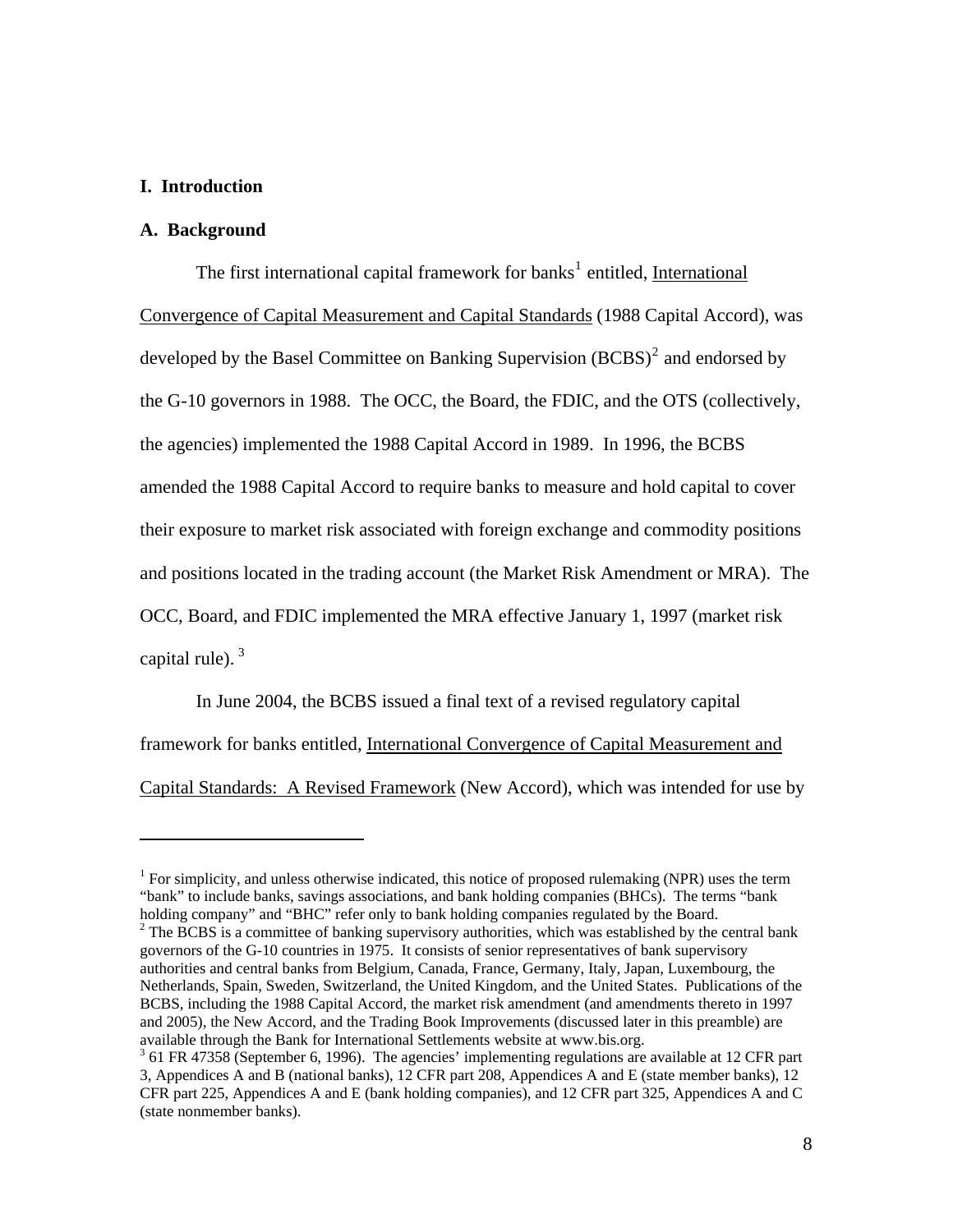individual countries as the basis for national consultation and implementation. The New Accord sets forth a "three pillar" framework encompassing (1) minimum risk-based capital requirements for credit risk, market risk, and operational risk; (2) supervisory review of capital adequacy; and (3) market discipline through enhanced public disclosures. The changes to the capital framework for credit and operational risks are the subject of the agencies' Notice of Proposed Rulemaking published elsewhere in today's Federal Register (proposed advanced capital adequacy framework).<sup>[4](#page-8-0)</sup>

For market risk, the New Accord generally retains the approach contained in the MRA. However, in releasing the New Accord, the BCBS announced that work would continue on the treatment of double default effects in the New Accord and that improvements to the MRA would be developed immediately, especially with respect to the treatment of specific risk. Given the interest of both banks and securities firms in this issue, the BCBS worked jointly with the International Organization of Securities Commissions (IOSCO) on this effort, which culminated in the July 2005 publication of The Application of Basel II to Trading Activities and the Treatment of Double Default Effects by the BCBS and IOSCO.<sup>[5](#page-8-1)</sup> The July 2005 publication is now incorporated in the New Accord and follows its "three pillar" structure. With respect to market risk, the Pillar 1 changes clarify the types of positions that are subject to the market risk capital framework and revise modeling standards; the Pillar 2 changes require banks to conduct internal assessments of their capital adequacy with respect to market risk, taking into

<span id="page-8-0"></span><sup>4</sup> September 25, 2006.

<span id="page-8-1"></span> $<sup>5</sup>$  The treatment of double default effects is discussed in section V.C.5 of the proposed advanced capital</sup> adequacy framework.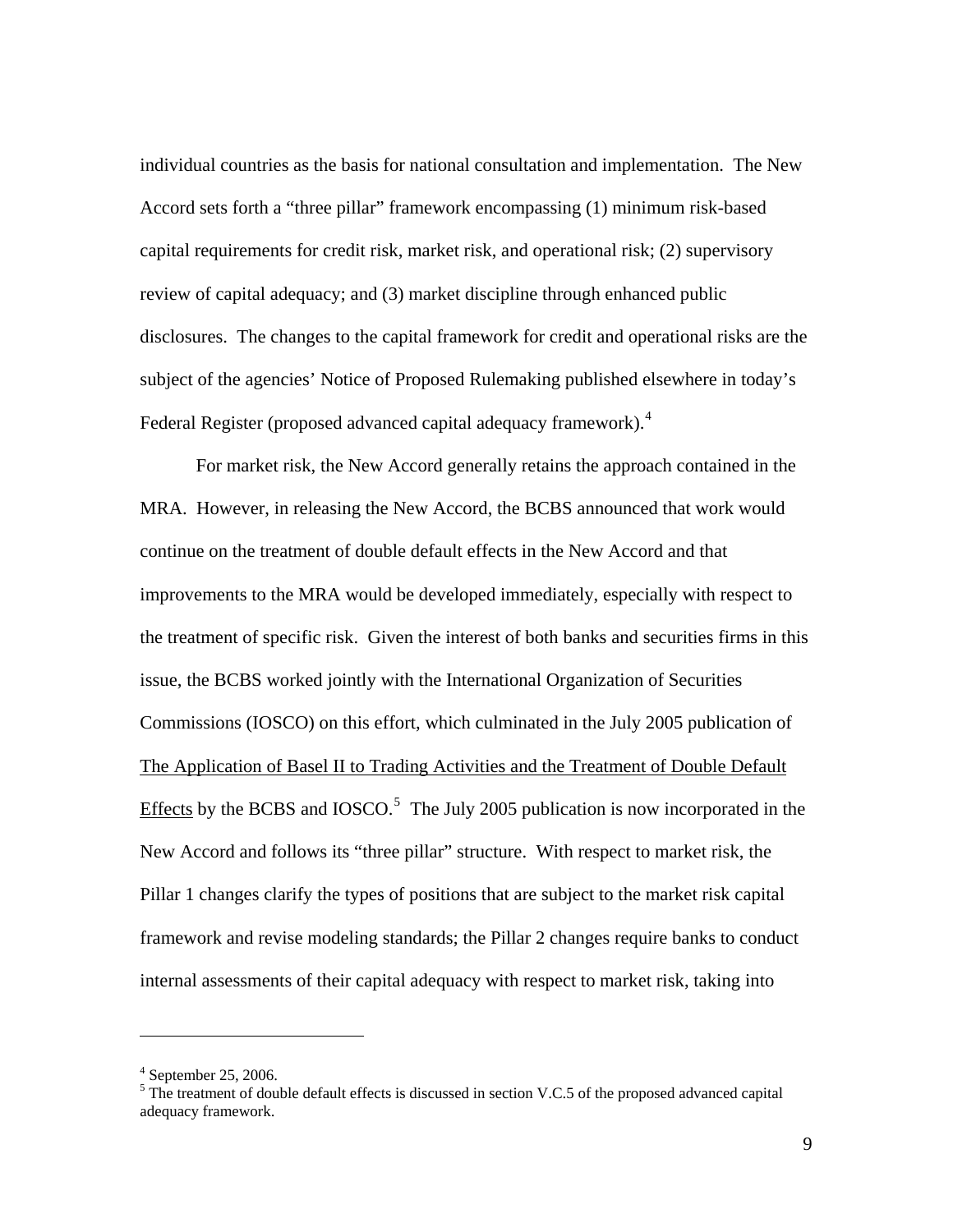account the output of their internal models, valuation adjustments, and stress tests; and the Pillar 3 changes require banks to disclose quantitative and qualitative information on their valuation techniques for covered positions, the soundness standard they employ for modeling purposes, and the methodologies they use to make the internal capital adequacy assessment.

In this proposal, the OCC, Board, and FDIC are proposing to amend their market risk capital rules to implement the BCBS's 2005 changes to the market risk capital rule. The OTS has not yet implemented a market risk capital rule for savings associations and is proposing such a rule in this NPR to ensure that savings associations with significant market risk measure this exposure and hold commensurate amounts of regulatory capital. The proposed rules will be substantively identical for each of the agencies, and in this NPR the agencies are publishing a common rule text with certain agency-specific text which appears at the end of the common preamble.

Section I.B of this preamble summarizes the current market risk capital rule and provides background information for banks and other readers that are not currently subject to or not familiar with the market risk capital rule. Part II of this preamble describes proposed revisions to the market risk capital rule. The effective date of any final rule associated with the proposed revisions to the market risk capital rule would be January 1, 2008, with certain exceptions described below.

### **B. Summary of the Current Market Risk Capital Rule**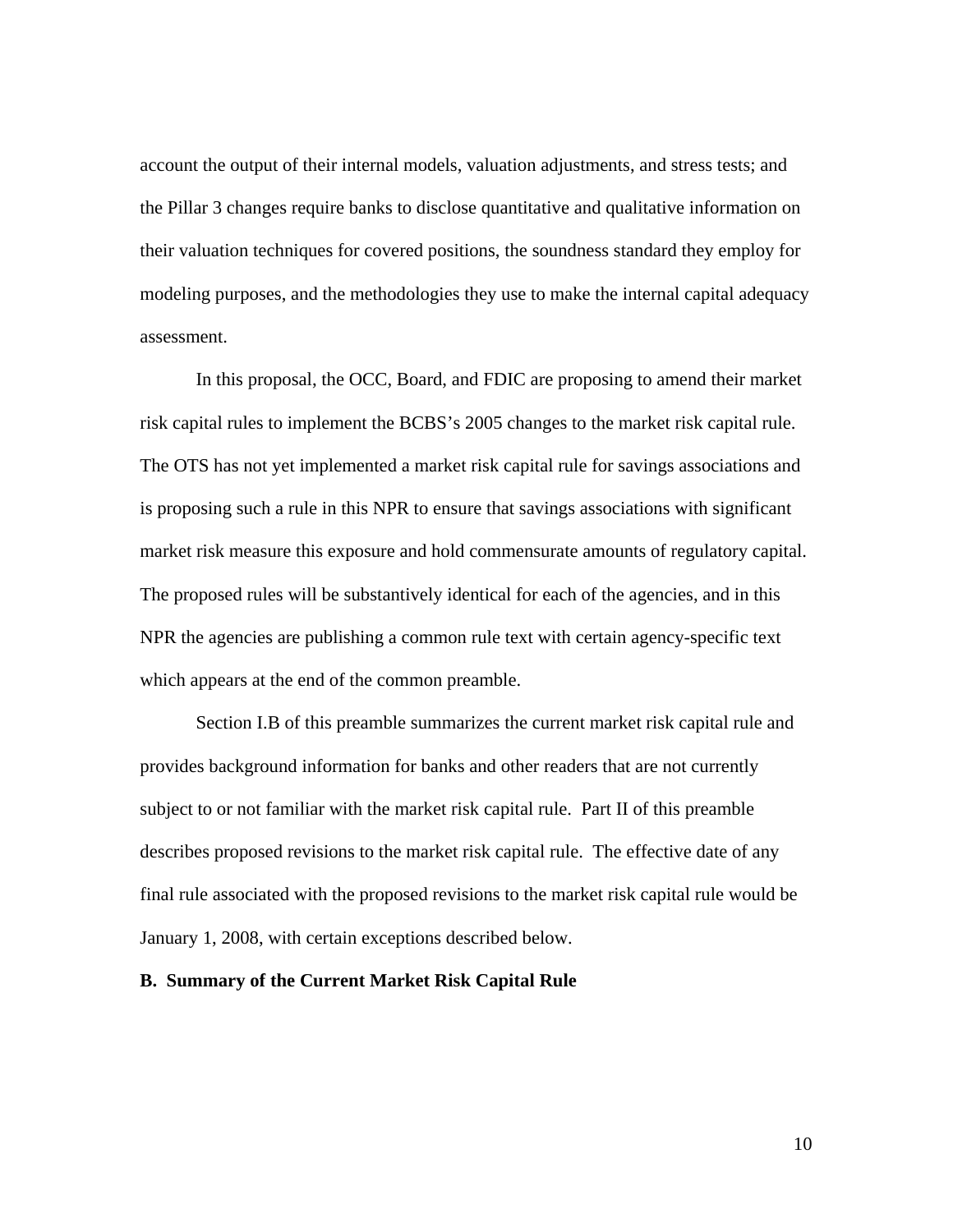The current market risk capital rule supplements the general risk-based capital rules<sup>[6](#page-10-0)</sup> by requiring any bank subject to the rule to adjust its risk-based capital ratio to reflect explicitly market risk in its trading activities. The rule applies to a bank with worldwide, consolidated trading activity equal to at least 10 percent of total assets or \$1 billion. The primary Federal supervisor of a bank may generally apply the market risk capital rule to a bank or exempt a bank from application of the rule if the supervisor deems it necessary or appropriate for safe and sound banking practices.

### **1. Covered Positions**

 $\overline{a}$ 

The market risk capital rule requires a bank to maintain capital against the market risk of its covered positions. Covered positions are defined as all on- and off-balance sheet positions in the bank's trading account (as defined in the instructions to the Consolidated Reports of Condition and Income (Call Report) or FR Y-9C Consolidated Financial Statements for Bank Holding Companies (FR Y-9C)), and all foreign exchange and commodity positions, whether or not in the trading account. Covered positions exclude all positions in the trading account that, in form or substance, act as liquidity facilities that provide liquidity support to asset-backed commercial paper.

#### **2. Capital Requirement for Market Risk**

The market risk capital rule defines market risk as the risk of loss resulting from movements in market prices. Market risk consists of general market risk and specific risk

<span id="page-10-0"></span><sup>&</sup>lt;sup>6</sup> The agencies' general risk-based capital rules are at 12 CFR part 3, Appendix A (national banks); 12 CFR part 208, Appendix A (state member banks); 12 CFR part 225, Appendix A (bank holding companies); 12 CFR part 325, Appendix A (state nonmember banks); and 12 CFR part 567 (savings associations). For purposes of this preamble, credit risk capital rules refers to the general risk-based capital rules and the proposed advanced capital adequacy framework, as applicable to the bank applying the proposed rule.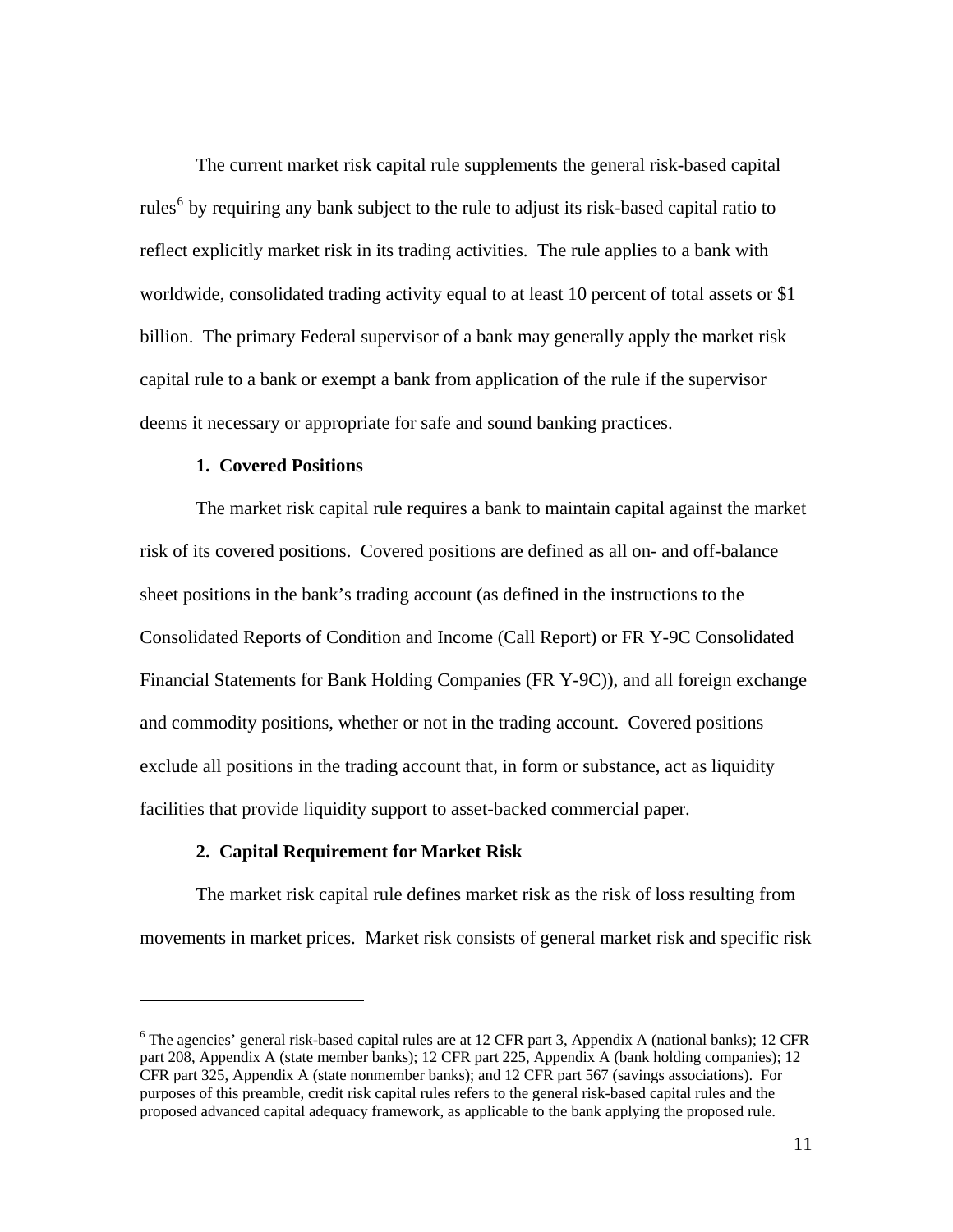components. General market risk is defined as changes in the market value of positions resulting from broad market movements, such as changes in the general level of interest rates, equity prices, foreign exchange rates, or commodity prices. Specific risk is defined as changes in the market value of a position due to factors other than broad market movements and includes event and default risk as well as idiosyncratic variations. Event risk is the risk of loss on a position that could result from sudden and unexpected large changes in market prices or specific events other than default of the issuer. Default risk is the risk of loss on a position that could result from the failure of an obligor to make timely payments of principal or interest on its debt obligation, and the risk of loss that could result from bankruptcy, insolvency, or similar proceeding. For credit derivatives, default risk means the risk of loss on a position that could result from the default of the reference exposures.

A bank that is subject to the market risk capital rule is required to use an internal model to calculate a value-at-risk (VaR)-based measure of its exposure to market risk. A bank's total risk-based capital requirement for covered positions generally consists of a VaR-based capital requirement plus an add-on for specific risk, if specific risk is not captured in the bank's internal model.<sup>[7](#page-11-0)</sup> A VaR-based capital requirement is one that is based on an estimate of the maximum amount that the value of one or more positions could decline during a fixed holding period within a stated confidence interval. A bank may determine its capital requirement for specific risk using a standard specific risk

<span id="page-11-0"></span> $<sup>7</sup>$  The primary Federal supervisor of a bank may also permit the use of alternative techniques to measure the</sup> market risk of de minimis exposures so long as the techniques adequately measure associated market risk.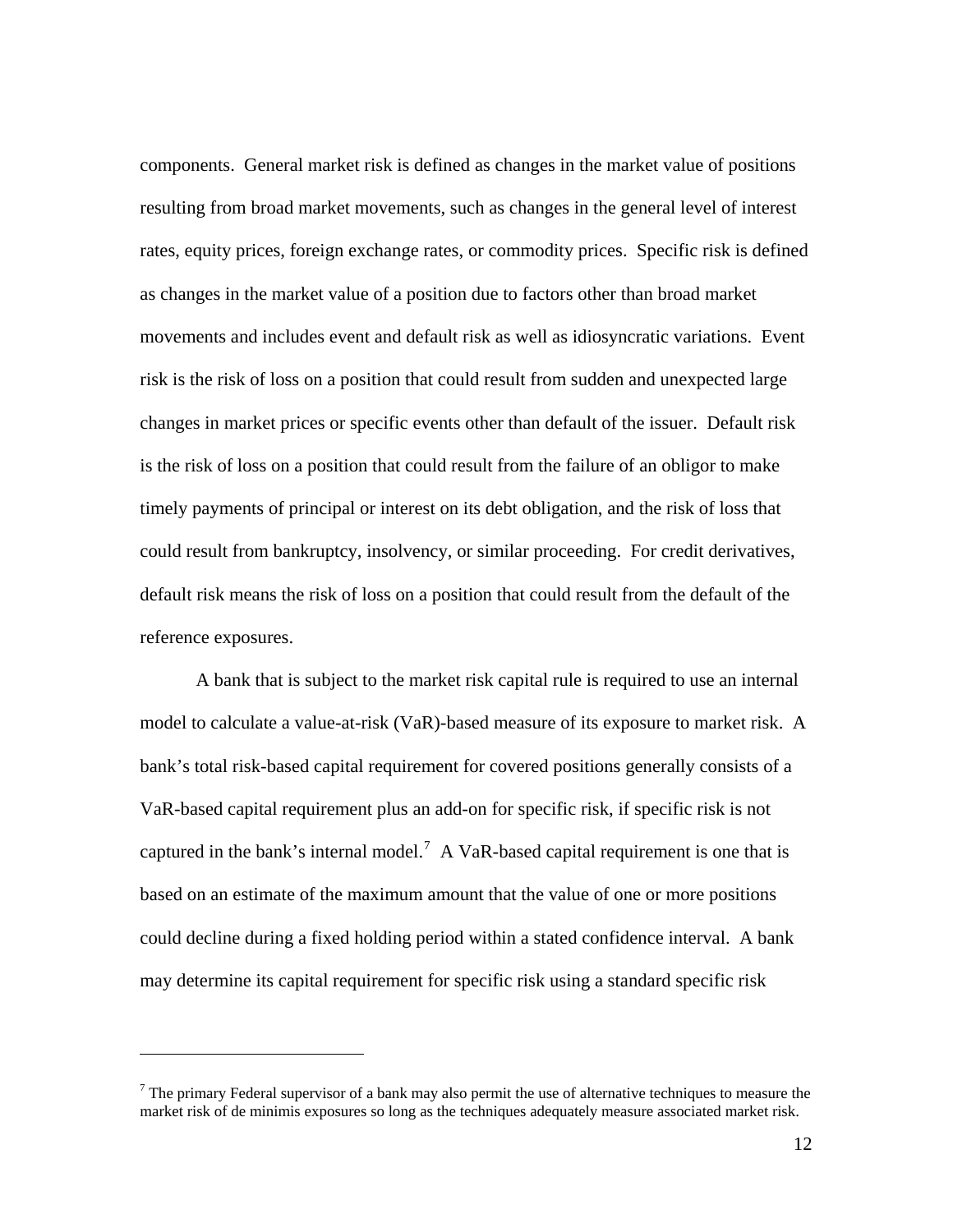approach or, with supervisory approval, may use internal models to determine its capital requirement for specific risk.

#### **3. Internal Models-Based Capital Requirement**

In calculating the capital requirement for market risk, a bank is required to use an internal model that meets specified qualitative and quantitative criteria. The qualitative requirements reflect basic components of sound market risk management. For example, the current rule requires an independent risk control unit that reports directly to senior management and an internal risk measurement model that is integrated into the daily management process. The quantitative criteria include the use of a VaR-based measure based on a 99 percent, one-tailed confidence level. The VaR-based measure must be based on a price shock equivalent to a ten-business-day movement in rates or prices. Price changes estimated using shorter time periods must be adjusted to the ten-businessday standard. The minimum effective historical observation period for deriving the rate or price changes is one year and data sets must be updated at least quarterly or more frequently if market conditions warrant. For many types of covered positions it is appropriate for a bank to update its data sets more frequently than quarterly. In all cases a bank must have the capability to update its data sets more frequently than quarterly in anticipation of market conditions that would require such updating.

A bank need not employ a single model to calculate its VaR-based measure. A bank's internal model may use any generally accepted approach, such as variancecovariance models, historical simulations, or Monte Carlo simulations. However, the level of sophistication of the bank's internal model must be commensurate with the nature and size of the positions it covers. The internal model must use risk factors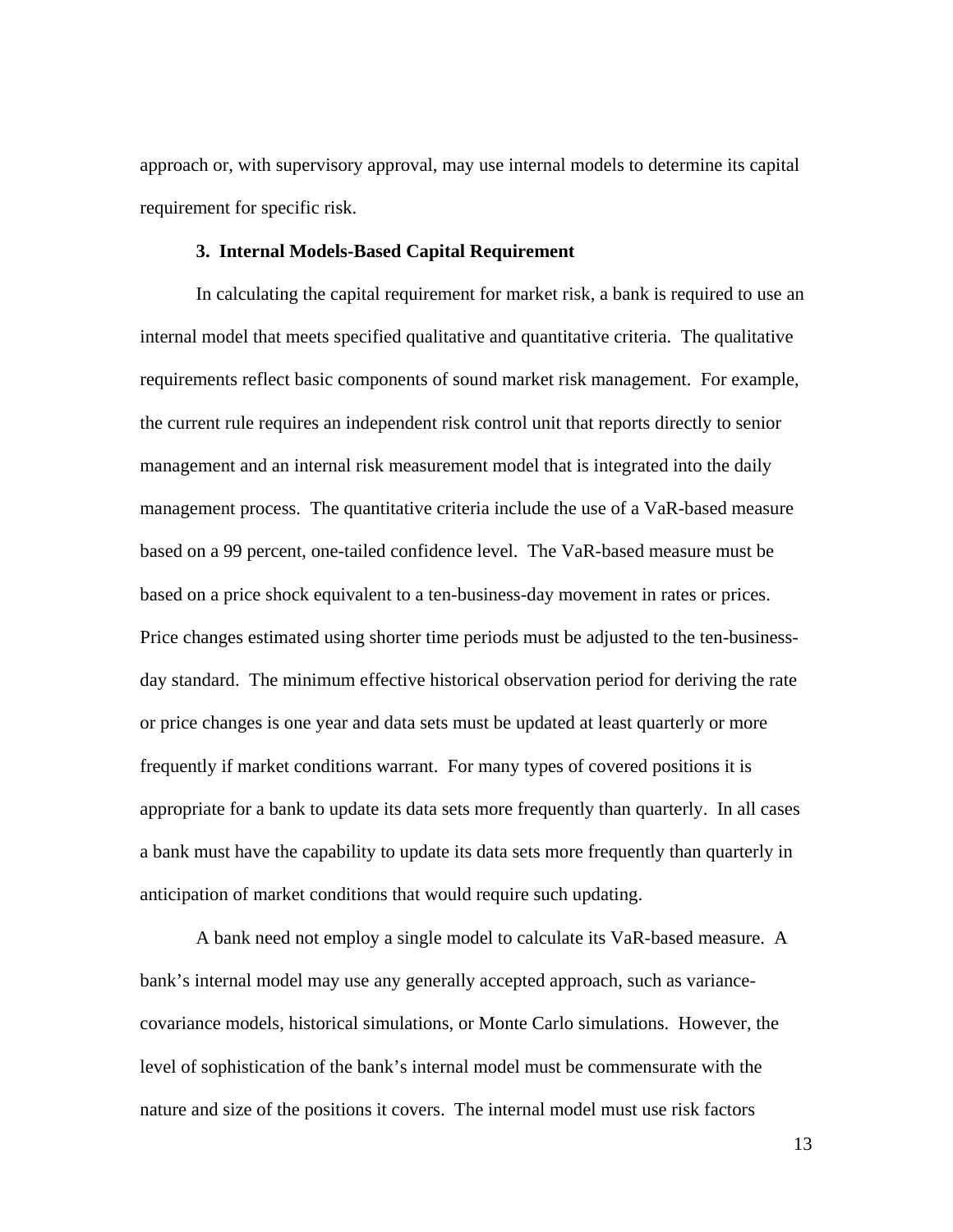sufficient to measure the market risk inherent in all covered positions. The risk factors must address interest rate risk, equity price risk, foreign exchange rate risk, and commodity price risk.

The market risk capital rule imposes backtesting requirements that must be calculated quarterly. A bank must compare its daily VaR-based measure for each of the preceding 250 business days against its actual daily trading profit or loss, which typically includes realized and unrealized gains and losses on portfolio positions as well as fee income and commissions associated with trading activities. If the quarterly backtesting shows that the bank's daily net trading loss exceeded its corresponding daily VaR-based measure, a backtesting exception has occurred. If a bank experiences more than four backtesting exceptions over the preceding 250 business days, it is generally required to apply a multiplication factor in excess of 3 when it calculates its risk-based capital ratio (see section I.B.5 of this preamble).

 A bank subject to the market risk capital rule is also required to conduct stress tests to gain information about the impact of adverse market events on its positions. Specific stress testing methodologies are not prescribed.

#### **4. Specific Risk**

 A bank may use an internal model to measure its exposure to specific risk if it has demonstrated to its primary Federal supervisor that the model measures the specific risk, including event and default risk, as well as idiosyncratic variations, of its covered debt and equity positions. A bank that incorporates specific risk in its internal model but fails to demonstrate that the model adequately measures all aspects of specific risk for covered debt and equity positions, including event and default risk, is subject to a specific risk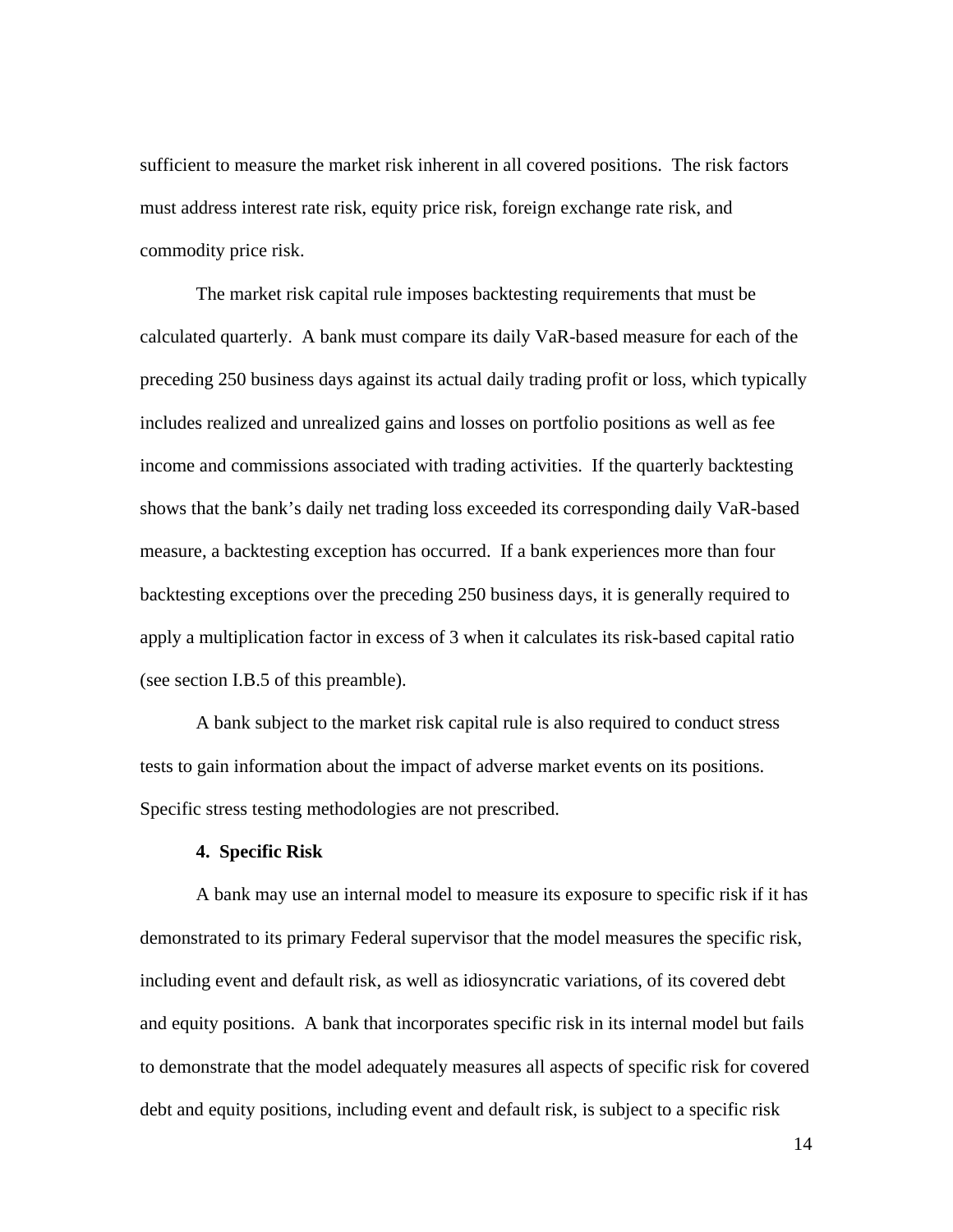add-on. If the bank can validly separate its VaR-based measure into a specific risk portion and a general market risk portion, the add-on is equal to the previous day's specific risk portion. If the bank cannot separate the VaR-based measure into a specific risk portion and a general market risk portion, the add-on is equal to the sum of the previous day's VaR-based measures for subportfolios of covered debt and equity positions that contain specific risk.

If the bank does not model specific risk, it must calculate its specific risk capital requirement, termed an add-on, using the standard approach. Under the standard approach for specific risk, the specific risk add-on for covered debt positions is calculated by multiplying the absolute value of the current market value of each net long or short debt position by the appropriate specific risk weighting factor in the rule. The specific risk weighting factor ranges from zero to 8 percent and is based on the identity of the obligor, and in the case of some positions, the credit rating and remaining contractual maturity of the position. Derivative instruments are risk-weighted according to the market value of the effective notional amount of the relevant underlying position. A bank may net long and short identical debt positions (including derivatives) with exactly the same issuer, coupon, currency, and maturity. A bank may also offset a matched position in a derivative and its corresponding underlying instrument.

Under the standard approach, the specific risk add-on for covered equity positions is the sum of the bank's long and short equity positions, multiplied by a specific riskweighting factor. A bank may net long and short positions (including derivatives) in identical equity issues or equity indices in the same market. The standard specific risk add-on is 8 percent of the net equity position, unless the bank's portfolio is both liquid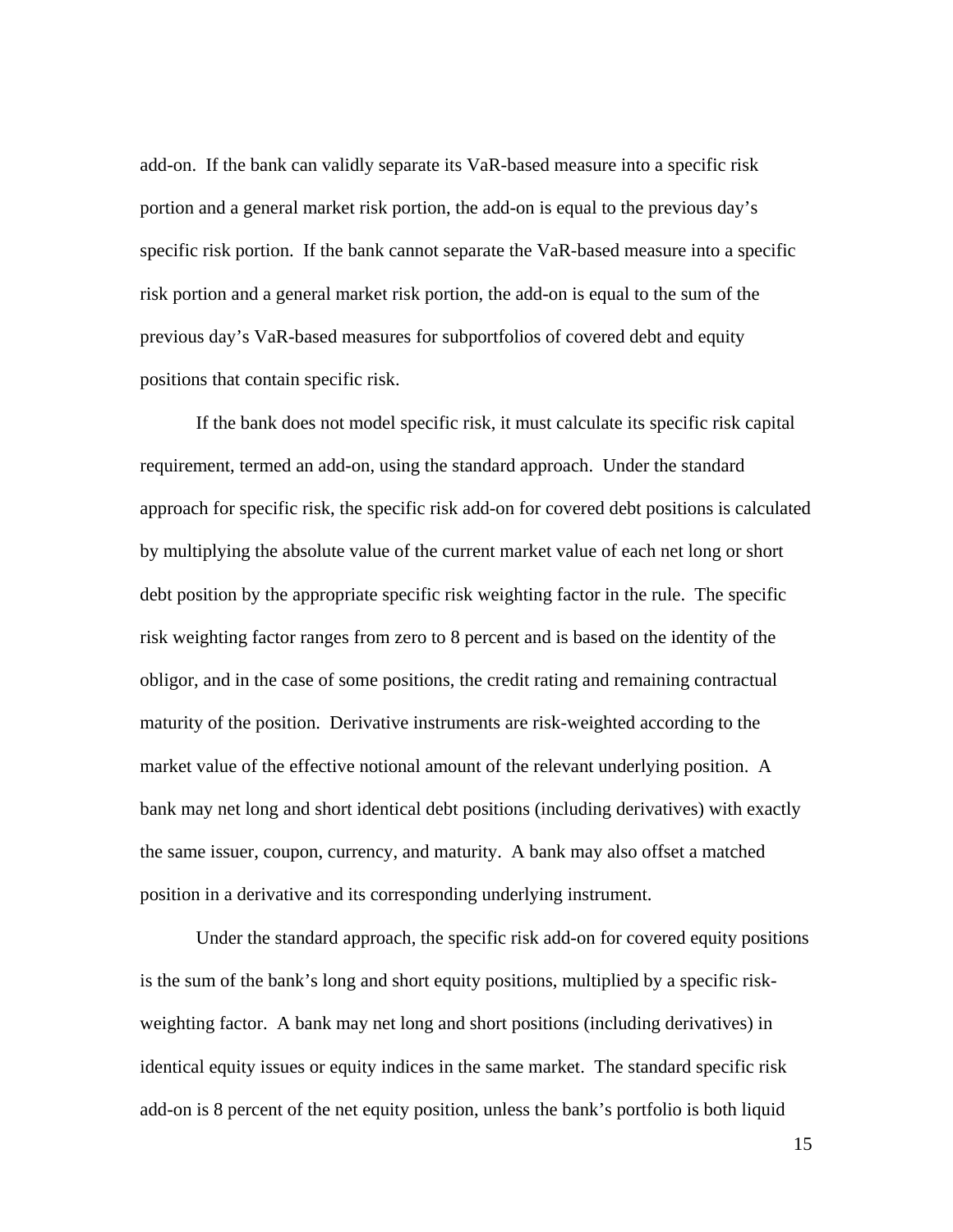and well-diversified, in which case the add-on is 4 percent.<sup>[8](#page-15-0)</sup> For positions that are index contracts comprising a well-diversified portfolio of equities, the specific risk add-on is 2 percent of the net long or short position in the index.<sup>[9](#page-15-1)</sup>

#### **5. Calculation of the Risk-Based Capital Ratio**

A bank subject to the market risk capital rule must calculate its adjusted riskbased capital ratios as follows. First the bank must calculate its adjusted risk-weighted assets, which equals its risk-weighted assets calculated under the general risk-based capital rule excluding the risk-weighted amounts of covered positions (except foreign exchange positions held outside the trading account and over-the-counter derivative instruments) and cash-secured securities borrowing receivables that meet the criteria of the market risk capital rule.<sup>[10](#page-15-2)</sup>

The bank next must calculate its measure for market risk, which equals the sum of the VaR-based capital requirement for market risk, the specific risk add-on (if any), and the capital requirement for de minimis exposures (if any). The VaR-based capital requirement equals the higher of (i) the previous day's VaR-based measure, and (ii) the average of the daily VaR-based measures for each of the preceding 60 business days

<span id="page-15-0"></span> $8$  Under the current market risk capital rule, a portfolio is liquid and well-diversified if: (i) it is characterized by a limited sensitivity to price changes of any single equity issue or closely related group of equity issues held in the portfolio; (ii) the volatility of the portfolio's value is not dominated by the volatility of any individual equity issue or by equity issues from any single industry or economic sector; (iii) it contains a large number of individual equity positions, with no single position representing a substantial portion of the portfolio's total market value; and (iv) it consists mainly of issues traded on organized exchanges or in well-established over-the-counter markets.

<span id="page-15-1"></span><sup>&</sup>lt;sup>9</sup> In addition, for futures contracts on broadly based indices that are matched by offsetting equity baskets, a bank may apply a two percent specific risk requirement to the futures and stock basket positions if the basket comprises at least 90 percent of the capitalization of the index. The two percent specific risk requirement applies to only one side of certain futures-related arbitrage strategies when either: (i) the long and short positions are in exactly the same index at different dates or in different markets; or (ii) the long and short positions are in different but similar indices at the same date. <sup>10</sup> See 71 FR 8932 (February 22, 2006).

<span id="page-15-2"></span>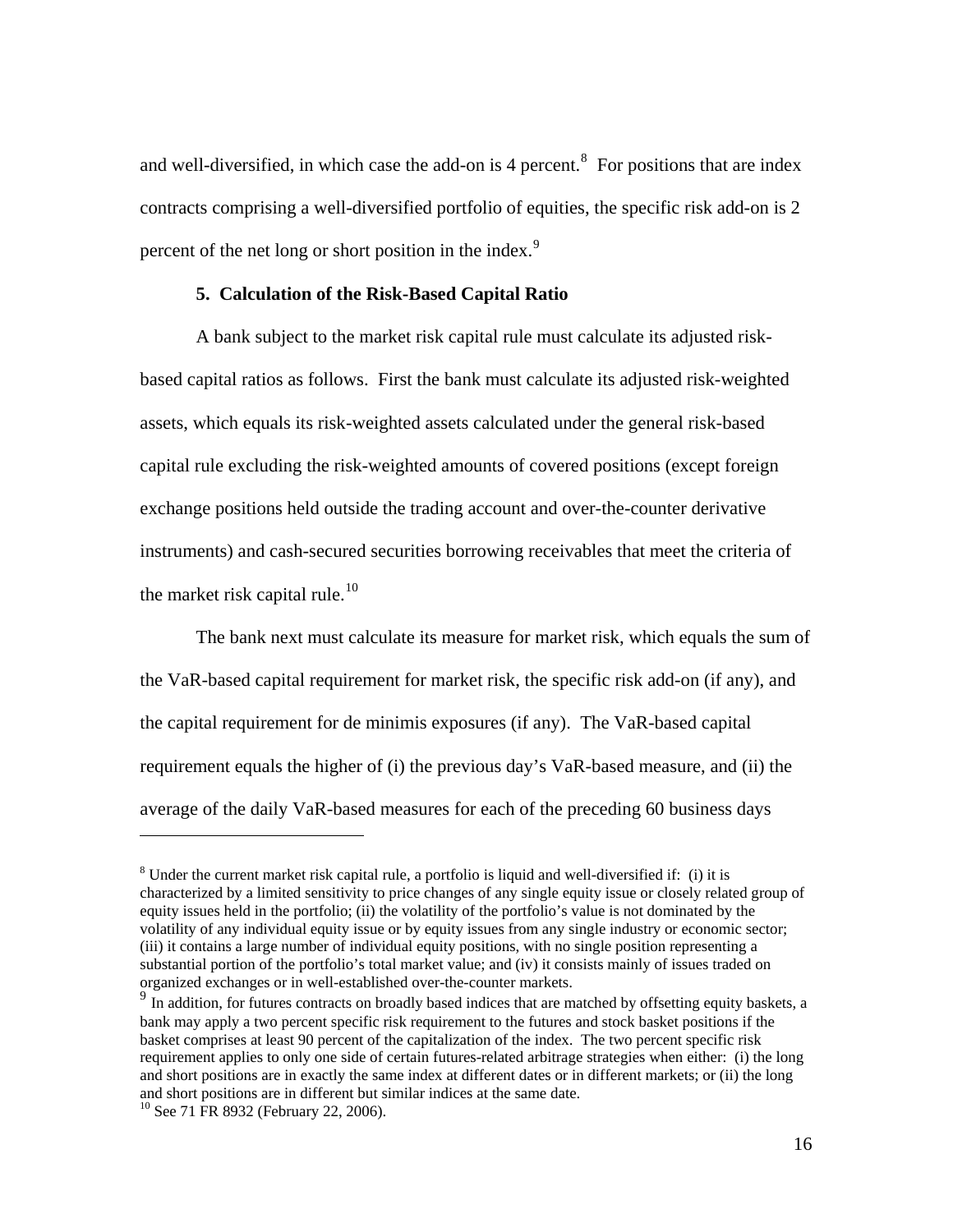multiplied by three, or such higher multiplier as may be required under the backtesting requirements of the market risk capital rule. The measure for market risk is multiplied by 12.5 to calculate market-risk-equivalent assets. The market-risk-equivalent assets are added to adjusted risk-weighted assets to compute the bank's risk-based capital ratio denominator.

To calculate the numerator, the bank must allocate tier 1 and tier 2 capital equal to 8 percent of adjusted risk-weighted assets, and further allocate excess tier 1, excess tier 2, and tier  $3<sup>11</sup>$  $3<sup>11</sup>$  $3<sup>11</sup>$  capital equal to the measure for market risk. The sum of tier 2 and tier 3 capital allocated for market risk may not exceed 250 percent of tier 1 capital. As a result, tier 1 capital must equal at least 28.6 percent of the measure for market risk. The sum of tier 2 (both allocated and excess) and allocated tier 3 capital may not exceed 100 percent of tier 1 capital (both allocated and excess). Term subordinated debt and intermediateterm preferred stock and related surplus included in tier 2 capital (both allocated and excess) may not exceed 50 percent of tier 1 capital (both allocated and excess). The sum of tier 1 and tier 2 capital (both allocated and excess) and allocated tier 3 capital is the bank's total risk-based capital numerator.

#### **II. Proposed Revisions to the Market Risk Capital Rule**

#### **A. Objectives of the Proposed Revisions**

<span id="page-16-0"></span> $11$  Tier 1 and tier 2 capital are defined in the general risk-based capital rules. Tier 3 capital is subordinated debt that is unsecured, is fully paid up, has an original maturity of at least two years, is not redeemable before maturity without prior approval by the primary Federal supervisor, includes a lock-in clause precluding payment of either interest or principal (even at maturity) if the payment would cause the issuing bank's risk-based capital ratio to fall or remain below the minimum required under the credit risk capital rules, and does not contain and is not covered by any covenants, terms, or restrictions that are inconsistent with safe and sound banking practices.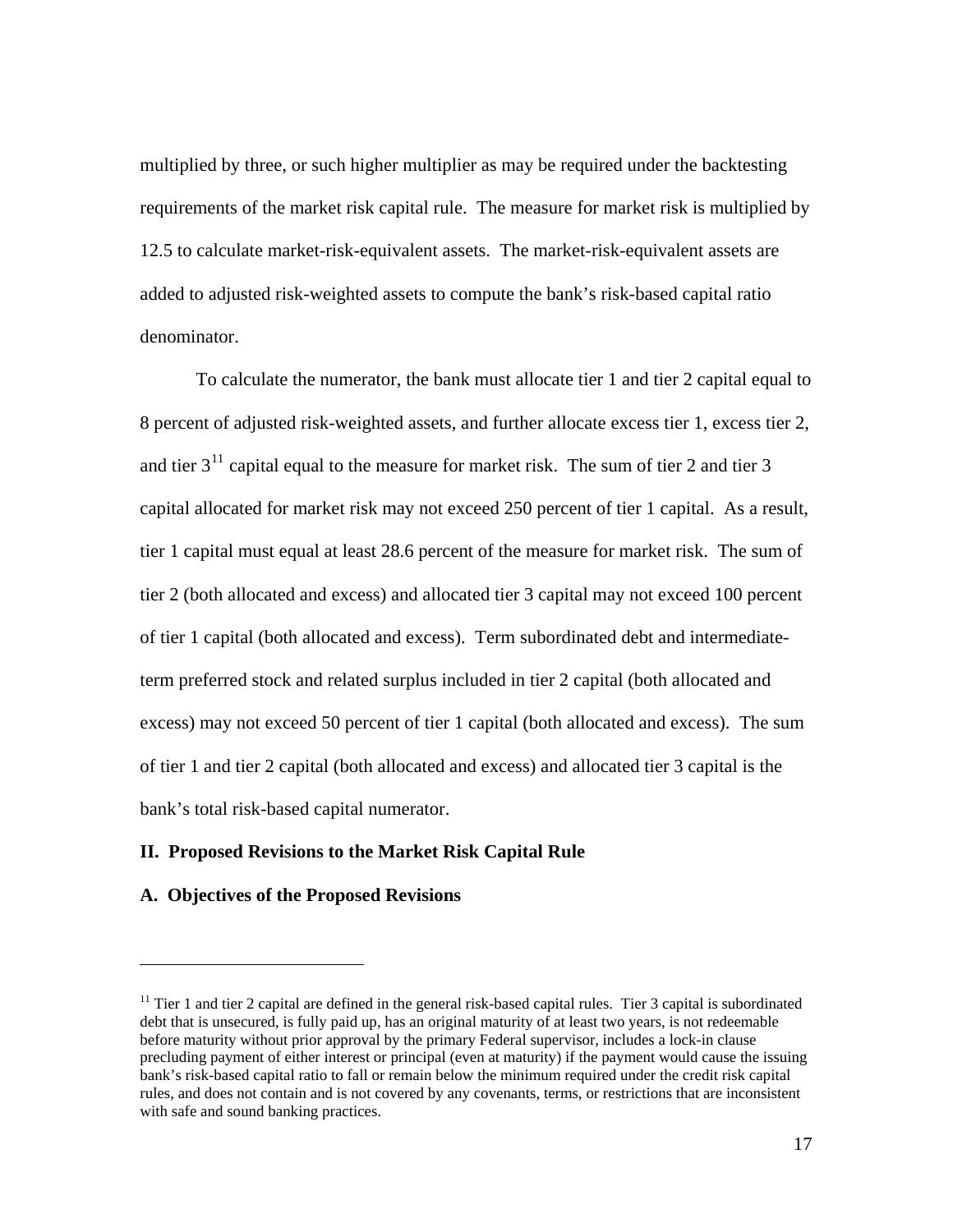The key objectives of the proposed revisions to the current market risk capital rule are to enhance the rule's sensitivity to risks that are not adequately captured in the current methodologies of the rule, to enhance modeling requirements consistent with advances in risk management since the initial implementation of the MRA nearly 10 years ago, and to modify the definition of covered position to better capture positions for which the market risk capital rule is appropriate. The objective of enhancing the risk sensitivity of the rule reflects the growth in traded credit products, such as credit default swaps and tranches of collateralized debt obligations, other structured products, and less liquid products. The risks of these products are not adequately captured in current VaR models and are not fully reflected in a 10-business-day, 99 percent confidence level soundness standard.

The growth in traded credit products has given rise to an increase in default risks that should be captured in a capital requirement for specific risk but have proved difficult to capture adequately with current specific risk models. Other structured and less liquid products may give rise to risks that were not entirely contemplated when the market risk capital rule was first adopted. Moreover, concentration risk may not be adequately reflected in a VaR-based framework, especially when banks rely on proxies to capture the risks of actual holdings. Therefore, the agencies propose to implement an incremental default risk capital requirement for a bank that models specific risk for one or more portfolios of covered positions and to require the consideration of liquidity and concentration risks in that requirement and in the bank's stress tests and internal assessment of capital adequacy. In addition, to address the agencies' concerns about appropriate treatment of covered positions with limited price transparency, the agencies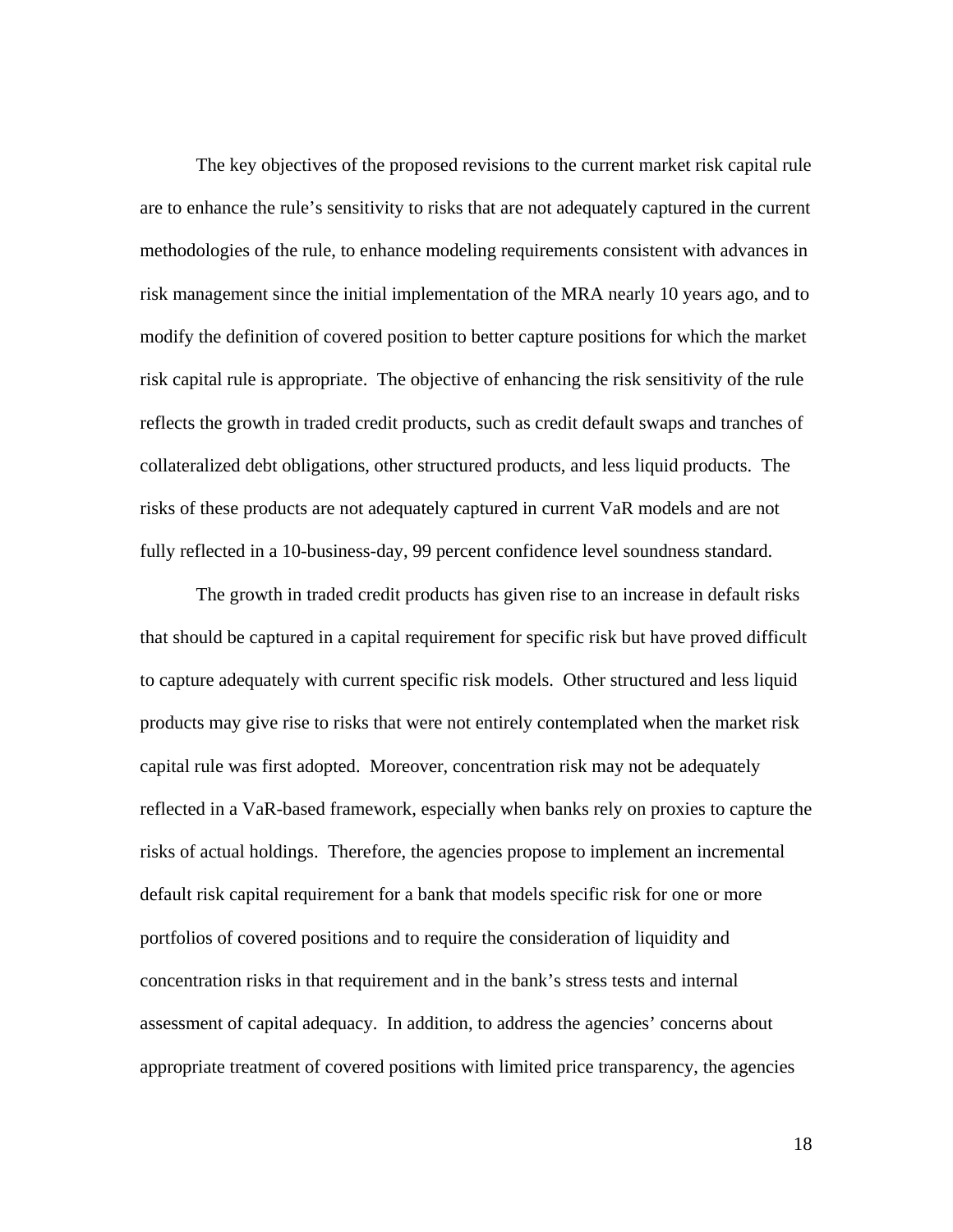propose to require banks to have a well-defined valuation process for all covered positions. The specific proposals are discussed below.

## **B. Description of the Proposed Revisions to the Market Risk Capital Rule**

#### **1. Scope**

With the exception of the addition of savings associations, the proposed revisions to the market risk capital rule would not change the set of banks to which the rule applies. Thus, the proposed rule would continue to apply to any bank with aggregate trading assets and liabilities equal to 10 percent or more of total assets, or \$1 billion or more. The proposed revisions would apply to a bank meeting the market risk capital rule applicability threshold regardless of whether the bank would adopt the proposed advanced capital adequacy framework or remain under the general risk-based capital rule. Question 1: The agencies seek comment on the thresholds for the application of the market risk capital rule and, if they should be changed, on what appropriate thresholds might be*.* 

The primary Federal supervisor of a bank that does not meet the threshold criteria may apply the market risk capital rule to the bank if the supervisor deems it necessary or appropriate given the level of market risk of the bank or to ensure safe and sound banking practices. A bank that does not meet the threshold criteria may request that its primary Federal supervisor apply the market risk capital rule to it. A primary Federal supervisor may also exclude a bank that meets the threshold criteria from the rule if appropriate based on the level of market risk of the bank and provided such exemption would be consistent with safe and sound banking practices.

#### **2. Reservation of Authority**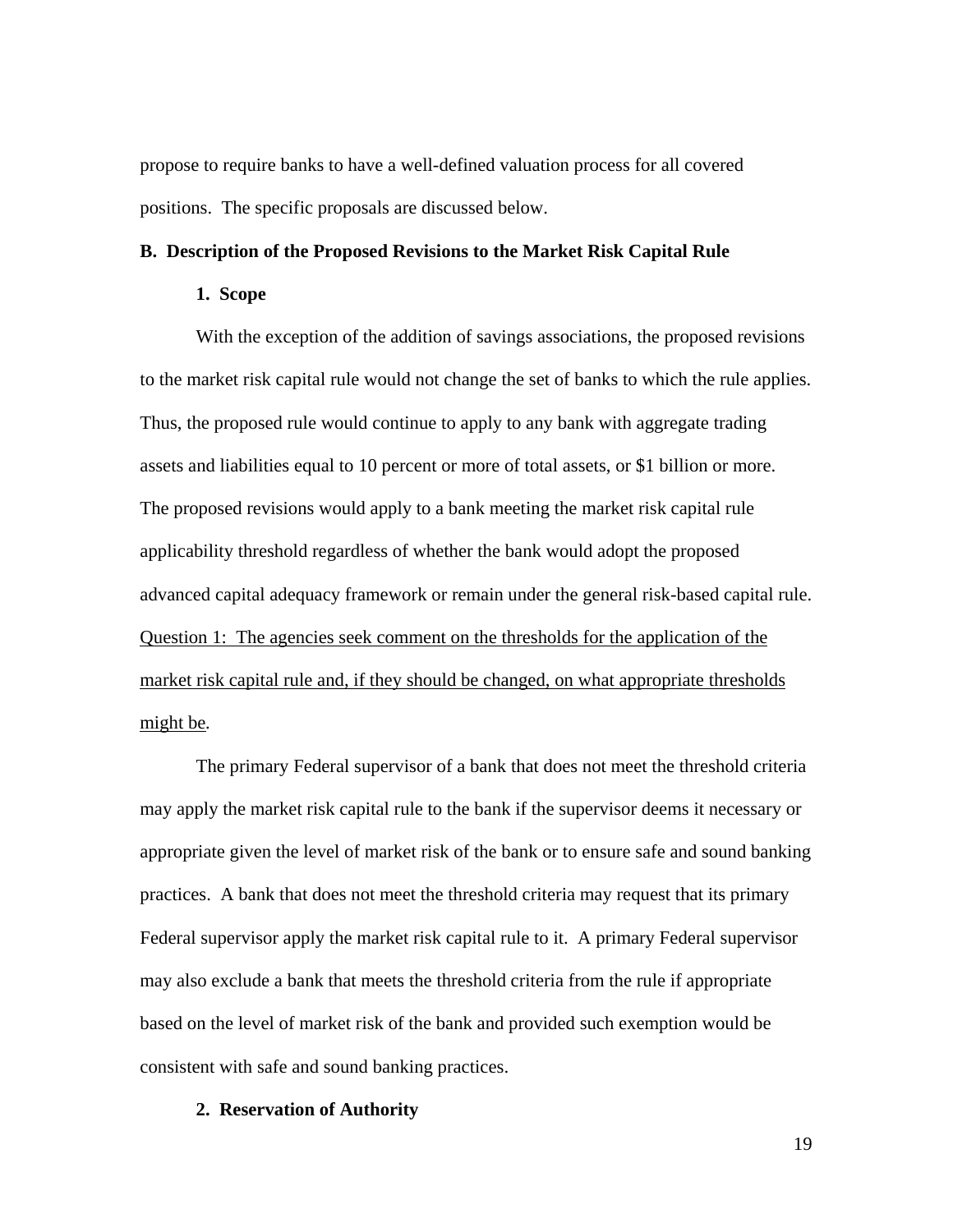The proposed rule would contain a reservation of authority that affirms the authority of a bank's primary Federal supervisor to require the bank to hold an overall amount of capital greater than would otherwise be required under the rule if the supervisor determines that the bank's risk-based capital requirements under the rule are not commensurate with the market risk of the bank's covered positions. In addition, the agencies anticipate that there may be instances when the proposed rule generates a riskbased capital requirement for a specific covered position or portfolio of covered positions that is not commensurate with the risks posed by such exposures. In these cases, a bank's primary Federal supervisor may require the bank to assign a different risk-based capital requirement to the covered position or portfolio of covered positions that better reflects the risk of the position or portfolio. The proposed rule also would provide authority for a bank's primary Federal supervisor to require the bank to calculate capital requirements for specific positions or portfolios under the market risk capital rule or under the credit risk capital rule to more accurately reflect the risks of the positions. Any agency that exercises this reservation of authority would notify each of the other agencies of its determination.

#### **3. Modification of the Definition of Covered Position**

The NPR modifies the definition of a covered position to include only trading assets and trading liabilities (as reported on schedule RC-D of the Call Report, Schedule HC-D of the Consolidated Financial Statements for Bank Holding Companies, or as defined in the instructions to the Thrift Financial Report) that are trading positions. The definition also includes trading assets and liabilities that hedge covered positions. In addition, the trading asset or liability must be free of any restrictive covenants on its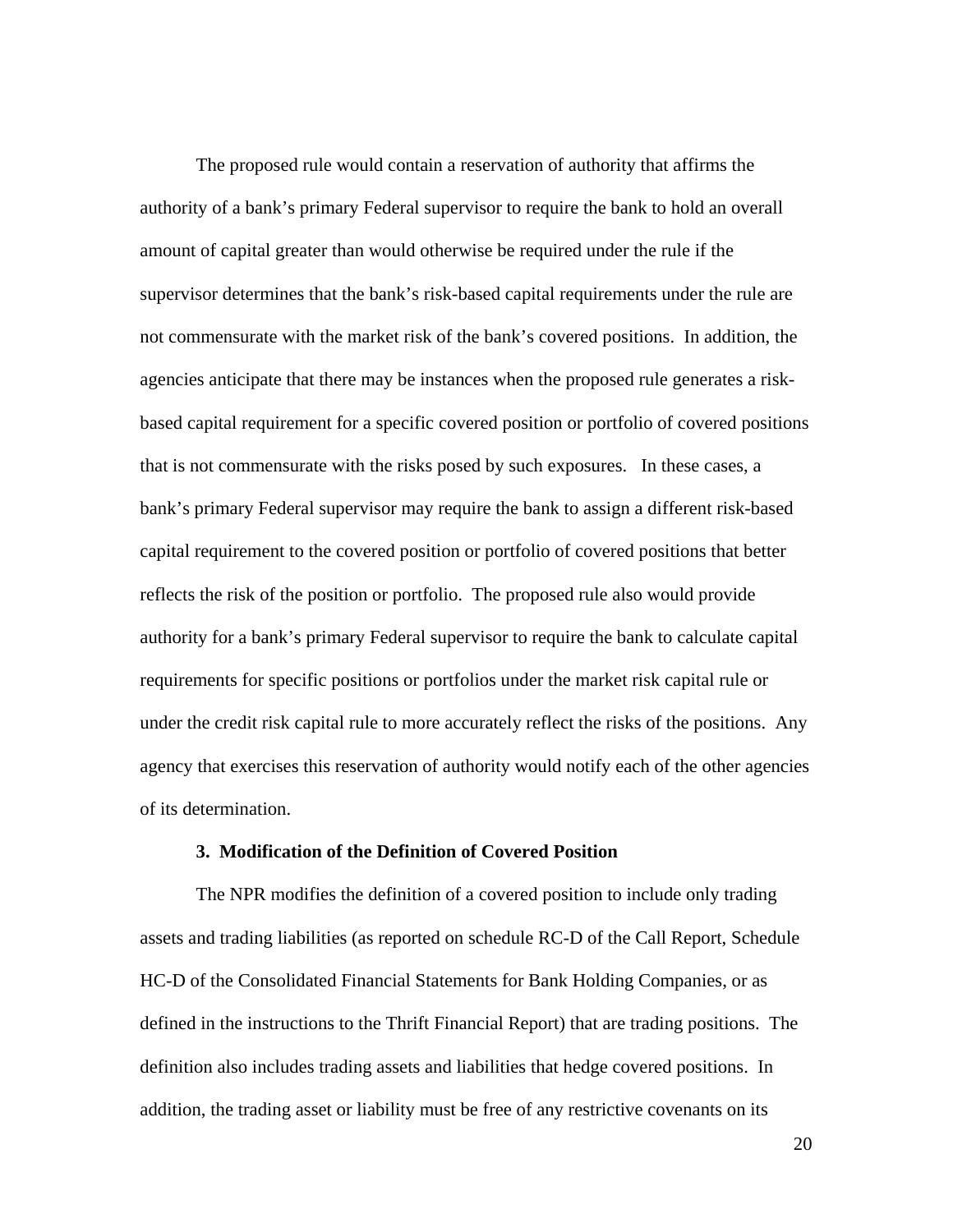tradability or the bank must be able to hedge its material risk elements in a two-way market. A trading position would be defined as a position that is held by the bank for the purpose of short-term resale or with the intent of benefiting from actual or expected price movements or to lock in arbitrage profits. The proposed definition of a trading position recognizes that the accounting definition of trading assets and liabilities includes positions that are not held with the intent or ability to trade.

A trading asset or liability that hedges a trading position is a covered position only if the hedge is within the scope of the bank's hedging strategy (discussed below). The agencies encourage the sound risk management of trading positions and therefore include hedges that offset their risk in the definition of covered position and thus in the measure for market risk. The agencies are concerned, however, that a bank could craft its hedging strategies in order to bring non-trading positions that are more appropriately treated under the credit risk capital rules into the bank's covered positions. The agencies will scrutinize a bank's hedging strategies to ensure that they are not being manipulated in this manner. For example, mortgage-backed securities that are not held with the intent to trade, but that are hedged with interest rate swaps to mitigate interest rate risk, would be subject to the credit risk capital rules. Question 2: The agencies request comment on all aspects of the proposed definition of covered position. The agencies are particularly interested in comment on additional safeguards that the agencies might implement to prevent abuse of the hedge component of the definition of covered position and increase transparency for supervisors.

Consistent with the current definition, a covered position also would include any foreign exchange or commodity position, whether or not a trading asset or trading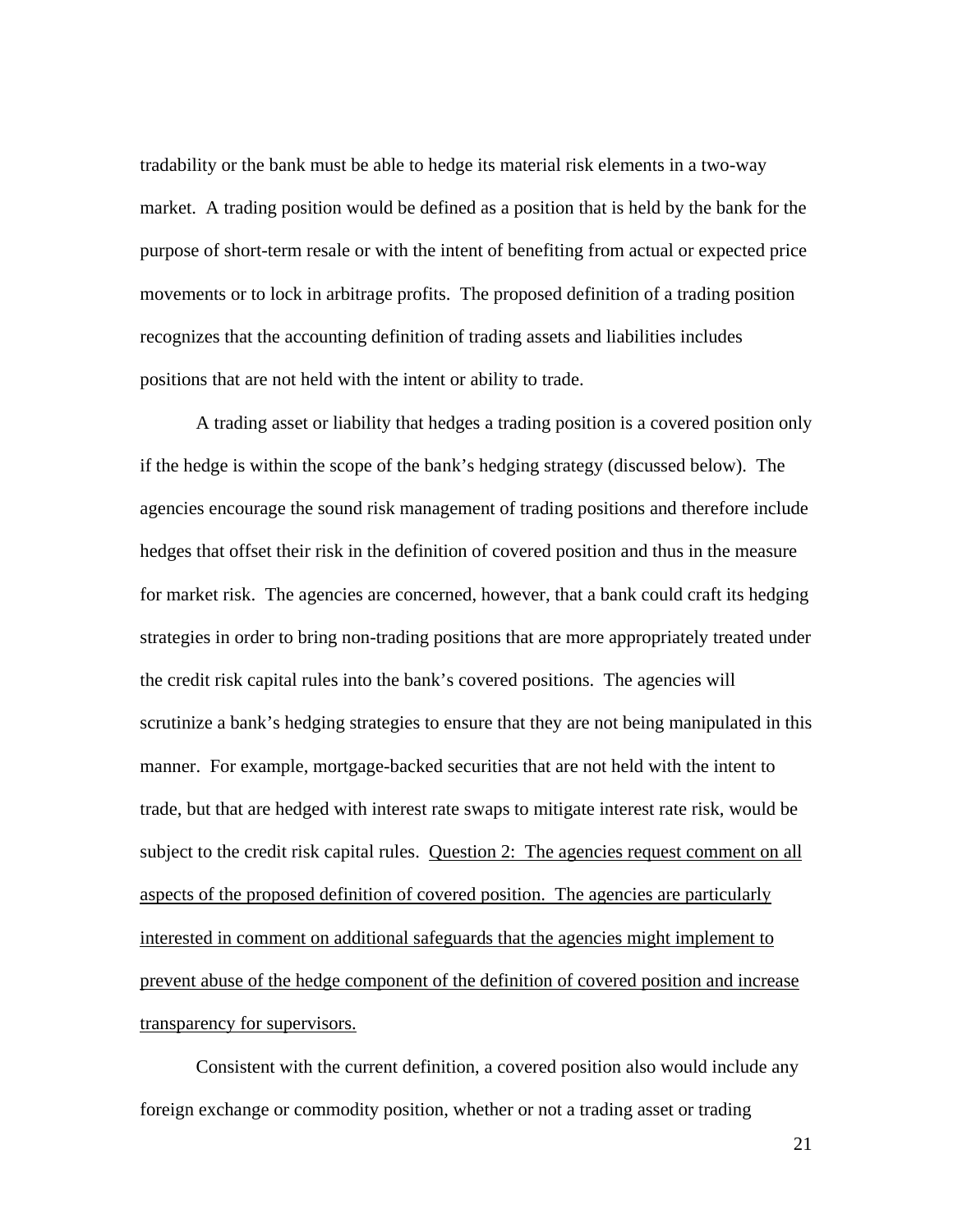liability. With prior supervisory approval a bank could exclude any structural position in a foreign currency.  $^{12}$  $^{12}$  $^{12}$ 

Also consistent with the current rule, the definition of a covered position would explicitly exclude any position that, in form or substance, acts as a liquidity facility that provides support to asset-backed commercial paper. In addition, under the proposed rule the definition of covered position would exclude any intangible asset, including any servicing asset. Intangible assets are excluded from the definition of covered position because their risks are explicitly addressed in the credit risk capital rules, generally through deduction from capital.

In addition, under the proposed rule, a credit derivative recognized as a guarantee for risk-weighted asset amount calculation purposes under the credit risk capital rules<sup>[13](#page-21-1)</sup> used to hedge a position that is not a covered position (for example, a credit derivative hedge of a loan that is not a covered position) would be excluded from the definition of a covered position. This would require the bank to include the credit derivative in its riskbased capital measure for credit risk and exclude it from its VaR-based measure for market risk. The proposed treatment of a credit derivative hedge for regulatory capital purposes would avoid the mismatch that arises when the hedged position (for example, a

<span id="page-21-0"></span><sup>&</sup>lt;sup>12</sup> Structural foreign currency positions include positions designed to hedge a bank's capital ratios against the effect of adverse exchange rate movements on (1) subordinated debt, equity, or minority interests in consolidated subsidiaries and capital assigned to foreign branches that are denominated in foreign currencies, and (2) any positions related to unconsolidated subsidiaries and other items that are deducted from an institution's capital when calculating its capital base.

<span id="page-21-1"></span><sup>&</sup>lt;sup>13</sup> See 12 CFR part 3, § 3 (national banks); 12 CFR part 208, Appendix A, § II.B (state member banks); 12 CFR part 225, Appendix A, § II.B (bank holding companies); 12 CFR part 325, Appendix A, § II.B.3 (state nonmember banks);12 CFR part 567.6 (savings associations). The treatment of guarantees is described in sections 33 and 34 of the proposed advanced capital adequacy framework and discussed in section V.C.5 of the framework's preamble.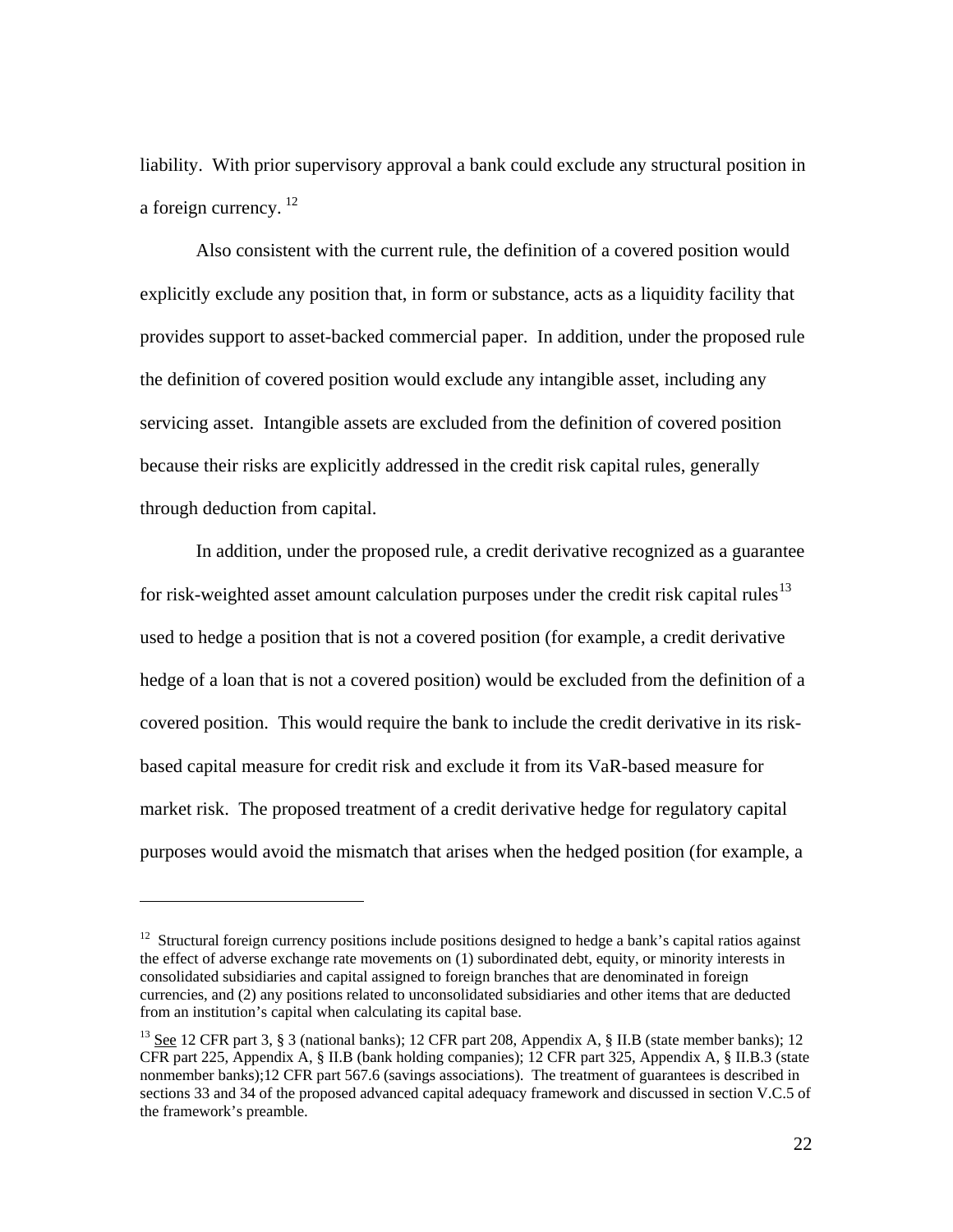loan) is not a covered position and the credit derivative hedge is a covered position. This mismatch has the potential to inflate the VaR-based measure of market risk because only one side of the transaction is reflected in that measure. Question 3: The agencies request comment on whether there is a better approach that matches more effectively the true economic impact of these transactions*.* 

 A similar distortion of the VaR-based measure may arise in the context of interest rate risk. Some banks manage their interest rate risk on a portfolio basis without distinguishing between covered and noncovered positions by using interest rate derivatives with external third parties that are covered positions under the market risk capital rule.<sup>[14](#page-22-0)</sup> The interest rate derivatives hedge the interest rate risk of covered and noncovered positions together; however, only the covered positions are included in the bank's VaR-based measure. This may result in a regulatory capital requirement that does not appropriately reflect the interest rate risk of all of the offsetting transactions. This problem would not exist for interest rate derivatives that are direct hedges of noncovered positions because, under the proposed definition of covered position, the interest rate derivative would not be a covered position. Question 4: The agencies request comment on the extent and materiality of any distortion of the VaR-based measure due to the inclusion of some, but not all, offsetting transactions, and on any appropriate approaches to address this distortion in the final rule, including, subject to certain restrictions, (1) permitting a bank to include in its VaR-based measure the interest rate risk associated

<span id="page-22-0"></span> $<sup>14</sup>$  Only transactions with external third parties are covered positions because only such transactions are</sup> trading assets and liabilities for consolidated reporting purposes. Internal transactions, such as an interest rate derivative between a bank's treasury function and its trading desk, are not covered positions.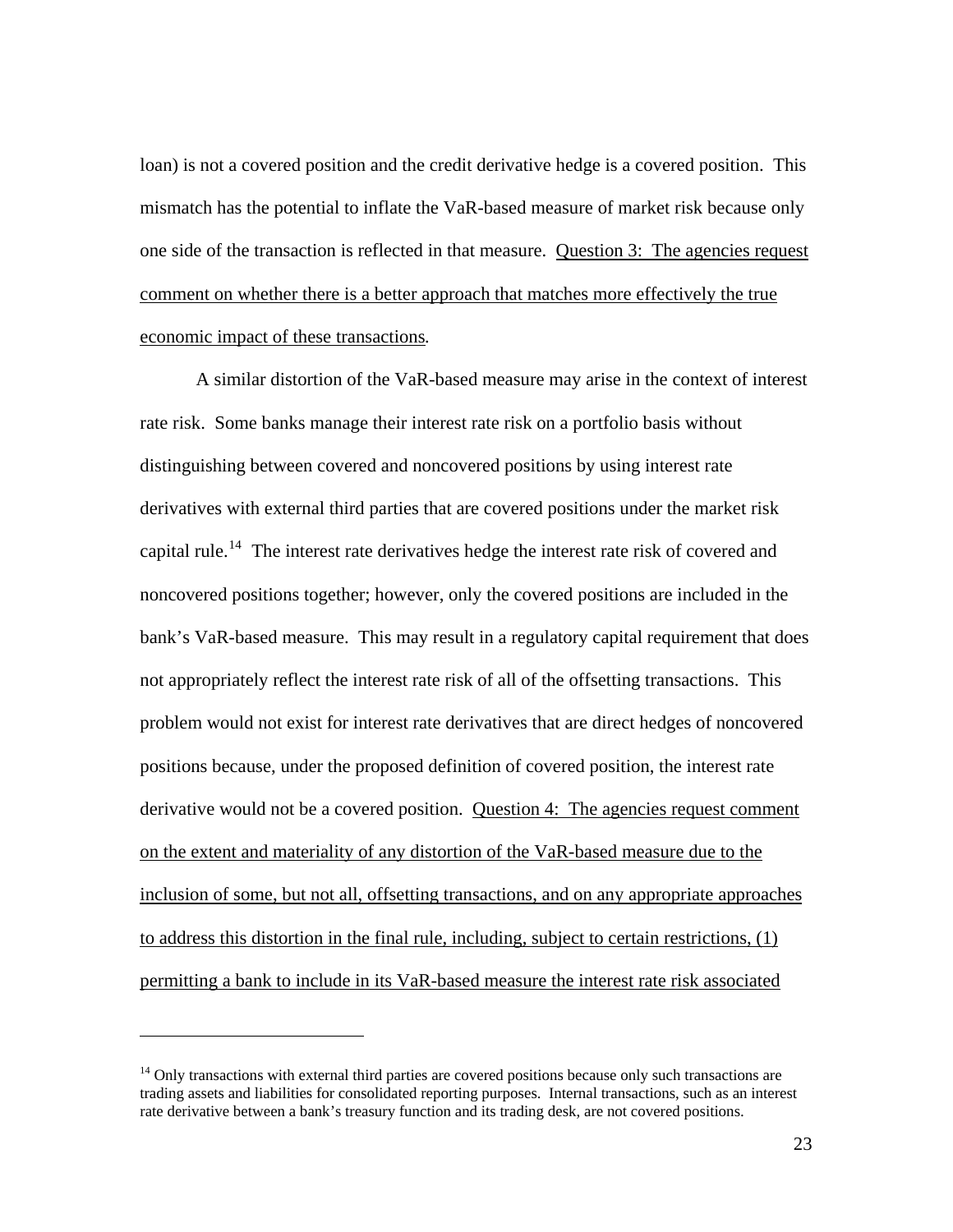with certain noncovered positions that are hedged by covered positions (while remaining subject to a credit risk capital requirement for the noncovered positions) or (2) permitting a bank to include in its VaR-based measure certain internal interest rate derivatives hedging noncovered positions. The agencies also request comment on any operational considerations such approaches would entail.

Under the proposed rule, the definition of a covered position would exclude any securitization position that is a residual securitization position, $15$  subject to a limited market maker exception. The market maker exception would permit these securitization positions to be included as covered positions only upon a determination by the bank's primary Federal supervisor that: (i) a two-way market exists for the securitization position, or in the case of a securitization position that relies solely on credit derivatives, for the securitization position or all of its material risk components; (ii) the bank holds itself out as ready to buy or sell these securitization positions for its own account on a regular and continuous basis at a quoted price, (iii) the bank's internal models fully capture the general market risk and specific risks of its securitization positions and sufficient market data are available to model these risks reliably; and (iv) the bank has adequate internal systems and controls for the trading of securitization positions.

The general exclusion of these securitization positions from the definition of covered position provides a capital treatment for these positions that is appropriate for

<span id="page-23-0"></span><sup>&</sup>lt;sup>15</sup> A residual securitization position is any securitization position subject to deduction under the proposed advanced capital adequacy framework or subject to the following provisions under the general risk-based capital rules: 12 CFR part 3, Appendix A, sections 4 (b) and (f) (national banks); 12 CFR part 208, Appendix A.III.B.3.b and III.B.3.e (state member banks); 12 CFR part 225, Appendix A.III.B.3.b and III.B.3.e (bank holding companies); 12 CFR part 325, Appendix A.II.B.5 (state nonmember banks); and 12 CFR 567.6(b)(1) and (2) (savings associations).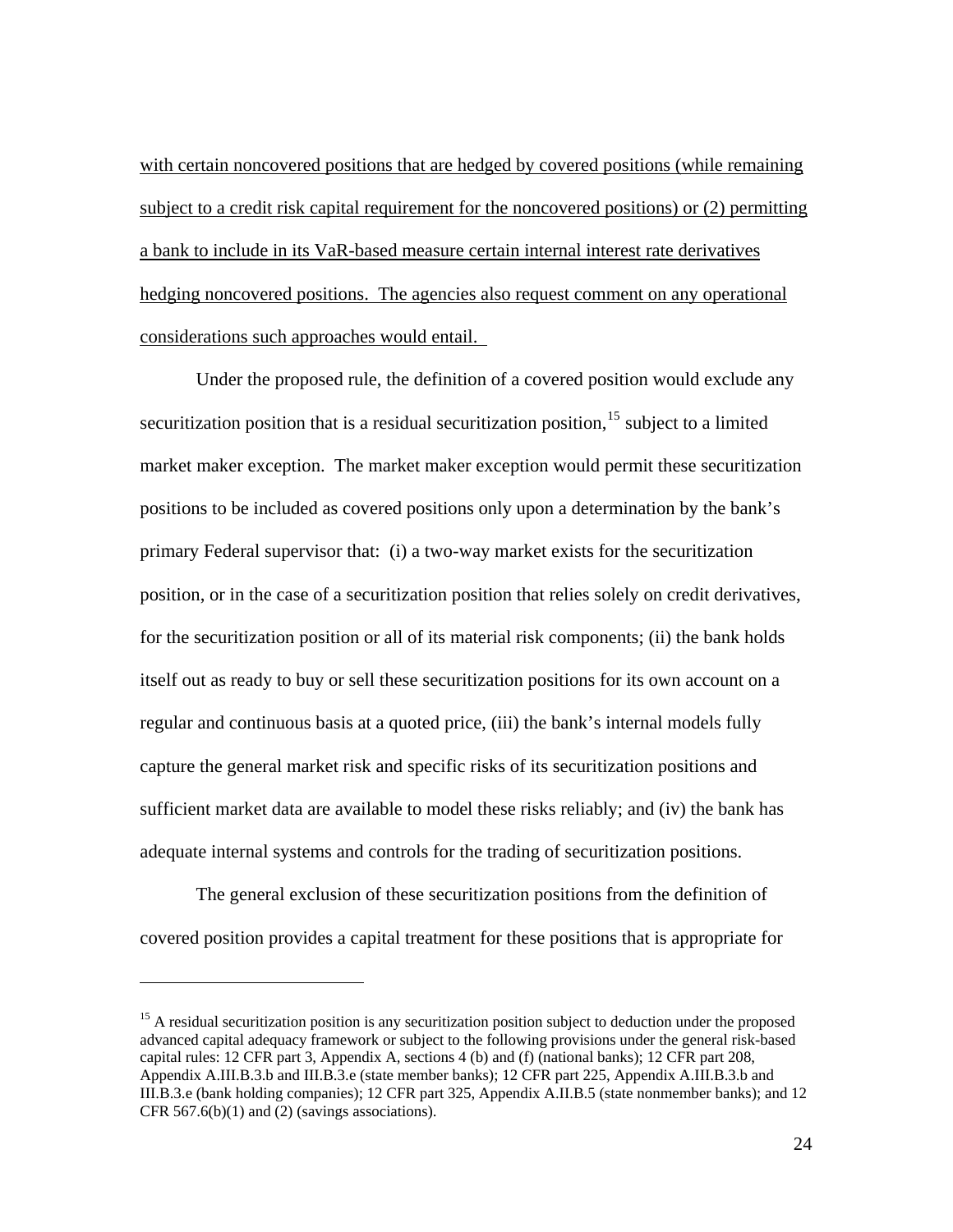their risk. The agencies recognize, however, that a bank may be an active market maker in these securitization positions and may have the models and internal controls capacity to capture the risk of these positions in the bank's VaR-based measure of market risk. The agencies also note that positions that meet the definition of a residual securitization position might be different for a bank that is subject to the proposed advanced capital adequacy framework than for a bank that is subject to the general risk-based capital rules. Question 5: The agencies seek comment on the proposed definition of residual securitization position, and on the market maker exception and the conditions to use that exception. With respect to positions that do not qualify for the market maker exception, the agencies request comment on the treatment of those positions under the credit risk capital rules and whether such treatment could give rise to any operational or other issues.

### **4. Requirements for the Identification of Trading Positions and**

#### **Management of Covered Positions**

The proposal introduces new requirements for the identification of trading positions and the management of covered positions. The agencies believe that these new requirements are warranted based on the trend towards the inclusion of more credit riskrelated, less liquid, and less actively traded products in banks' covered positions. The risks of these positions may not be fully reflected in the requirements of the market risk capital rule and may be more appropriately captured under the credit risk capital rules.

A bank would be required to have clearly defined policies and procedures for determining which of its trading assets and trading liabilities are trading positions. In determining the scope of trading positions, the bank would be required to consider (i) the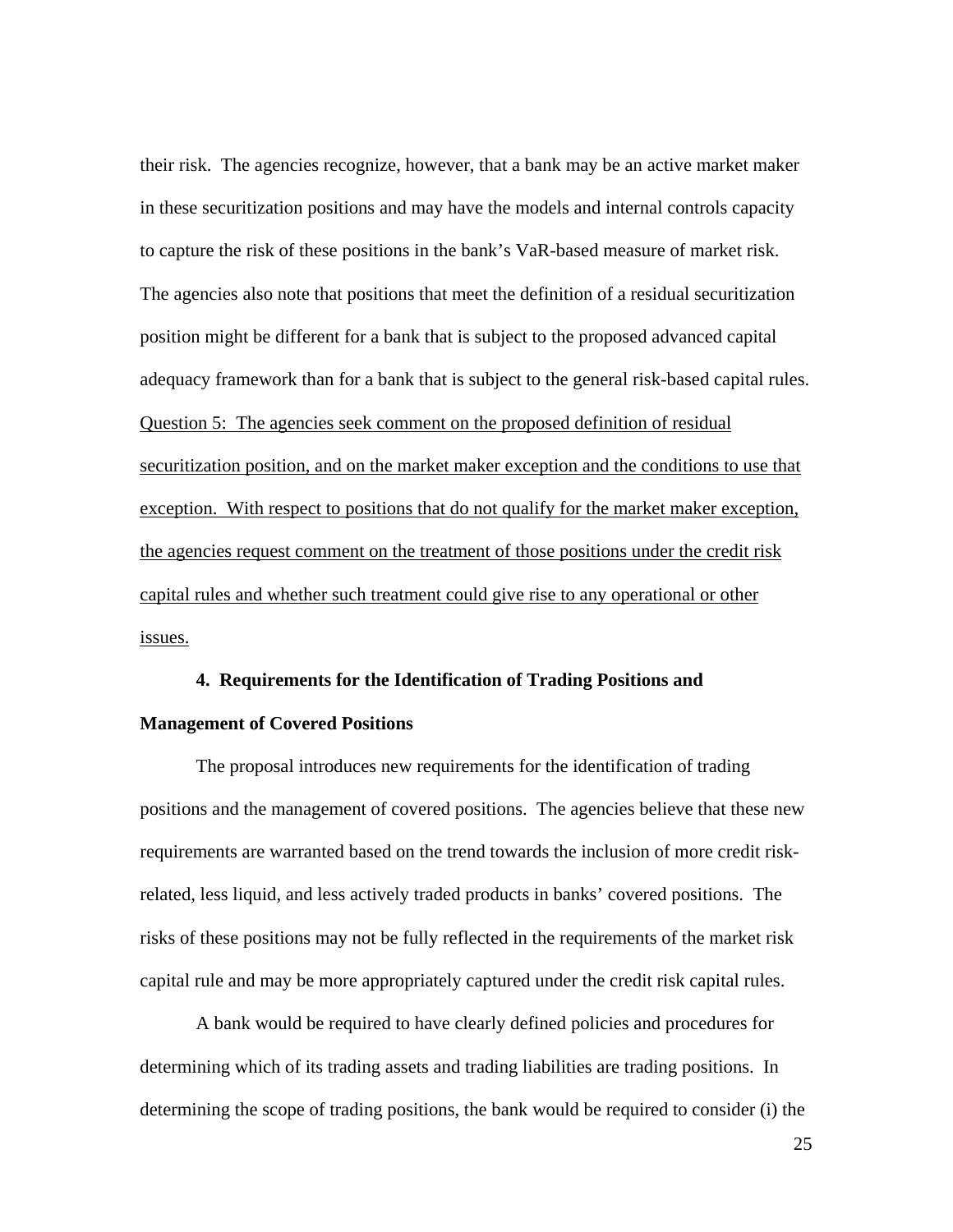extent to which a position (or a hedge of its material risks) could be marked-to-market daily by reference to a two-way market, and (ii) possible impairments to the liquidity of a position.

In addition, the bank must have clearly defined trading and hedging strategies. The bank's trading and hedging strategies for its trading positions must be approved by senior management. The trading strategy must articulate the expected holding period of and the market risk associated with each portfolio of trading positions. The trading strategy must also articulate whether the purpose of each portfolio of trading positions is to accommodate customer flow, to engage in proprietary trading, or to make a market in the positions. The hedging strategy must articulate for each portfolio the level of market risk the bank is willing to accept and must detail the instruments, techniques, and strategies the bank will use to hedge the risk of the portfolio. The hedging strategy must clearly articulate which positions are being hedged and which positions serve as hedging instruments.

A bank would be required to have clearly defined policies and procedures for actively managing all covered positions. In the context of nontraded commodities and foreign exchange positions, active management could focus on managing the risks of those positions within the bank's risk limits. For all covered positions, these policies and procedures would be required to address, at a minimum, marking positions to market or model on a daily basis; assessing on a daily basis the bank's ability to hedge position and portfolio risks and the extent of market liquidity; and the establishment and daily monitoring of position limits by a risk control unit independent of the trading business unit. Senior management would be required to monitor all of this information on a daily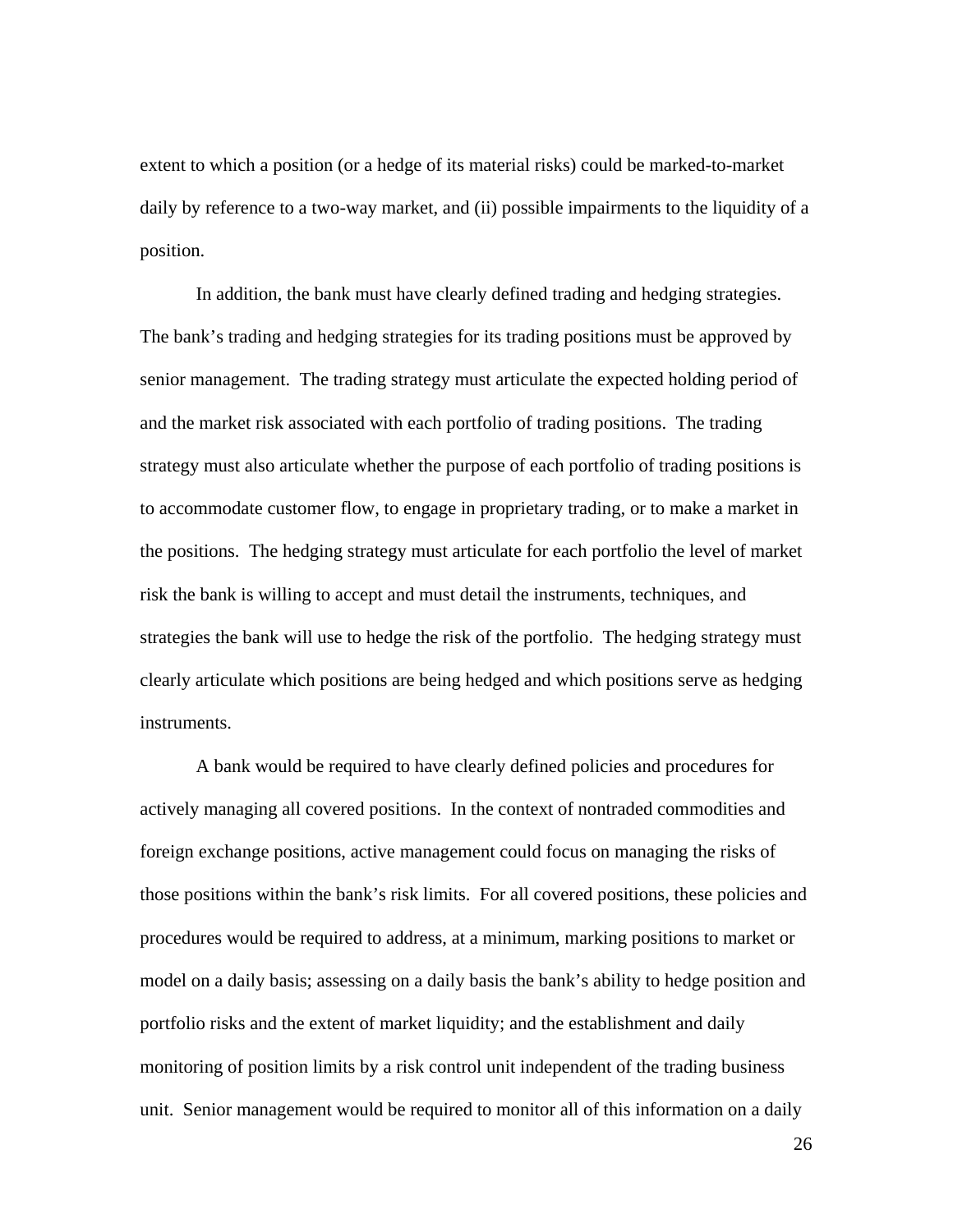basis. The policies and procedures would be required to provide for reassessment by senior management of established position limits on at least an annual basis, as well as annual assessments by qualified personnel of the quality of market inputs to the valuation process, the soundness of key assumptions, the reliability of parameter estimation in pricing models, and the stability and accuracy of model calibration under alternative market scenarios. Question 6: The agencies seek comment on these requirements and on whether different or additional policies and procedures would be beneficial for ensuring appropriate identification of positions to which the market risk capital rule should be applied and appropriate risk management of covered positions.

The proposal introduces new requirements for the prudent valuation of covered positions that include policies and procedures on position valuation, marking to market or model, independent price verification, and valuation adjustments or reserves. The valuation process would be required to consider, as appropriate, unearned credit spreads, close-out costs, early termination, investing and funding costs, future administrative costs, liquidity, and model risk. These new valuation requirements reflect the agencies' concerns about possible shortcomings in the valuation of less liquid trading positions, especially in light of the historical focus of the market risk capital rule on a 10-businessday time horizon and a 99 percent confidence level, which may be inadequate to reflect the full extent of the risks of less liquid positions.

### **5. Requirements for Internal Models in General**

As under the current market risk capital rule, a bank would be required to use one or more internal models to calculate a daily VaR-based measure that reflects general market risk for all covered positions. The daily VaR-based measure may also reflect the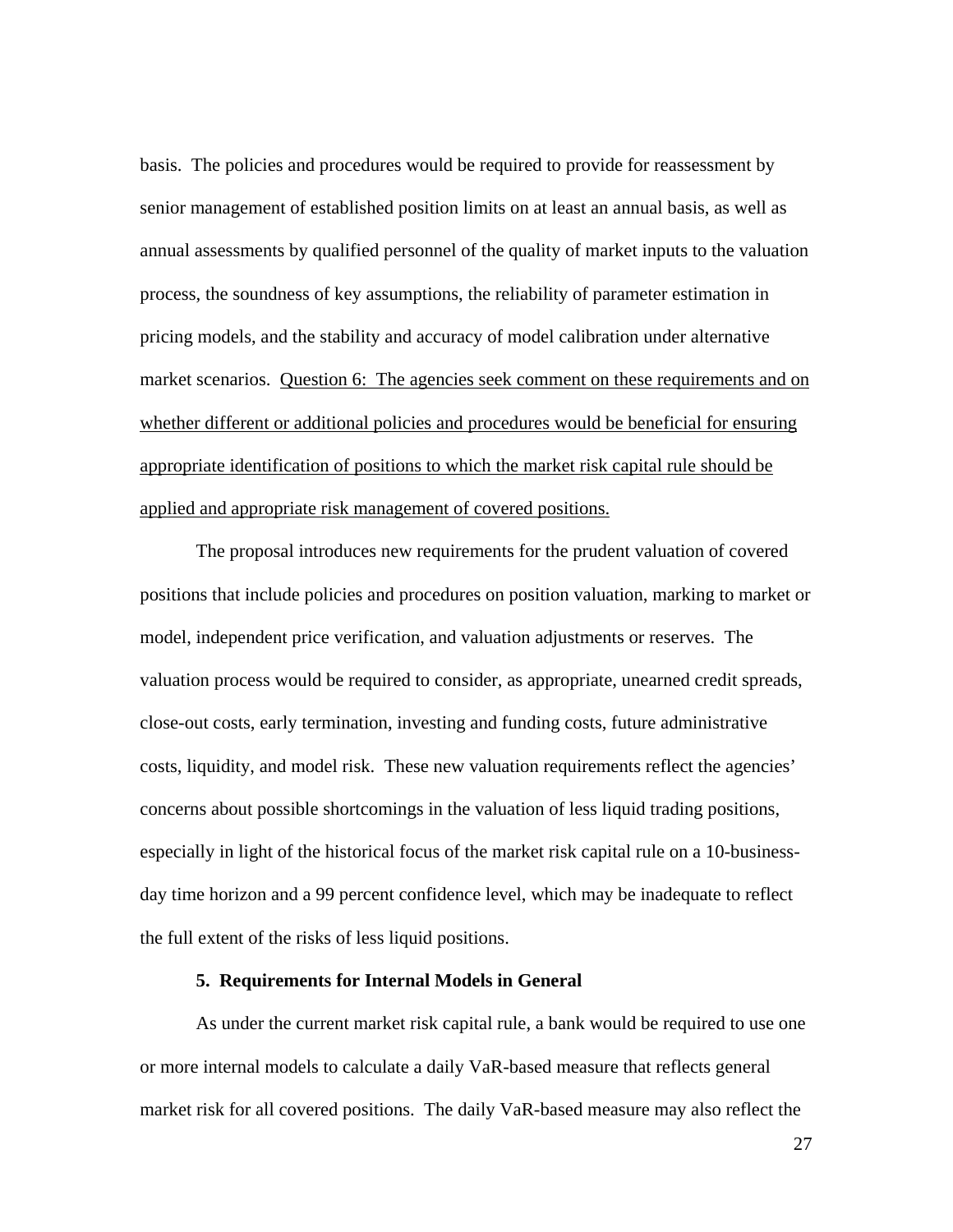bank's specific risk for one or more portfolios of covered debt or equity positions. The requirements for internal models are discussed below.

Model Use Requirements. The proposed revisions would specify that a bank must receive the prior written approval of its primary Federal supervisor before using any internal model to calculate its risk-based capital requirement for market risk and before extending the use of a model for which it has received prior written approval to an additional business line or product type. A bank would also be required to notify its primary Federal supervisor promptly if it makes any changes to its internal models that would result in a material change in the bank's risk-weighted asset amount for a portfolio or when the bank makes any material change to its modeling assumptions. The bank's primary Federal supervisor could rescind its approval, in whole or in part, of the use of any internal model if it determines that the model no longer complies with the market risk capital rule or fails to reflect accurately the risks of the bank's covered positions. For example, if adverse market events or other developments reveal that a material assumption in a bank's approved model is flawed, a primary Federal supervisor may require the bank to revise its model assumptions and resubmit the model specifications for review by the supervisor.

Factors and Risks Reflected in Models. As is the case under the current rule, a bank would be required to integrate its internal models into its daily risk management process, and the level of sophistication of a bank's models would need to be commensurate with the nature and size of its covered positions. The internal models used by a bank are required to capture all material risks, including basis and prepayment risks. The proposed revisions add credit spread risk to the list of risk factors required to be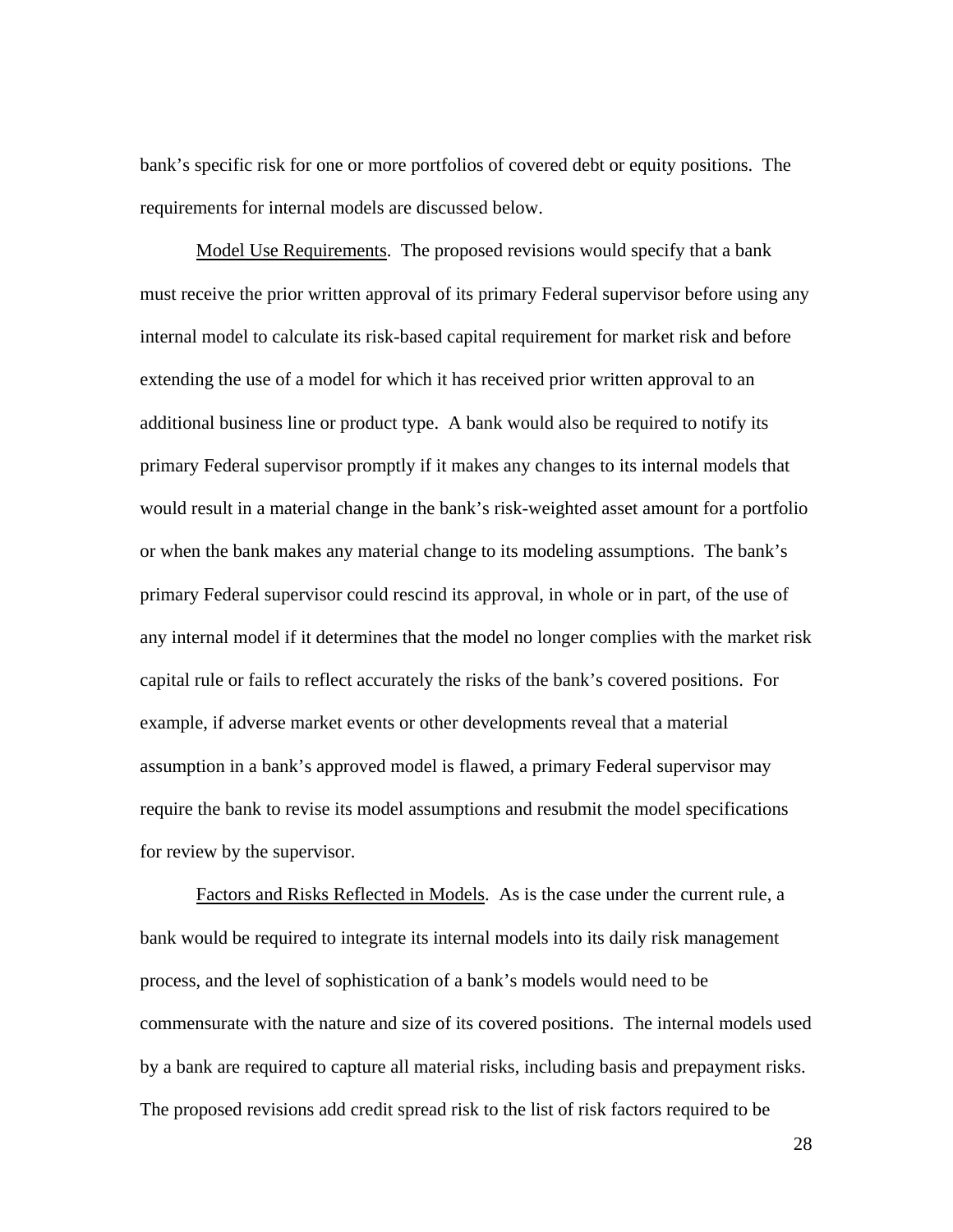captured as appropriate under the current rule (that is, in addition to interest rate risk, equity price risk, foreign exchange rate risk, and commodity price risk). Under the current rule, a bank that has material exposure to credit spread, basis, or prepayment risks should be capturing those risks in its internal model. In the proposed revisions, the agencies decided to specifically enumerate these risks to stress their importance in light of the growth of traded credit products and products with prepayment or basis risk at banks since the current rule was adopted. The proposed revisions would require risks arising from less liquid positions and positions with limited price transparency to be modeled conservatively under realistic market scenarios.

The agencies are concerned that certain covered positions, especially securitization positions, may contain prepayment risk that is not adequately captured in the VaR-based measure of market risk. Prepayment risk is the risk of loss to holders of debt exposures arising from the repayment of principal differing from the expected or scheduled principal repayment. The agencies recognize that the VaR-based measure may capture a portion of prepayment risk for positions as potential changes in the value of positions due to interest rate risk. However, the agencies question the degree to which interest rate volatility over the 10-business-day horizon adequately captures prepayment risk associated with positions that are subject to significant levels of prepayment. The agencies also recognize that complete models of prepayment include pool and securityspecific factors that are not easily incorporated or modeled in daily calculations of a VaRbased measure.

Question 7: The agencies request comment on all aspects of prepayment risk, including the extent and materiality of prepayment risk, whether material prepayment risk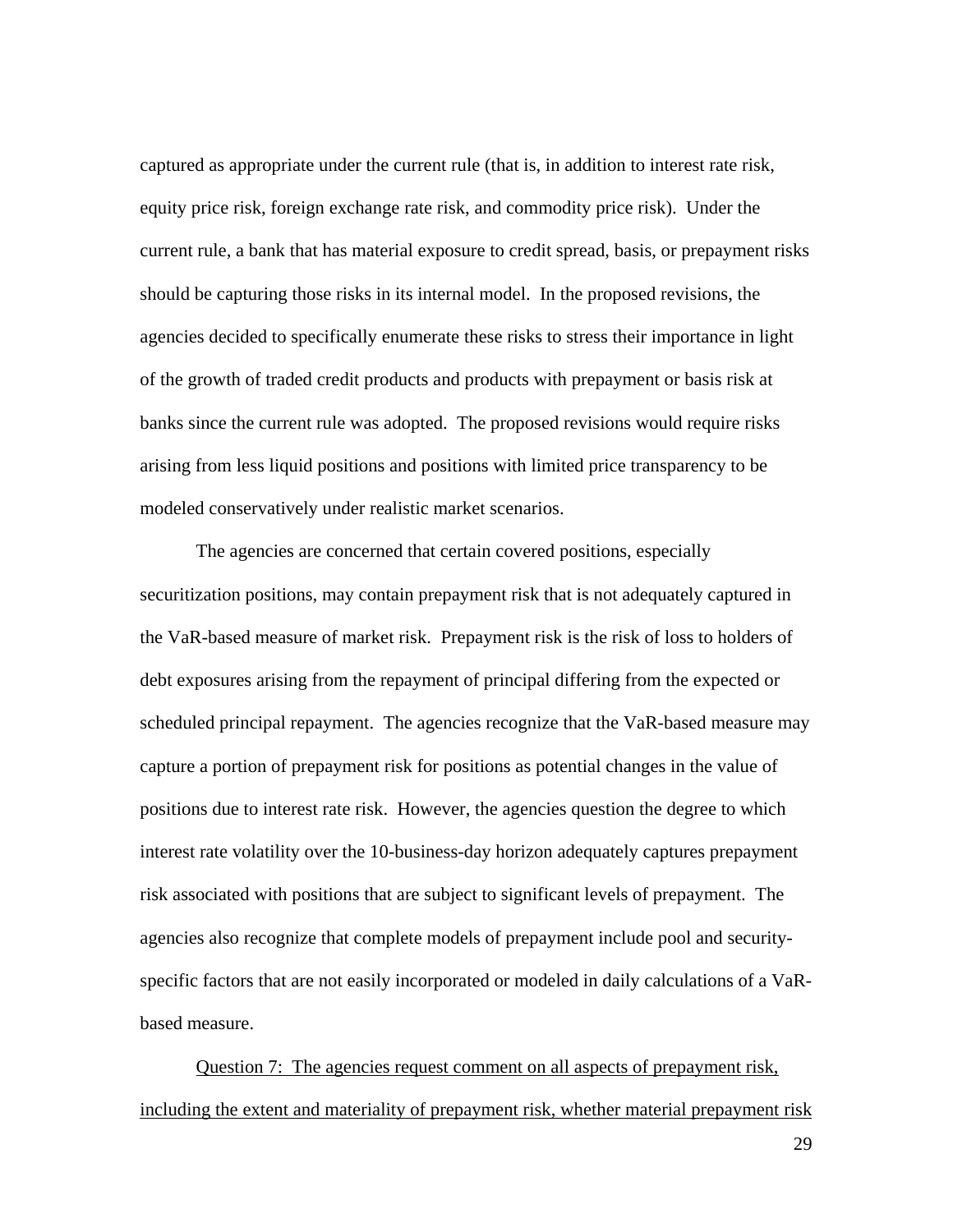may warrant a further explicit requirement that banks hold capital against prepayment risk over a one-year horizon under both the internal models and standard approaches to specific risk, and the interplay between prepayment risk and default risk for purposes of determining the bank's overall measure for market risk. The agencies also seek comment on how an explicit capital requirement for prepayment risk could be designed.

The proposed rule also requires a bank to have a rigorous process for reestimation, reevaluation and updating of its models to ensure continued applicability and relevance. Further, the proposed rule would continue to require models to include risks arising from the nonlinear price characteristics of option positions, and to incorporate empirical correlations across and within risk factors.

#### Quantitative Requirements for VaR-Based Measure

The proposed rule includes the same quantitative requirements for the VaR-based measure as the current market risk capital rule with respect to daily computations, the one-tailed, 99 percent confidence level, the 10-business-day holding period, and the oneyear historical observation period.

The current market risk capital rule requires a bank to include in its VaR-based measure only covered positions. In contrast, the proposed revisions would allow residual securitization positions that are trading assets or liabilities and term repo-style transactions to be included in the VaR-based measure even though these positions may not be included within the definition of a covered position. A term repo-style transaction would be defined as a repurchase or reverse repurchase transaction or a securities borrowing or securities lending transaction with an original maturity in excess of one day, provided that, (i) the transaction is based solely on liquid and readily marketable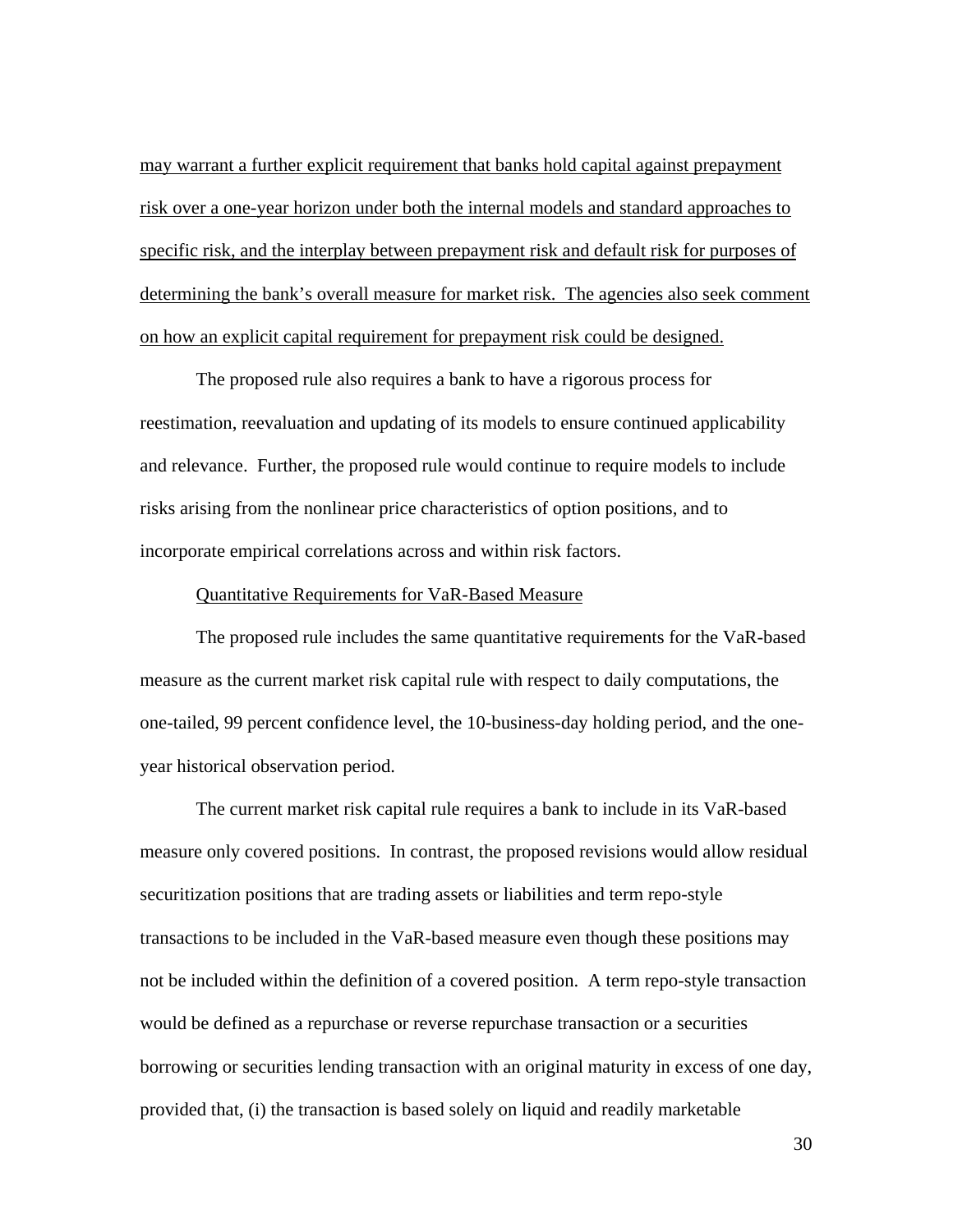securities or cash, (ii) the transaction is marked-to-market daily and subject to daily margin maintenance requirements, (iii) the transaction is executed under an agreement that provides certain rights of acceleration, termination, close-out, and set-off, and (iv) the bank has conducted and documented sufficient legal review to conclude that the agreement includes these rights and is legally binding. While repo-style transactions typically are close adjuncts to trading activities, Generally Accepted Accounting Principles (GAAP) traditionally has not permitted companies to report them as trading assets or liabilities. Repo-style transactions included in the VaR-based measure will continue to be subject to the credit risk capital requirements in order to capture counterparty credit risks.

The agencies believe that residual securitization positions should be subject to the credit risk capital requirements. The agencies also recognize, however, that these positions may be hedged by covered positions and believe that it is appropriate to allow banks to recognize the hedge in calculating their VaR-based measures. Residual securitization positions even if included in the VaR-based measure will continue to be subject to the credit risk capital requirements. A bank may choose whether or not to include all residual securitization positions that are trading assets or liabilities or all term repo-style transactions in its VaR-based measure, and must choose whether or not to include them consistently over time.

Control, Oversight, and Validation Mechanisms*.* The proposed rule would continue the requirement that a bank have a risk control unit that reports directly to senior management and is independent of its business trading units. In addition, the proposed rule would impose specific model validation standards that are similar to the standards in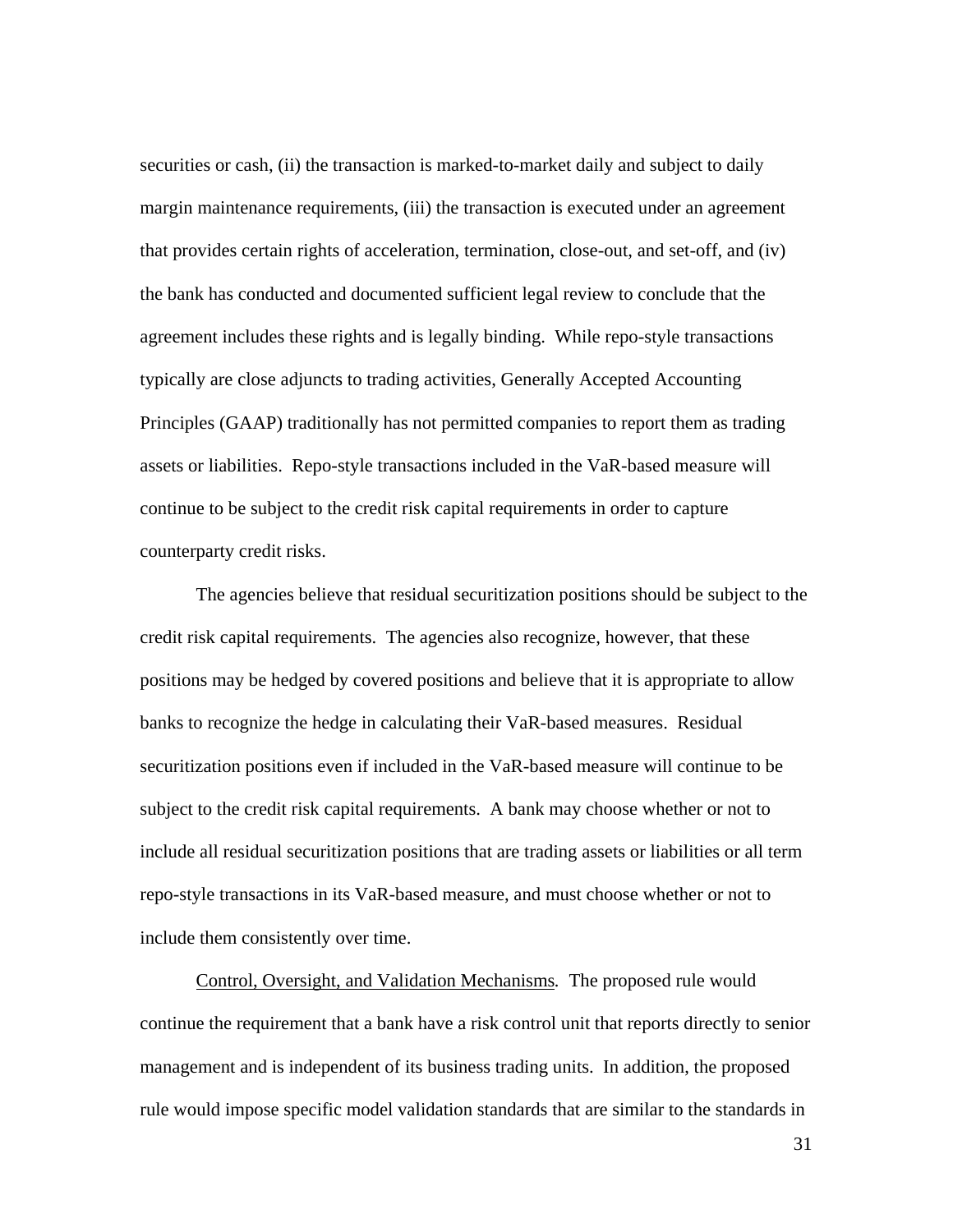the proposed advanced capital adequacy framework. A bank would be required to validate its internal models initially and on an ongoing basis. The validation process must be independent of the internal model development, implementation, and operation, or the validation process must be subject to an independent review of its adequacy and effectiveness. The review personnel must be independent of internal model development, implementation, and operation personnel, but not necessarily external to the bank.

Validation would include evaluation of the conceptual soundness of the internal models; an ongoing monitoring process that includes verification of processes and the comparison of the bank's model outputs with relevant internal and external data sources or estimation techniques; and an outcomes analysis process that includes the comparison of a bank's internal estimates with actual outcomes during a sample period not used in model development. The evaluation of conceptual soundness should include evaluation of empirical evidence and documentation supporting the methodologies used, important model assumptions and their limitations, adequacy and robustness of empirical data used in parameter estimation and model calibration, and evidence of the model's strengths and weaknesses.

A comparison of the bank's model outputs with relevant internal and external data sources or estimation techniques is helpful to draw inferences about the performance of model outputs. Results of this comparison can be a valuable diagnostic tool in identifying potential weaknesses in a bank's models. As part of this comparison, the bank should investigate the source of any differences between the model estimates and the relevant internal or external data or estimation techniques and whether the extent of the differences is appropriate.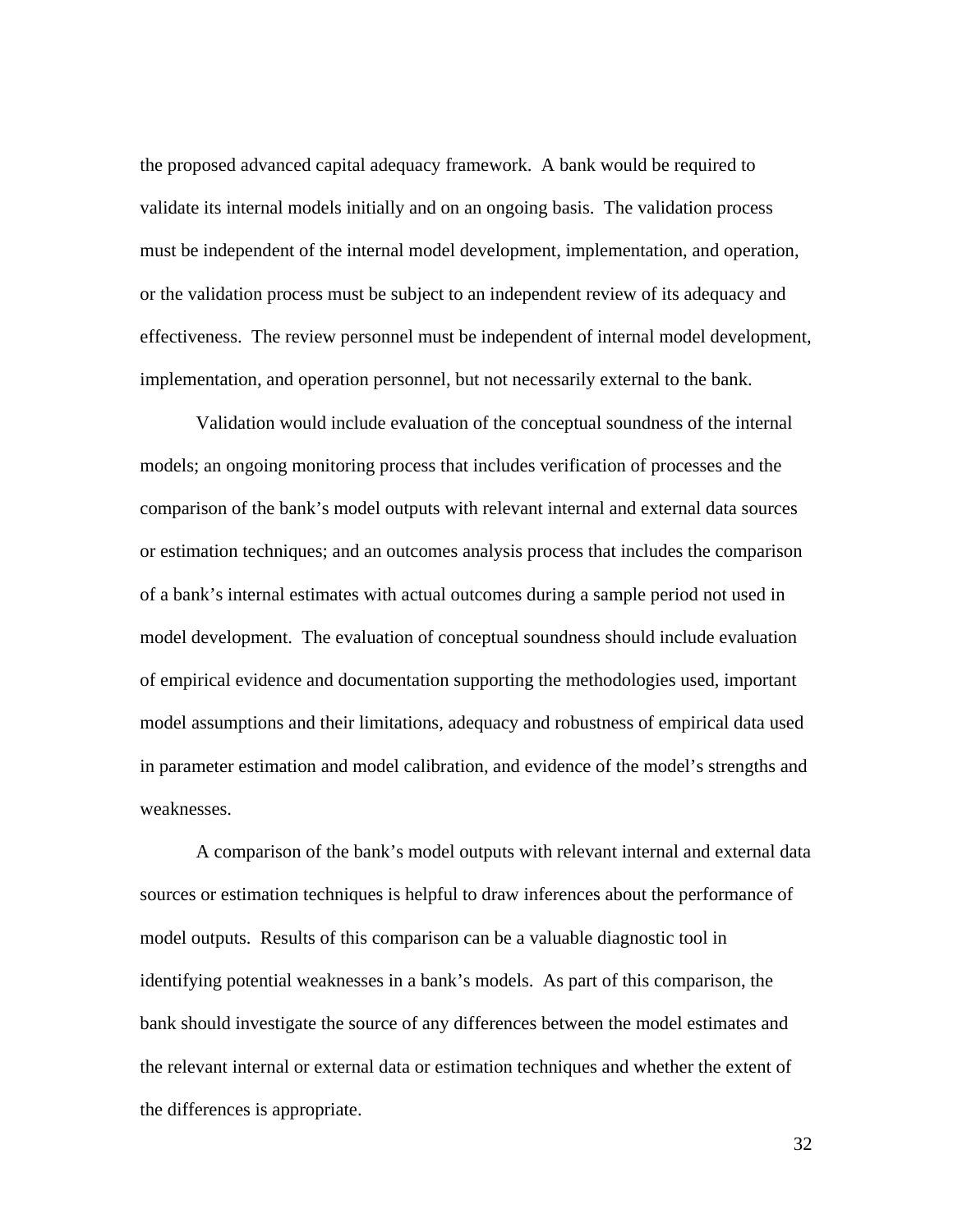The proposed revisions expand upon the current market risk capital rule's stress testing requirement. Specifically, the proposed rule would require a bank to stress test the market risk of its covered positions at a frequency appropriate to the portfolio, and in no case less frequently than quarterly. The stress tests must take into account concentration risk, illiquidity under stressed market conditions, and other risks that may not be captured adequately in the bank's VaR-based measure of market risk. For example, it may be appropriate for a bank to include in its stress testing gapping of prices, one-way markets, non-linear or deep out-of-the-money products, jumps-to-default, or significant shifts in correlation. With respect to concentration risk, the relevant types include concentration by name, industry, sector, country, and market. Market concentration occurs when a bank holds a position that represents a concentrated share of the market for a security. A market concentration is a position that is so large, relative to the liquidity typically available in the market, that it requires a longer than usual liquidity horizon to liquidate the position without moving the market. A bank's primary Federal supervisor would evaluate the robustness and appropriateness of a bank's stress tests through the supervisory review process.

The bank would be required to have an internal audit function independent of business-line management that at least annually assesses the effectiveness of the controls supporting the bank's market risk measurement systems, including the activities of the business trading units and of the independent risk control unit, and compliance with policies and procedures. At least annually, internal audit should review the validation processes, including validation procedures, responsibilities, results, timeliness, and responsiveness to findings. Further, internal audit should evaluate the depth, scope, and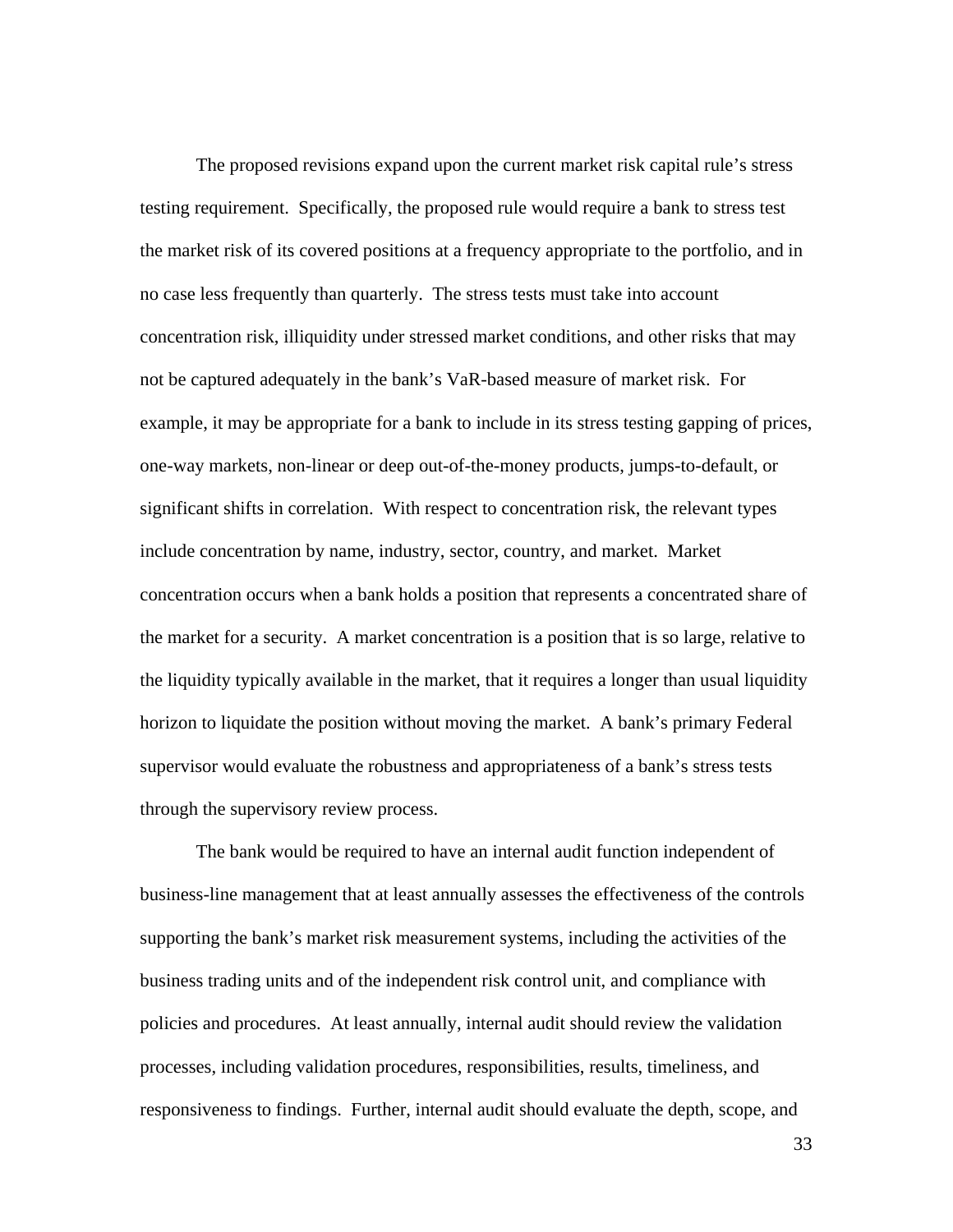quality of the risk management system review process and conduct appropriate testing to ensure that the conclusions of these reviews are well founded.

Internal Assessment of Capital Adequacy. The proposed revisions include a requirement that a bank have a rigorous process for assessing its overall capital adequacy in relation to its market risk. The assessment must take into account market concentration and liquidity risks under stressed market conditions, as well as other risks that may not be captured appropriately in the VaR-based measure.

Documentation. A bank would be required to document adequately all material aspects of its internal models, the management and valuation of covered positions, its control, oversight, and validation mechanisms, and its internal assessment of capital adequacy. This documentation would facilitate the supervisory review process as well as the bank's internal audit or other review procedures.

Backtesting. The proposal modifies the regulatory backtesting framework for determining the multiplication factor based on the number of backtesting exceptions. Under the current market risk rule, a bank must compare its daily VaR-based measure to its actual daily trading profit or loss, which typically includes realized and unrealized gains and losses on portfolio positions as well as fee income and commissions associated with trading activities. Under the proposed rule, a bank would be required to compare its actual daily trading profit or loss excluding fees, commissions, reserves and net interest income to its daily VaR-based measure. These excluded components of trading profit and loss are not modeled as part of the VaR-based measure and excluding them will improve the accuracy of the backtesting and provide a better assessment of the bank's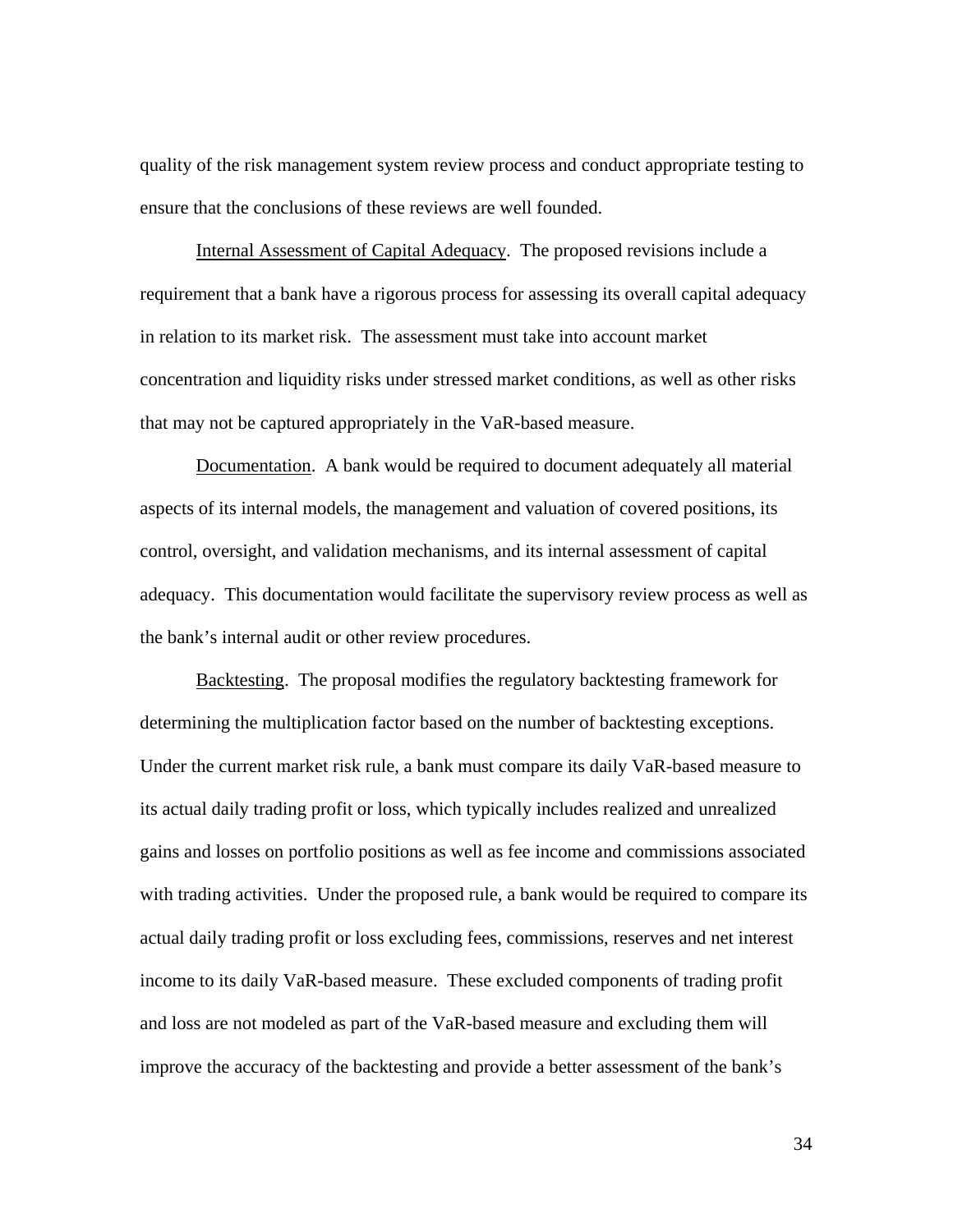internal model. The agencies believe that bank trading and reporting systems have improved sufficiently to allow this type of backtesting.

 As noted above, the proposal also imposes specific model validation standards that include outcomes analysis. The agencies expect that outcomes analysis used for model validation would include hypothetical backtesting, that is, comparison of the daily VaR-based measure to hypothetical changes in portfolio value that would occur if there were no intra-period changes. The hypothetical changes in portfolio value would exclude the effects of changes in positions due to intraday trading, new positions, or other sources of intra-period changes, and also exclude fees, commissions, reserves and net interest income. Question 8: The agencies request comment on the exclusion of fees, commissions, reserves, and net interest income for the trading profit or loss used for regulatory backtesting, including the appropriateness and feasibility of these exclusions, and whether additional items should also be excluded. The agencies also request comment on the role of hypothetical backtesting-- specifically, whether hypothetical backtesting is feasible as part of model validation; whether other forms of backtesting should also be used; and whether regulatory backtesting should be based on hypothetical backtesting.

#### **6. Revised Modeling Standards for Specific Risk**

The proposed rule would more clearly specify the modeling standards for specific risk and, after a transition period, eliminate the current option for a bank to model some but not all material aspects of specific risk for an individual portfolio of covered debt or equity positions. As under the current market risk capital rule, a bank may use one or more internal models to measure specific risk. The internal model would be required to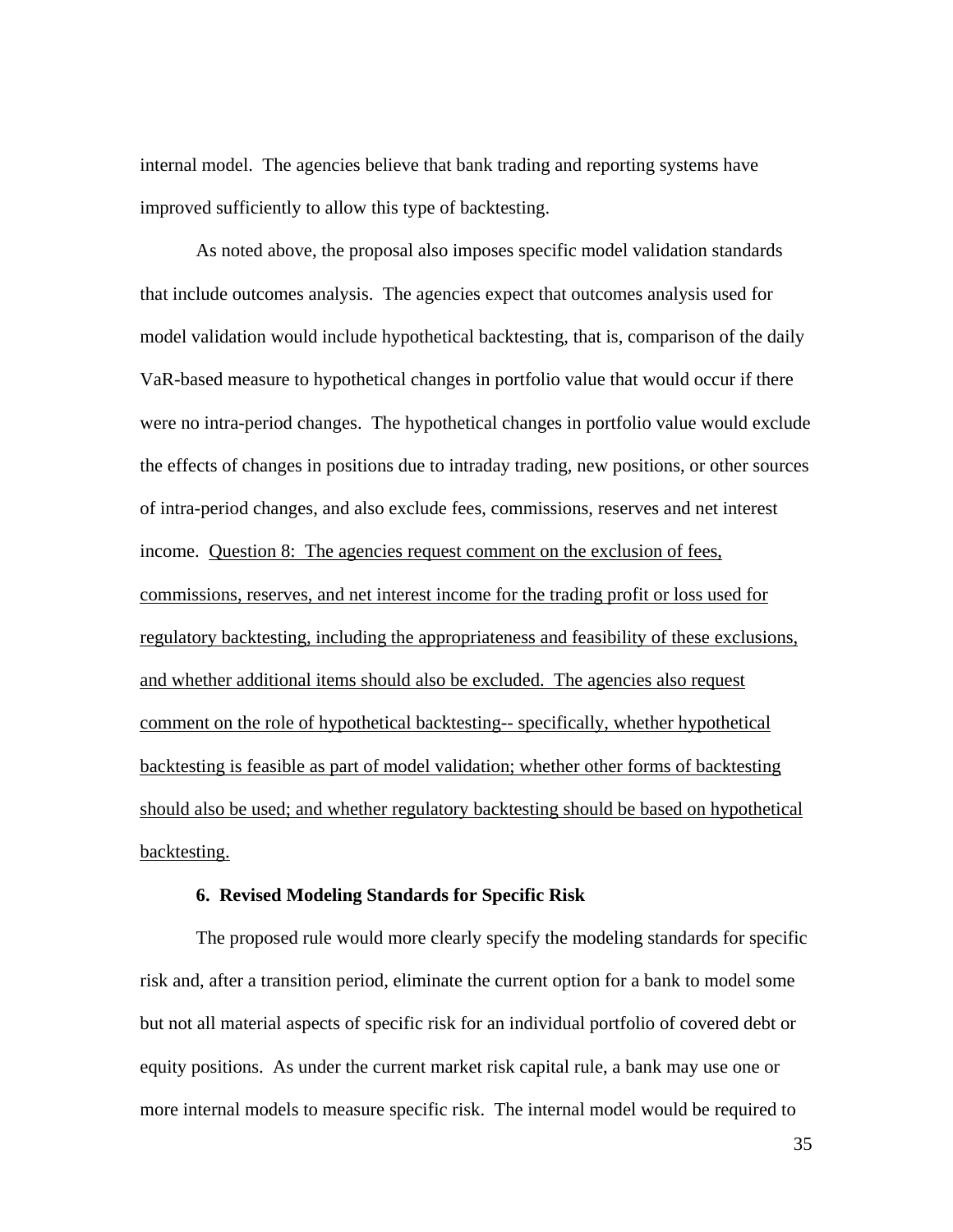explain the historical price variation in the portfolio, be responsive to changes in market conditions, be robust to an adverse environment, and capture all material aspects of specific risk for covered debt and equity positions. Specifically, the proposed revisions would require that a bank's internal models capture default risk, event risk, and idiosyncratic variations; capture concentrations and demonstrate sensitivity to changes in portfolio construction or concentrations; and capture material basis risk and demonstrate sensitivity to material idiosyncratic differences between similar, but not identical, positions. The requirement to capture default and event risk specifies that for debt positions, migration risk must be captured, and for equity positions, events reflected in large changes or jumps in prices must be reflected.

 Under the current market risk capital rule, if a bank incorporates specific risk in its internal model but fails to demonstrate to its primary Federal supervisor that its internal model adequately measures all aspects of specific risk for covered debt and equity positions, including event and default risk, it is subject to a specific risk add-on. On and after January 1, 2010, the proposed rule would require a bank that does not have an approved internal model that captures all material aspects of specific risk for a particular portfolio to use the standard specific risk add-on for that portfolio. This proposed change reflects the agencies' interest in creating incentives for more robust specific risk modeling, while providing banks with a reasonable period of time in which to improve current modeling techniques.

 The proposed phase-out of partial modeling of specific risk would not preclude a bank from using an internal model to calculate the specific risk of some, but not all, portfolios of covered debt and equity positions and using the standard approach to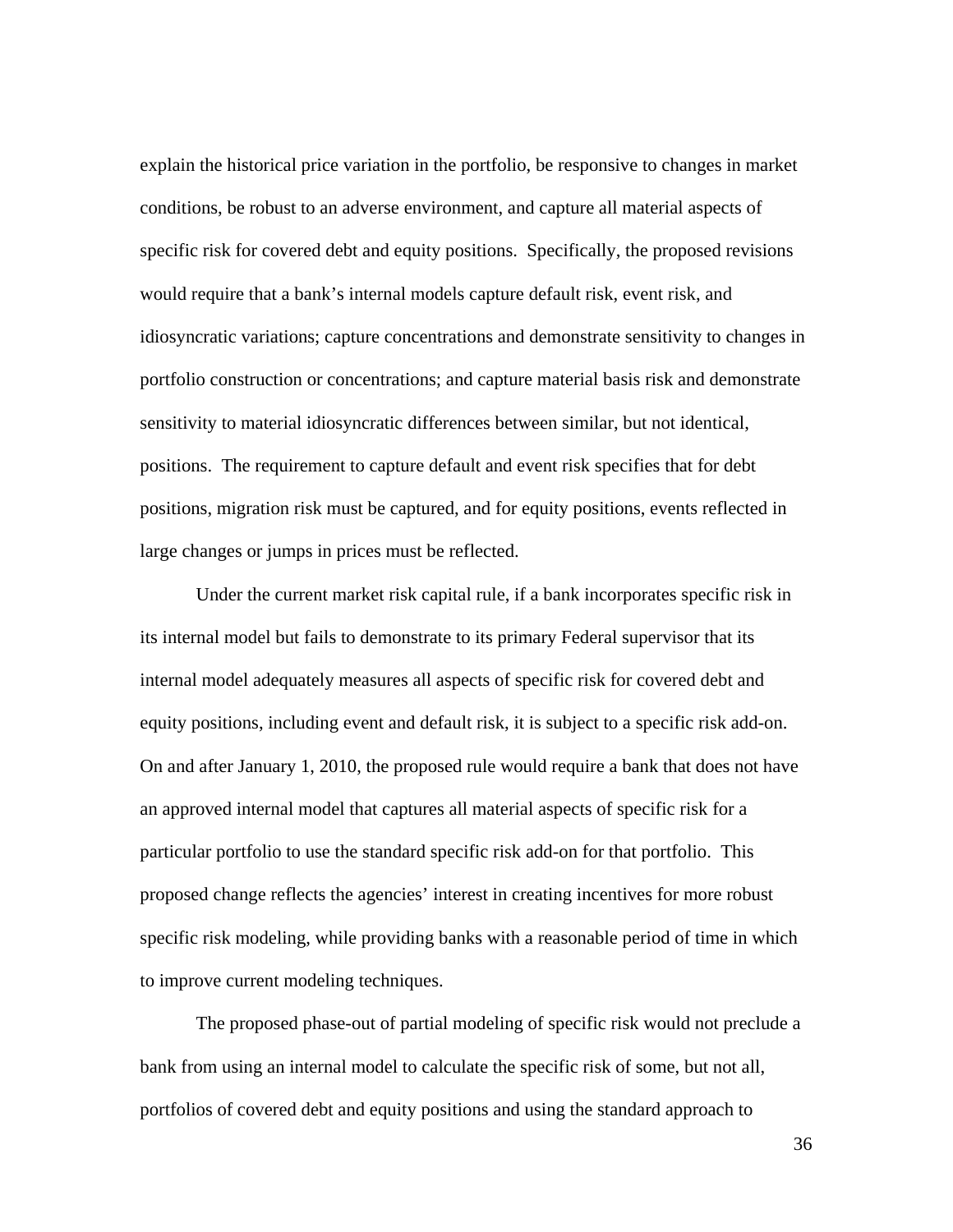calculate the specific risk of other portfolios. Rather, effective January 1, 2010, a bank would not be permitted to use an internal model to calculate the specific risk add-on of a portfolio if the model did not capture all material aspects of specific risk for that portfolio. The bank would be required to use the standard approach to calculate the specific risk add-on for the portfolio until it receives written approval from its primary Federal supervisor to measure the specific risk for the portfolio using its internal model. Question 9: The agencies request comment on the proposed timeframe for phasing out partial modeling of specific risk and on whether it would allow banks enough time to implement the proposed changes.

While the proposed rule would continue to provide for flexibility and a combination of approaches to measure market risk, including the use of different models to measure general market risk and the specific risk of one or more portfolios of covered debt and equity positions, the agencies strongly encourage banks to develop and implement models that integrate the measurement of VaR for general market risk and specific risk. A bank's use of a combination of approaches would be subject to supervisory review to ensure that the overall capital requirement for market risk is commensurate with the risks of the bank's covered positions.

The proposed rule does not contain explicit specific risk capital requirements for exposures to commodities and foreign exchange positions. Question 10: The agencies seek comment on the extent and materiality of specific risk for commodities and foreign exchange positions and on whether and how a specific risk capital requirement for those positions could be developed under both the internal models and standard approaches.

# **7. Standard Specific Risk Capital Requirement**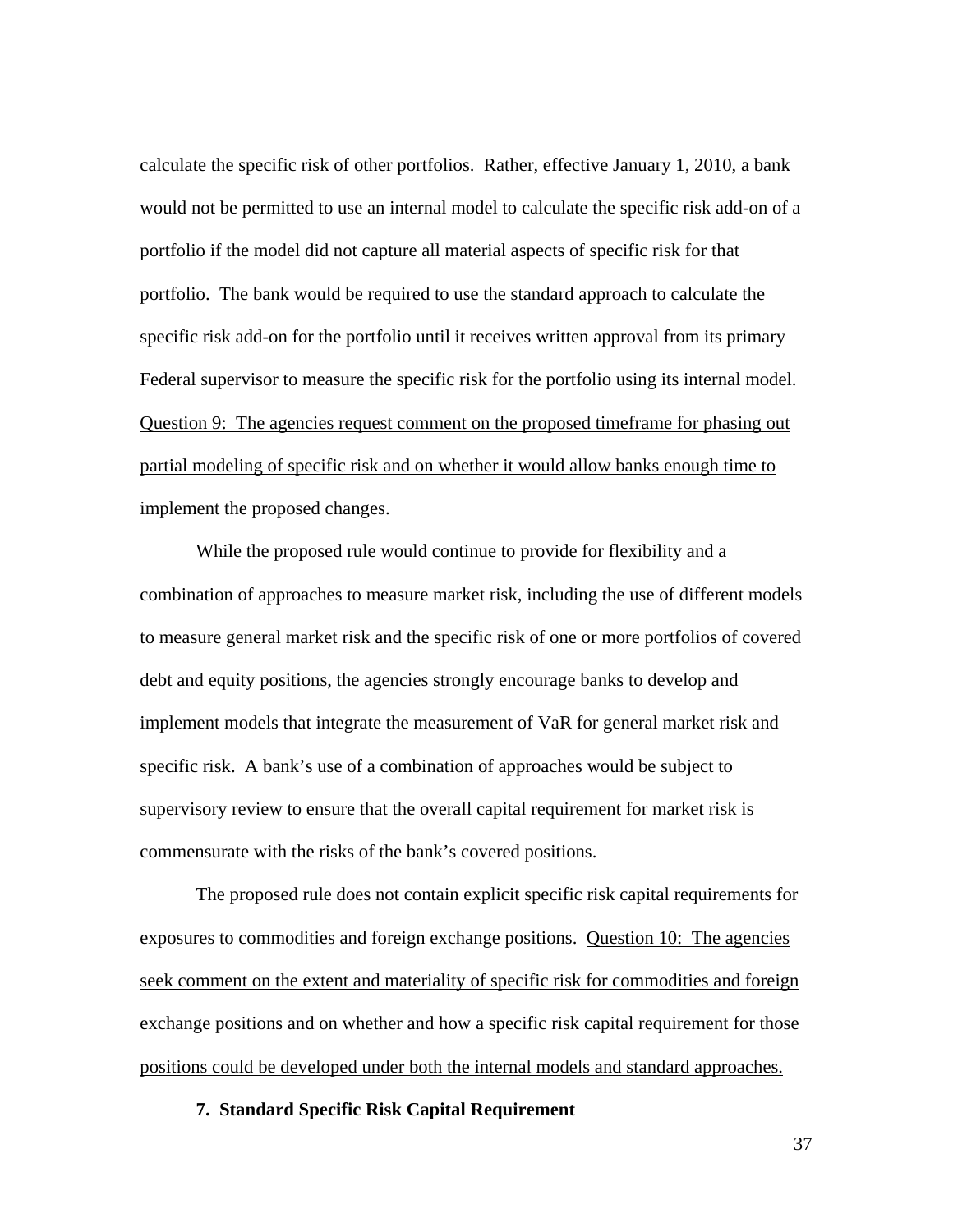The standard specific risk add-ons are largely unchanged from the current market risk capital rule, as summarized above. The proposed rule would make the following modifications to the treatment of covered debt positions, largely to parallel the increased recognition of external ratings in the New Accord. The government category would be expanded to include all sovereign debt, and the risk weight for sovereign debt would change from zero percent to a range from zero to 12 percent based on the external rating of the obligor and remaining contractual maturity of the covered debt position. The proposed rule would change the qualifying category to include all non-sovereign covered debt positions that are (i) rated investment grade by at least two nationally recognized statistical rating organizations (NRSROs); (ii) rated investment grade by one NRSRO and not rated less than investment grade by any other NRSRO; and (iii) unrated debt of financial firms and of other firms that have publicly traded securities or instruments, provided the bank deems the debt to have credit risk comparable to that of investment grade. The risk weight in the other category would be raised from 8 percent to 12 percent for covered debt positions rated more than two categories below investment grade.

Finally, the proposed rule would expand the recognition of netting effects for covered debt positions. In this regard, there would be no standard specific risk add-on when a covered debt position is fully hedged by a total return swap (or similar instrument where there is a matching of payments and changes in market value of the position) and there is an exact match between the reference obligation of the swap and the covered debt position and between the maturity of the swap and the covered debt position.

If a set of transactions consisting of a covered debt position and its credit derivative hedge does not meet these criteria for no specific risk add-on, the add-on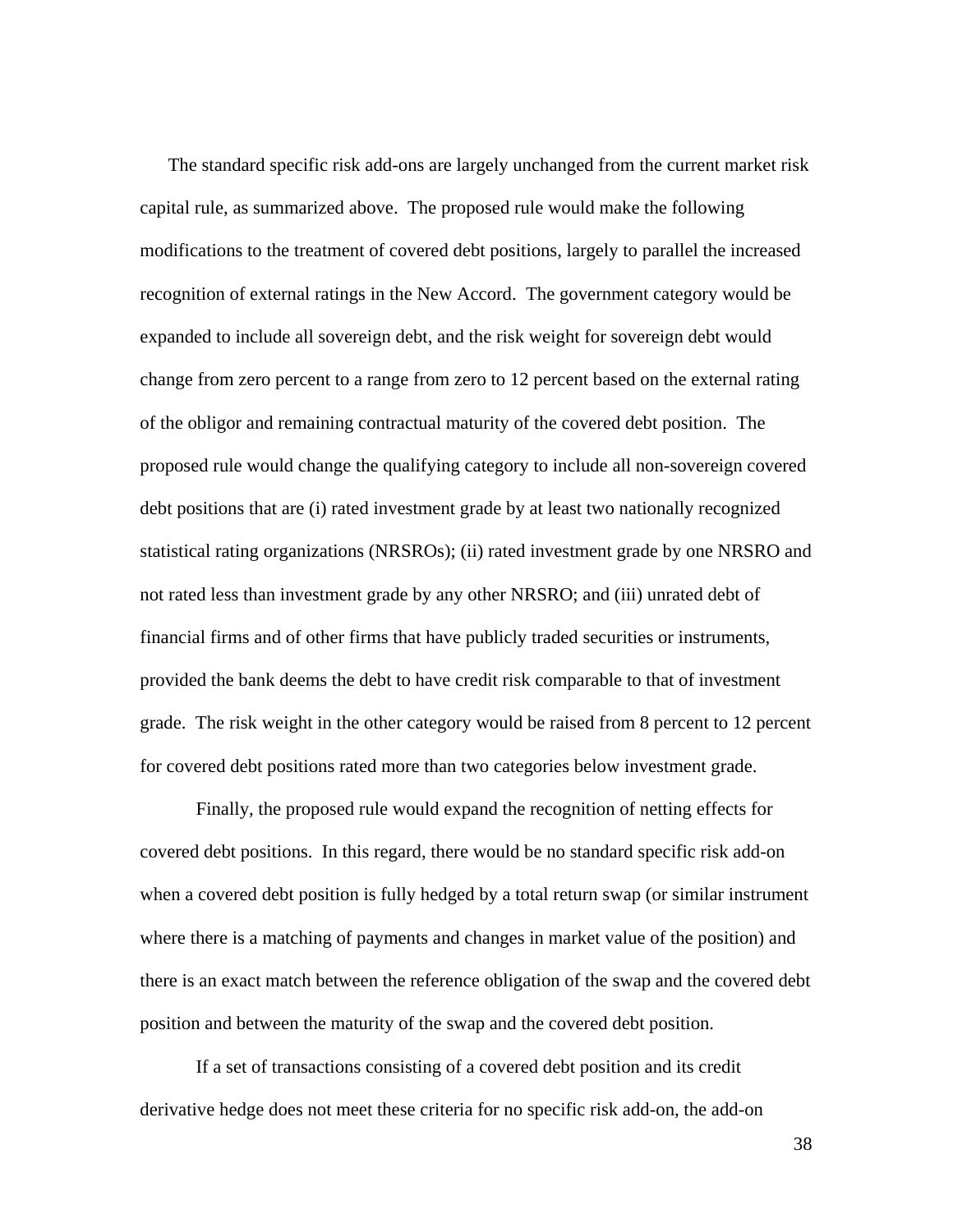would be equal to 20 percent of the specific risk capital requirement for the side of the transaction with the higher specific risk add-on when the credit risk of the position is fully hedged by a total return swap, credit default swap or similar instrument and there is an exact match in terms (including maturity) of the reference obligation of the credit hedge and the covered debt position, and of the currency of the credit derivative and the covered debt position.

For a set of transactions that consists of a covered debt position and its credit hedge but do not meet the criteria for full offset or the 80 percent offset above, the standard specific risk add-on for the set would be the standard specific risk add-on for the side of the transaction with the higher specific risk capital requirement.

# **8. Incremental Default Risk Capital Requirement**

Under the proposed rule, a bank that models specific risk for one or more portfolios of covered positions would be required to measure the incremental default risk of those positions. Incremental default risk would be defined as the default risk of a covered position that is not reflected in the bank's VaR-based measure because it reflects risk beyond a 10-business-day horizon and a 99 percent confidence level. In the case of a securitization exposure, incremental default risk includes the risk of losses that could result from default of the assets underlying the securitization exposure. A bank would be required to measure incremental default risk for both covered debt and equity positions.

Under the proposed rule, a bank may use one or more internal models to measure its incremental default risk. The agencies propose to set the soundness standard for the incremental default risk capital requirement at the  $99.9<sup>th</sup>$  percentile, rather than the  $99<sup>th</sup>$ percentile generally used to capture market risk. Incremental default risk would be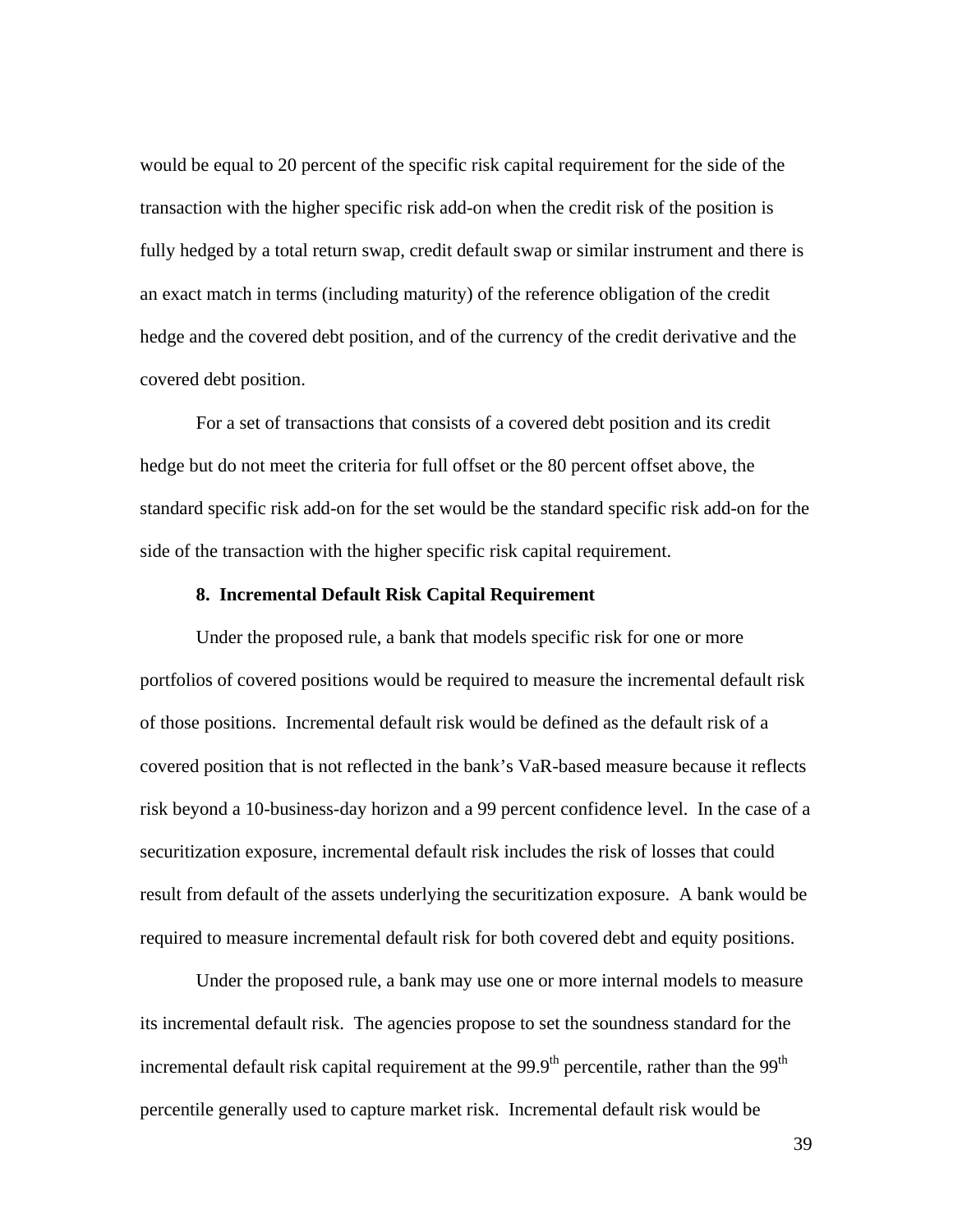measured consistent with a one-year time horizon and a one-tailed, 99.9 percent confidence level (that is, comparable to the internal ratings-based approach under the proposed advanced capital adequacy framework), under the assumption of a constant level of risk and adjusted where appropriate to reflect the impact of liquidity, concentrations, hedging, and optionality. An incremental default risk capital requirement would be consistent with an internal ratings-based capital requirement for credit risk if it produced a default risk measure for an infinitely granular portfolio over a one-year time horizon that roughly equals the credit risk charge under the proposed advanced capital adequacy framework.

The proposed assumption of a constant level of risk reflects that a bank makes decisions about capital and business planning over a horizon that is longer than the liquidity horizon of many of its trading portfolios. It assumes that, while the bank would likely change its mix of positions in the event of market losses, it would not automatically reduce its aggregate level of risk-taking. The agencies believe that this assumption is more realistic than assuming that a bank's trading positions at a point in time would be held constant over a longer horizon.

The agencies are evaluating how a bank should adjust the incremental default risk capital requirement to adjust for the impact of liquidity, concentrations, hedging, and optionality. One possible approach to liquidity would be to measure default risk out to an appropriate liquidity horizon. The liquidity horizon of a position or portfolio is the amount of time it takes to sell the position or hedge all of its material risks. To produce a prudent measure of incremental default risk, a bank would set the liquidity horizon in a conservative manner reflecting stressed market conditions and the bank's own policies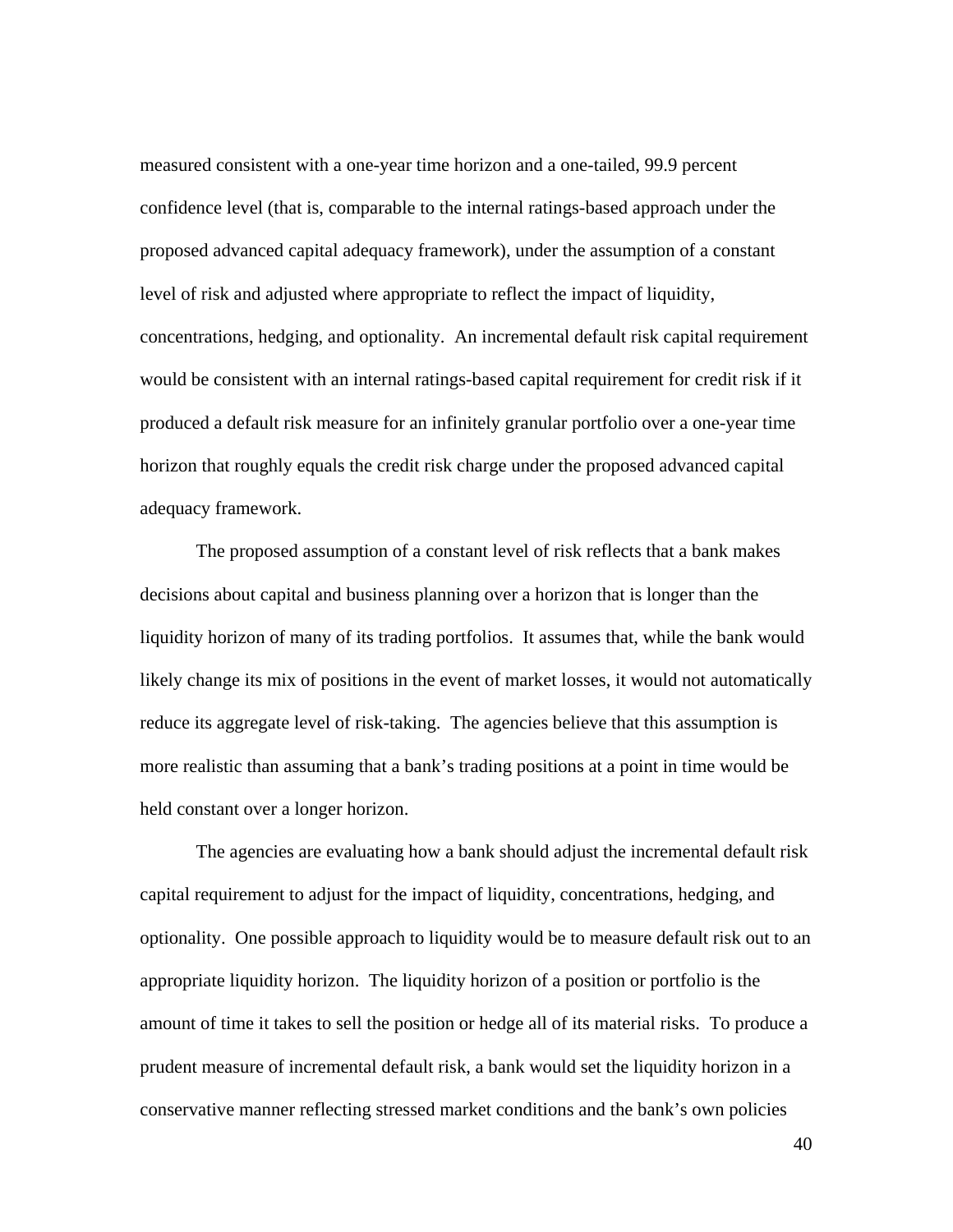and procedures for identifying stale positions. Some covered debt and equity positions such as publicly traded equities may have a liquidity horizon shorter than the VaR-based measure's 10-business-day horizon and thus would not have an incremental default risk capital requirement.

The proposed adjustment of the incremental default risk measure for concentrations of positions would require a bank to consider all types of concentrations, including name concentration and market concentration, when measuring incremental default risk. The adjustment for hedging would reflect offsets of short and long positions in a single instrument when they are expected to be maintained at least over the liquidity horizon. The incremental default risk measure could include the effects of optionality by reflecting the nonlinearity of options or other nonlinear positions when it has a material impact on default risk. The agencies note that nonlinearity would be relevant for products such as synthetic collateralized debt tranches or  $n<sup>th</sup>$  to default baskets, where the loss upon the default of one name depends on which other names are defaulting in the same time period. Question 11: The agencies request comment on how a bank should adjust the incremental default risk capital requirement to adjust for the impact of liquidity, concentrations, hedging, and optionality.

The proposed rule would provide flexibility to a bank in developing an approach for the calculation of any incremental default risk capital requirement for a covered position. At present, the agencies anticipate that most, if not all, banks would utilize a separate model for calculating the incremental default risk capital requirement, given the difficulties of modeling to two different soundness standards. Question 12: The agencies request comment on all aspects of the proposal to reflect in the market risk capital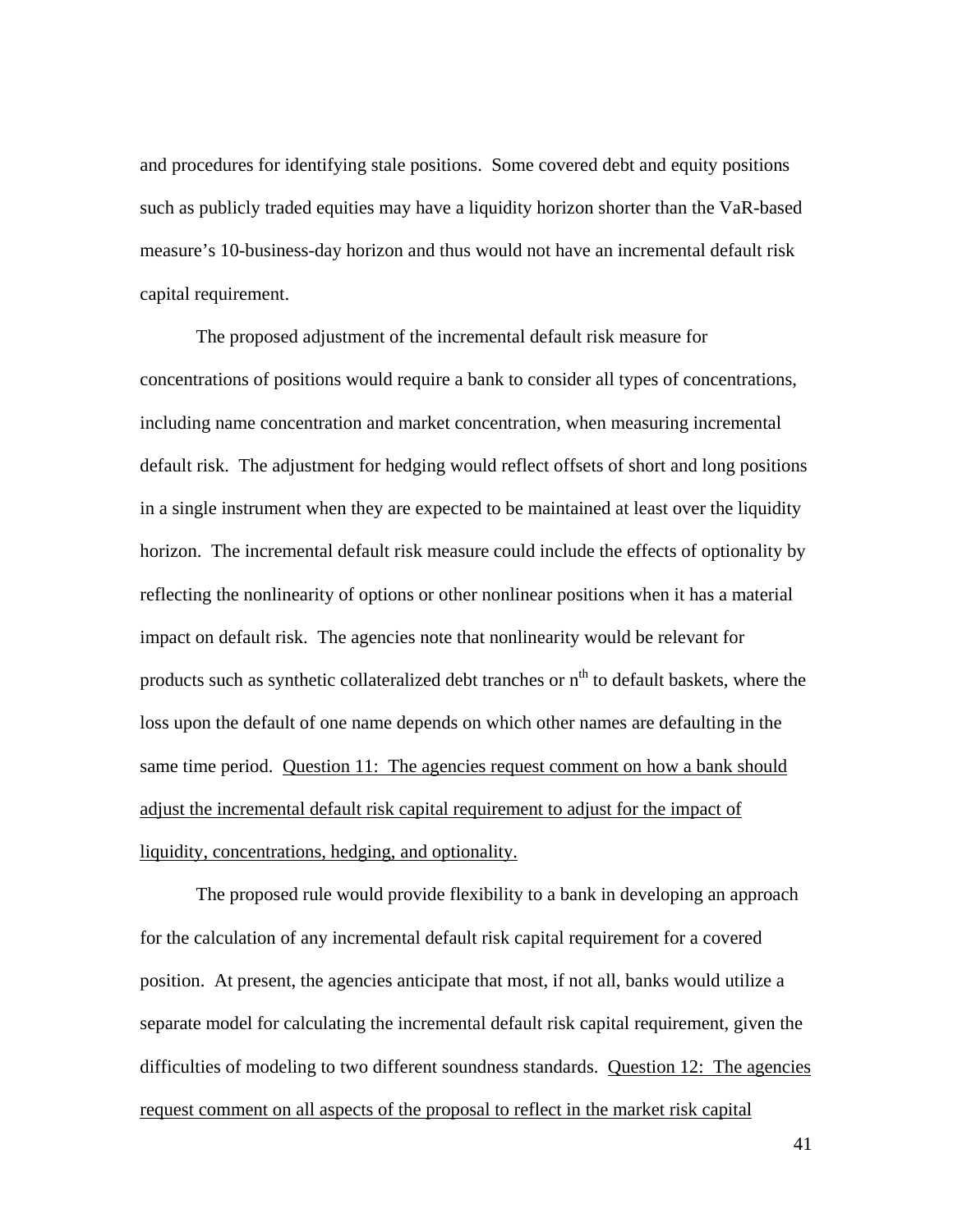requirement a measure of incremental default risk. Specifically, the agencies seek comment on the feasibility of measuring incremental default risk at a one-year, 99.9 percent confidence level and the appropriateness of the assumption of a constant level of risk.

A bank's primary Federal supervisor would review its internal model for incremental default risk and approve its use for regulatory capital purposes. The incremental default risk capital requirement would not be subject to the multiplier described in paragraphs  $(a)(2)(B)$  and  $(c)$  of section 4 of the proposed rule. A bank could adjust its incremental default capital requirement to minimize double-counting of default risk already reflected in the 10-business-day, 99 percent confidence level VaR-based measure using an approach agreed upon with its primary Federal supervisor.

In order to provide sufficient time for banks to develop methodologies to capture fully incremental default risk, a bank would have until January 1, 2010 to obtain the approval of its primary Federal supervisor to adopt an approach to measure incremental default risk. Early adoption would be encouraged. If a bank subject to the general riskbased capital rules is unable to develop internal models for incremental default risk on or after January 1, 2010, it would be required to use the standard method for specific risk. If a bank subject to the proposed advanced capital adequacy framework is unable to develop an approach to incremental default risk on or after January 1, 2010, it would be required to use the proposed advanced capital adequacy framework to calculate its incremental default risk capital requirement.

The agencies note that they are working with the banking industry through the Accord Implementation Group of the BCBS to develop guidance on acceptable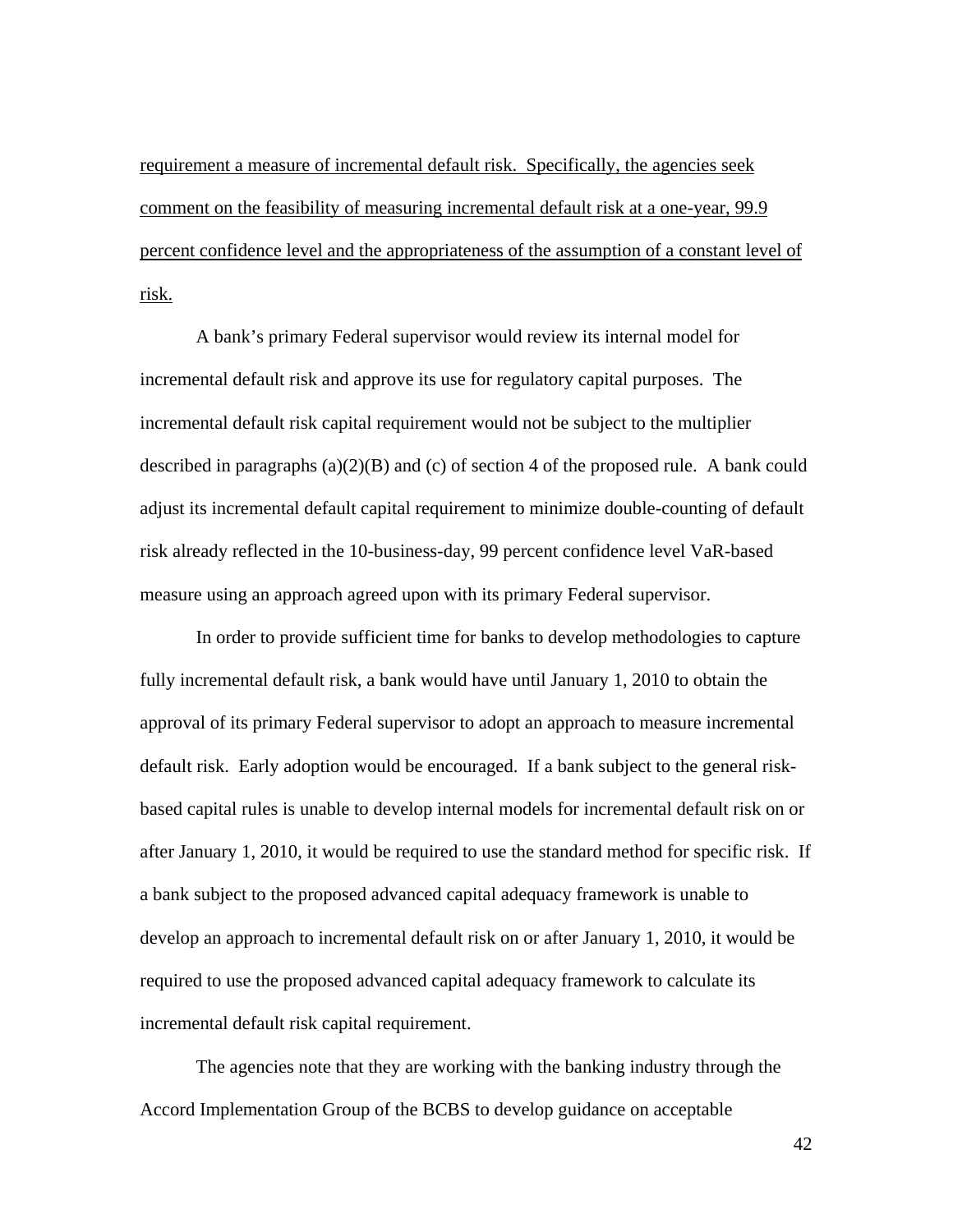approaches to determining the incremental default risk capital charge. Question 13: The agencies request comment on the extent to which banks, at present, measure incremental default risk and the prospects for development of methodologies to capture this risk fully in internal models by the proposed January 1, 2010 deadline. The agencies also request comment on the fallback methods proposed for banks unable to develop an internal model to capture incremental default risk by January 1, 2010.

## **9. Disclosure Requirements**

 The proposed revisions would impose disclosure requirements designed to improve market discipline on the top-tier consolidated bank that is subject to the market risk capital rule. The agencies recognize the importance of market discipline in encouraging sound risk management practices and fostering financial stability. With sufficient relevant information, market participants can better evaluate a bank's risk management performance, earnings potential, and financial strength. Many of the proposed disclosure requirements reflect information already disclosed publicly by the banking industry. A bank would be encouraged, but not required, to make these disclosures in a central location on its website.

 Consistent with the proposed advanced capital adequacy framework, the proposed revisions would require a bank to comply with the requirements of section 8 of the proposed rule unless it is a consolidated subsidiary of another depository institution or bank holding company that is subject to the disclosure requirements. A bank subject to section 8 would be required to adopt a formal disclosure policy approved by its board of directors that addresses the bank's approach for determining the disclosures it makes. The policy must address the associated internal controls and disclosure controls and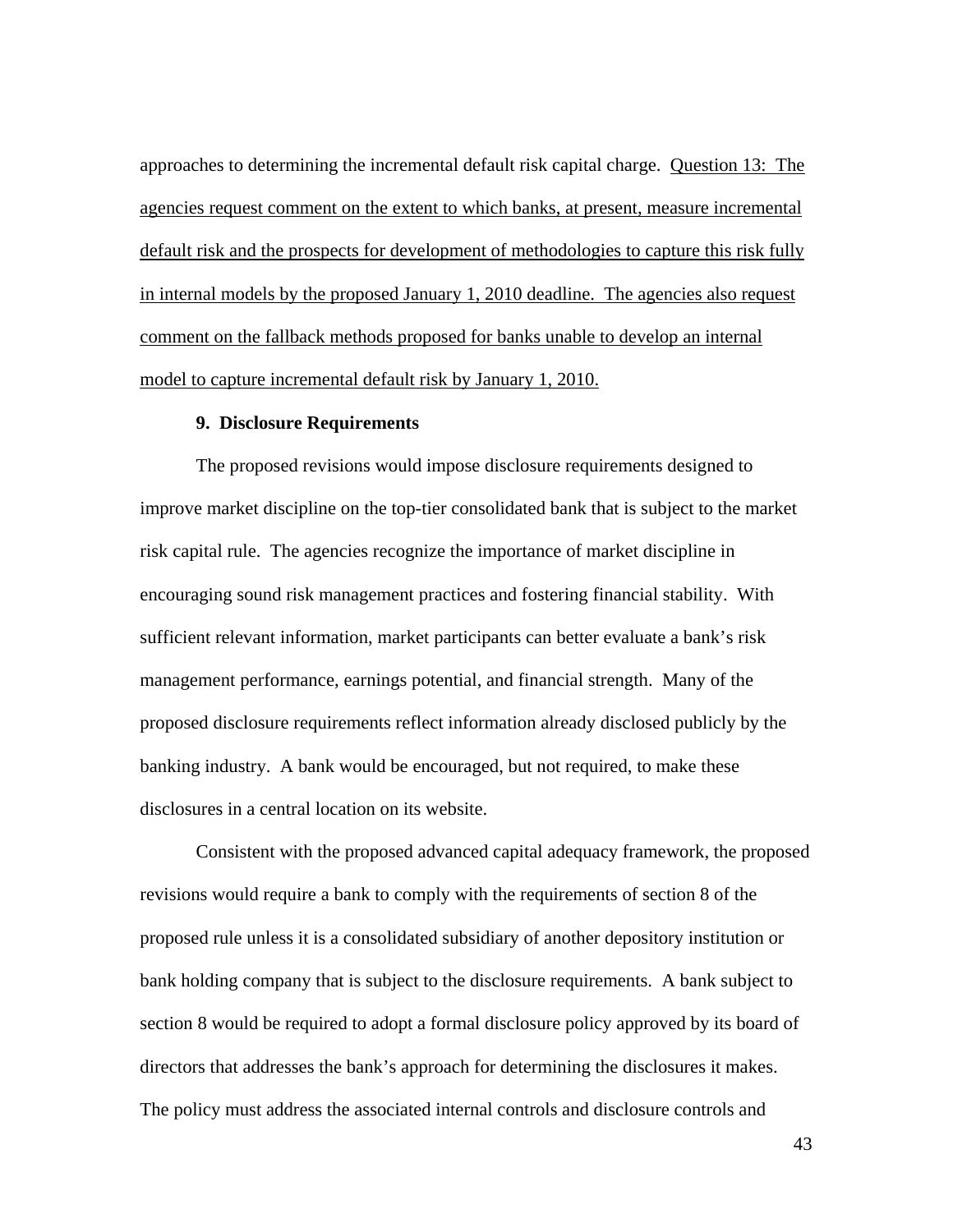procedures. The board of directors and senior management must verify that the bank has made all required disclosures and maintains effective internal controls and disclosure controls and procedures. The chief financial officer would be required to certify that disclosures required by the proposed rule are appropriate, and the board of directors and senior management are responsible for establishing and maintaining an effective internal control structure over financial reporting, including the information required by this proposed rule.

 The proposed revisions would require a bank, at least quarterly, to disclose publicly for each portfolio of covered positions (i) the high, low, and mean VaR-based measures over the reporting period; (ii) separate VaR-based measures for interest rate risk, credit spread risk, equity price risk, foreign exchange rate risk, and commodity price risk; and (iii) a comparison of VaR-based measures with actual results and analysis of important outliers. A bank would be required to make qualitative disclosures at least annually, or more frequently in the event of material changes, of the following information: (i) the composition of material portfolios of covered positions; (ii) the bank's valuation policies, procedures, and methodologies; (iii) the characteristics of its internal models; (iv) a description of its approaches for validating the accuracy of its internal models and modeling processes; (v) a description of the stress tests applied to each market risk factor; (vi) the results of a comparison of the bank's internal estimates with actual outcomes during a sample period not used in model development; and (vii) the soundness standard on which its internal capital adequacy assessment is based, including a description of the methodologies used to achieve a capital adequacy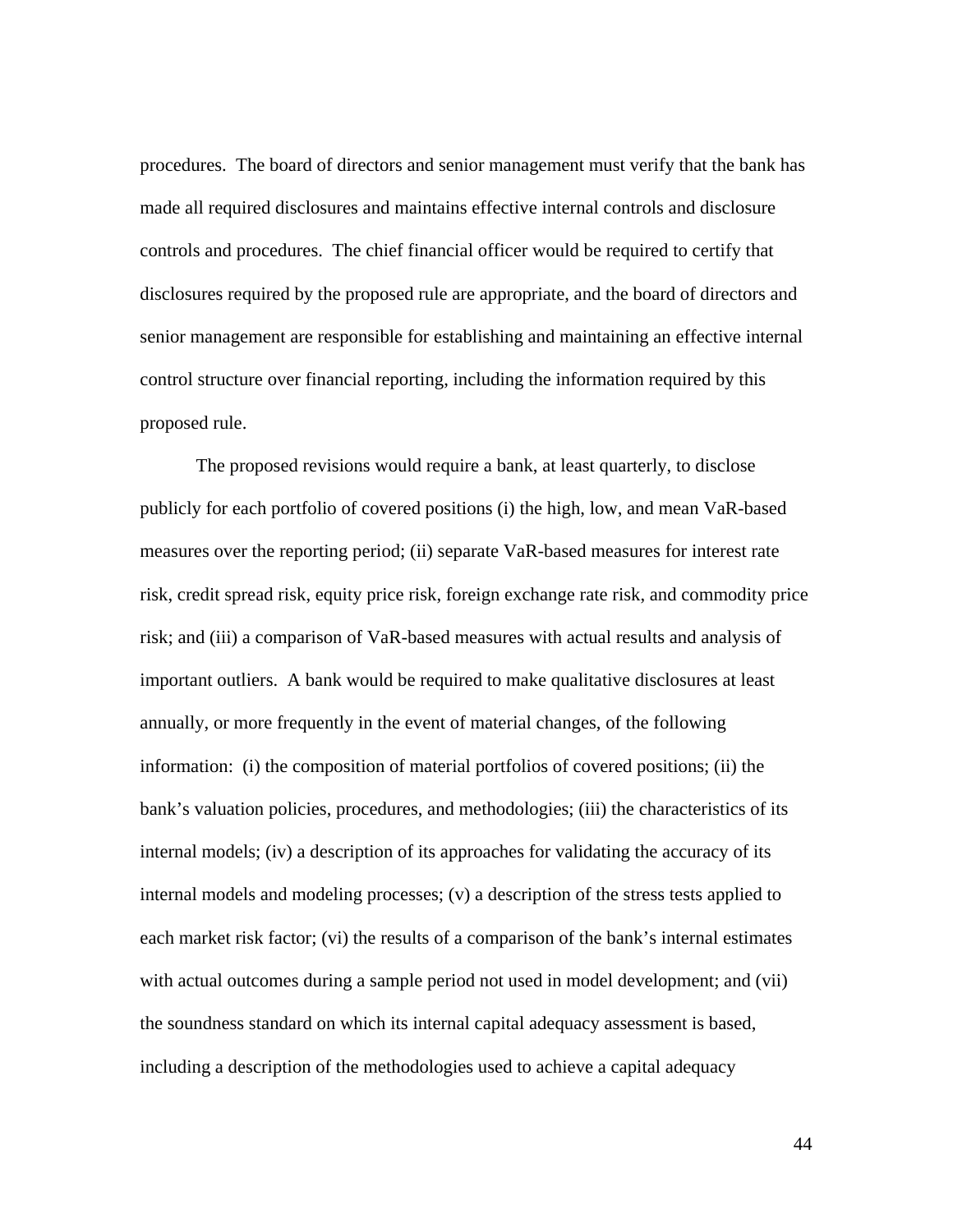assessment that is consistent with the soundness standard and the requirements of the market risk capital rule.

 In addition to the public disclosures that would be required by the consolidated bank, the agencies would require certain regulatory reporting from all banks applying the market risk capital rule in order to assess the reasonableness and accuracy of the bank's calculation of its minimum capital requirements under this rule and the adequacy of the bank's capital in relation to its risks. The agencies believe that requiring certain common reporting across banks would facilitate comparable application of the proposed rule. Proposed regulatory reporting requirements for banks subject to the rule are the subject of a separate joint notice and request for comment by the agencies [reference].

 Question 14: The agencies seek comment on all aspects of the proposed public disclosure requirements*.* 

### **Regulatory Flexibility Act Analysis**

The Regulatory Flexibility Act (RFA) requires an agency that is issuing a proposed rule to prepare and make available for public comment an initial regulatory flexibility analysis that describes the impact of the proposed rule on small entities. 5 U.S.C. 603(a). The RFA provides that an agency is not required to prepare and publish an initial regulatory flexibility analysis if the agency certifies that the proposed rule will not, if promulgated, have a significant economic impact on a substantial number of small entities. 5 U.S.C. 605(b).

Under regulations issued by the Small Business Administration (13 CFR 121.201), a "small entity" includes a bank holding company, commercial bank, or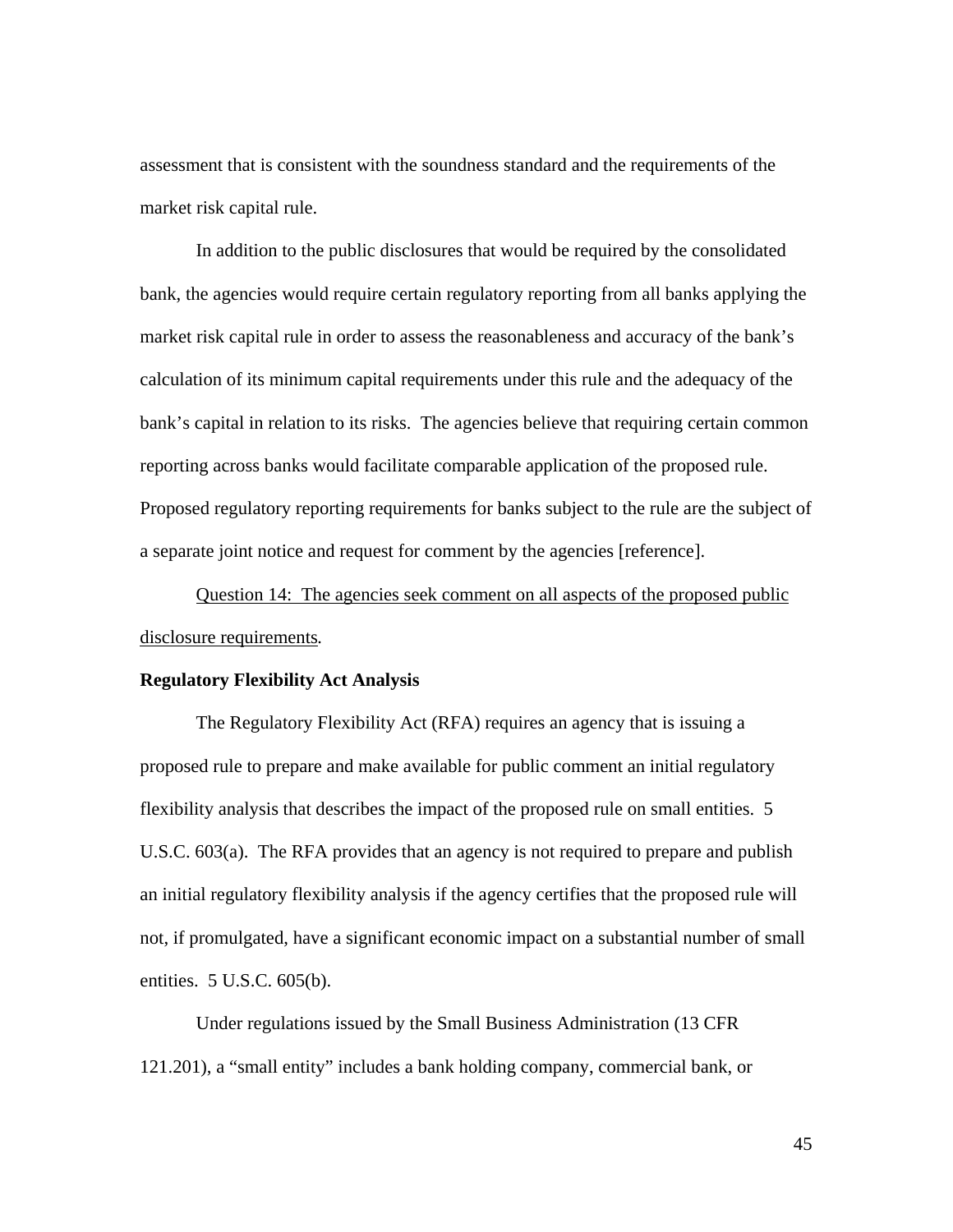savings association with assets of  $$165$  $$165$  $$165$  million or less.<sup>16</sup> The proposed rule would require a bank holding company, bank, or savings association to maintain regulatory capital against the market risk of covered positions. The proposed rule would apply only if the bank holding company, bank, or savings association has aggregated trading assets and liabilities equal to 10 percent or more of quarter end total assets, or \$1 billion or more. The agencies estimate that no small bank holding company, bank, or savings association would satisfy these criteria, and that no small entities would be subject to this rule. Accordingly, each agency certifies that the proposed rule will not, if promulgated in final form, have a significant economic impact on a substantial number of small entities.

# **OCC/OTS Executive Order 12866**

 $\overline{a}$ 

Executive Order 12866 requires Federal agencies to prepare a regulatory impact analysis for agency actions that are found to be "significant regulatory actions." "Significant regulatory actions" include, among other things, rulemakings that "have an annual effect on the economy of \$100 million or more or adversely affect in a material way the economy, a sector of the economy, productivity, competition, jobs, the environment, public health or safety, or state local, or tribal governments or communities. The OCC and OTS each has determined that its portion of the rule is not a significant regulatory action.

# **OCC/OTS Unfunded Mandates Reform Act of 1995 Determination**

<span id="page-45-0"></span><sup>&</sup>lt;sup>16</sup> Currently, there are approximately 2,934 small bank holding companies, 1,090 small national banks, 491 small state member banks, 3,249 small state nonmember banks, and 446 small savings associations.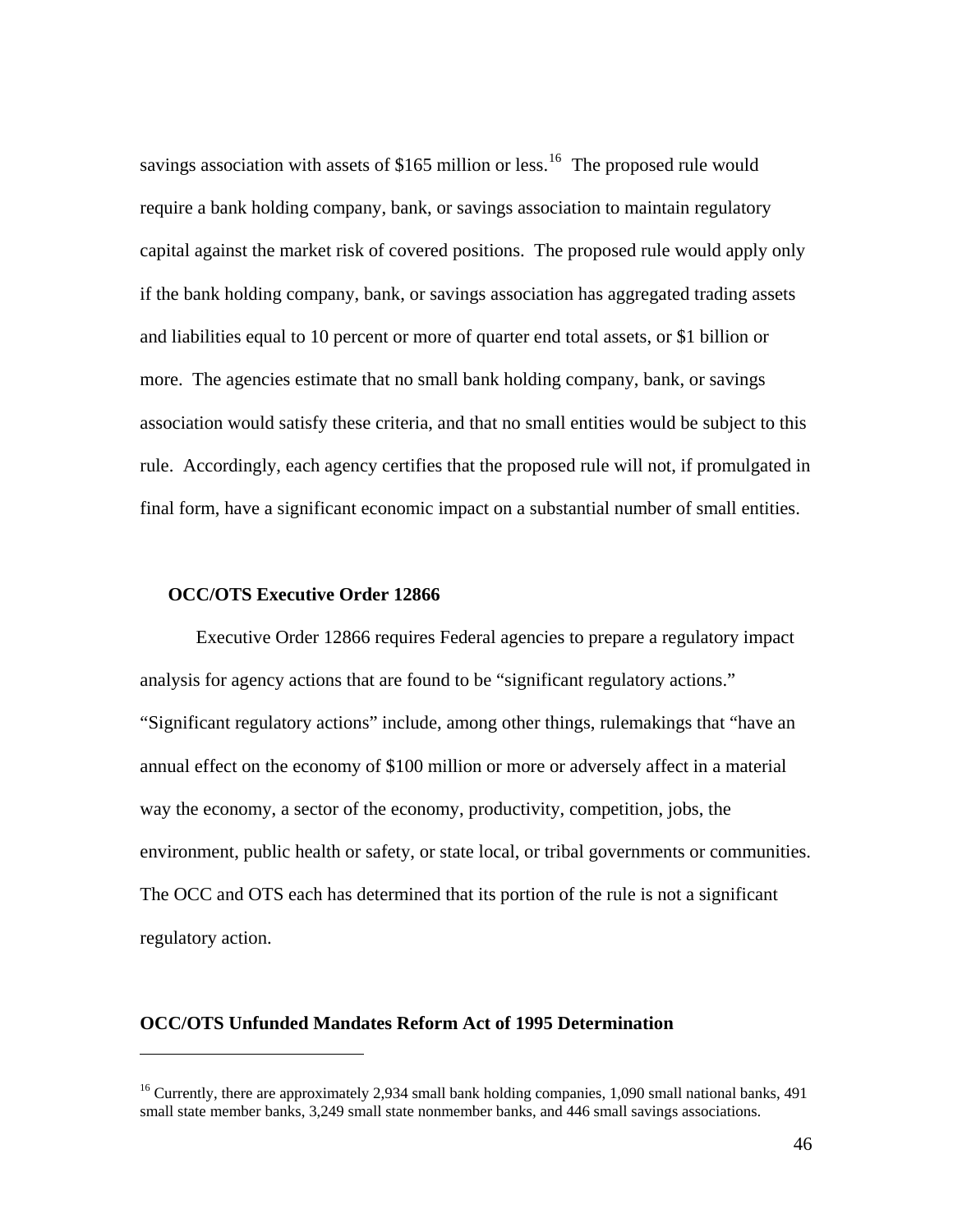The Unfunded Mandates Reform Act of 1995 (Pub. L. 104-4) (UMRA) requires that an agency prepare a budgetary impact statement before promulgating a rule that includes a Federal mandate that may result in the expenditure by state, local, and tribal governments, in the aggregate, or by the private sector of \$100 million or more (adjusted annually for inflation) in any one year. The current inflation-adjusted expenditure threshold is \$119.6 million. If a budgetary impact statement is required, section 205 of the UMRA also requires an agency to identify and consider a reasonable number of regulatory alternatives before promulgating a rule. The OCC and OTS each have determined that their respective proposed rule will not result in expenditure by state, local, and tribal governments, or by the private sector, of \$119.6 million or more. Accordingly, neither the OCC nor OTS has prepared a budgetary impact statement or specifically addressed the regulatory alternatives considered.

### **Paperwork Reduction Act**

A. Request for Comment on Proposed Information Collection

 In accordance with the requirements of the Paperwork Reduction Act of 1995, the agencies may not conduct or sponsor, and the respondent is not required to respond to, an information collection unless it displays a currently valid Office of Management and Budget (OMB) control number. The agencies are requesting comment on a proposed information collection. The agencies are also giving notice that the proposed collection of information has been submitted to OMB for review and approval.

Comments are invited on:

(a) Whether the collection of information is necessary for the proper performance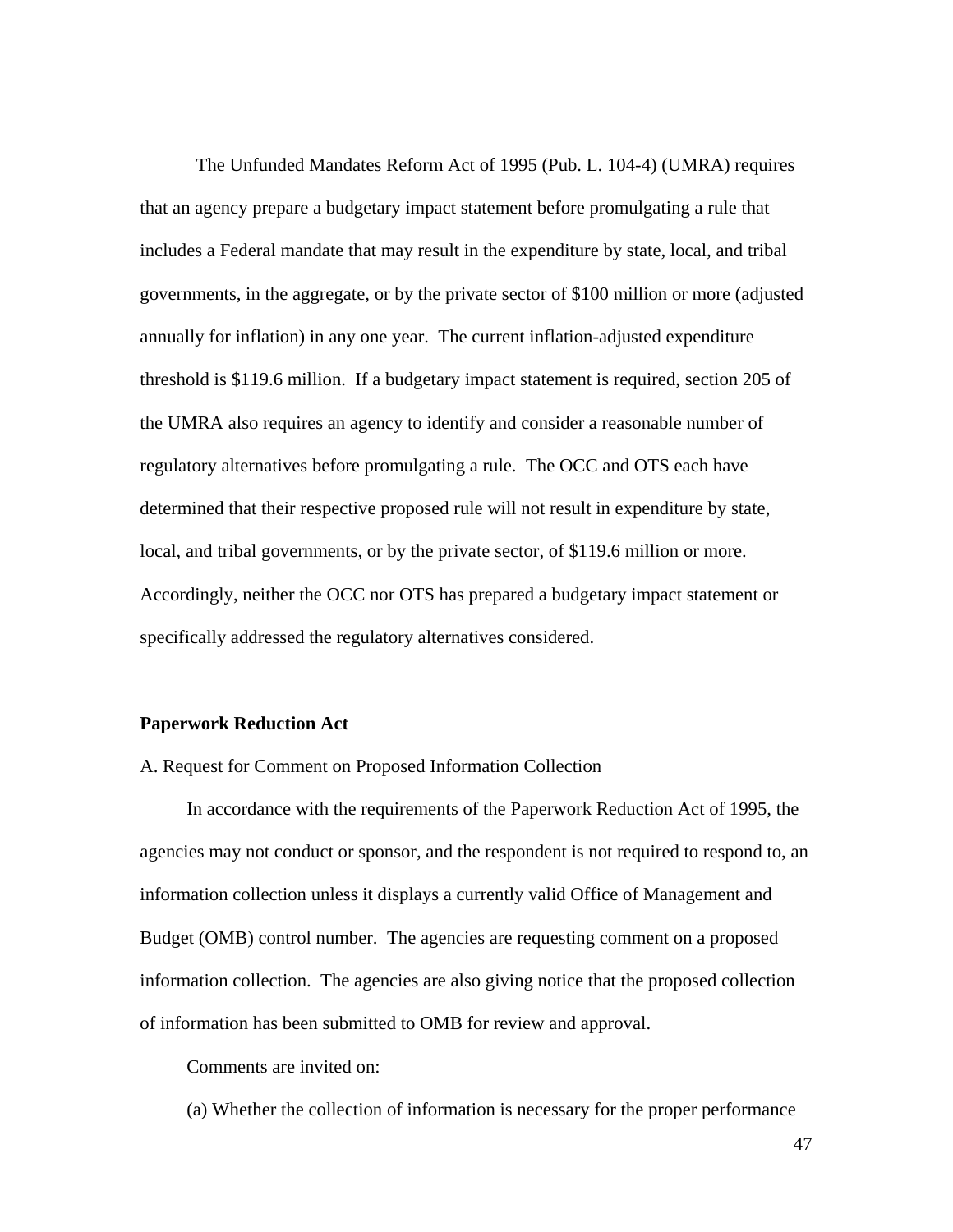of the agencies' functions, including whether the information has practical utility;

 (b) The accuracy of the estimates of the burden of the information collection, including the validity of the methodology and assumptions used;

 (c) Ways to enhance the quality, utility, and clarity of the information to be collected;

 (d) Ways to minimize the burden of the information collection on respondents, including through the use of automated collection techniques or other forms of information technology; and

 (e) Estimates of capital or start up costs and costs of operation, maintenance, and purchase of services to provide information.

Comments should be addressed to:

OCC: Communications Division, Office of the Comptroller of the Currency, Public Information Room, Mail stop 1-5, Attention: 1557-NEW, 250 E Street, SW, Washington, DC 20219. In addition, comments may be sent by fax to 202-874-4448, or by electronic mail to regs.comments@occ.treas.gov. You can inspect and photocopy the comments at the OCC's Public Information Room, 250 E Street, SW, Washington, DC 20219. You can make an appointment to inspect the comments by calling 202-874-5043.

 Board: You may submit comments, identified by the Docket number, by any of the following methods:

> • Agency Web Site: http://www.federalreserve.gov. Follow the instructions for submitting comments on the http://

www.federalreserve.gov/generalinfo/foia/ProposedRegs.cfm.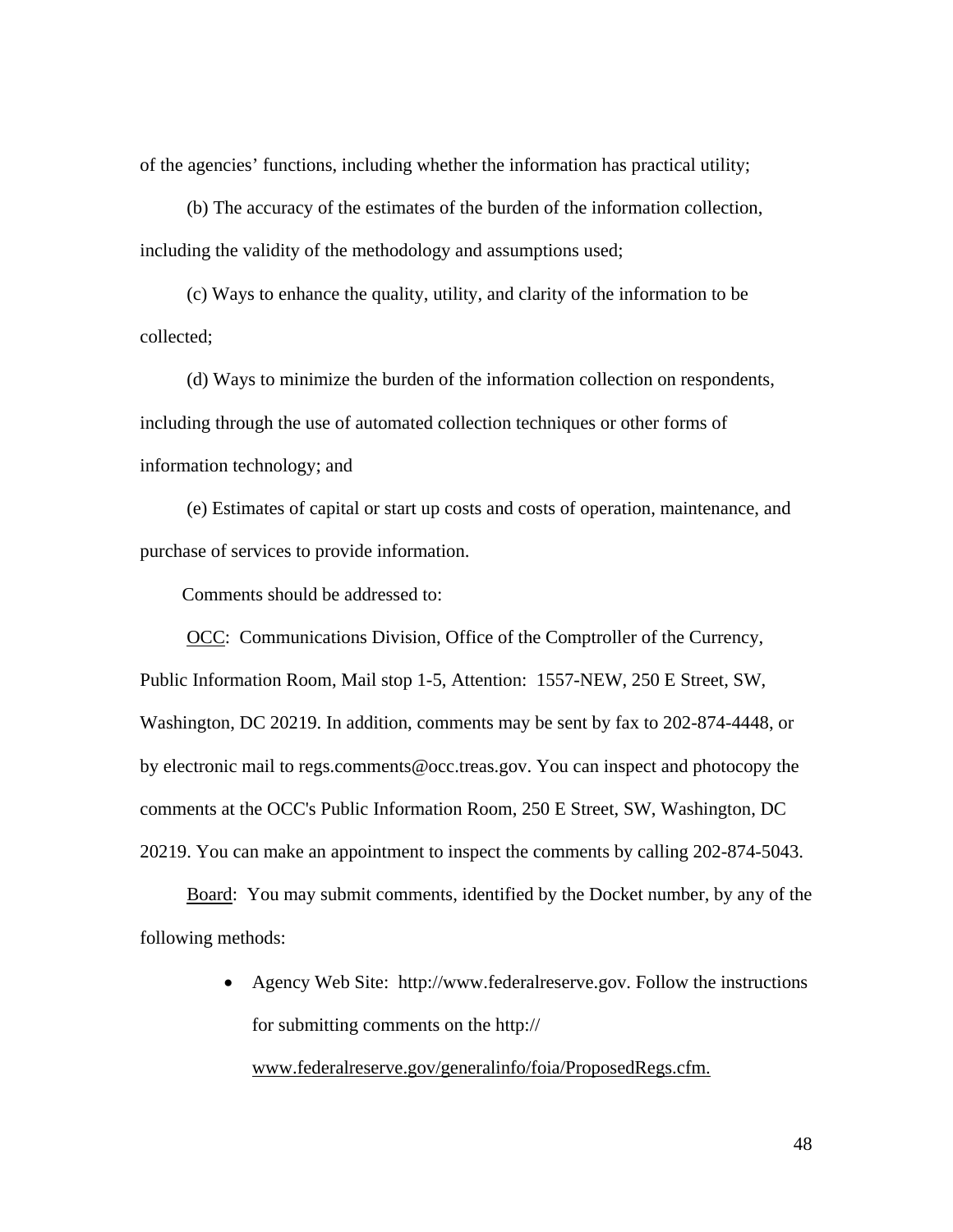- Federal eRulemaking Portal: http://www.regulations.gov. Follow the instructions for submitting comments.
- E-mail: regs.comments@federalreserve.gov. Include docket number in the subject line of the message.
- FAX: 202-452-3819 or 202-452-3102.
- Mail: Jennifer J. Johnson, Secretary, Board of Governors of the Federal

Reserve System, 20th Street and Constitution Avenue, NW, Washington, DC 20551. All public comments are available from the Board's Web site at http:// www.federalreserve.gov/generalinfo/foia/ProposedRegs.cfm as submitted, unless modified for technical reasons. Accordingly, your comments will not be edited to remove any identifying or contact information. Public comments may also be viewed electronically or in paper form in Room MP-500 of the Board's Martin Building (20th and C Streets, NW) between 9 a.m. and 5 p.m. on weekdays.

 FDIC: You may submit written comments, which should refer to 3064-AD10, by any of the following methods:

• Agency Web Site:

http://www.fdic.gov/regulations/laws/federal/propose.html. Follow the instructions for submitting comments on the FDIC Web site.

- Federal eRulemaking Portal: http://www.regulations.gov. Follow the instructions for submitting comments.
- E-mail: Comments@FDIC.gov.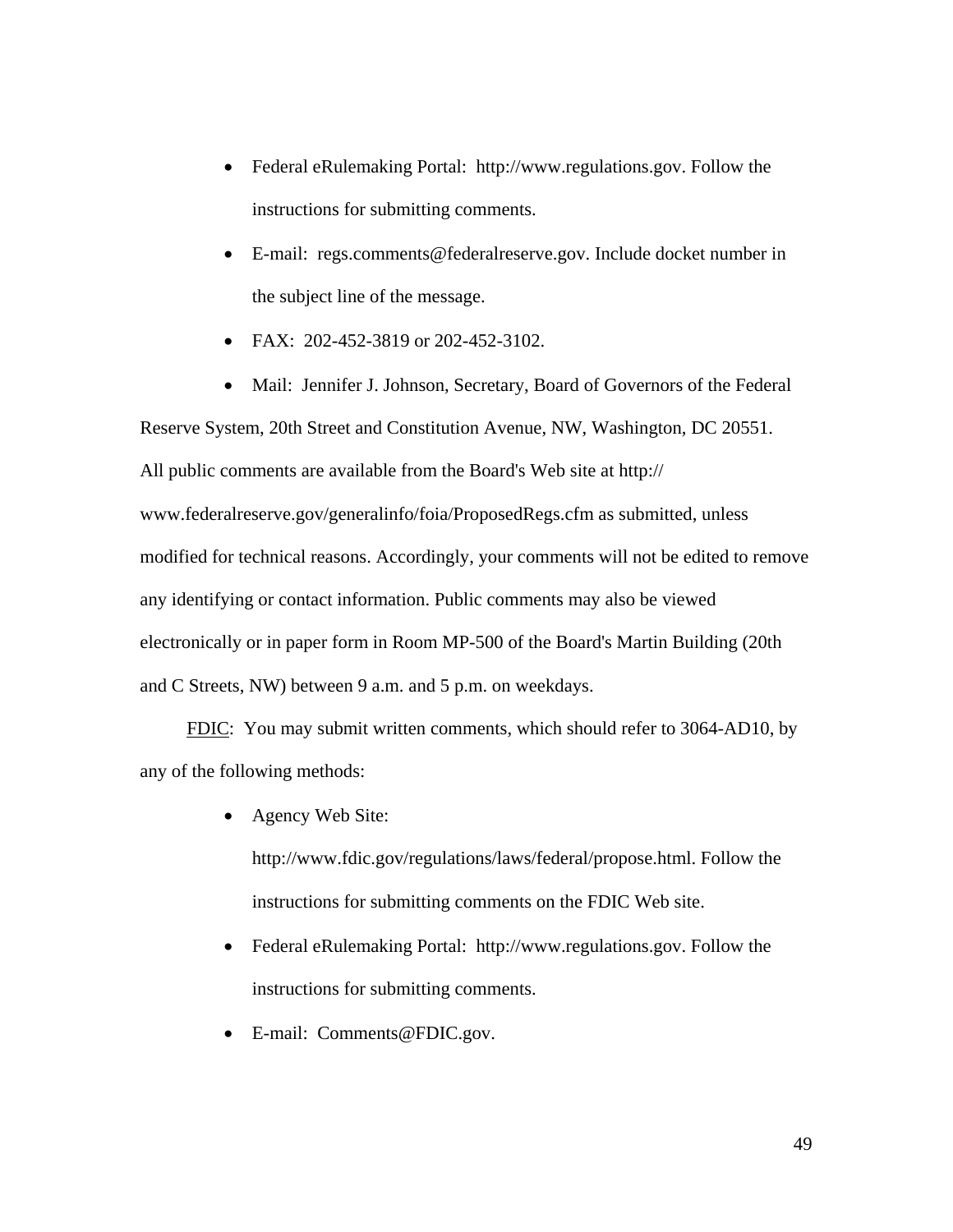- Mail: Steve Hanft, PRA Clearance Officer, Legal Division, FDIC, 550 17th Street, NW, Washington, DC 20429.
- Hand Delivery/Courier: Guard station at the rear of the 550 17th Street Building (located on F Street) on business days between 7 a.m. and 5 p.m.

Public Inspection: All comments received will be posted without change to http://www.fdic.gov/regulations/laws/federal/propose/html including any personal information provided. Comments may be inspected at the FDIC Public Information Center, Room 100, 801 17th Street, NW, Washington, DC, between 9 a.m. and 4:30 p.m. on business days.

 OTS: Information Collection Comments, Chief Counsel's Office, Office of Thrift Supervision, 1700 G Street, NW, Washington, DC 20552; send a facsimile transmission to (202) 906-6518; or send an e-mail to infocollection.comments@ots.treas.gov. OTS will post comments and the related index on the OTS Internet site at http://www.ots.treas.gov. In addition, interested persons may inspect the comments at the Public Reading Room, 1700 G Street, NW, by appointment. To make an appointment, call (202) 906-5922, send an e-mail to public.info@ots.treas.gov, or send a facsimile transmission to (202) 906-7755.

A copy of the comments may also be submitted to the OMB desk officer for the agencies: By mail to U.S. Office of Management and Budget, 725 17th Street, NW, #10235, Washington, DC 20503 or by facsimile to 202-395-6974, Attention: Federal Banking Agency Desk Officer.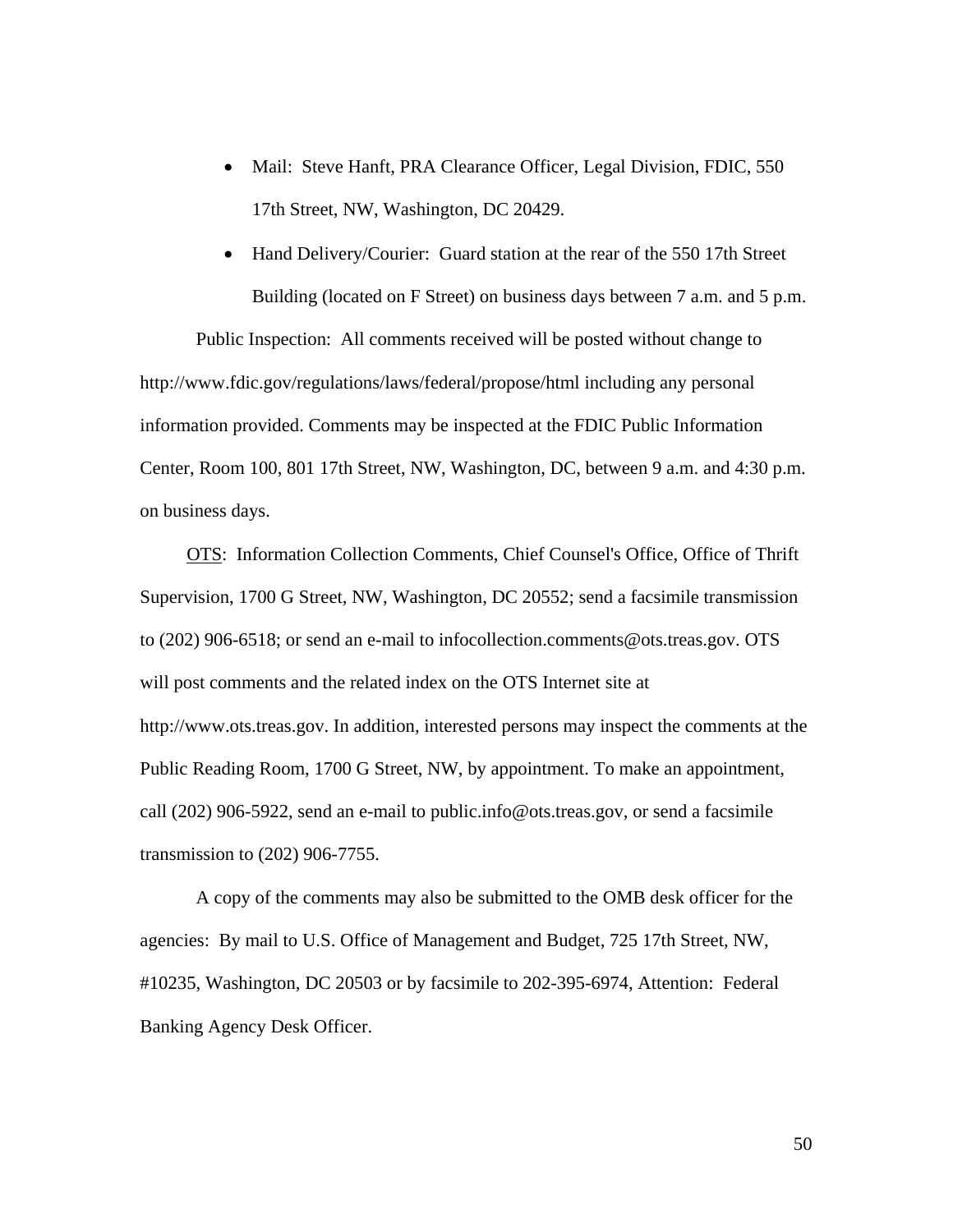## B. Proposed Information Collection

Title of Information Collection: Risk-Based Capital Standards: Market Risk

Frequency of Response: Varied – some requirements are done at least quarterly and some at least annually.

## Affected Public:

OCC: National banks and Federal branches and agencies of foreign banks.

Board: State member banks and bank holding companies.

FDIC: Insured state non-member banks, insured state branches of foreign banks, and certain subsidiaries of these entities.

OTS: Savings associations and certain of their subsidiaries.

 Abstract: The information collection requirements are found in sections 3, 5, 6, and 9 of the proposed rule. They will enhance risk sensitivity and introduce requirements for public disclosure of certain qualitative and quantitative information about a bank's or bank holding companies' market risk. The collection of information is necessary to ensure capital adequacy according to the level of market risk.

### Section-by-section Analysis

 Section 3 sets forth the requirements for applying the market risk framework. Section  $3(a)(1)(i)$  requires clearly defined policies and procedures for determining which trading assets are trading positions and specifies what must be taken into account. Section 3(a)(2) requires a clearly defined trading and hedging strategy for trading positions approved by senior management and specifies what the strategy must articulate.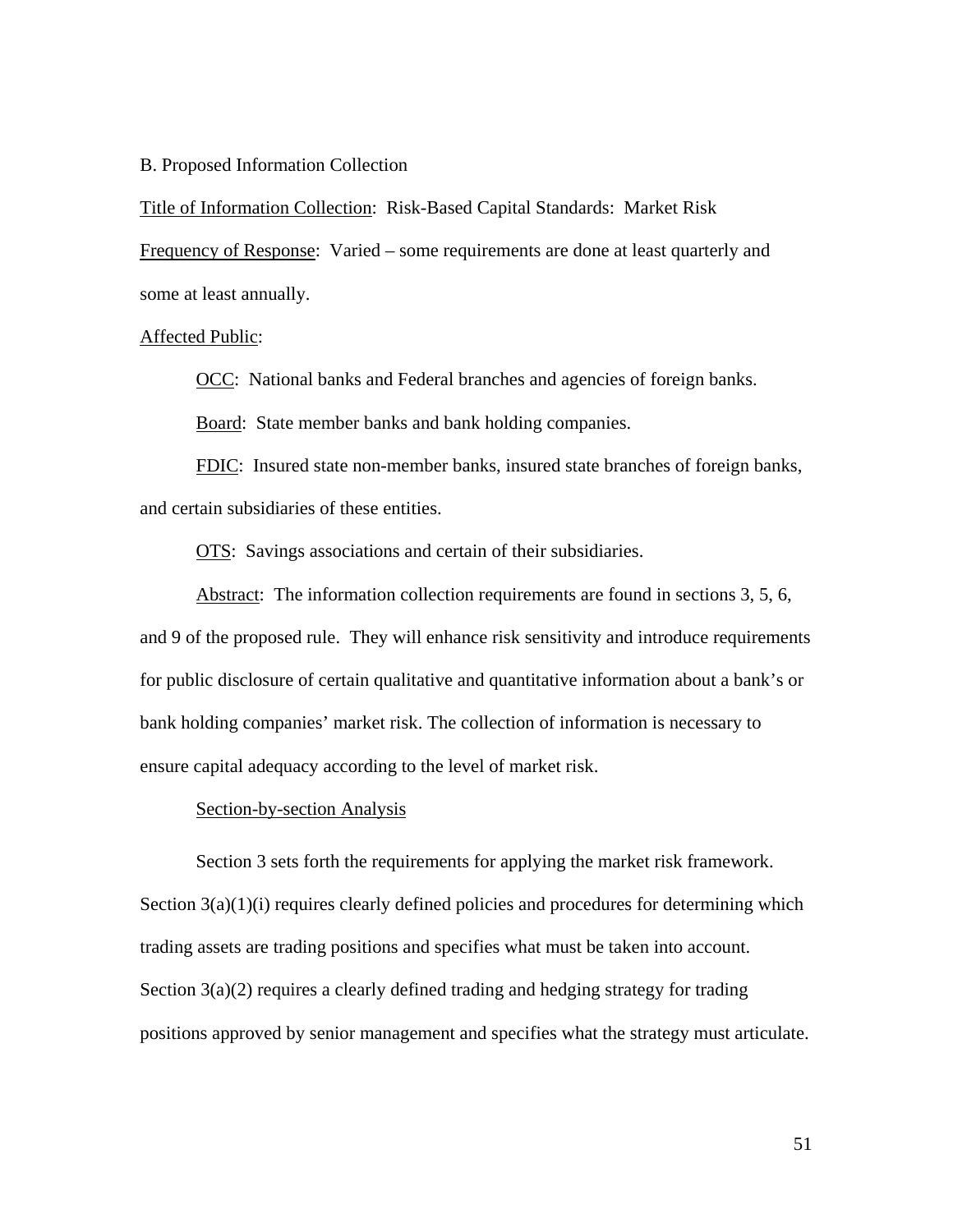Section 3(b)(1) requires clearly defined policies and procedures for actively managing all covered positions and specifies the minimum that they must require.

Section  $5(b)(1)$  specifies what internal models must include and address.

Sections 6(a) and 6(b) require prior written approvals for incremental default risk. Section 8(b) requires a formal disclosure policy approved by the board of directors that addresses the bank's approach for determining the market risk disclosures it makes.

### Estimated Burden:

The burden associated with this collection of information may be summarized as follows:

#### OCC

Number of Respondents: 10

Estimated Burden Per Respondent: 680 hours

Total Estimated Annual Burden: 6,800 hours

### **Board**

Number of Respondents: 22

Estimated Burden Per Respondent: 680 hours

Total Estimated Annual Burden: 14,960 hours

## FDIC

Number of Respondents: 2

Estimated Burden Per Respondent: 680 hours

Total Estimated Annual Burden: 1,360 hours

# OTS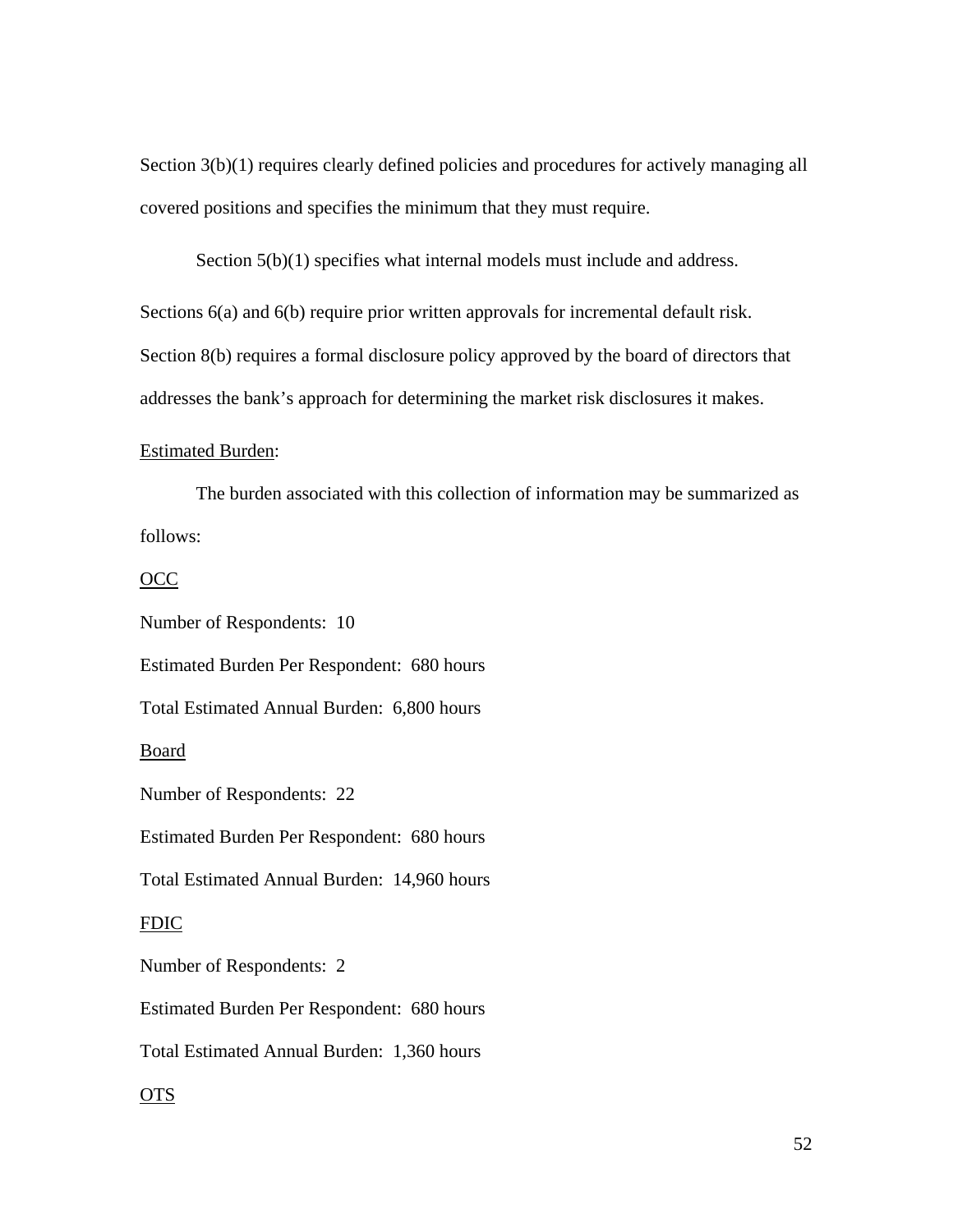Number of Respondents: 1

Estimated Burden Per Respondent: 2088 hours

Total Estimated Annual Burden: 2088 hours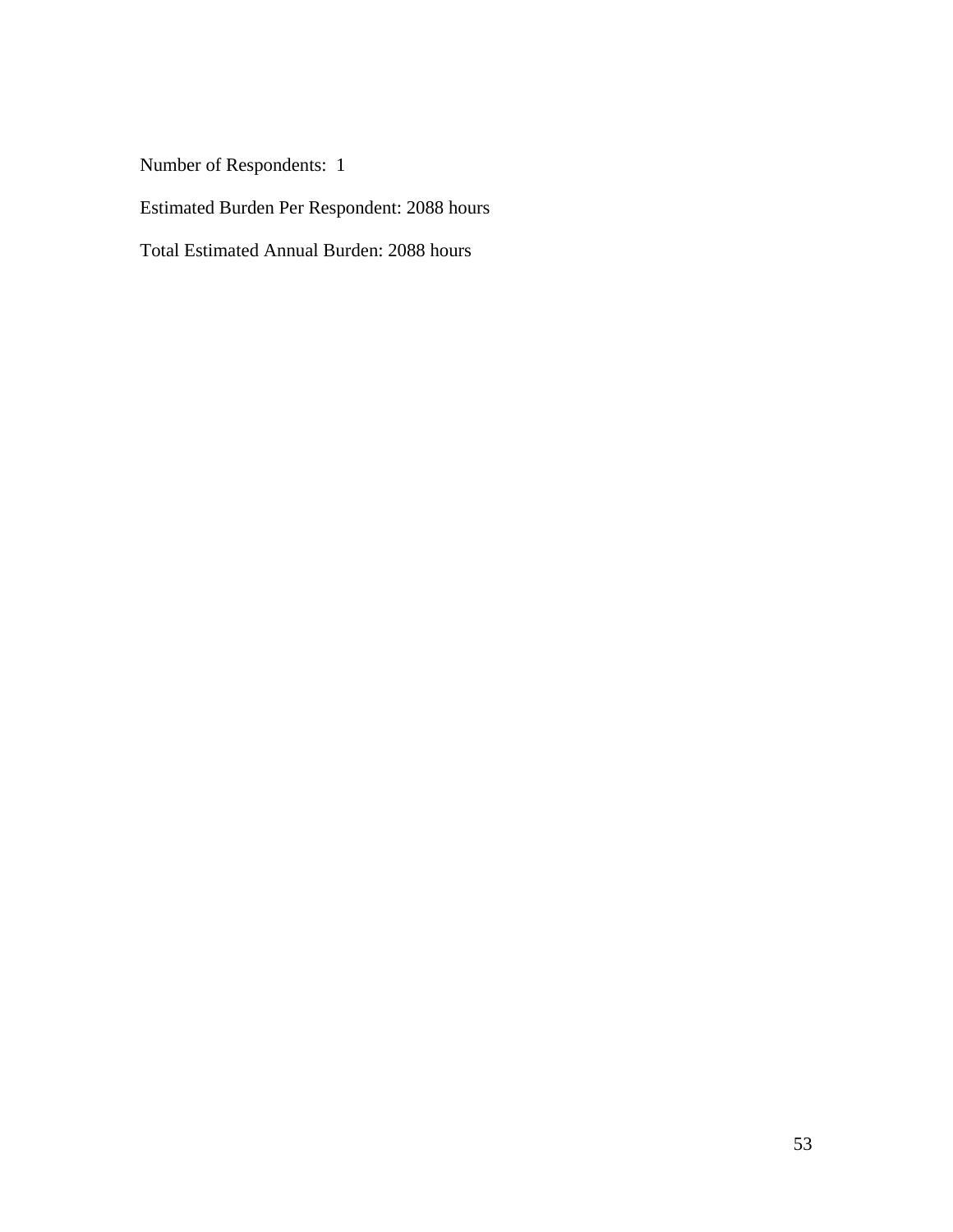# **Text of the Proposed Common Rules (All Agencies)**

# **The text of the proposed common rules appears below:**

 **[Rule] is revised to read as follows:** 

| Section 1 | Purpose, Applicability, and Reservation of Authority         |
|-----------|--------------------------------------------------------------|
| Section 2 | Definitions                                                  |
| Section 3 | Requirements for Application of the Market Risk Capital Rule |
| Section 4 | Adjustments to the Risk-Based Capital Ratio Calculations     |
| Section 5 | Specific Risk                                                |
| Section 6 | <b>Incremental Default Risk</b>                              |
| Section 7 | <b>Standard Method for Specific Risk</b>                     |
| Section 8 | <b>Market Risk Disclosures</b>                               |

# **Section 1. Purpose, Applicability, and Reservation of Authority**

(a) Purpose. This rule establishes risk-based capital requirements for banks with significant exposure to market risk and provides methods for these banks to calculate their risk-based capital requirements for market risk. This rule supplements and adjusts the risk-based capital calculations under [the general risk-based capital rules] and [the proposed advanced capital adequacy framework] and establishes public disclosure requirements.

(b) Applicability  $- (1)$  This rule applies to any bank with aggregate trading assets and liabilities (as reported in the bank's most recent quarterly Consolidated Report of Condition and Income (Call Report) or as defined in the Instructions to the Thrift Financial Report and as computed at the end of the most recent calendar quarter), equal to: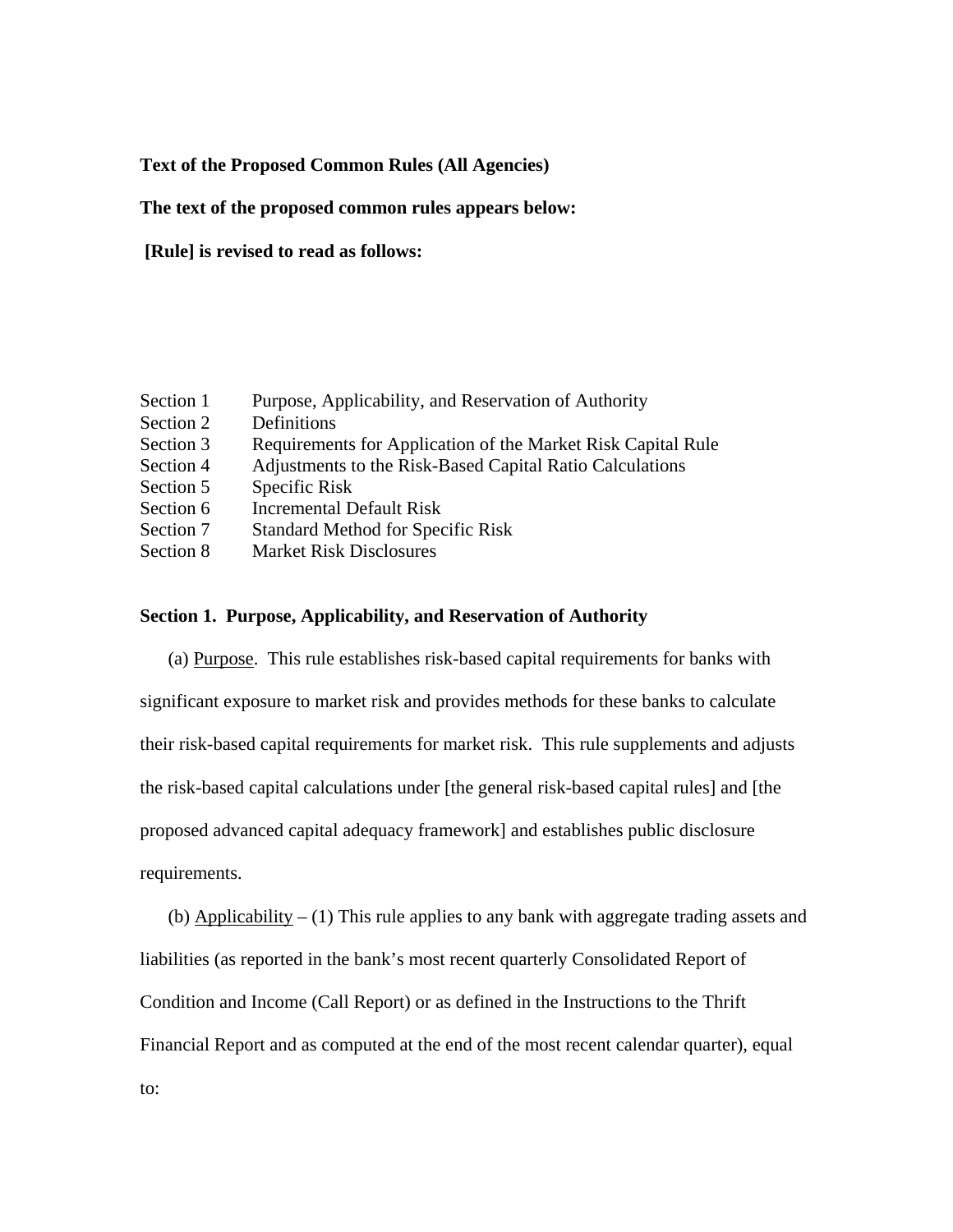(i) 10 percent or more of quarter-end total assets as reported on the most recent quarterly Call Report or Thrift Financial Report; or

(ii) \$1 billion or more.

(2) The [Agency] may apply this rule to any bank if the [Agency] deems it necessary or appropriate because of the level of market risk of the bank or to ensure safe and sound banking practices.

(3) The [Agency] may exclude a bank that meets the criteria of paragraph  $(b)(1)$  of this section from coverage under this rule if the [Agency] determines that the exclusion is appropriate based on the level of market risk of the bank and is consistent with safe and sound banking practices.

(c) Reservation of authority  $- (1)$  The [Agency] may require a bank to hold an amount of capital greater than otherwise required under this rule if the [Agency] determines that the bank's capital requirement for market risk as calculated under this rule is not commensurate with the market risk of the bank's covered positions. In making determinations under this paragraph, the [Agency] will apply notice and response procedures generally in the same manner as the notice and response procedures described in [12 CFR 3.12, 12 CFR 263.202, 12 CFR 325.6(c), 12 CFR 567.3(d)].

(2) If the [Agency] determines that the risk-based capital requirement calculated under this rule by the bank for one or more covered positions or portfolios of covered positions is not commensurate with the risks associated with those positions or portfolios, the [Agency] may require the bank to assign a different risk-based capital requirement to the positions or portfolios that more accurately reflects the risk of the positions or portfolios.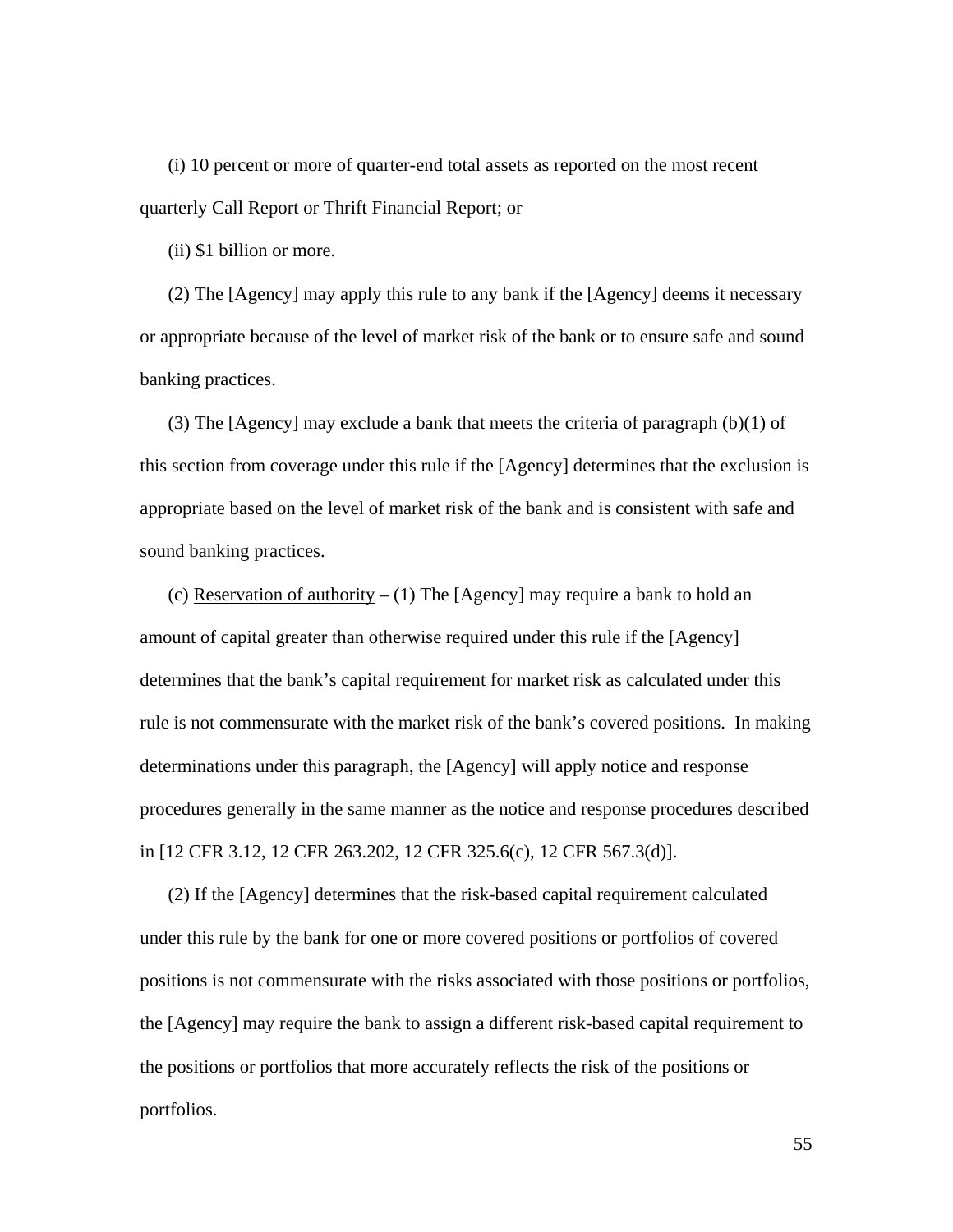(3) The [Agency] may also require a bank to calculate risk-based capital requirements for specific positions or portfolios under this rule, or under [the proposed advanced capital adequacy framework] or [the general risk-based capital rules], as appropriate, to more accurately reflect the risks of the positions.

(4) Nothing in this rule limits the authority of the [Agency] under any other provision of law or regulation to take supervisory or enforcement action, including action to address unsafe or unsound practices or conditions, deficient capital levels, or violations of law.

# **Section 2. Definitions**

 $\overline{a}$ 

For purposes of this rule, the following definitions apply:

Bank holding company is defined in section 2(a) of the Bank Holding Company Act of 1956 (12 U.S.C. 1841(a)).

Commodity position means a position for which price risk arises from changes in the value of a commodity.

Covered position means the following positions:

([1](#page-55-0)) A trading asset or trading liability (whether on- or off-balance sheet),<sup>1</sup> as reported on Schedule RC-D of the Call Report, Schedule HC-D of the Consolidated Financial Statements for Bank Holding Companies, or as defined in the Instructions to the Thrift Financial Report, that meets the following conditions:

<span id="page-55-0"></span><sup>&</sup>lt;sup>1</sup> Securities subject to repurchase and lending agreements are included as if they are still owned by the lender.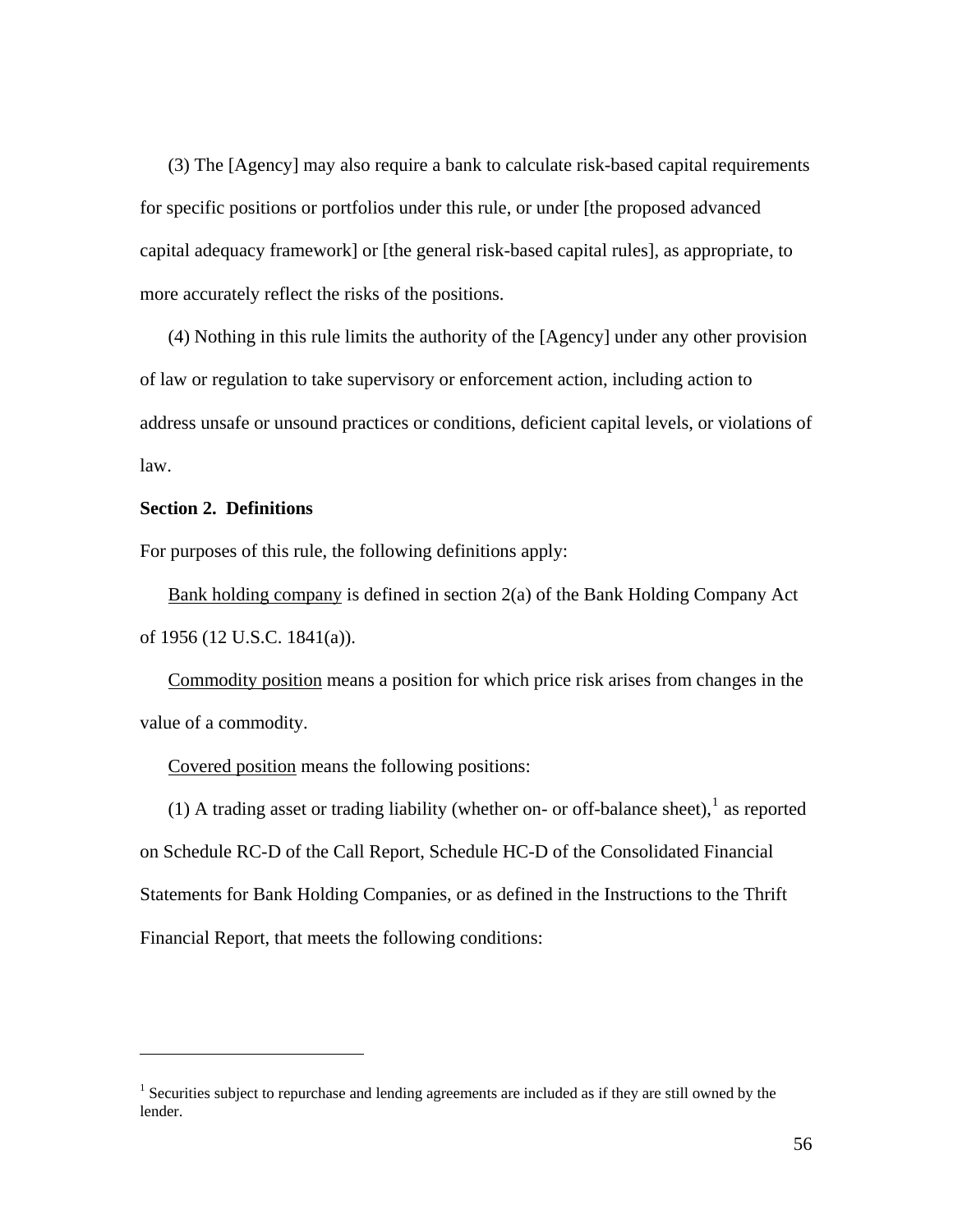(i) The position is a trading position or hedges another covered position<sup>[2](#page-56-0)</sup> and

(ii) The position is free of any restrictive covenants on its tradability or the bank is able to hedge the material risk elements of the position in a two-way market.

(2) A foreign exchange or commodity position, whether or not a trading asset or trading liability (excluding any structural position in a foreign currency that the bank chooses to exclude with prior supervisory approval).

(3) Notwithstanding paragraphs (1) and (2) of this definition, a covered position does not include:

(i) An intangible asset, including any servicing asset;

(ii) Any hedge of a trading position that the [Agency] determines to be outside the scope of the bank's hedging strategy required in paragraph (a)(2) of section 3;

(iii) Any position that, in form or substance, acts as a liquidity facility that provides support to asset-backed commercial paper;

(iv) A credit derivative recognized as a guarantee for risk-weighted asset amount calculation purposes under [the proposed advanced capital adequacy framework] or [the general risk-based capital rules], as applicable, used to hedge a position that is not a covered position; or

(v) A securitization position that is a residual securitization position, unless the [Agency] has determined in writing that:

 $\overline{a}$ 

<span id="page-56-0"></span> $2^2$  A position that hedges a trading position must be within the scope of the bank's hedging strategy described in paragraph  $(a)(2)$  of section  $(3)$ .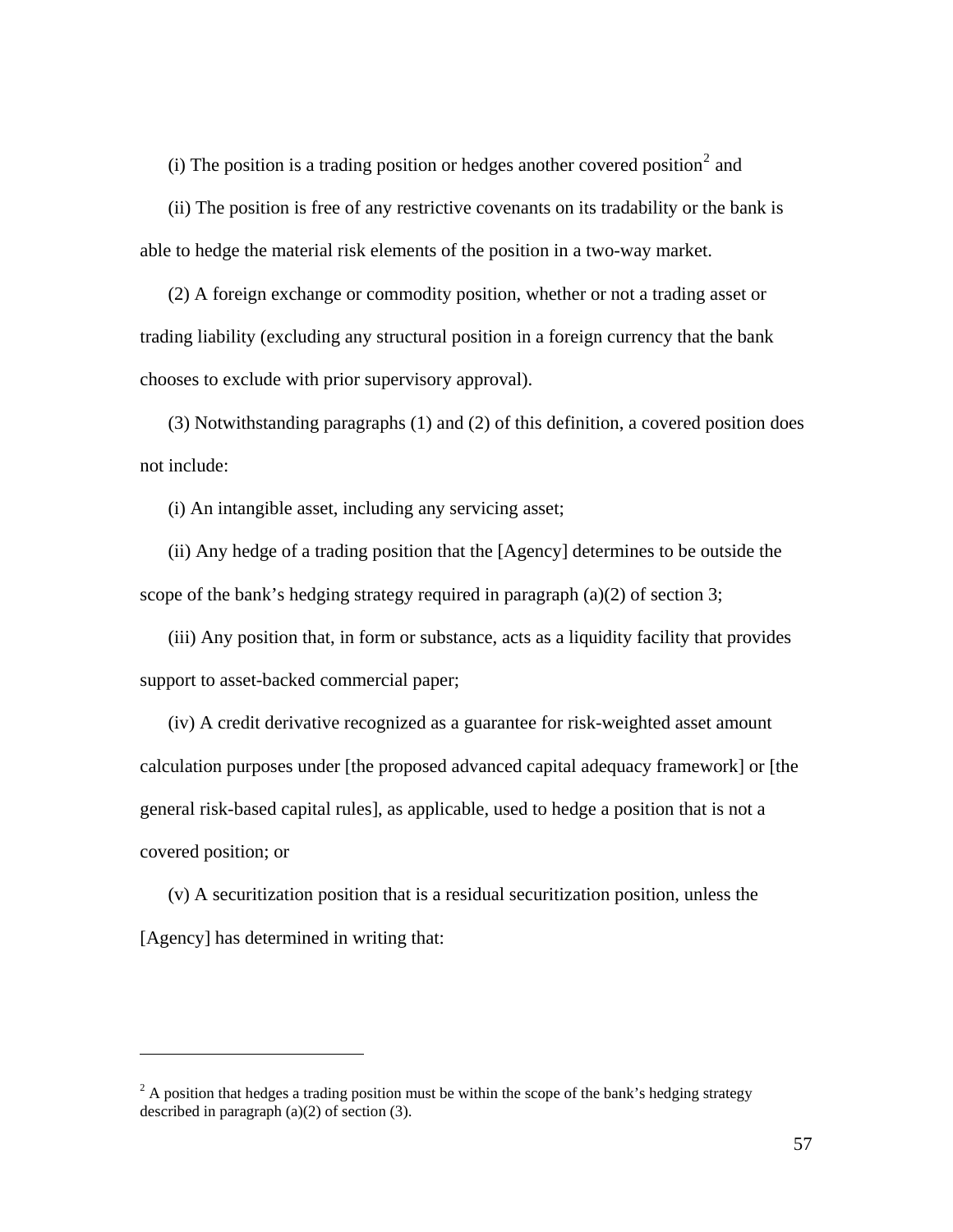(A) A two-way market exists for the securitization position or, in the case of a securitization that relies solely on credit derivatives, for the securitization position or all of its material risk components;

(B) The bank holds itself out as ready to buy and sell these securitization positions for its own account on a regular and continuous basis at a quoted price;

(C) The bank's internal models fully capture the general market risk and specific risks of the bank's securitization positions and sufficient market data are available to model these risks reliably; and

(D) The bank has adequate internal systems and controls for the trading of securitization positions.

Credit derivative means a financial contract executed under standard industry documentation that allows one party (the protection purchaser) to transfer the credit risk of one or more exposures (reference exposure) to another party (the protection provider).

Debt position means:

(1) Any security or similar instrument (such as a bond, debenture, or note) that is not an equity position and evidences a liability of the issuer;

(2) Preferred stock that is not an equity position; and

(3) A derivative for which the underlying position is described in paragraph (1) or (2) of this definition.

Default risk means the risk of loss on a position that could result from the failure of an obligor to make timely payments of principal or interest on its debt obligation, and the risk of loss that could result from bankruptcy, insolvency, or similar proceeding. In the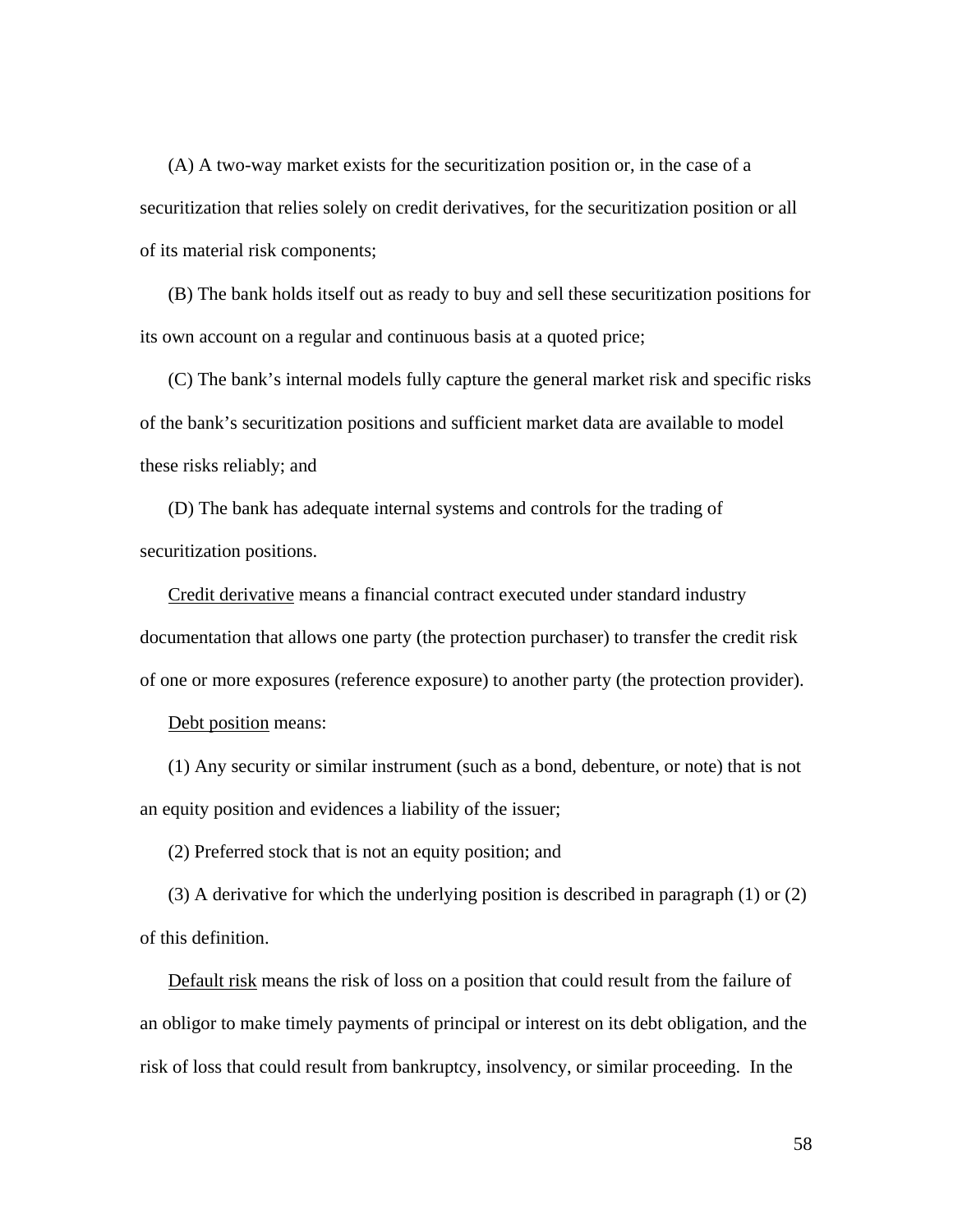case of credit derivatives, default risk means the risk of losses that could result from the default of the reference exposures.

Depository institution is defined in section 3 of the Federal Deposit Insurance Act (12 U.S.C. 1813).

Equity position means:

(1) A security or instrument, whether voting or non-voting, that represents a direct or indirect ownership interest in, and a residual claim on, the assets or income of a company;

(2) A security or instrument that is mandatorily convertible into a security or instrument described in paragraph (1) of this definition; and

(3) Any other security or instrument, to the extent its return is based on the performance of one or more securities or instruments described in paragraph (1) of this definition.

Event risk means the risk of loss on a position that could result from sudden and unexpected large changes in market prices or specific events other than default of the issuer.

Financial firm means a depository institution, a bank holding company, a savings and loan holding company (as defined in section  $10(a)(1)(D)$  of the Home Owners' Loan Act  $(12 \text{ U.S.C. } 1467a(a)(1)(D))$ , a securities broker or dealer registered with the SEC, or a banking or securities firm that the bank has determined is subject to consolidated supervision and regulation comparable to that imposed on U.S. banks or securities broker-dealers.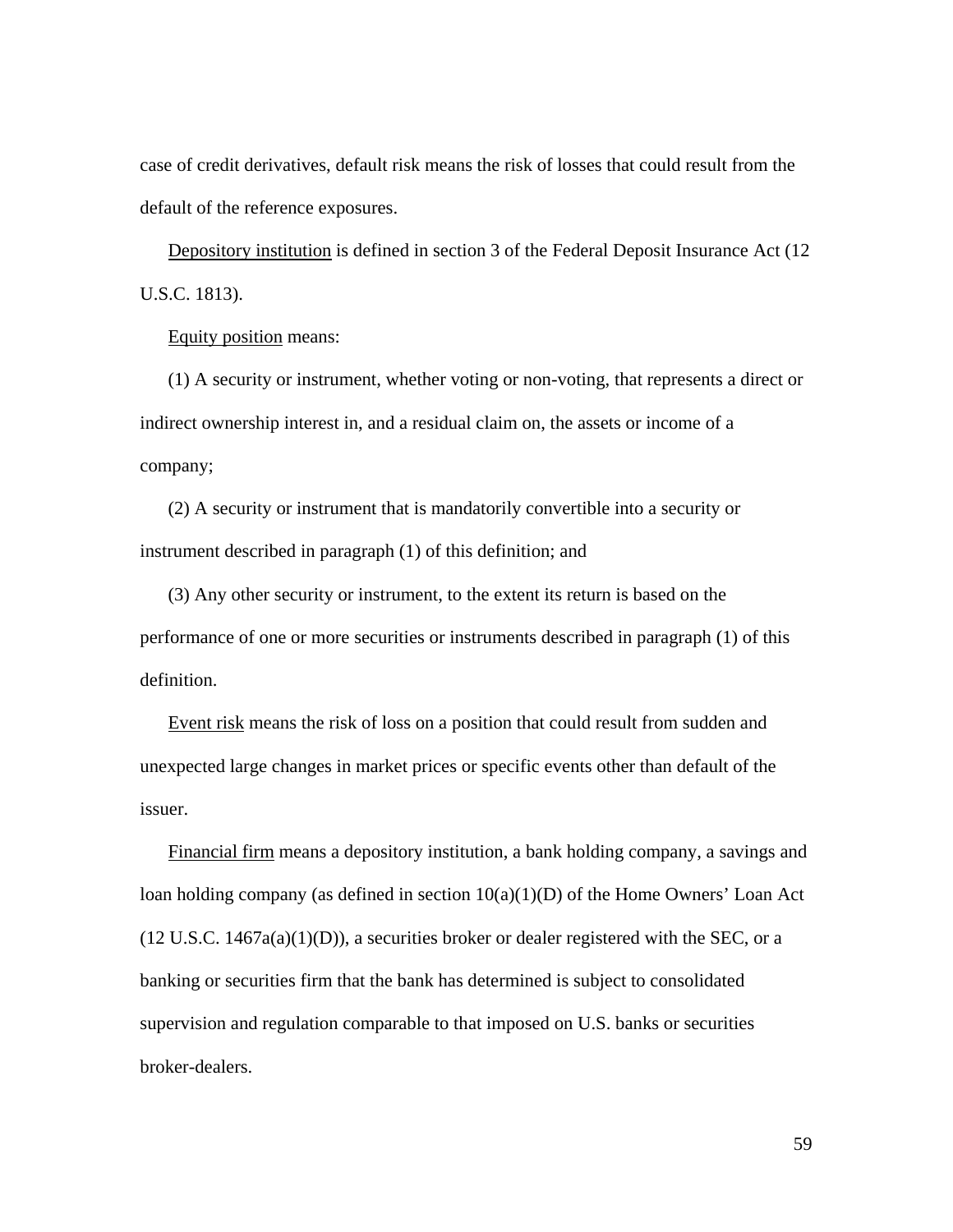Foreign exchange position means a position for which price risk arises from changes in foreign exchange rates.

General market risk means the risk of loss that could result from broad market movements, such as changes in the general level of interest rates, credit spreads, equity prices, foreign exchange rates, or commodity prices.

Hedge means a position that offsets all or substantially all of the price risk of another position.

Idiosyncratic variation means variation in the value of a position that results from factors unique to that position.

Incremental default risk means the default risk of a position that is not reflected in the bank's VaR-based measure under paragraph (c) of section 3 of this rule. In the case of securitization positions, incremental default risk includes the risk of losses that could result from the default of the underlying assets.

Market risk means the risk of loss on a position that could result from movements in market prices.

Nationally Recognized Statistical Rating Organization (NRSRO) means an entity recognized by the Division of Market Regulation (or any successor division) of the SEC as a nationally recognized statistical rating organization for various purposes, including SEC Rule 15c3-1 (broker-dealer net capital requirements).

Over-the-counter (OTC) derivative means a derivative contract that is not traded on an exchange that requires the daily receipt and payment of cash-variation margin.

Publicly traded means a financial instrument that is traded on: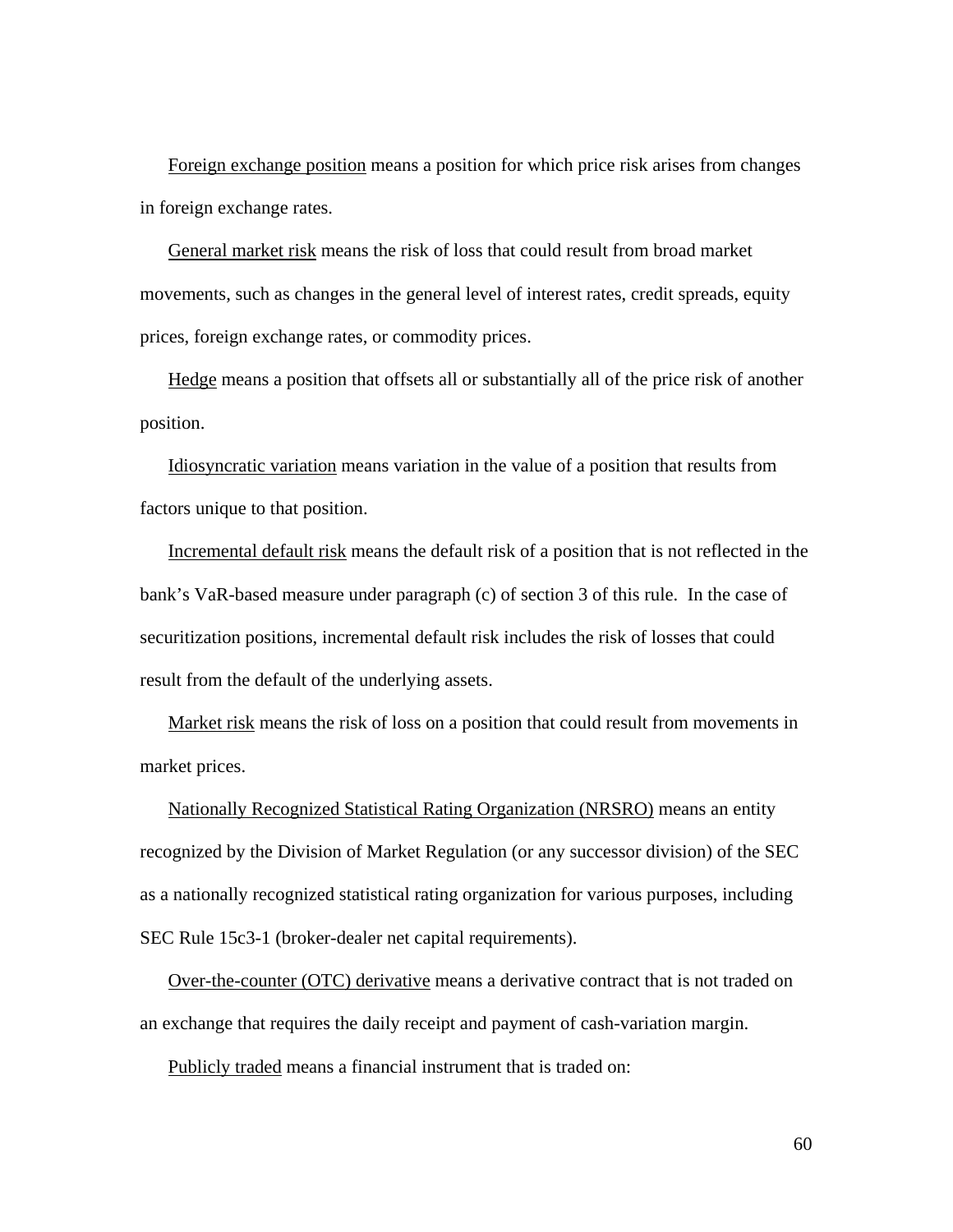(1) Any exchange registered with the SEC as a national securities exchange under section 6 of the Securities Exchange Act of 1934 (15 U.S.C. 78f); or

(2) Any non-U.S.-based securities exchange that:

(i) Is registered with, or approved by, a national securities regulatory authority; and

(ii) Provides a liquid, two-way market for the financial instrument.

Qualifying securities borrowing transaction means a cash-collateralized securities borrowing transaction that meets the following conditions:

(1) The transaction is based on liquid and readily marketable securities;

(2) The transaction is marked-to-market daily;

(3) The transaction is subject to daily margin maintenance requirements; and

(4)(i) The transaction is a securities contract for the purposes of section 555 of the Bankruptcy Code (11 U.S.C. 555), a qualified financial contract for the purposes of section  $11(e)(8)$  of the Federal Deposit Insurance Act (12 U.S.C. 1821(e)(8)), or a netting contract between or among financial institutions for the purposes of sections 401-407 of the Federal Deposit Insurance Corporation Improvement Act of 1991 (12 U.S.C. 4401- 4407), or the Board's Regulation EE (12 CFR Part 231); or

(ii) If the transaction does not meet the criteria in paragraph  $(4)(i)$  of this definition, either:

(A) The bank has conducted sufficient legal review to reach a well-founded conclusion that:

(1) The securities borrowing agreement executed in connection with the transaction provides the bank the right to accelerate, terminate, and close-out on a net basis all transactions under the agreement and to liquidate or set off collateral promptly upon an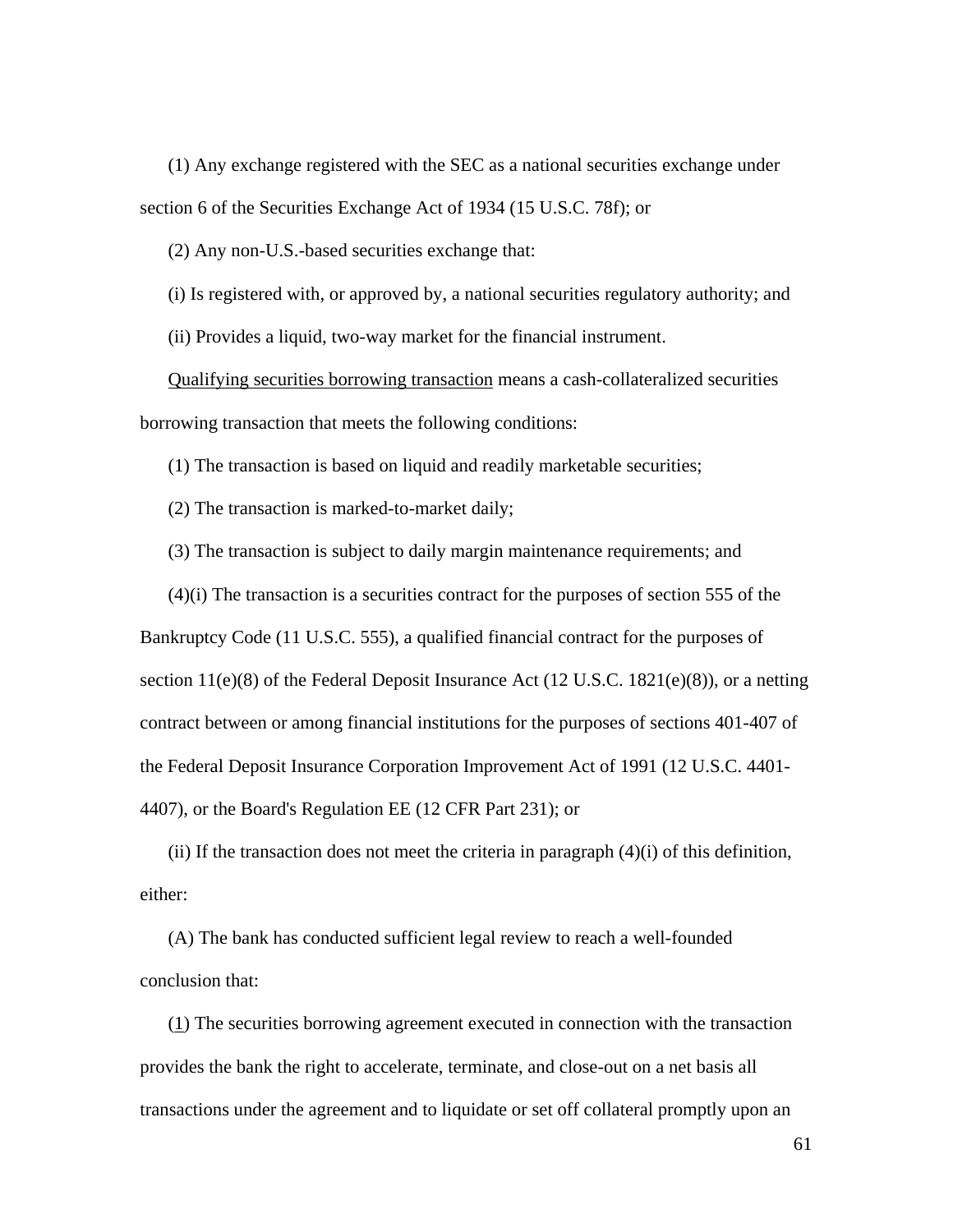event of counterparty default, including in a bankruptcy, insolvency, or other similar proceeding of the counterparty; and

(2) Under applicable law of the relevant jurisdiction, its rights under the agreement are legal, valid, binding, and enforceable and any exercise of rights under the agreement will not be stayed or avoided; or

(B) The transaction is either overnight or unconditionally cancelable at any time by the bank, and the bank has conducted sufficient legal review to reach a well-founded conclusion that:

(1) The securities borrowing agreement executed in connection with the transaction provides the bank the right to accelerate, terminate, and close-out on a net basis all transactions under the agreement and to liquidate or set off collateral promptly upon an event of counterparty default; and

(2) Under the law governing the agreement, its rights under the agreement are legal, valid, binding, and enforceable.

Residual securitization position means any securitization position subject to deduction under [the proposed advanced capital adequacy framework] or subject to the following provisions under [the general risk-based capital rules]: 12 CFR part 3, Appendix A, sections 4 (b) and (f) (national banks); 12 CFR part 208, Appendix A, section III.B.3.b and III.B.3.e (state member banks); 12 CFR part 225, Appendix A.III.B.3.b and III.B.3.e (bank holding companies); 12 CFR part 325, Appendix A.II.B.5 (state nonmember banks); and 12 CFR 567.6(b)(1) and (2) (savings associations)

SEC means the U.S. Securities and Exchange Commission.

Securitization position means: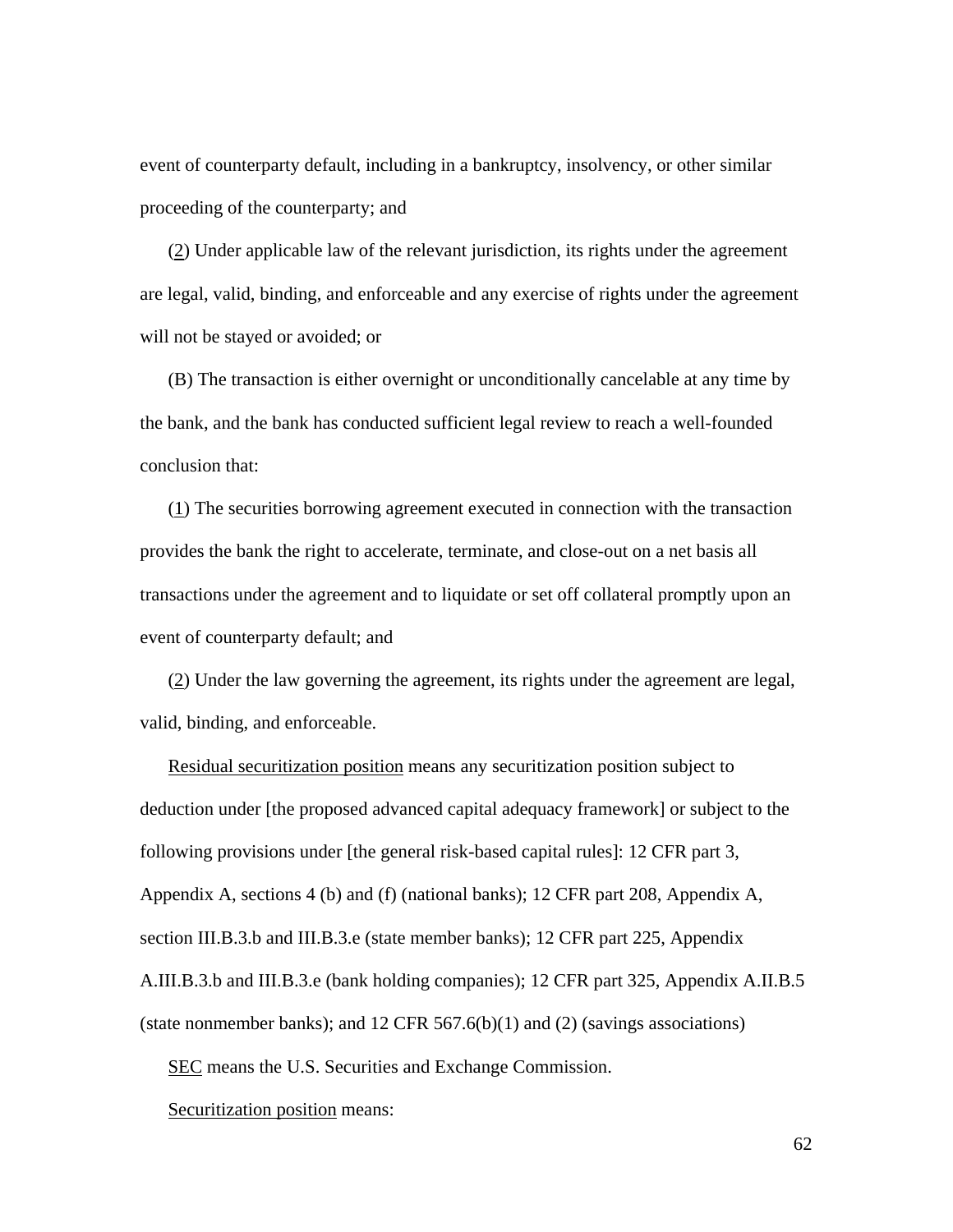(1) An on- or off-balance sheet position arising from a transaction in which:

(i) All or a portion of the credit risk of one or more underlying positions is transferred to one or more third parties (other than through a guarantee that transfers only the credit risk of an individual residential mortgage);

(ii) The credit risk associated with the underlying positions has been separated into at least two tranches reflecting different levels of seniority;

(iii) Performance of the securitization positions depends upon the performance of the underlying positions; and

(iv) All, or substantially all, of the underlying positions are financial positions (such as loans, commitments, credit derivatives, guarantees, receivables, asset-backed securities, mortgage-backed securities, corporate bonds, or equity securities); and

(2) A mortgage-backed pass-through security guaranteed by Fannie Mae or Freddie Mac.

Sovereign entity means a central government (including the U.S. government) or an agency, department, ministry, or central bank of a central government.

Specific risk means the risk of loss on a position that could result from factors other than broad market movements and includes event and default risk, and idiosyncratic variations in rates, spreads, prices, or other risk factors.

Term repo-style transaction means a repurchase or reverse repurchase transaction, or a securities borrowing or securities lending transaction, including a transaction in which the bank acts as agent for a customer and indemnifies the customer against loss, that has an original maturity in excess of one business day, provided that:

(1) The transaction is based solely on liquid and readily marketable securities or cash;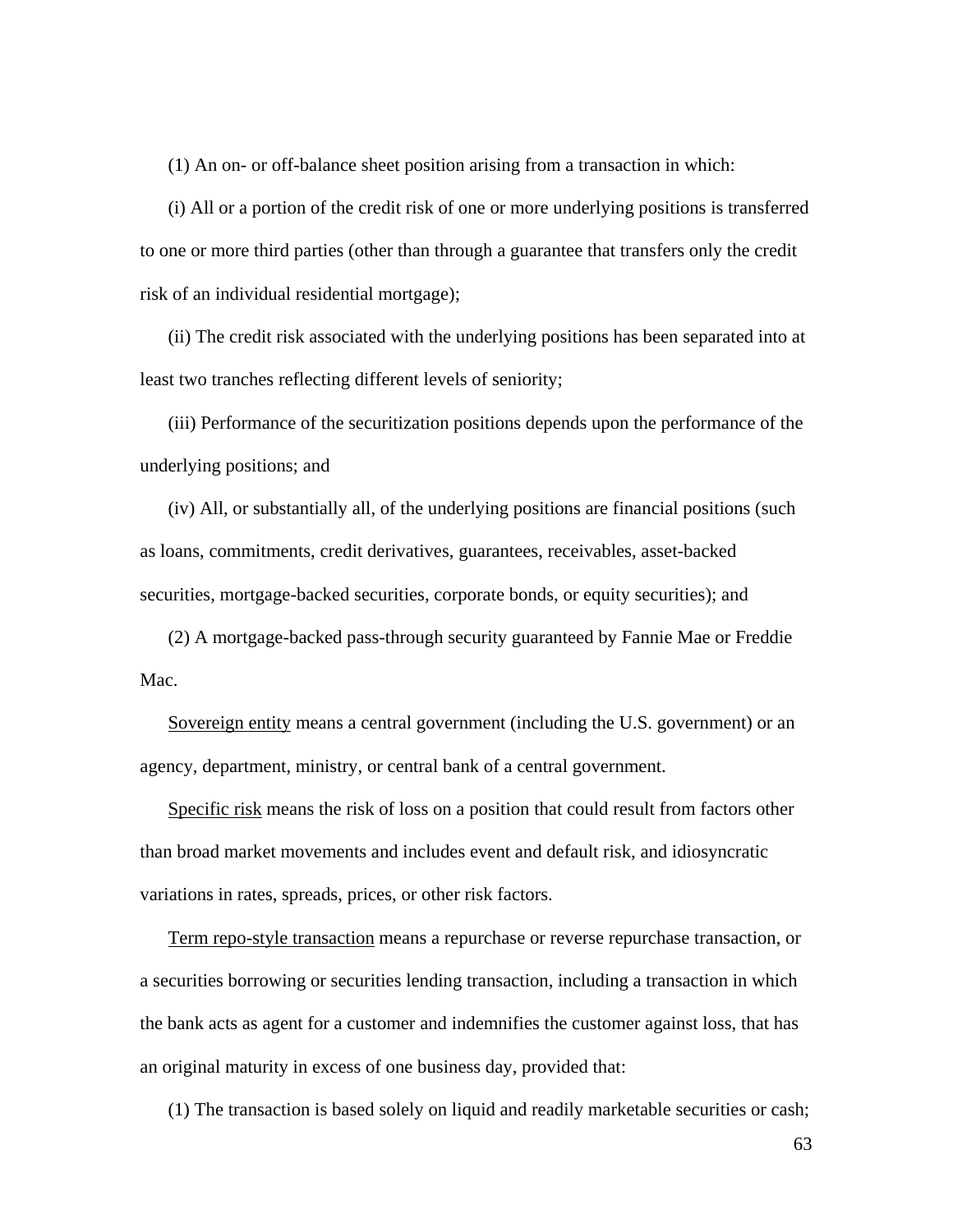(2) The transaction is marked-to-market daily and subject to daily margin maintenance requirements;

(3) The transaction is executed under an agreement that provides the bank the right to accelerate, terminate, and close-out the transaction on a net basis and to liquidate or set off collateral promptly upon an event of default (including bankruptcy, insolvency, or similar proceeding) of the counterparty, provided that, in any such case, any exercise of rights under the agreement will not be stayed or avoided under applicable law in the relevant jurisdictions;<sup>[3](#page-63-0)</sup> and

(4) The bank has conducted and documented sufficient legal review to conclude with a well-founded basis that the agreement meets the requirements of paragraph (3) of this definition and is legal, valid, binding, and enforceable under applicable law in the relevant jurisdictions.

Tier 1 capital is defined in [the general risk-based capital rules] or [the proposed advanced capital adequacy framework], as applicable.

Tier 2 capital is defined in [the general risk-based capital rules] or [the proposed advanced capital adequacy framework], as applicable.

Tier 3 capital is subordinated debt that is unsecured, is fully paid up, has an original maturity of at least two years, is not redeemable before maturity without prior approval of the [Agency], includes a lock-in clause precluding payment of either interest or principal

 $\overline{a}$ 

<span id="page-63-0"></span> $3$  This requirement is met where all transactions under the agreement are (i) executed under U.S. law and (ii) constitute "securities contracts" or "repurchase agreements" under section 555 or 559, respectively, of the Bankruptcy Code (11 U.S.C. 555 or 559), qualified financial contracts under section  $11(e)(8)$  of the Federal Deposit Insurance Act (12 U.S.C. 1821(e)(8)), or netting contracts between or among financial institutions under sections 401-407 of the Federal Deposit Insurance Corporation Improvement Act of 1991 (12 U.S.C. 4407), or the Federal Reserve Board's Regulation EE (12 CFR part 231).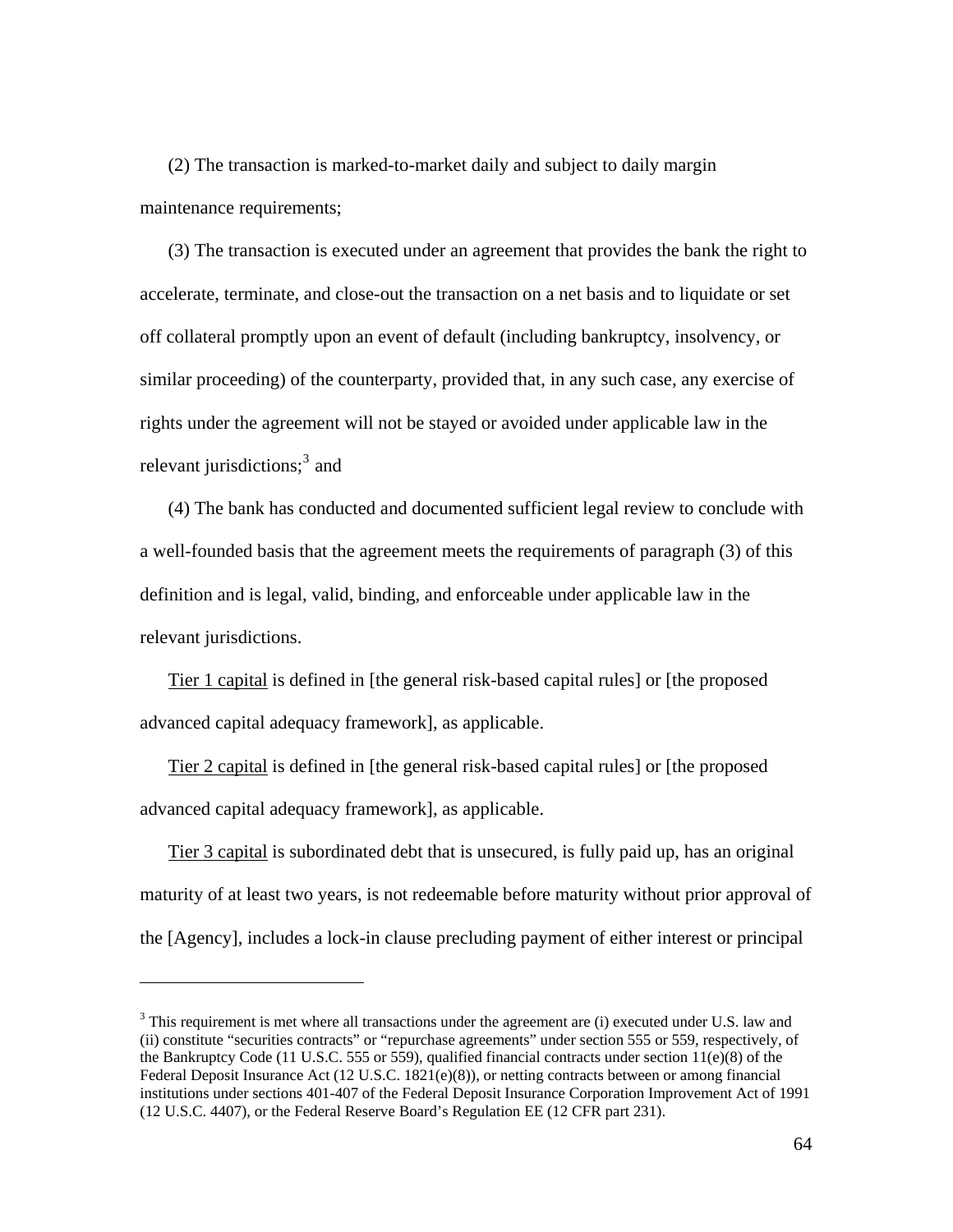(even at maturity) if the payment would cause the issuing bank's risk-based capital ratio to fall or remain below the minimum required under [the general risk-based capital rules] or [the proposed advanced capital adequacy framework], as applicable, and does not contain and is not covered by any covenants, terms, or restrictions that are inconsistent with safe and sound banking practices.

Trading position means a position that is held by the bank for the purpose of shortterm resale or with the intent of benefiting from actual or expected price movements or to lock in arbitrage profits.

Two-way market means a market where there are enough independent bona fide offers to buy and sell so that a price reasonably related to the last sales price or current bona fide competitive bid and offer quotations can be determined within one day and settled at such price within a relatively short period of time conforming to trade custom.

Value-at-risk (VaR) means the estimate of the maximum amount that the value of one or more positions could decline due to market price or rate movements during a fixed holding period within a stated confidence interval.

## **Section 3. Requirements for Application of the Market Risk Capital Rule**

(a) Trading positions  $- (1)$  Identification of trading positions. A bank must have clearly defined policies and procedures for determining which of its trading assets and trading liabilities are trading positions. These policies and procedures must take into account:

(i) The extent to which a position, or a hedge of its material risks, can be marked-tomarket daily by reference to a two-way market; and

(ii) Possible impairments to the liquidity of a position or its hedge.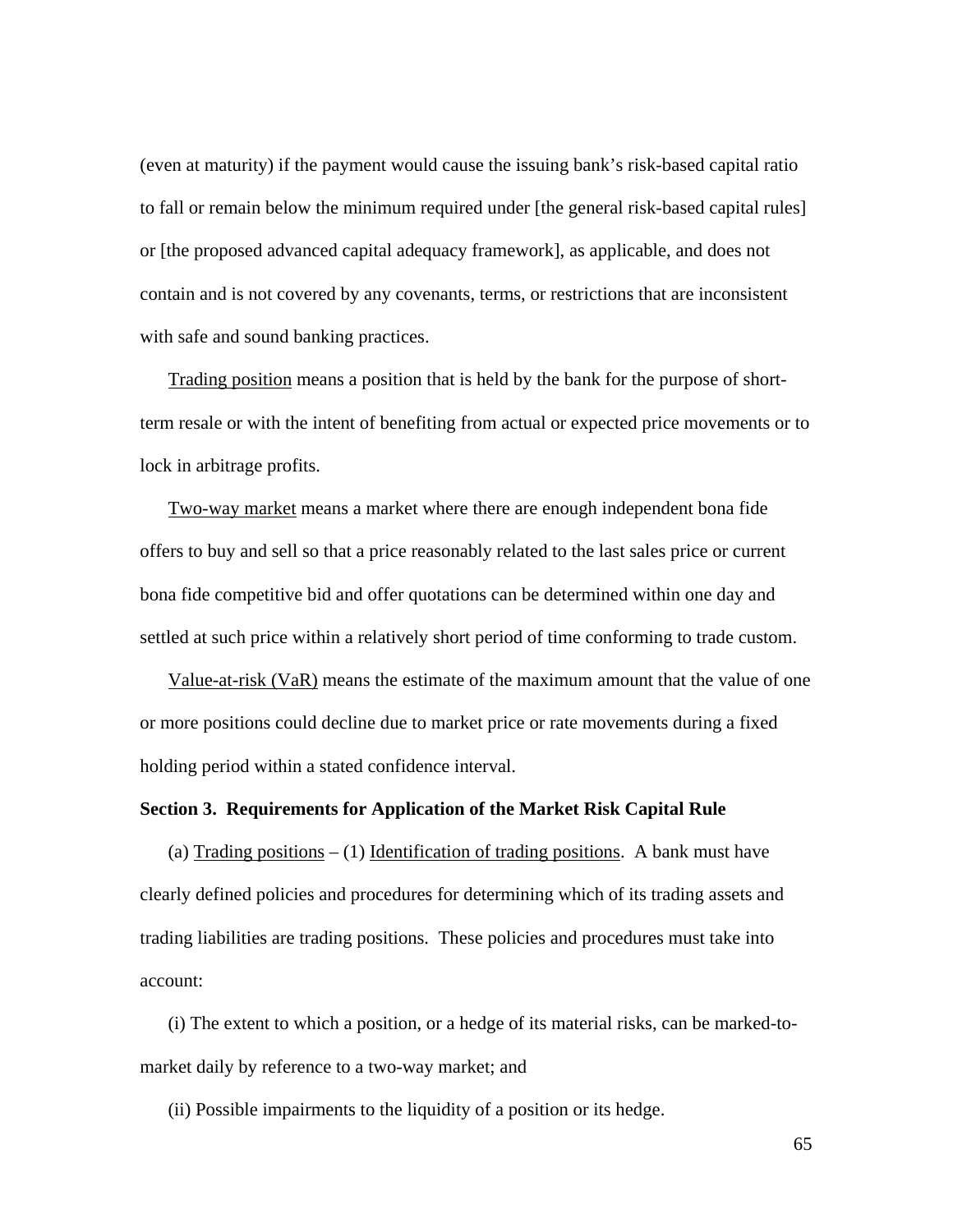(2) Trading and hedging strategies. A bank must have clearly defined trading and hedging strategies for its trading positions that are approved by senior management of the bank.

(i) The trading strategy must articulate the expected holding period of, and the market risk associated with, each portfolio of trading positions. The trading strategy must also articulate whether the purpose of each portfolio of trading positions is to accommodate customer flow, to engage in proprietary trading, or to make a market in the positions.

(ii) The hedging strategy must articulate for each portfolio the level of market risk the bank is willing to accept and must detail the instruments, techniques, and strategies the bank will use to hedge the risk of the portfolio.

(b) Management of covered positions *–* (1) Active management. A bank must have clearly defined policies and procedures for actively managing all covered positions. At a minimum, these policies and procedures must require:

(i) Marking positions to market or to model on a daily basis;

(ii) Daily assessment of the bank's ability to hedge position and portfolio risks, and of the extent of market liquidity;

(iii) Establishment and daily monitoring of limits on positions by a risk control unit independent of the trading business unit;

(iv) Daily monitoring by senior management of information described in paragraphs  $(b)(1)(i)$  through  $(b)(1)(iii)$  of this section;

(v) At least annual reassessment of established limits on positions by senior management; and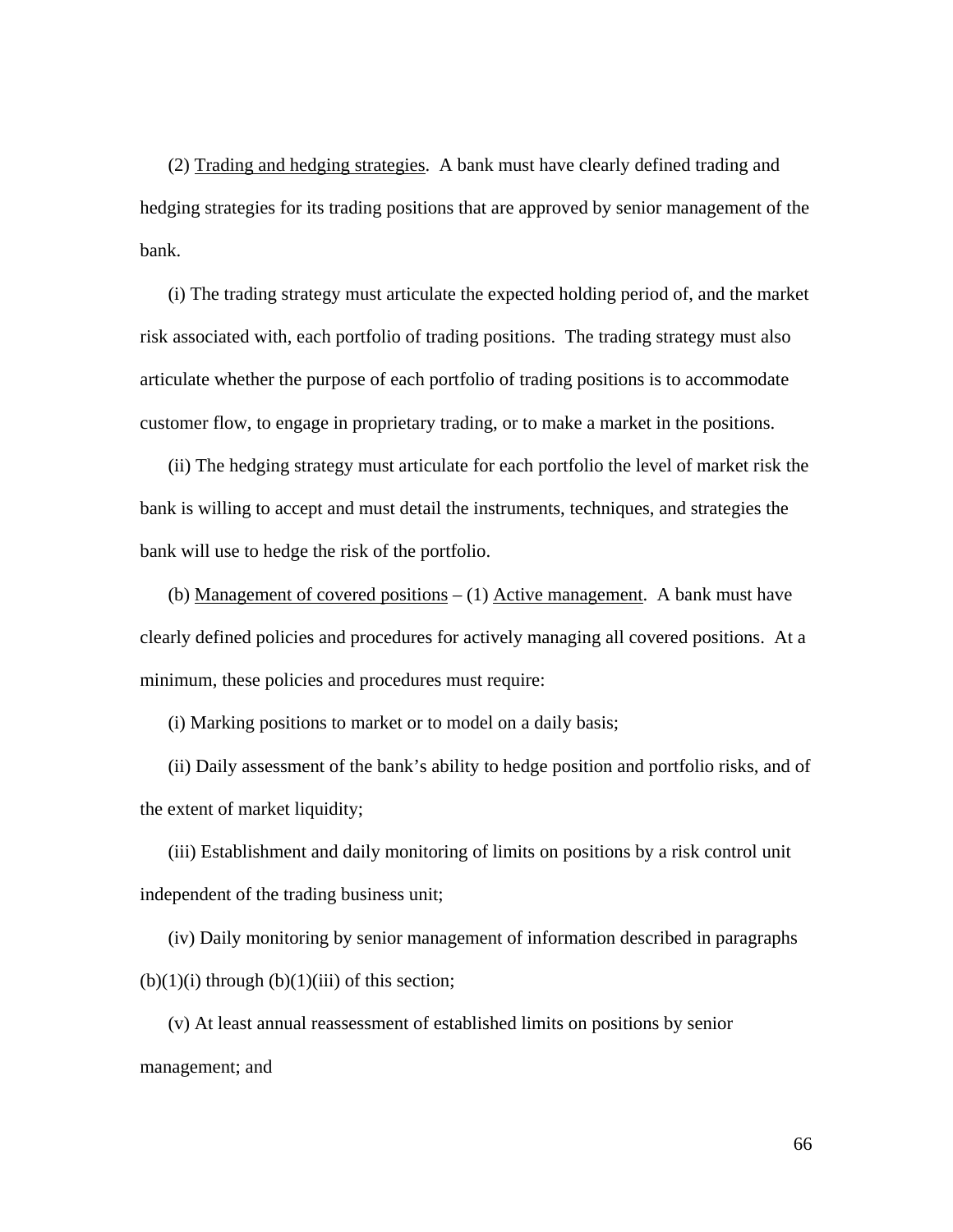(vi) At least annual assessments by qualified personnel of the quality of market inputs to the valuation process, the soundness of key assumptions, the reliability of parameter estimation in pricing models, and the stability and accuracy of model calibration under alternative market scenarios.

(2) Valuation of covered positions. The bank must have a process for prudent valuation of its covered positions that includes policies and procedures on the valuation of positions, marking to market or to model, independent price verification, and valuation adjustments or reserves. The valuation process must consider, as appropriate, unearned credit spreads, close-out costs, early termination, investing and funding costs, future administrative costs, liquidity, and model risk.

(c) Internal models. A bank must use one or more internal models to calculate daily a VaR-based measure that reflects its general market risk for all covered positions. The daily VaR-based measure may also reflect the bank's specific risk for one or more portfolios of covered debt and equity positions, if the internal models meet the requirements of paragraph (b)(1) of section 5.

(1) A bank must obtain the prior written approval of the [Agency] before using any internal model to calculate its risk-based capital requirement under this rule or extending the use of a model for which it has received prior written approval to an additional business line or product type.

(2) A bank must meet all of the requirements of this section on an ongoing basis. The bank must promptly notify the [Agency] when the bank makes any change to any internal model used to calculate risk-based capital requirements under this rule that would result in a material change in the bank's risk-weighted asset amount for a portfolio of covered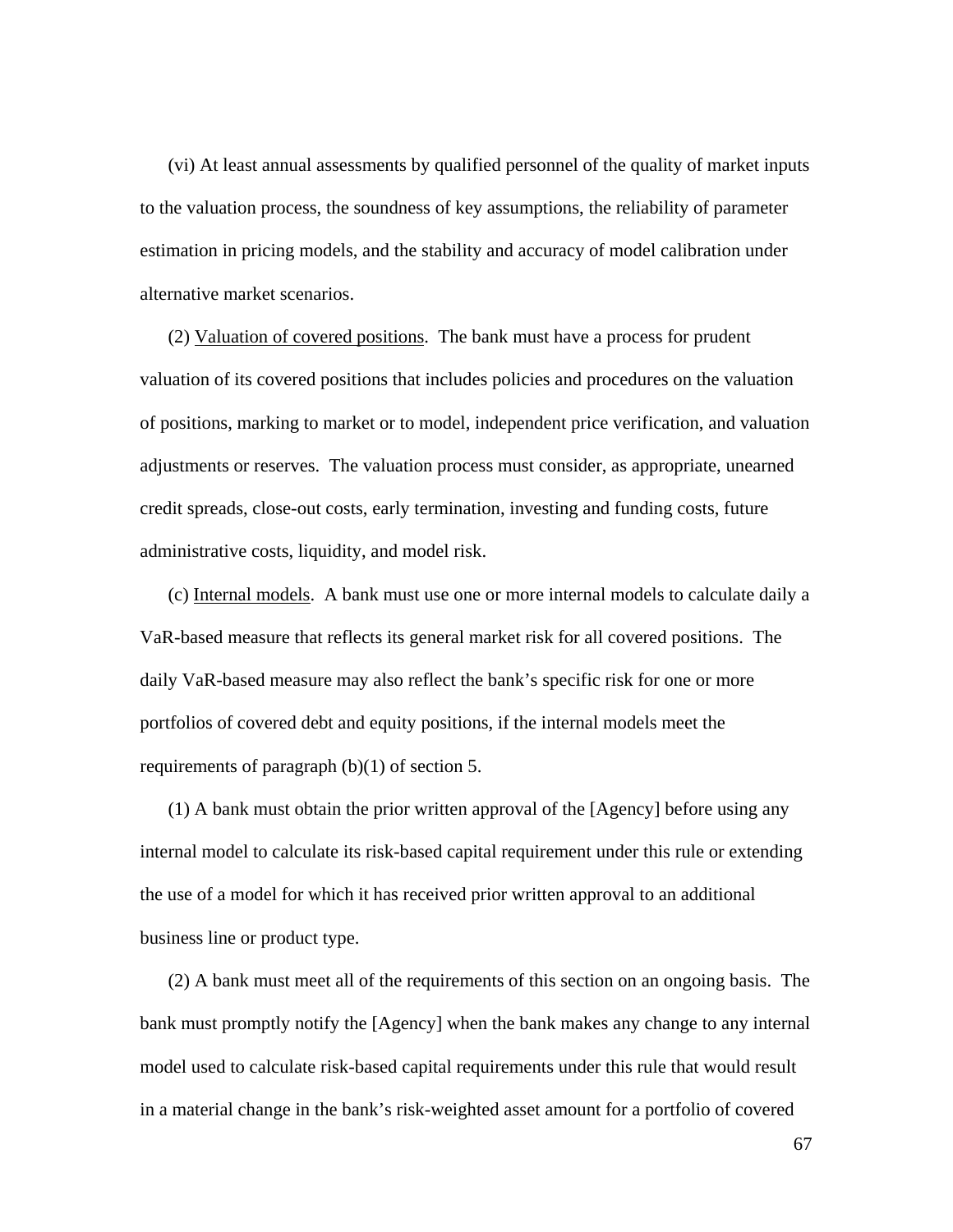positions, or when the bank makes any material change to its modeling assumptions. The [Agency] may rescind its approval, in whole or in part, of the use of any internal model if it determines that the model no longer complies with this rule or fails to reflect accurately the risks of the bank's covered positions.

(3) The bank must integrate its internal models into the daily risk management process.

(4) The level of sophistication of a bank's internal models must be commensurate with the nature and size of its covered positions. A bank's internal models may use any of the generally accepted approaches, such as variance-covariance models, historical simulations, or Monte Carlo simulations, to measure market risk.

(5) The bank's internal models must use risk factors sufficient to measure the market risk inherent in all covered positions. The risk factors must include, as appropriate, interest rate risk, credit spread risk, equity price risk, foreign exchange risk, and commodity price risk. For material positions in the major currencies and markets, modeling techniques must incorporate enough segments of the yield curve – in no case less than six – to capture differences in volatility and less than perfect correlation of rates along the yield curve.

(6) The bank's internal models must properly measure all of the material risks in its covered positions, including basis risks and prepayment risks.

(7) The bank's internal models must conservatively assess the risks arising from less liquid positions and positions with limited price transparency under realistic market scenarios.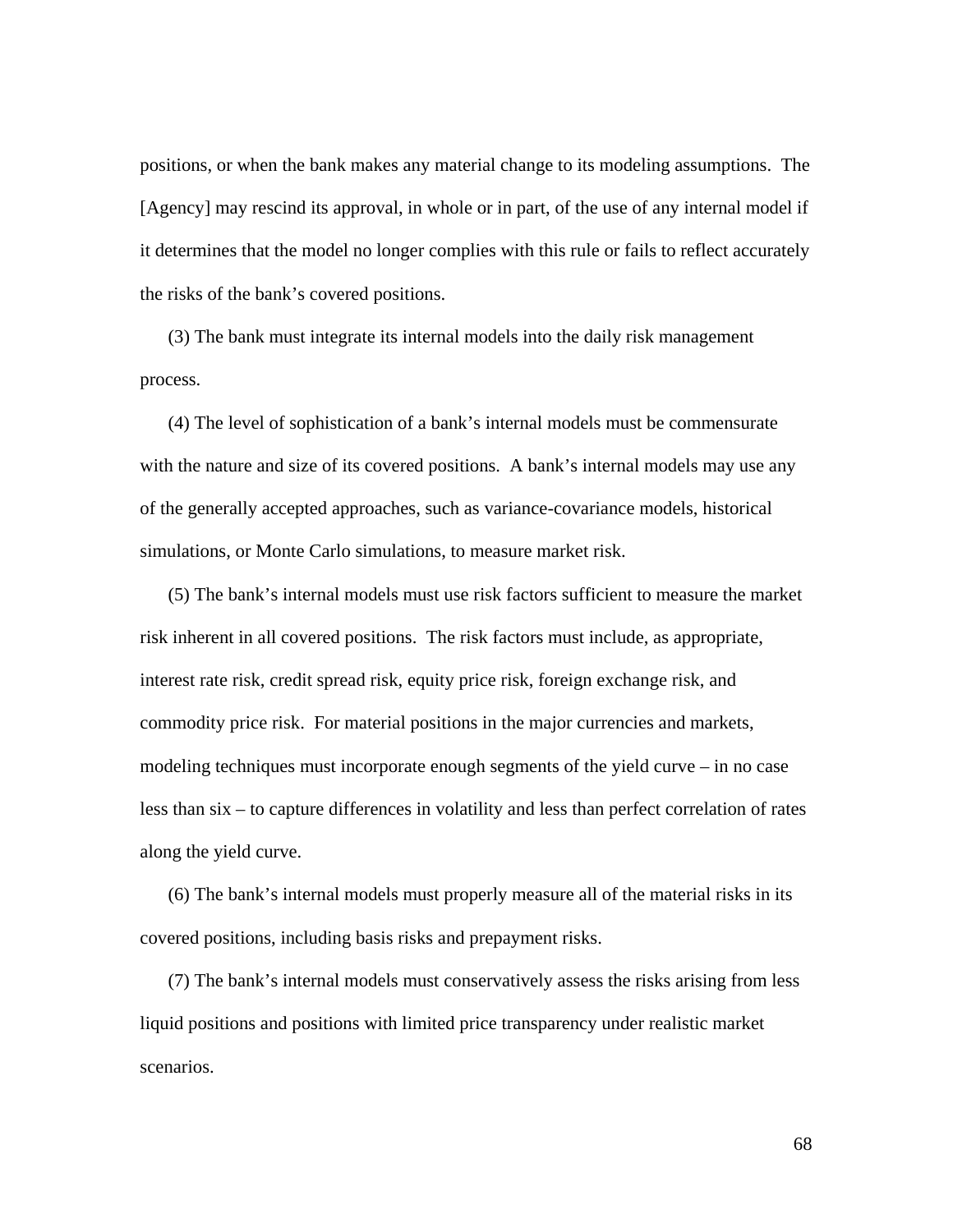(8) The bank must have a rigorous and well-defined process for reestimation, reevaluation, and updating of its internal models to ensure continued applicability and relevance.

(9) The VaR-based measure may incorporate empirical correlations within and across risk factors, provided that the bank's process for measuring correlations is sound. If the VaR-based measure does not incorporate empirical correlations, the bank must add the separate VaR-based measures for the appropriate market risk factors (interest rate risk, credit spread risk, equity price risk, foreign exchange rate risk, and/or commodity price risk) to determine its aggregate VaR-based measure.

(10) The VaR-based measure must include the risks arising from the non-linear price characteristics of options positions or positions with embedded optionality and the sensitivity of the market value of the positions to changes in the volatility of the underlying rates, prices, or other key risk factors. A bank with a large or complex options portfolio must measure the volatility of options positions or positions with embedded optionality by different maturities and/or strikes, where material.

(11) If a bank uses internal models to measure specific risk, the internal models must satisfy the requirements in paragraph  $(b)(1)$  of section 5.

(d) Quantitative requirements for VaR-based measure. (1) A bank must calculate a VaR-based measure of the general market risk of its covered positions and, if applicable under section 5, its specific risk for one or more portfolios of covered debt and equity positions. A bank may elect to include in its VaR-based measure term repo-style transactions and residual securitization positions that are trading assets or liabilities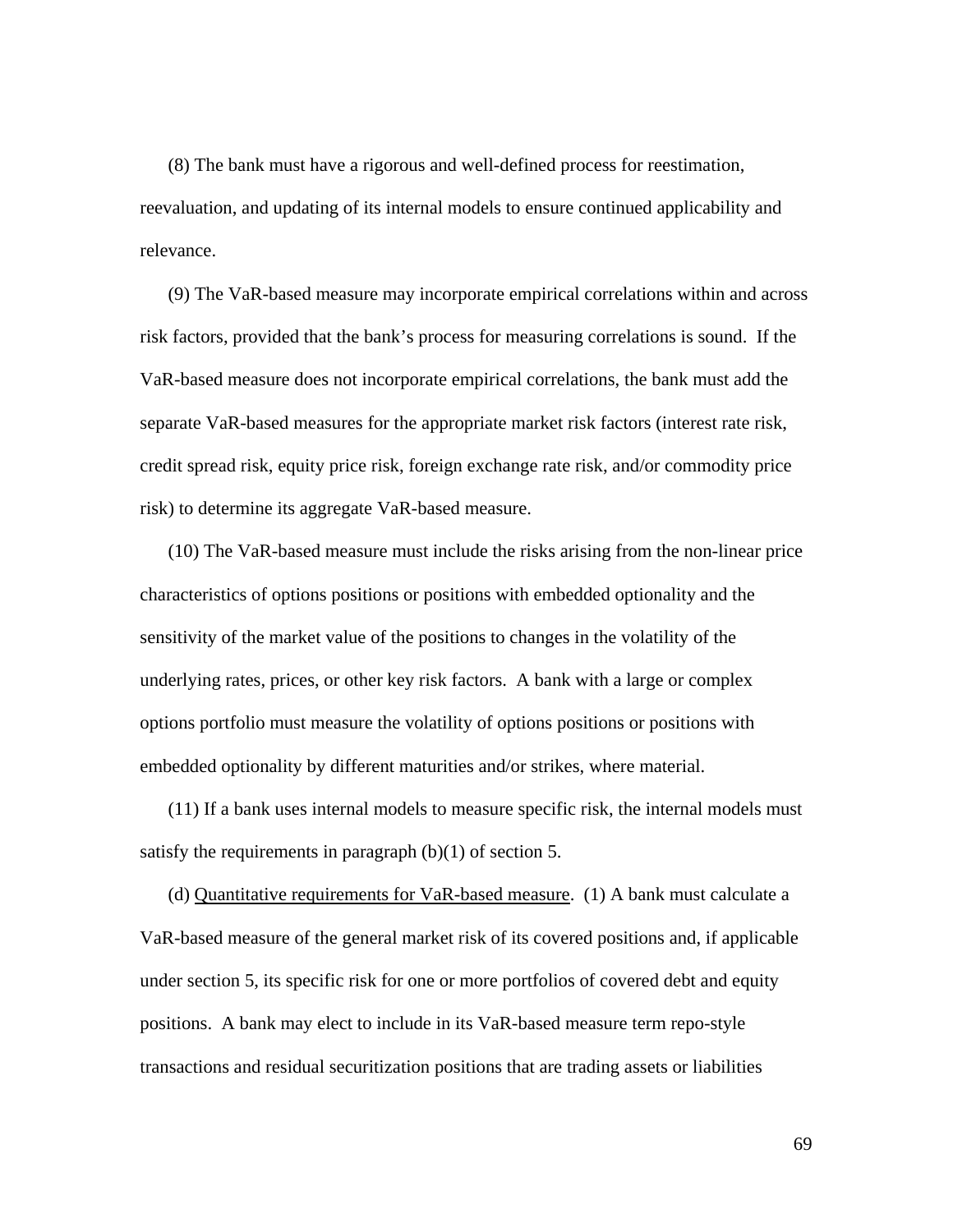provided that the bank includes all such term repo-style transactions or securitization positions and that it includes them consistently over time.

(2) The VaR-based measure must be calculated on a daily basis using a one-tailed, 99.0 percent confidence level, and a holding period equivalent to a ten-business-day movement in underlying risk factors, such as rates, spreads, and prices. To calculate VaR-based measures using a ten-business-day holding period, the bank may calculate ten-business-day measures directly or may convert VaR-based measures using holding periods other than ten business days to the equivalent of a ten-business-day holding period.

(3) The VaR-based measure must be based on a historical observation period of at least one year. Data used to determine the VaR-based measure must be relevant to the bank's actual exposures and of sufficient quality to support the determination of riskbased capital requirements. For banks that use a weighting scheme or other method for the historical observation period, the effective observation period must be at least one year. The bank must update data sets at least once every three months or more frequently as market conditions warrant.

(e) Control, oversight, and validation mechanisms. (1) The bank must have a risk control unit that reports directly to senior management and is independent from the business trading units.

(2) The bank must validate its internal models initially and on an ongoing basis. The bank's validation process must be independent of the internal models' development, implementation, and operation, or the validation process must be subjected to an independent review of its adequacy and effectiveness. Validation must include: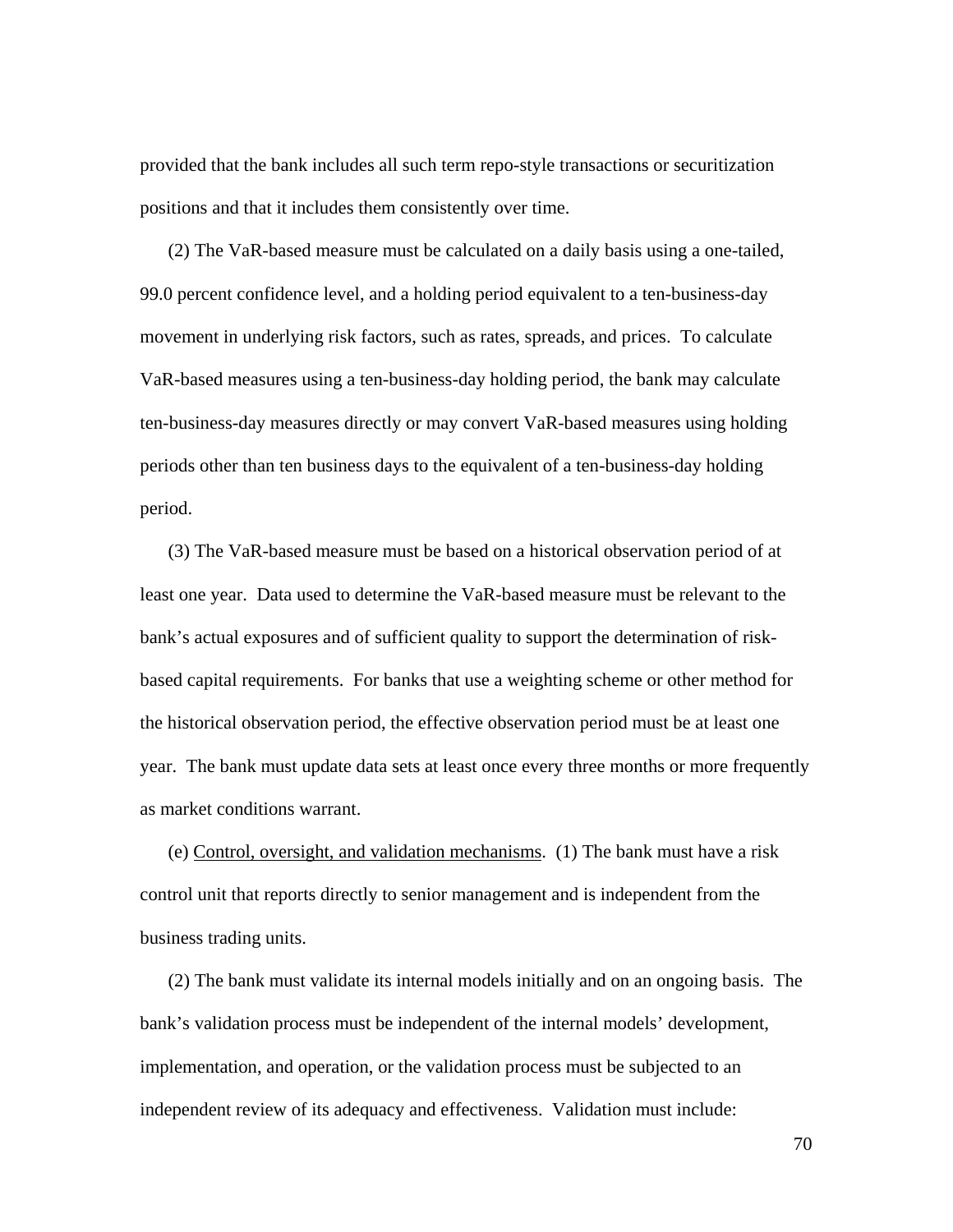(i) Evaluation of the conceptual soundness of (including developmental evidence supporting) the internal models;

(ii) An ongoing monitoring process that includes verification of processes and the comparison of the bank's model outputs with relevant internal and external data sources or estimation techniques; and

(iii) An outcomes analysis process that includes the comparison of a bank's internal estimates with actual outcomes during a sample period not used in model development.

(3) The bank must stress-test the market risk of its covered positions at a frequency appropriate to each portfolio, and in no case less frequently than quarterly. The stress tests must take into account concentration risk (including but not limited to concentrations in single issuers, industries, sectors, or markets), illiquidity under stressed market conditions, and risks arising from the bank's trading activities that may not be adequately captured in the bank's internal models.

(4) The bank must have an internal audit function independent of business-line management that at least annually assesses the effectiveness of the controls supporting the bank's market risk measurement systems, including the activities of the business trading units and of the independent risk control unit, and compliance with policies and procedures.

(f) Internal assessment of capital adequacy. The bank must have a rigorous process for assessing its overall capital adequacy in relation to its market risk. The assessment must take into account concentration and liquidity risk under stressed market conditions as well as other risks that may not be captured appropriately in the VaR-based measure.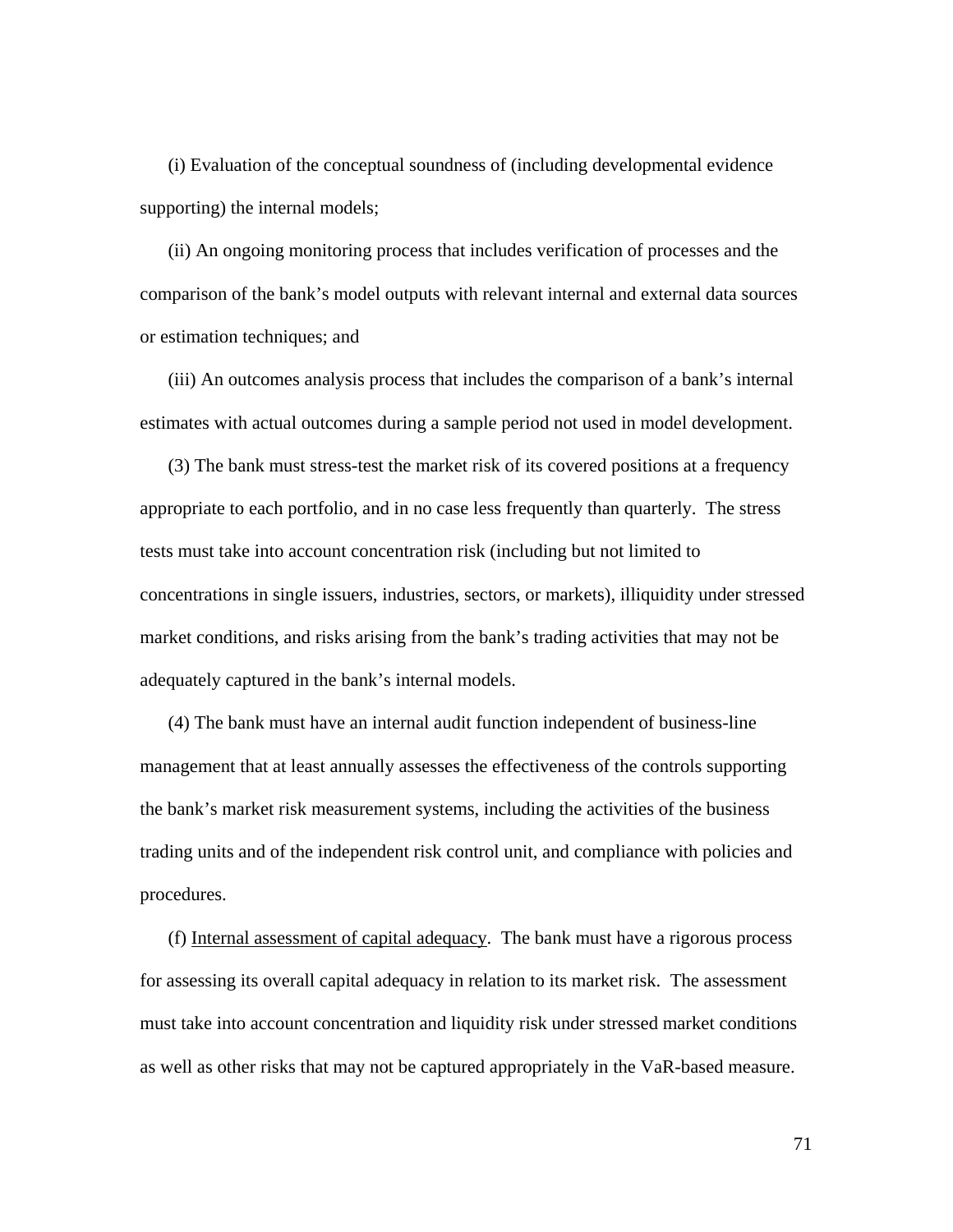(g) Documentation. The bank must adequately document all material aspects of its internal models, management and valuation of covered positions, control, oversight, and validation mechanisms, and internal assessment of capital adequacy.

# **Section 4. Adjustments to the Risk-Based Capital Ratio Calculations**

(a) Risk-based capital ratio denominator. The bank must calculate its risk-based capital ratio denominator as follows:

(1) Adjusted risk-weighted assets. The bank must calculate adjusted risk-weighted assets, which equal risk-weighted assets (as determined in accordance with [the proposed advanced capital adequacy framework] or [the general risk-based capital rules], as applicable), with the following adjustments:

(i) The bank must exclude the risk-weighted asset amounts of all covered positions (except foreign exchange positions that are not trading positions and over-the-counter derivative positions).

(ii) A bank subject to [the general risk-based capital rules] may exclude receivables that arise from the posting of cash collateral and are associated with qualifying securities borrowing transactions to the extent the receivable is collateralized by the market value of the borrowed securities;

(2) Measure for market risk. The bank must calculate the measure for market risk which equals the sum of the following:

(i) VaR-based capital requirement. The VaR-based capital requirement equals the higher of:

(A) The previous day's VaR-based measure; and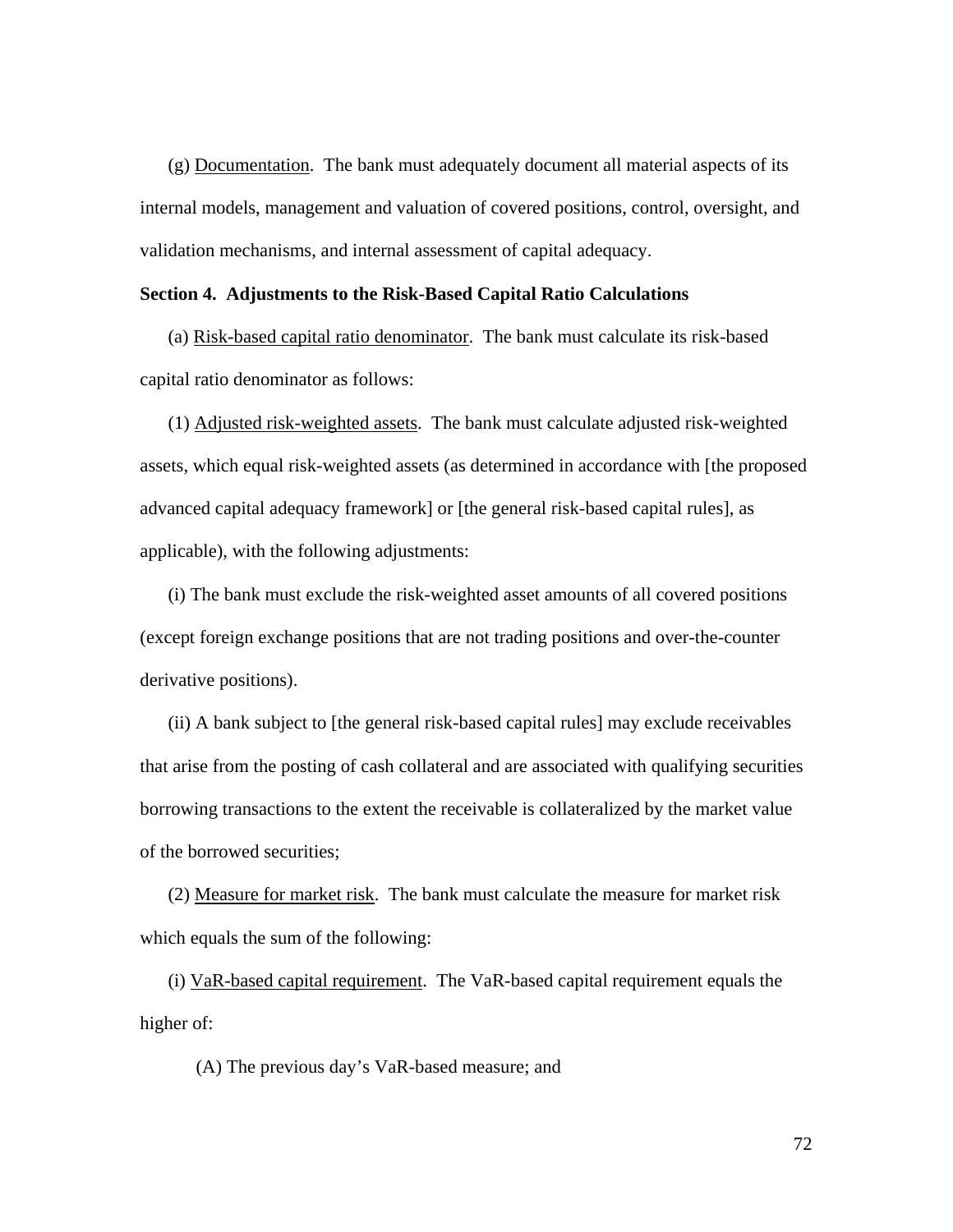(B) The average of the daily VaR-based measures for each of the preceding 60 business days multiplied by three, except as provided in paragraph (c) of section 4 of this rule.

(ii) Any specific risk add-on. The specific risk add-on is calculated in accordance with sections 5 and 7 of this rule.

(iii) Any incremental default risk capital requirement. The incremental default risk capital requirement is calculated under section 6 of this rule.

(iv) Any capital requirement for de minimis exposures. The [Agency] may grant prior written approval to a bank to calculate a capital requirement for de minimis exposures and risks using alternative techniques that adequately measure associated market risk.

(3) Market risk equivalent assets. The bank must calculate market risk equivalent assets as the measure for market risk (as calculated in paragraph (a)(2) of this section) multiplied by 12.5.

(4) Denominator calculation. The bank must add market risk equivalent assets (as calculated in paragraph  $(a)(3)$  of this section) to adjusted risk-weighted assets (as calculated in paragraph  $(a)(1)$  of this section). The resulting sum is the bank's risk-based capital ratio denominator.

(b) Risk-based capital ratio numerator. The bank must calculate its risk-based capital ratio numerator by allocating capital as follows:

(1) Credit risk allocation. The bank must allocate tier 1 and tier 2 capital equal to 8.0 percent of adjusted risk-weighted assets (as calculated in paragraph (a)(1) of this section).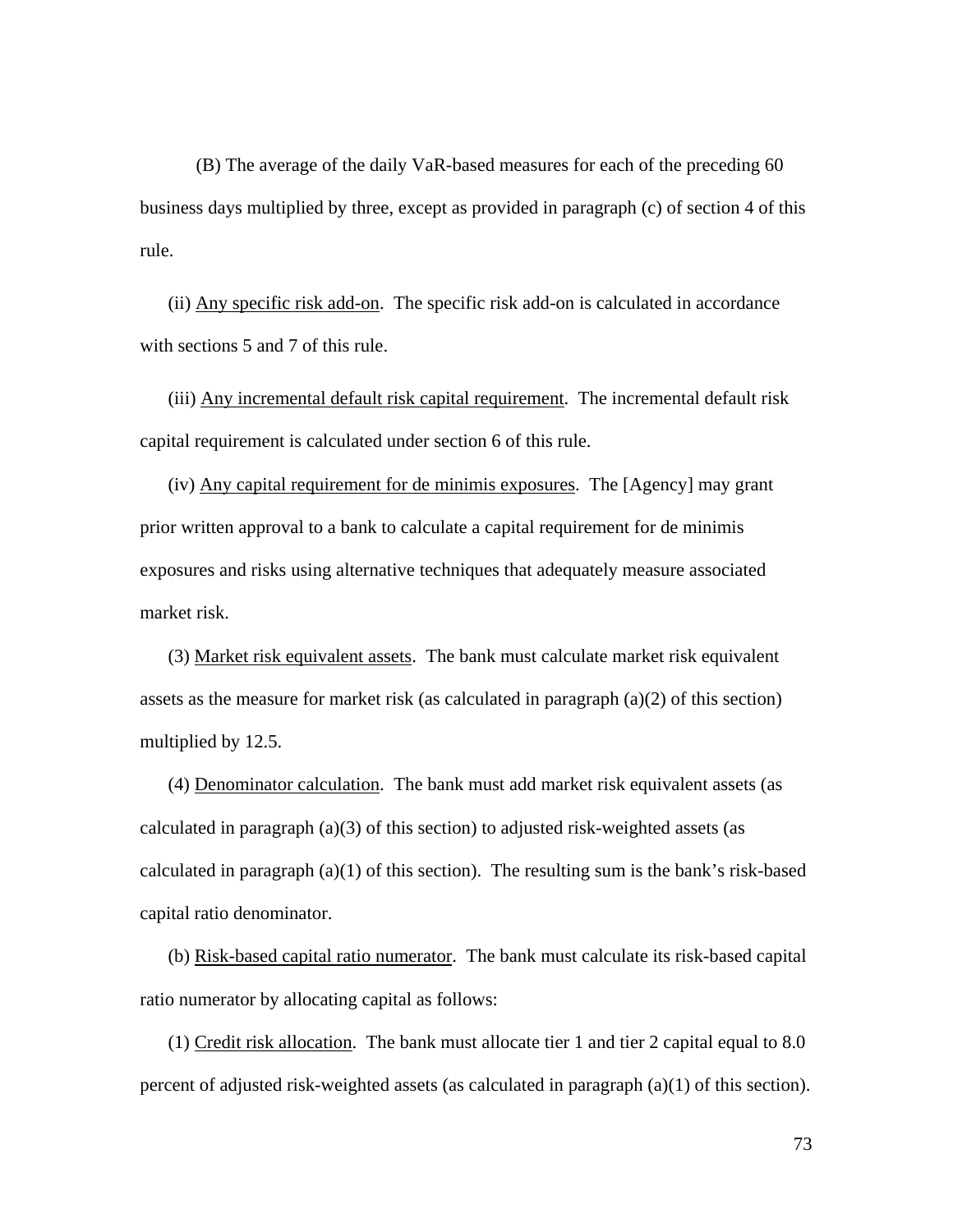A bank may not allocate tier 3 capital to support credit risk (as calculated under [the proposed advanced capital adequacy framework] or [the general risk-based capital rules]).

(2) Market risk allocation. The bank must allocate tier 1, tier 2, and tier 3 capital equal to the measure for market risk as calculated in paragraph  $(a)(2)$  of this section. The sum of tier 2 and tier 3 capital allocated for market risk must not exceed 250 percent of tier 1 capital allocated for market risk. As a result, tier 1 capital allocated in this paragraph (b)(2) must equal at least 28.6 percent of the measure for market risk.

(3) Restrictions. (i) The sum of tier 2 capital (both allocated and excess) and tier 3 capital (allocated under paragraph (b)(2) of this section) may not exceed 100 percent of tier 1 capital (both allocated and excess). Excess tier 1 capital means tier 1 capital that has not been allocated in paragraphs  $(b)(1)$  and  $(b)(2)$  of this section. Excess tier 2 capital means tier 2 capital that has not been allocated in paragraph  $(b)(1)$  and  $(b)(2)$  of this section, subject to the restrictions in paragraph (b)(3) of this section.

(ii) Term subordinated debt (and intermediate-term preferred stock and related surplus) included in tier 2 capital (both allocated and excess) may not exceed 50 percent of tier 1 capital (both allocated and excess).

(4) Numerator calculation. The bank must add tier 1 capital (both allocated and excess), tier 2 capital (both allocated and excess), and tier 3 capital (allocated under paragraph (b)(2) of this section). The resulting sum is the bank's risk-based capital ratio numerator.

(c) Backtesting. A bank must compare each of its most recent 250 business days' actual trading profit or loss (excluding fees, commissions, reserves, and net interest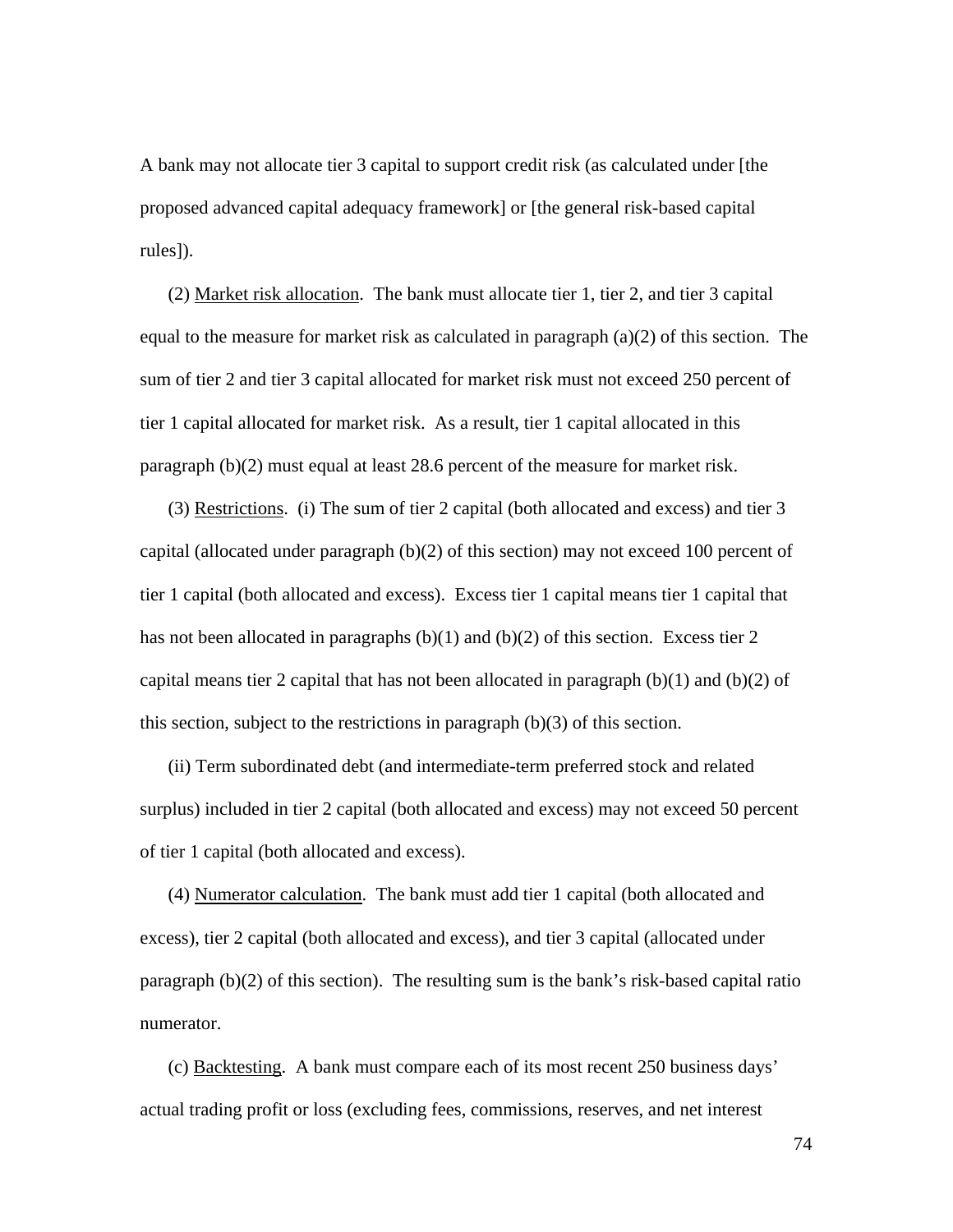income) with the corresponding daily VaR-based measures and calibrated to a one-day holding period and a one-tailed, 99.0 percent confidence level.

(1) Once each quarter, the bank must identify the number of exceptions (that is, the number of business days for which the actual daily net trading loss, if any, exceeds the corresponding daily VaR-based measure) that have occurred over the preceding 250 business days.

(2) A bank must use the multiplication factor in Table 1 of this rule to determine its VaR-based capital requirement for market risk under paragraph (a)(2)(i) of this section until it obtains the next quarter's backtesting results, unless the [Agency] advises the bank in writing that a different adjustment or other action is appropriate.

| Backtesting          |                              |  |
|----------------------|------------------------------|--|
| Number of Exceptions | <b>Multiplication Factor</b> |  |
| 4 or fewer           | 3.00                         |  |
|                      | 3.40                         |  |
|                      | 3.50                         |  |
|                      | 3.65                         |  |
|                      | 3.75                         |  |
|                      | 3.85                         |  |
| 10 or more           | 4.00                         |  |

Table 1—Multiplication Factors Based on Results of

## **Section 5. Specific Risk**

(a) General requirement. A bank must use one of the methods in this section to measure the specific risk for each of its portfolios of covered debt and equity positions.

(b) Modeled specific risk. A bank may use one or more internal models to measure the specific risk of covered debt and equity positions.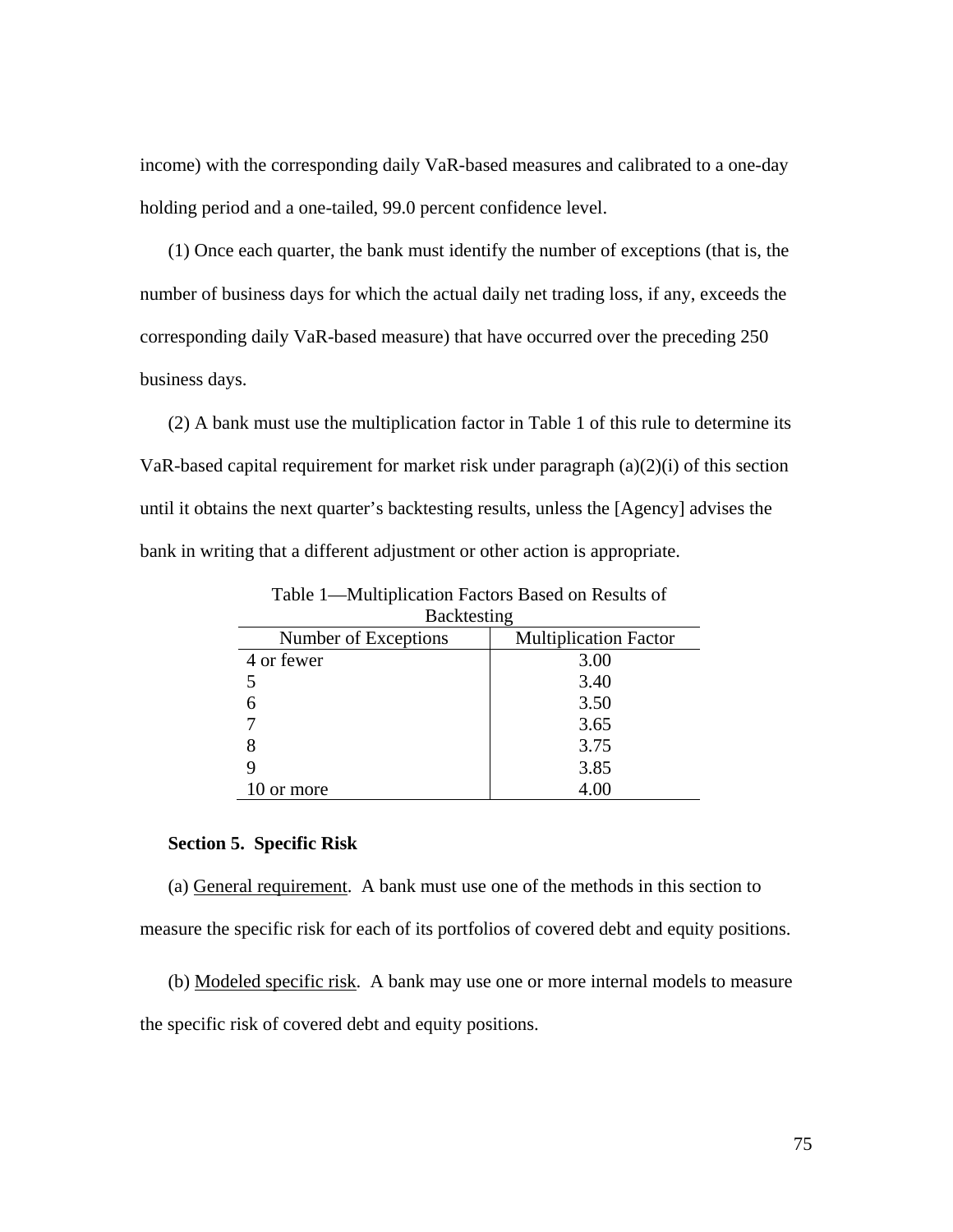(1) Requirements for specific risk modeling*.* If a bank uses internal models to measure the specific risk of a portfolio of covered debt or equity positions, the internal models must:

(i) Explain the historical price variation in the portfolio;

(ii) Be responsive to changes in market conditions;

(iii) Be robust to an adverse environment, including signaling rising risk in an adverse environment; and

(iv) Capture all material components of specific risk for the covered debt and equity positions in the portfolio, except as permitted under the transitional rule described in paragraph (d) of this section. Specifically, the internal models must:

(A) Capture default risk, event risk, and idiosyncratic variations, including, for debt positions, migration risk, and for equity positions, events that are reflected in large changes or jumps in prices;

(B) Capture material basis risks and demonstrate sensitivity to material idiosyncratic differences between positions that are similar but not identical; and

(C) Capture concentrations (magnitude and changes in composition) and demonstrate sensitivity to changes in portfolio composition or concentrations.

(2) Specific risk fully modeled for all portfolios. If the bank's VaR-based measure captures all material aspects of specific risk for all of its portfolios of covered debt and equity positions, the bank has no specific risk add-on for purposes of paragraph  $(a)(2)(ii)$ of section 4.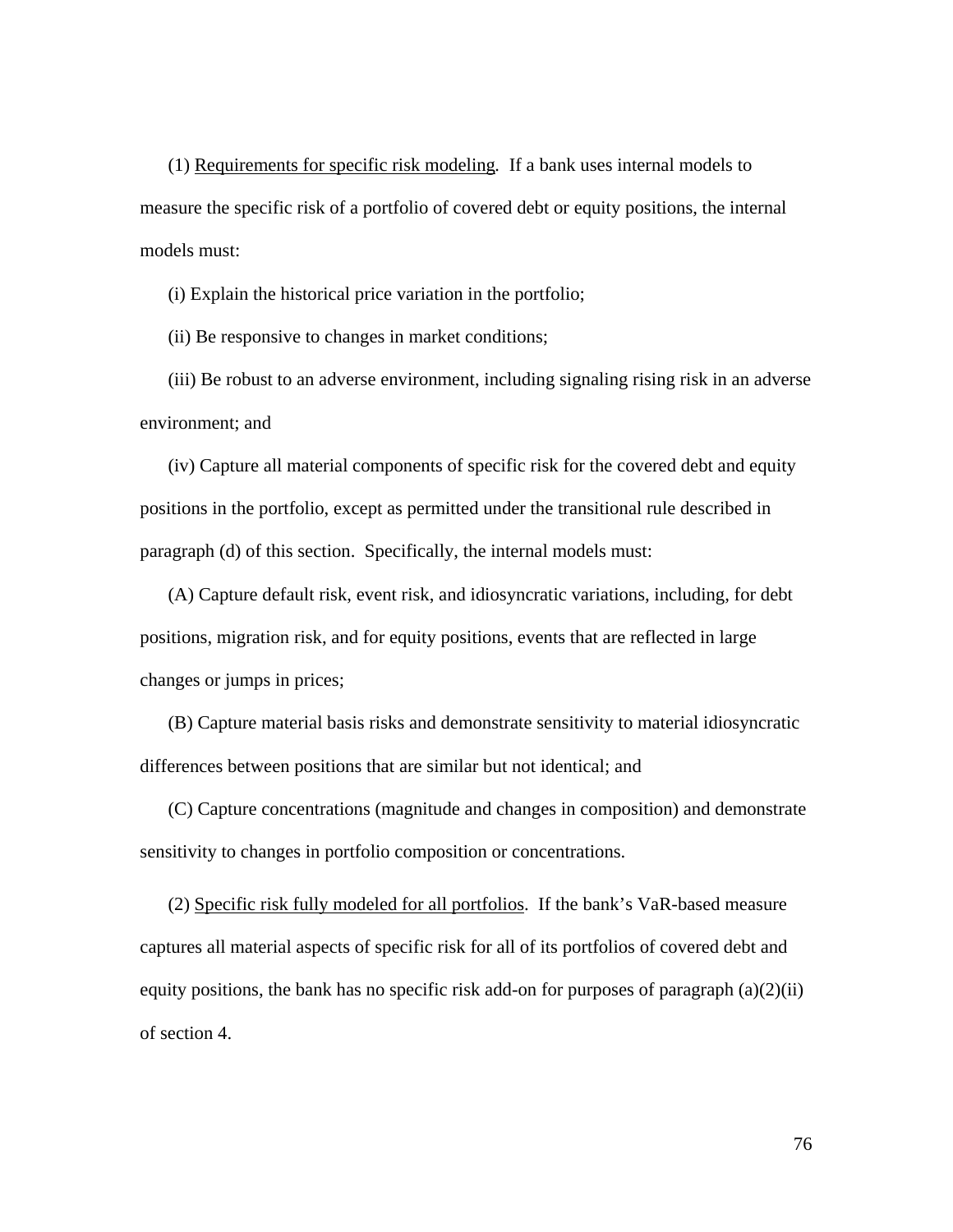(3) Specific risk fully modeled for some but not all portfolios. If the bank's VaRbased measure captures all material aspects of specific risk for one or more of its portfolios of covered debt and equity positions, the bank has no specific risk add-on for those portfolios for purposes of paragraph  $(a)(2)(ii)$  of section 4. The bank must calculate a specific risk add-on under the standard method as described in section 7 of this rule for any portfolio of covered debt or equity positions for which the bank's VaR-based measure does not capture all material aspects of specific risk.

(c) Specific risk not modeled*.* If the bank's VaR-based measure does not capture all material aspects of specific risk for any of its portfolios of covered debt and equity positions, the bank must calculate a specific-risk add-on for all portfolios of covered debt and equity positions under the standard method as described in section 7 of this rule.

(d) Transitional Rule—Specific risk partially modeled for one or more portfolios. Until January 1, 2010, if a bank has received the [Agency's] prior written approval to model the specific risk of one or more portfolios of covered debt or equity positions but the [Agency] has determined that the internal models do not adequately measure all material aspects of specific risk for covered debt and equity positions in the portfolio, including event and default risk, the bank must calculate a specific risk add-on for the partially modeled portfolios using one of the following methods:

(1) If the [Agency] has determined that the bank can validly separate its VaR-based measure into a specific risk portion and a general market risk portion, the specific risk add-on is equal to the higher of:

(i) The previous day's specific risk portion; or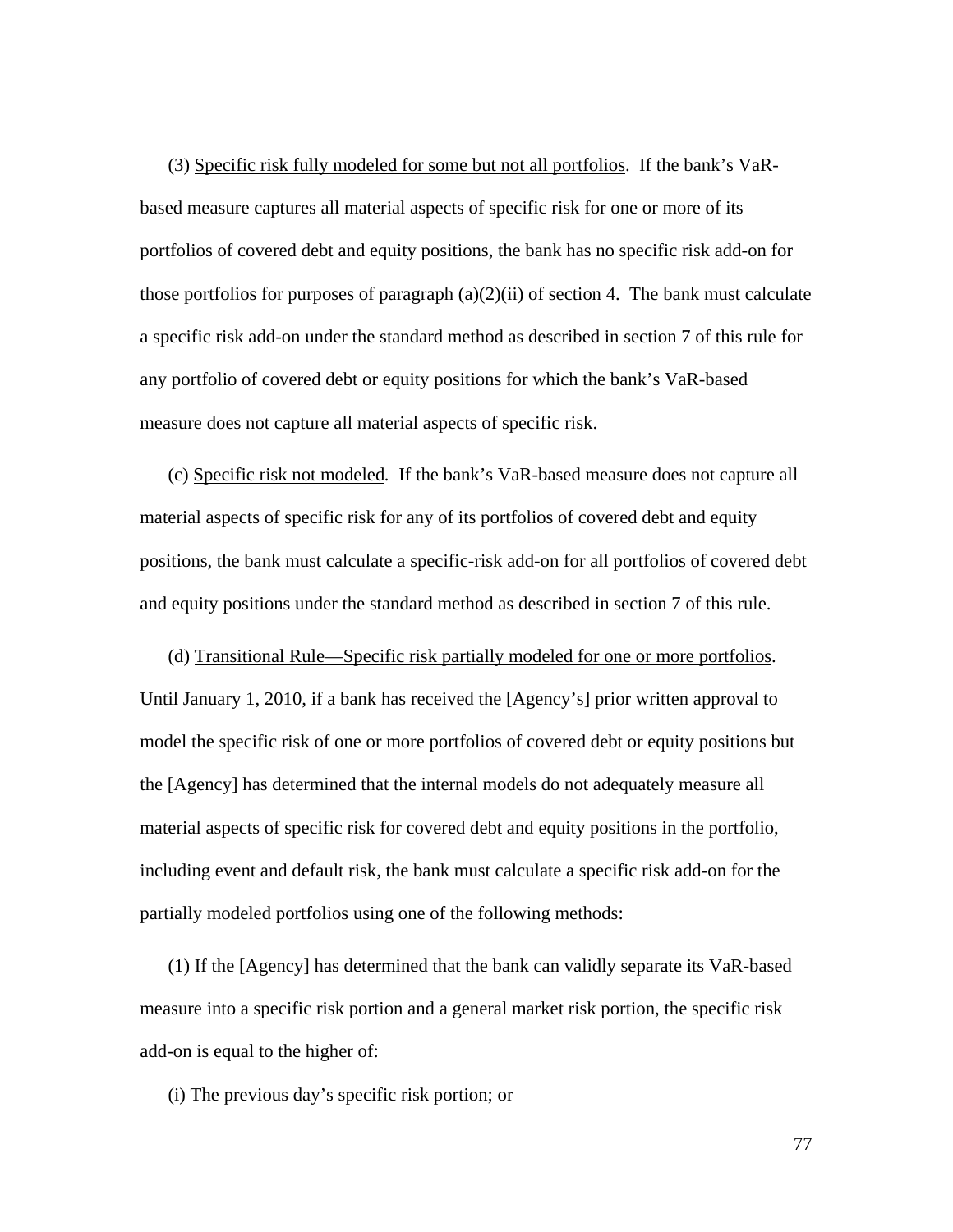(ii) The average of the daily specific risk portions for each of the preceding 60 business days.

(2) If the [Agency] has determined that the bank cannot validly separate its VaRbased measure into a specific risk portion and a general market risk portion, the specific risk add-on equals the higher of:

(i) The sum of the previous day's VaR-based measures for portfolios of covered debt and equity positions; or

(ii) The average of the sum of the daily VaR-based measures for portfolios of covered debt and equity positions for each of the preceding 60 business days.

### **Section 6. Incremental Default Risk**

 (a) General requirement. On and after January 1, 2010, a bank that models specific risk for one or more portfolios of covered debt or equity positions must use one of the methods in this section to measure the incremental default risk of those portfolios. With the prior written approval of the [Agency], a bank may adjust its incremental default risk capital requirement to minimize double-counting of default risk already reflected in the 10-business-day, 99 percent confidence level VaR-based measure. The incremental default risk capital requirement is not subject to the multiplier described in paragraphs  $(a)(2)(i)(B)$  and (c) of section 4.

(b) Modeled incremental default risk*.* With prior written approval of [Agency], a bank may use one or more internal models to measure its incremental default risk capital requirement. A bank that models its incremental default risk must measure the incremental default risk of its portfolios of covered debt or equity positions, consistent with a one-year time horizon and a one-tailed, 99.9 percent confidence level, under the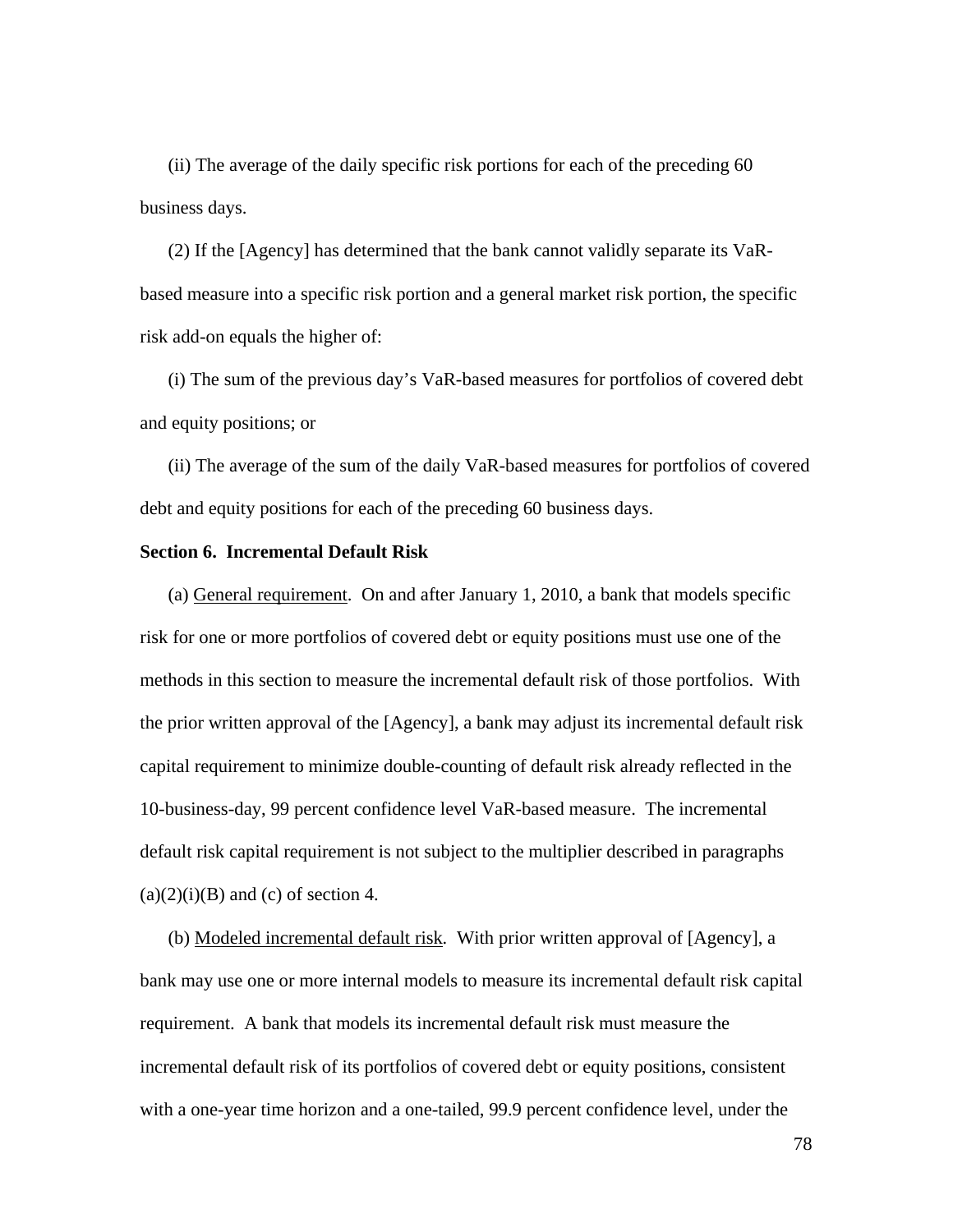assumption of a constant level of risk and adjusted where appropriate to reflect the impact of liquidity, concentrations, hedging, and optionality.

(c) Alternative for banks subject to [the proposed advanced capital adequacy framework]. If a bank subject to [the proposed advanced capital adequacy framework] does not have a model that meets the criteria of paragraph (b) of this section for a portfolio of covered debt or equity positions, the bank's incremental default risk capital requirement for the portfolio is equal to the capital requirement calculated for those positions under [the proposed advanced capital adequacy framework].

(d) Alternative for banks subject to [the general risk-based capital rules]. If a bank subject to [the general risk-based capital rules] does not have a model that meets the criteria in paragraph (b) of this section for a portfolio of covered debt or equity positions, the bank must calculate a specific risk add-on for the portfolio using the standard method under section 7. A bank that calculates a specific risk add-on using the standard method described in section 7 for a portfolio is not subject to an incremental default risk capital requirement for that portfolio.

## **Section 7. Standard Method for Specific Risk**

(a) General requirement. A bank using the standard method of calculating the specific risk add-on must calculate it in accordance with this section.

(b) Covered debt positions. The standard specific risk add-on for covered debt positions is the sum of the risk-weighted asset amounts for individual covered debt positions, as computed under this paragraph. A bank must multiply the absolute value of the current market value of each net long or short covered debt position by the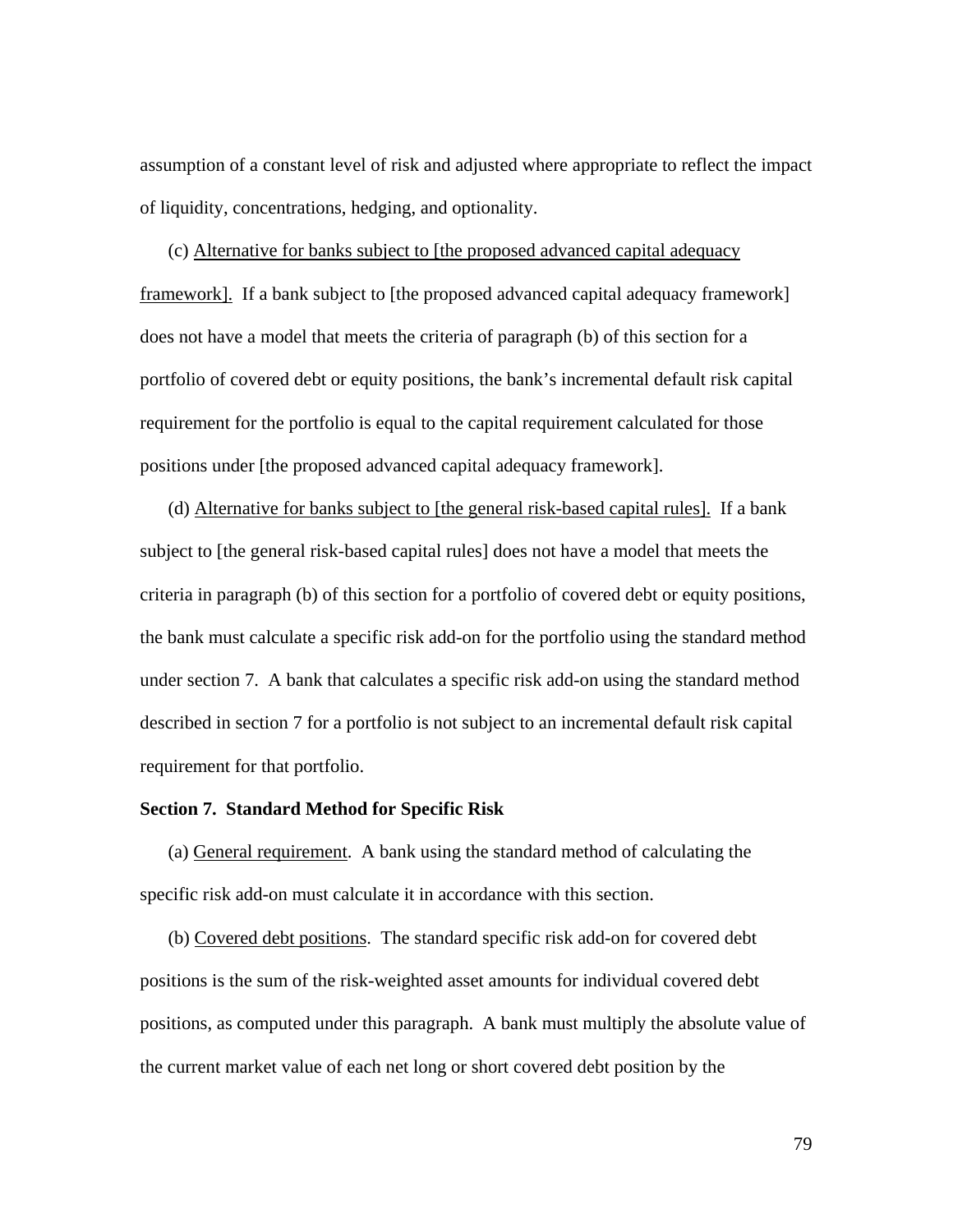appropriate specific risk weighting factor in Table 2, subject to the following requirements:

(1) For covered debt positions that are non-option derivatives, a bank must riskweight the market value of the effective notional amount of the underlying debt instrument or index portfolio. Swaps must be included as the notional positions in the underlying debt instrument or portfolio, with a receiving side treated as a long position and a paying side treated as a short position. For covered debt positions that are options, whether long or short, a bank must risk-weight the market value of the effective notional amount of the underlying debt instrument or portfolio multiplied by the option's delta;

(2) A bank may net long and short covered debt positions (including derivatives) in identical debt issues or indices;

(3) There is no standard specific risk add-on when a covered debt position is fully hedged by a total return swap (or similar instrument where there is a matching of payments and changes in market value of the position) and there is an exact match between the reference obligation of the swap and the covered debt position and between the maturity of the swap and the covered debt position;

(4) The standard specific risk add-on for a set of transactions consisting of a covered debt position and its credit derivative hedge that do not meet the criteria of paragraph (b)(3) of this section is equal to 20 percent of the specific risk add-on for the side of the transaction with the higher specific risk add-on when the credit risk of the position is fully hedged by a total return swap, credit default swap or similar instrument and there is an exact match in terms (including maturity) of the reference obligation of the credit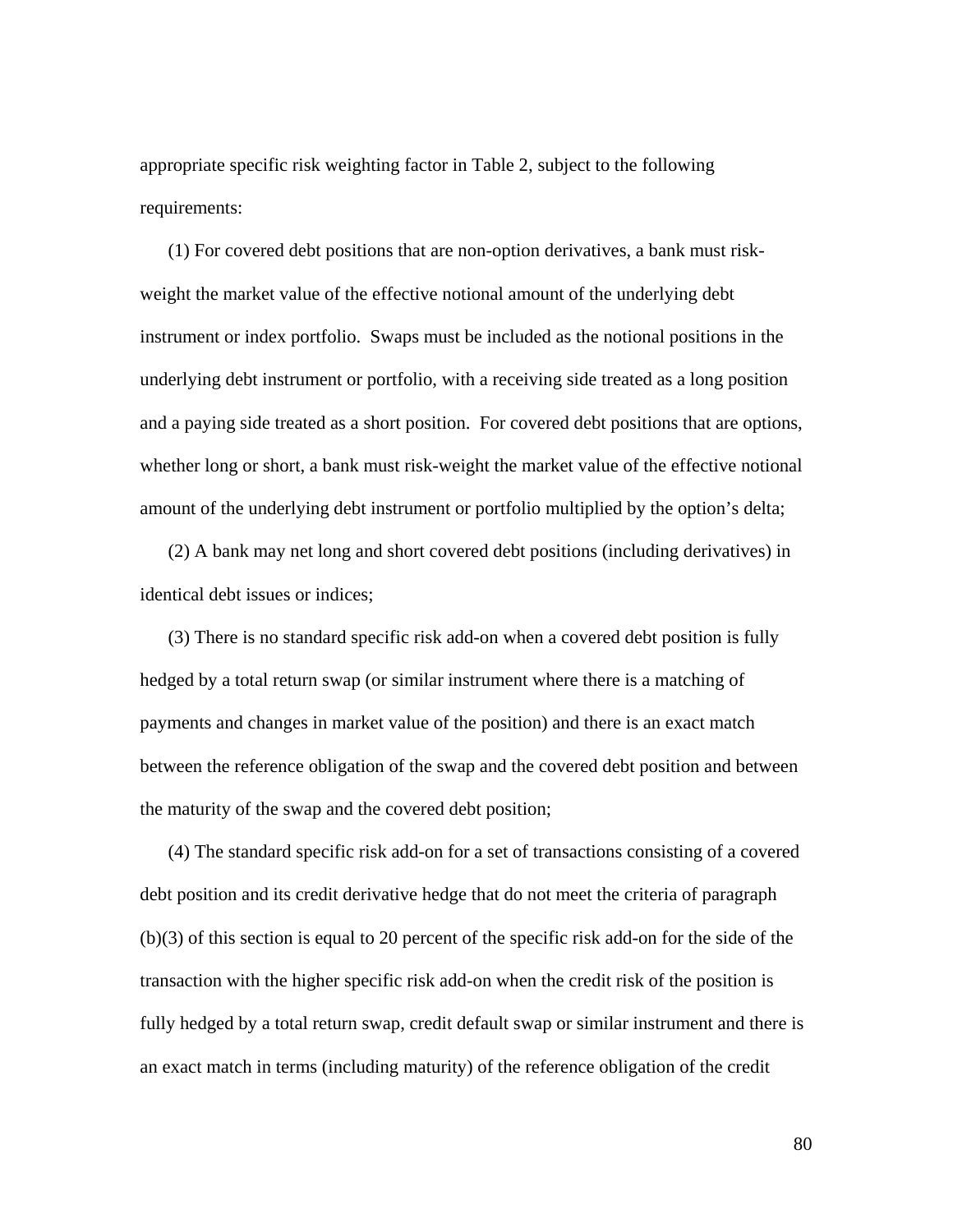hedge and the covered debt position, and of the currency of the credit derivative and the covered debt position.

(5) The standard specific risk add-on for a set of transactions consisting of a covered debt position and its hedge that do not meet the criteria of either paragraph (b)(3) or (b)(4) of this section is equal to the specific risk add-on for the side of the transaction with the higher specific risk add-on.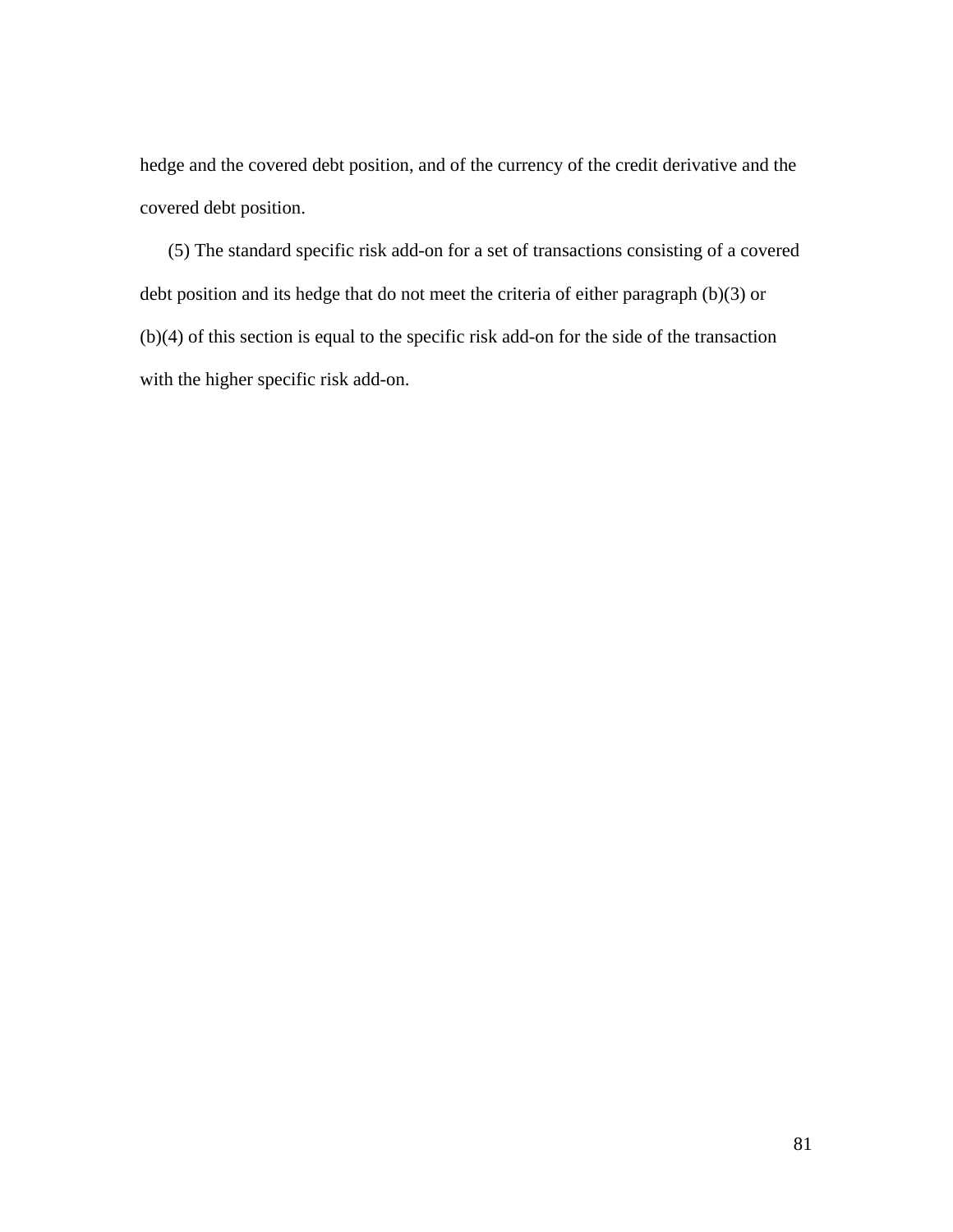| Category   | <b>Applicable NRSRO Rating</b><br>(Illustrative Rating Example)                                                   | <b>Remaining Contractual Maturity</b>                                                   | <b>Specific Risk</b><br><b>Risk Weight</b> |
|------------|-------------------------------------------------------------------------------------------------------------------|-----------------------------------------------------------------------------------------|--------------------------------------------|
| Sovereign  | Highest investment grade to second highest<br>investment grade (for example, AAA to AA-).                         |                                                                                         | $0\%$                                      |
|            | Third highest investment grade to lowest<br>investment grade (for example, A+ to BBB-).                           | Residual term to final maturity 6 months<br>or less.                                    | 0.25%                                      |
|            |                                                                                                                   | Residual term to final maturity greater<br>than 6 and up to and including 24<br>months. | 1.00%                                      |
|            |                                                                                                                   | Residual term to final maturity<br>exceeding 24 months.                                 | 1.60%                                      |
|            | One category below investment grade to two<br>categories below investment grade (for example,<br>$BB+$ to $B-$ ). |                                                                                         | 8.00%                                      |
|            | More than two categories below investment<br>grade.                                                               |                                                                                         | 12.00%                                     |
|            | Unrated.                                                                                                          |                                                                                         | 8.00%                                      |
| Qualifying | Not applicable.                                                                                                   | Residual term to final maturity 6 months<br>or less.                                    | 0.25%                                      |
|            |                                                                                                                   | Residual term to final maturity greater<br>than 6 and up to and including 24<br>months. | 1.00%                                      |
|            |                                                                                                                   | Residual term to final maturity<br>exceeding 24 months.                                 | 1.60%                                      |
| Other      | One category below investment grade to two<br>categories below investment grade (for example,<br>$BB+$ to $B-$ ). |                                                                                         | 8.00%                                      |
|            | More than two categories below investment<br>grade.                                                               | --                                                                                      | 12.00%                                     |
|            | Unrated.                                                                                                          |                                                                                         | 8.00%                                      |

Table 2— Specific Risk Weighting Factors for Covered Debt Positions

(c) The following definitions apply to this section:

(1) The sovereign category includes all debt instruments issued or guaranteed by

sovereign entities.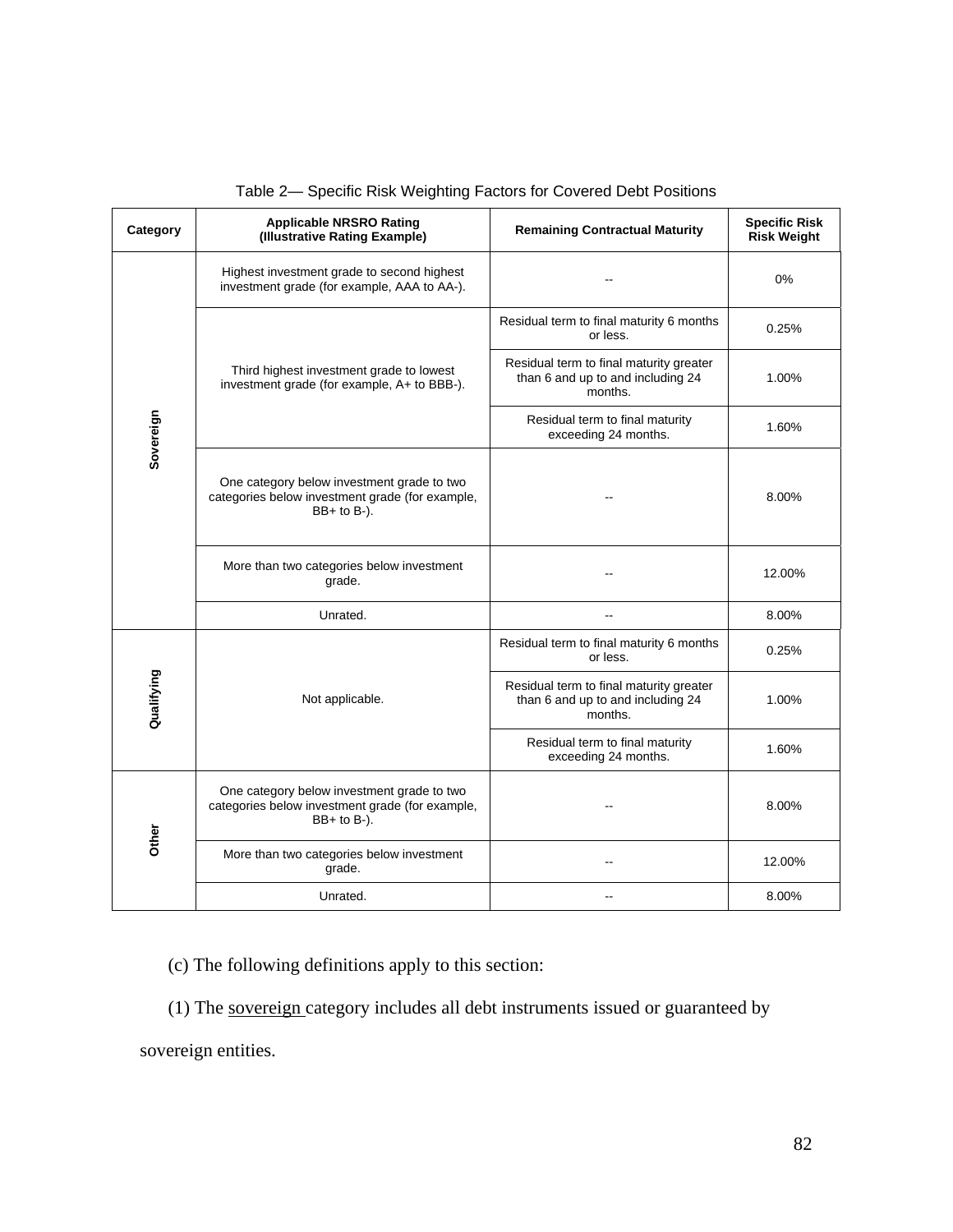(2) The qualifying category includes debt instruments not issued or guaranteed by sovereign entities that are:

(i) Rated investment grade by at least two NRSROs;

(ii) Rated investment grade by one NRSRO and not rated less than investment grade by any other NRSRO; or

(iii) Unrated, but the bank deems to be of credit risk comparable to that of investment grade and either:

(A) The issuer is a financial firm; or

(B) The issuer has publicly traded securities or instruments.

(3) The other category includes debt positions that are not included in the sovereign or qualifying categories.

(d) Covered equity positions. The standard specific risk add-on for covered equity positions is the sum of the risk-weighted asset amounts of individual covered equity positions, as computed under this paragraph (d):

(1) For covered equity positions that are non-option derivatives, a bank must riskweight the market value of the effective notional amount of the underlying equity instrument or equity portfolio. Swaps must be included as the effective notional position in the underlying equity instrument or portfolio, with a receiving side treated as a long position and a paying side treated as a short position.

(2) For covered equity positions that are options, whether long or short, a bank must risk-weight the market value of the effective notional amount of the underlying equity instrument or portfolio multiplied by the option's delta.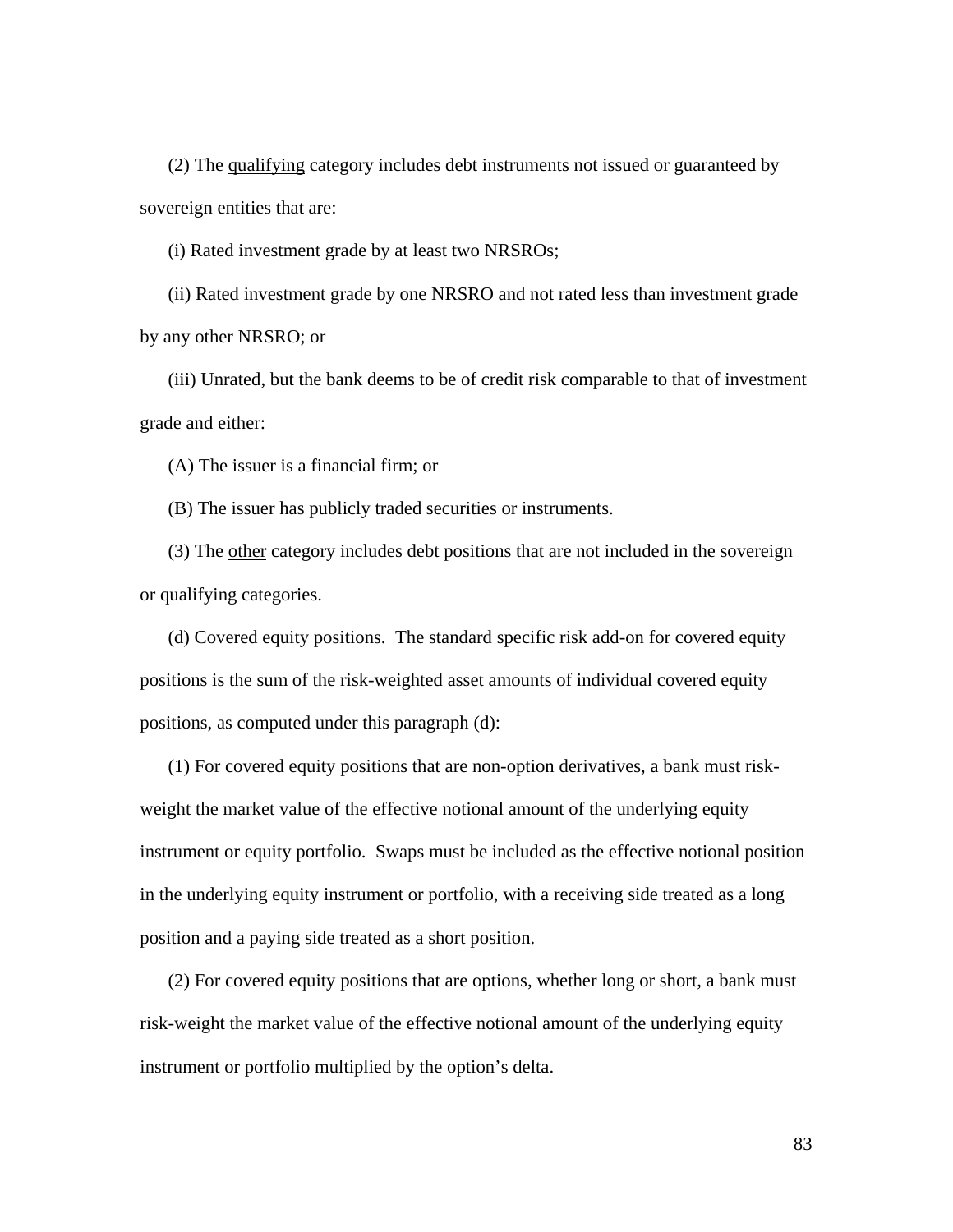(3) A bank may net long and short covered equity positions (including derivatives) in identical equity issues or identical equity indices. A bank may also net positions in depository receipts against an opposite position in an identical equity in different markets, provided that the bank includes the costs of conversion.

(4)(i) The bank must multiply the absolute value of the current market value of each net long or short covered equity position by a risk weighting factor of 8.0 percent, or 4.0 percent if the equity is held in a portfolio that is both liquid and well-diversified.<sup>[4](#page-83-0)</sup> For covered equity positions that are index contracts comprising a well-diversified portfolio of equity instruments, the absolute value of the current market value of each net long or short position is multiplied by a risk-weighting factor of 2.0 percent.

(ii) For covered equity positions arising from the following futures-related arbitrage strategies, a bank may apply a 2.0 percent risk-weighting factor to one side (long or short) of each position with the opposite side exempt from a specific risk add-on:

(A) Long and short positions in exactly the same index at different dates or in different market centers; or

(B) Long and short positions in index contracts at the same date in different but similar indices.

 $\overline{a}$ 

(iii) For futures contracts on broadly based indices that are matched by offsetting positions in a basket of stocks comprising the index, a bank may apply a 2.0 percent risk

<span id="page-83-0"></span> $4 \text{ A portfolio is liquid and well-diversified if: (i) it is characterized by a limited sensitivity to price changes}$ of any single equity issue or closely related group of equity issues held in the portfolio; (ii) the volatility of the portfolio's value is not dominated by the volatility of any individual equity issue or by equity issues from any single industry or economic sector; (iii) it contains a large number of individual equity positions, with no single position representing a substantial portion of the portfolio's total market value; (iv) it consists mainly of issues traded on organized exchanges or in well-established over-the-counter markets; and (v) a two-way market exists for all or substantially all of the positions in the portfolio.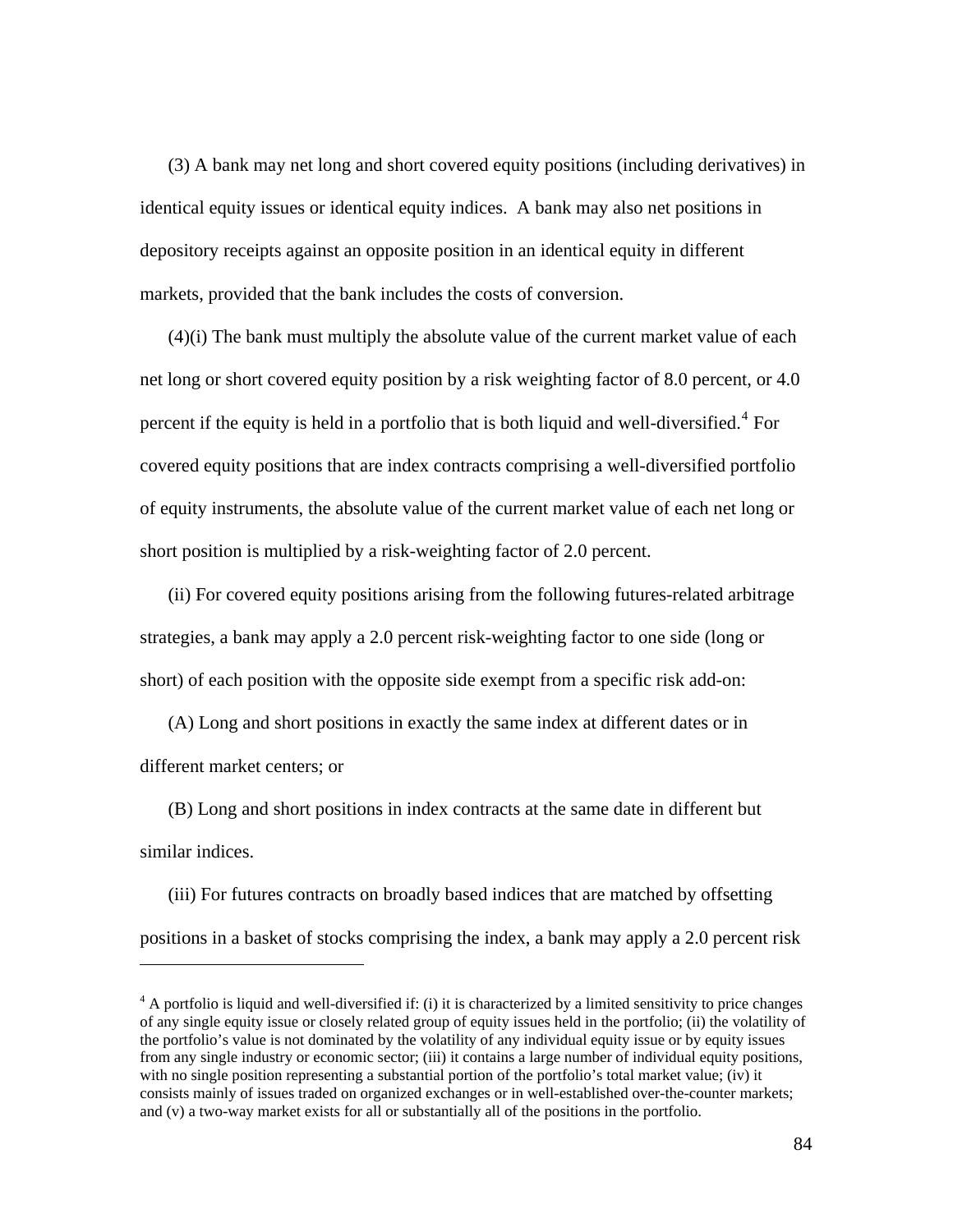weighting factor to the futures and stock basket positions (long and short), provided that such trades are deliberately entered into and separately controlled, and that the basket of stocks is comprised of stocks representing at least 90 percent of the capitalization of the index.

### **Section 8. Market Risk Disclosures**

(a) Scope. A bank must comply with this section unless it is a consolidated subsidiary of a bank holding company or a depository institution that is subject to these requirements.

(b) Disclosure policy. The bank must have a formal disclosure policy approved by the board of directors that addresses the bank's approach for determining the market risk disclosures it makes. The policy must address the associated internal controls and disclosure controls and procedures. The board of directors and senior management must ensure that appropriate verification of the disclosures takes place and that effective internal controls and disclosure controls and procedures are maintained. The chief financial officer of the bank must certify that the disclosures required by this section are appropriate, and the board of directors and senior management are responsible for establishing and maintaining an effective internal control structure over financial reporting, including the disclosures required by this section.

(c) Quantitative disclosures for internal models. For each portfolio of covered positions, the bank must publicly disclose the following information at least quarterly:

(1) The high, low, and mean VaR-based measures over the reporting period;

(2) Separate VaR-based measures for interest rate risk, credit spread risk, equity price risk, foreign exchange risk, and commodity price risk; and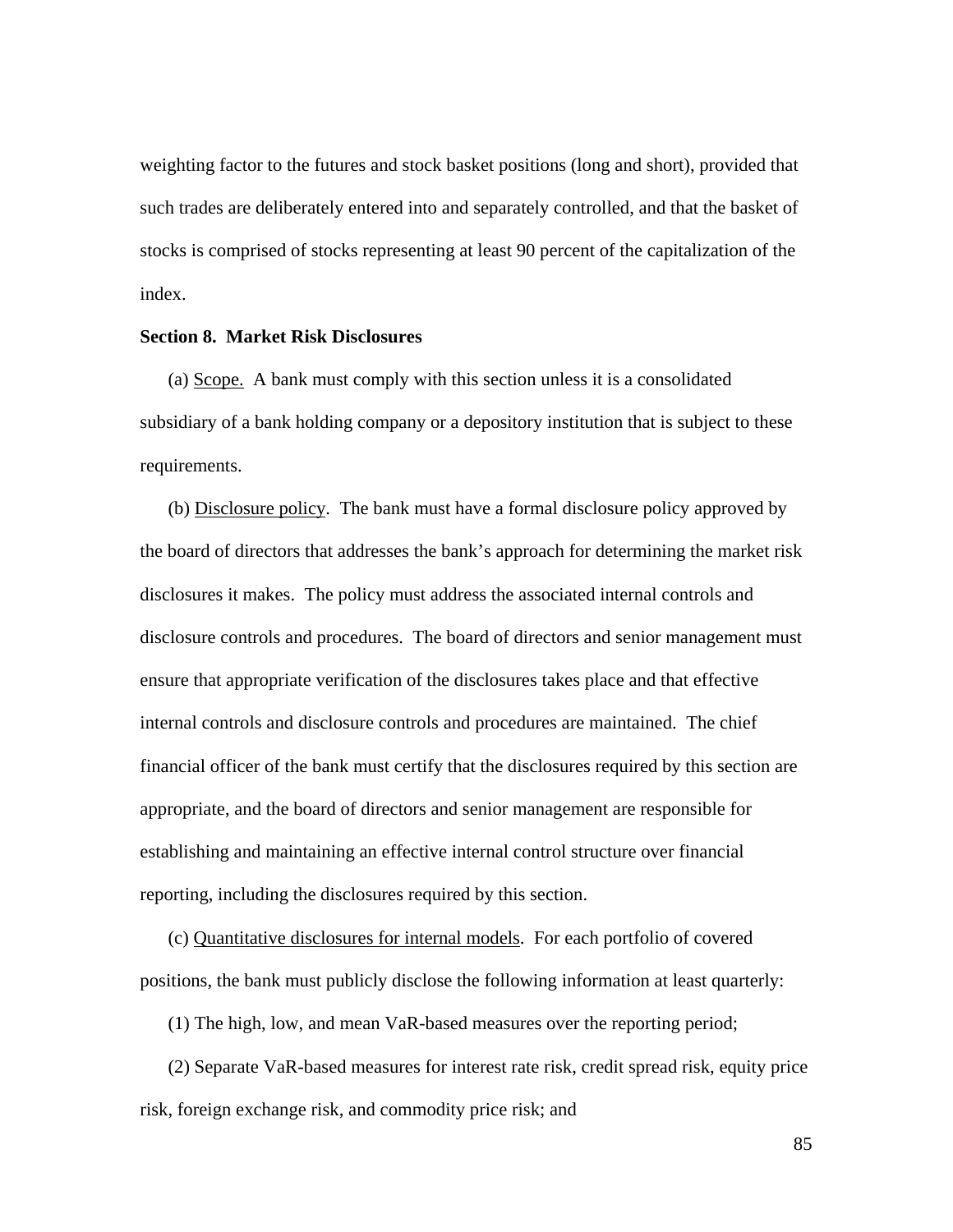(3) A comparison of VaR-based estimates with actual gains or losses experienced by the bank, with analysis of important outliers.

(d) Qualitative disclosures for internal models. The bank must publicly disclose the following information at least annually, or more frequently in the event of material changes:

(1) The composition of material portfolios of covered positions;

(2) The bank's valuation policies, procedures, and methodologies for covered positions;

(3) The characteristics of the internal models used for purposes of this rule;

(4) A description of the approach used for validating and evaluating the accuracy of the internal models and modeling processes for purposes of this rule;

(5) For each market risk factor (that is, interest rate risk, credit spread risk, equity price risk, foreign exchange risk, and commodity price risk), a description of the stress tests applied to the positions subject to the factor;

(6) The results of a comparison of the bank's internal estimates for purposes of this rule with actual outcomes during a sample period not used in model development; and

(7) The soundness standard on which the bank's internal capital adequacy assessment under this rule is based, including a description of the methodologies used to achieve a capital adequacy assessment that is consistent with the soundness standard and the requirements of this rule.

[END OF COMMON TEXT] List of Subjects

12 CFR Part 3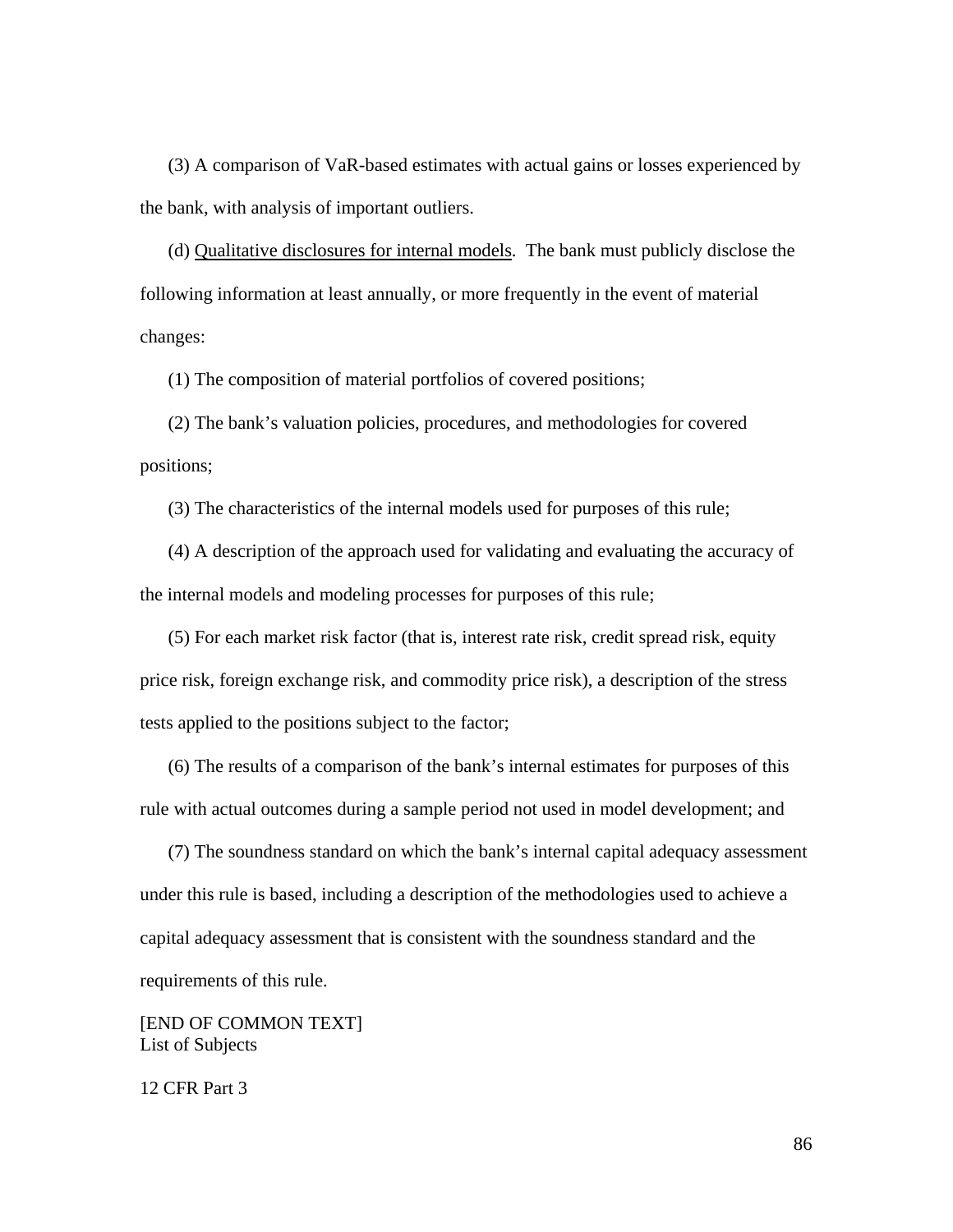Administrative practices and procedure, Capital, National banks, Reporting and recordkeeping requirements, Risk.

12 CFR Part 208

 Confidential business information, Crime, Currency, Federal Reserve System, Mortgages, reporting and recordkeeping requirements, Securities.

12 CFR Part 225

 Administrative practice and procedure, Banks, banking, Federal Reserve System, Holding companies, Reporting and recordkeeping requirements, Securities.

12 CFR Part 325

Administrative practice and procedure, Banks, banking, Capital Adequacy,

Reporting and recordkeeping requirements, Savings associations, State non-member banks.

12 CFR Part 566

 Capital, reporting and recordkeeping requirements, Savings associations. Authority and Issuance

## **Adoption of Common Rule**

The adoption of the proposed common rules by the agencies, as modified by agency-specific text, is set forth below: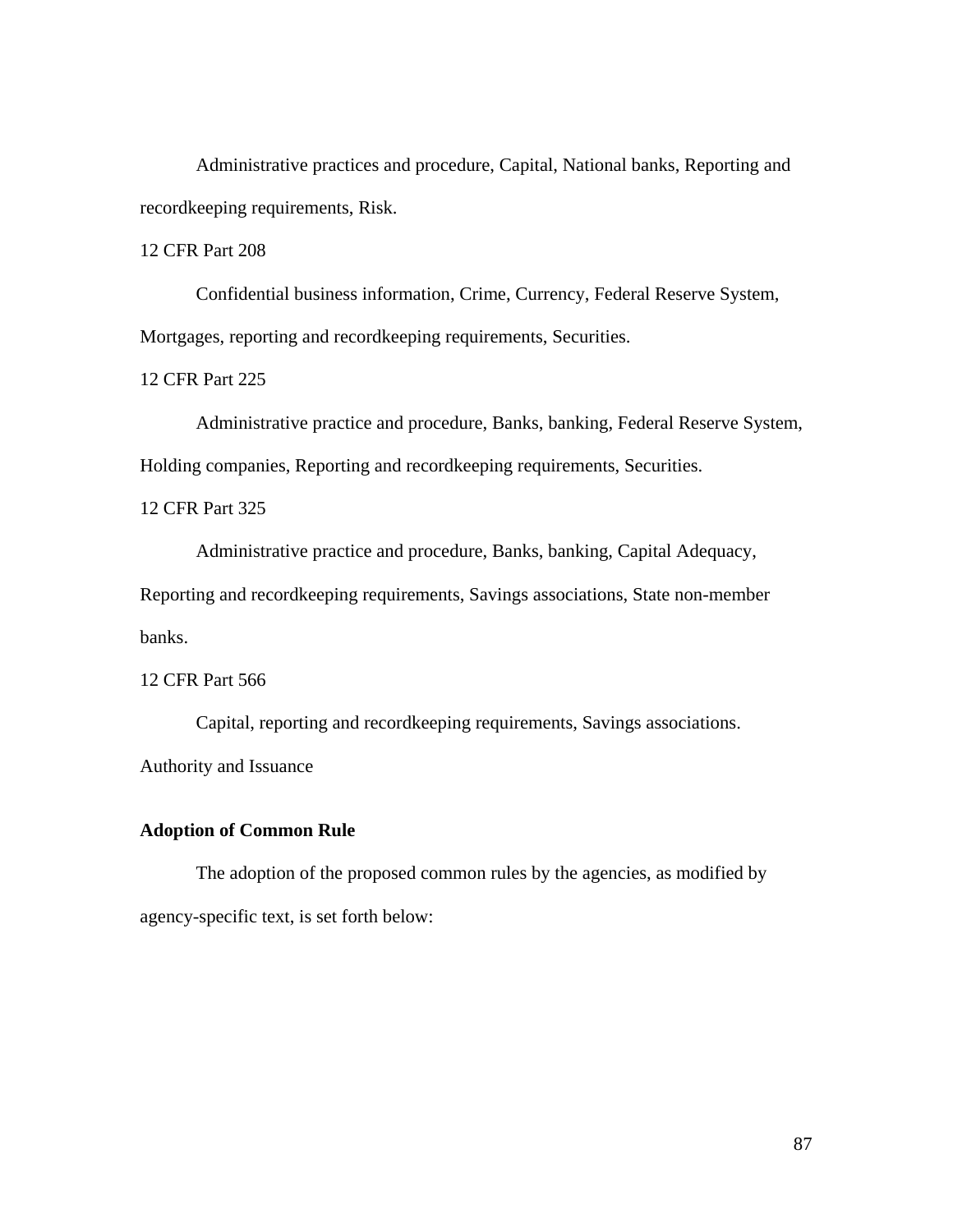**Office of the Comptroller of the Currency** 

# **12 CFR CHAPTER I**

## **Authority and Issuance**

 For the reasons set forth in the common preamble, part 3 of chapter I of title 12 of the Code of Federal Regulations is amended as follows:

# **PART 3 – MINIMUM CAPITAL RATIOS; ISSUANCE OF DIRECTIVES**

1. The authority citation for part 3 continues to read as follows:

**Authority:** 12 U.S.C. 93a, 161, 1818, 3907 and 3909.

 2. Appendix B to part 3 is revised to read as set forth at the end of the common preamble:

## **Appendix B to Part 3 – Risk-Based Capital Guidelines; Market Risk Adjustment**

3. Appendix B is further amended by:

a. Removing "[Agency]" wherever it appears and adding in its place "OCC";

b. Removing "[the proposed advanced capital adequacy framework]" wherever it appears and adding in its place 12 CFR part 3, Appendix C;

c. Removing "[Rule]" wherever it appears and adding in its place "Appendix B to Part 3–

Risk-Based Capital Guidelines; Market Risk Adjustment"; and

d. Removing "[the general risk-based capital rules]" wherever it appears and adding in its place 12 CFR part 3, Appendix A.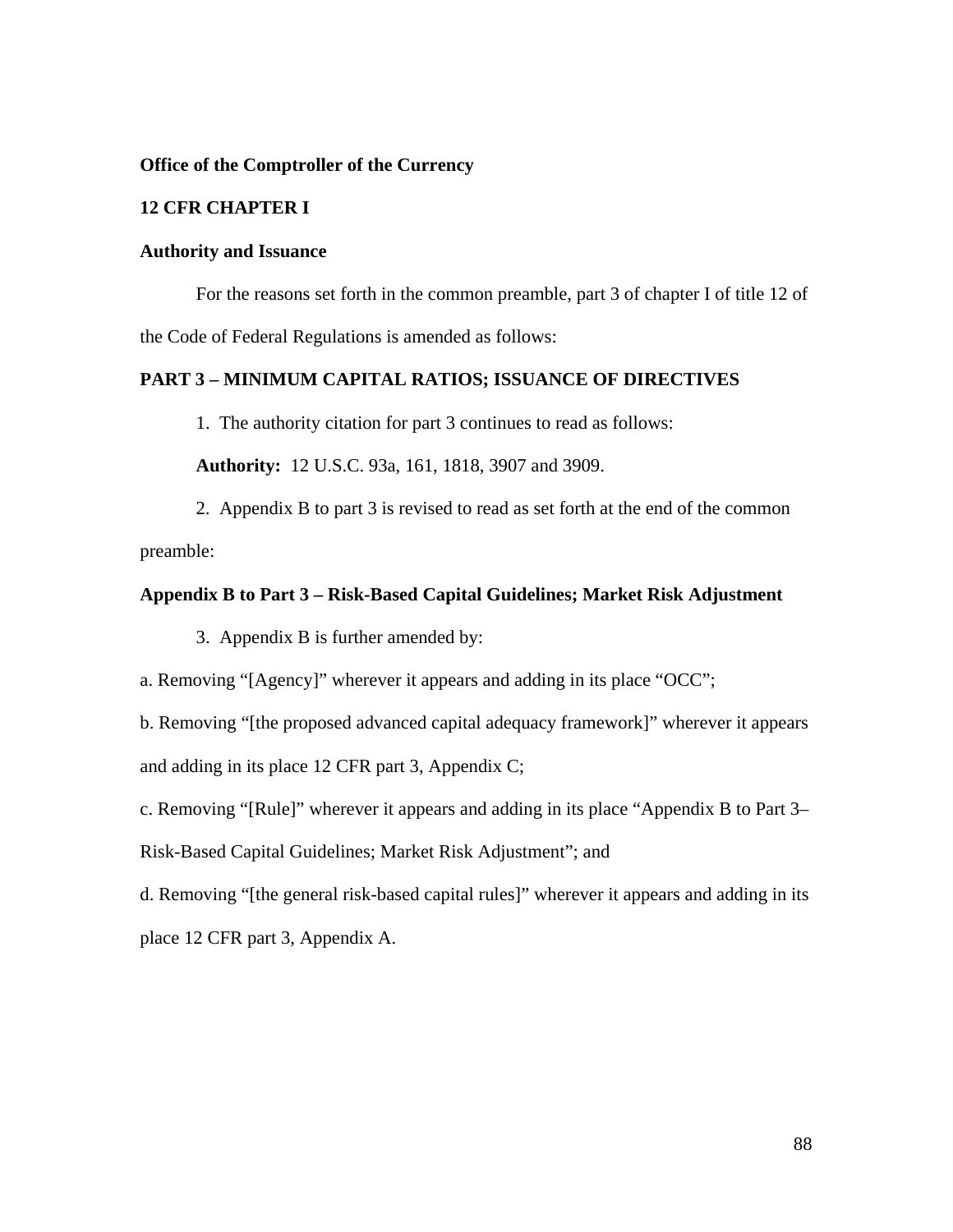#### **Federal Reserve System**

## **12 CFR CHAPTER II**

### **Authority and Issuance**

 For the reasons set forth in the common preamble, part 208 of chapter II of title 12 of the Code of Federal Regulations is amended as follows:

## **PART 208 – MINIMUM CAPITAL RATIOS; ISSUANCE OF DIRECTIVES**

1. The authority citation for part 208 continues to read as follows:

**Authority:** Subpart A of Regulation H (12 CFR part 208, Subpart A) is issued by the Board of Governors of the Federal Reserve System (Board) under 12 U.S.C. 24, 36; sections 9, 11,21,25 and 25A of the Federal Reserve Act (12 U.S.C. 321-338a, 248(a), 248(c), 481-486, 601 and 611); sections 1814, 1816, 1818, 1831o, 1831p-l, 1831r-l and 1835a of the Federal Deposit Insurance Act (FDI Act) (12 U.S.C. 1814, 1816, 1818, 1831o, 1831p-l, 1831r-l and 1835); and 12 U.S.C. 3906-3909.

 2. Appendix E to part 208 is revised to read as set forth at the end of the common preamble:

# **Appendix E to Part 208 – Capital Adequacy Guidelines for State Member Banks: Risk-Based Measure**

3. Appendix E is further amended by:

a. Removing "[Agency]" wherever it appears and adding in its place "Board"; b. Removing "[the proposed advanced capital adequacy framework]" wherever it appears and adding in its place "Appendix F";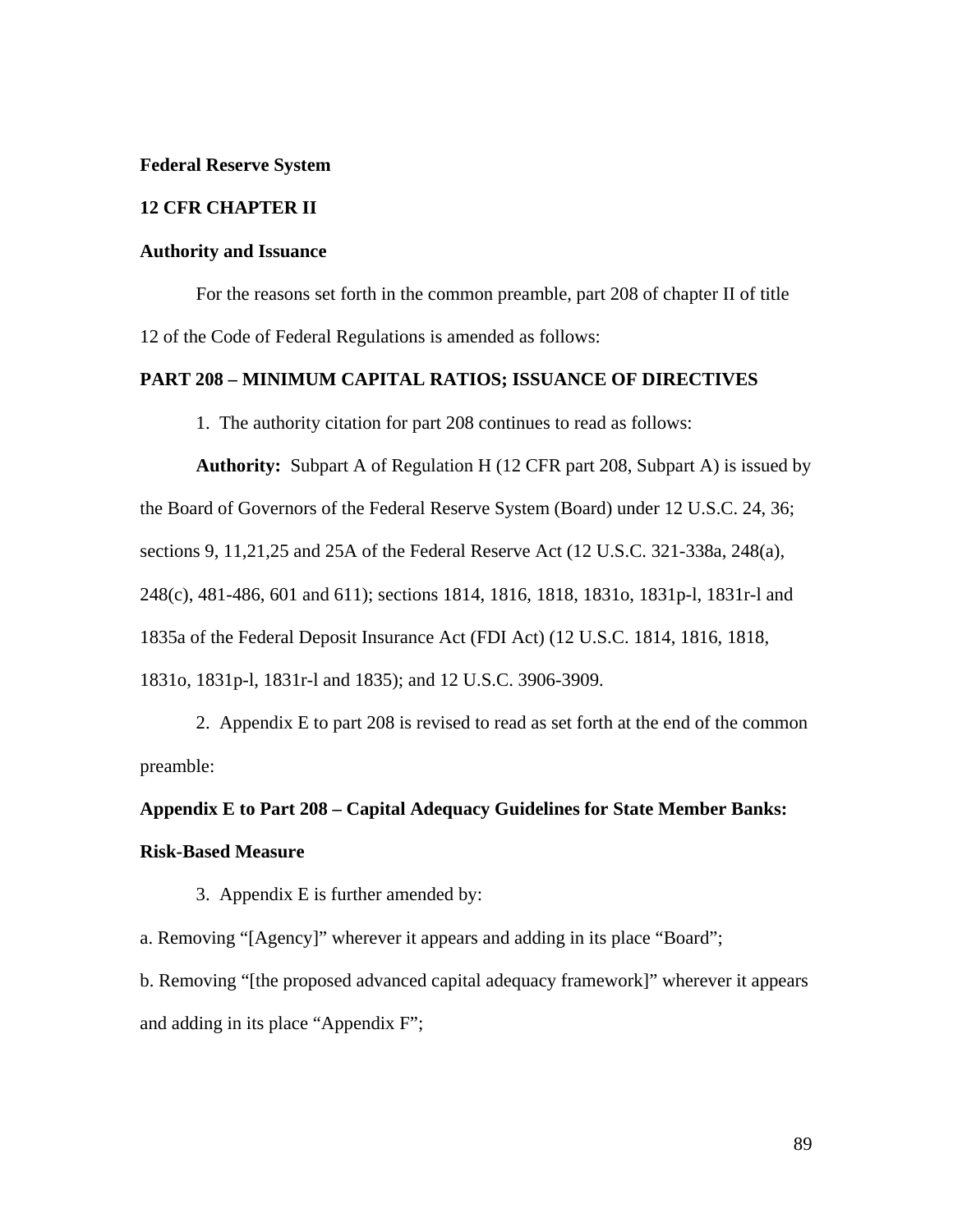c. Removing "[Rule]" wherever it appears and adding in its place "Appendix E to Part 208 – Capital Adequacy Guidelines for State Member Banks: Market Risk Measure"; and

d. Removing"[the general risk-based capital rules]" wherever it appears and adding in its place 12 CFR part 208, Appendix A.

## **12 CFR CHAPTER II**

## **Authority and Issuance**

 For the reasons set forth in the common preamble, part 225 of chapter II of title 12 of the Code of Federal Regulations is amended as follows:

## **PART 225 – MINIMUM CAPITAL RATIOS; ISSUANCE OF DIRECTIVES**

1. The authority citation for part 225 continues to read as follows:

**Authority:** This part 1 (Regulation Y) is issued by the Board of Governors of the Federal Reserve System (Board) under section 5(b) of the Bank Holding Company Act of 1956, as amended (12 U.S.C. 1844(b)) (BHC Act); sections 8 and 13(a) of the International Banking Act of 1978 (12 U.S.C. 3106 and 3108); section 7(j)(13) of the Federal Deposit Insurance Act, as amended by the Change in Bank Control Act of 1978 (12 U.S.C. 1817(j)(13)) (Bank Control Act); section 8(b) of the Federal Deposit Insurance Act (12 U.S.C. 1818(b)); section 914 of the Financial Institutions Reform, Recovery and Enforcement Act of 1989 (12 U.S.C. 1831i); section 106 of the Bank Holding Company Act Amendments of 1970 (12 U.S.C. 1972); and the International Lending Supervision Act of 1983 (Pub. L. 98-181, title IX). The BHC Act is codified at 12 U.S.C. 1841, et seq.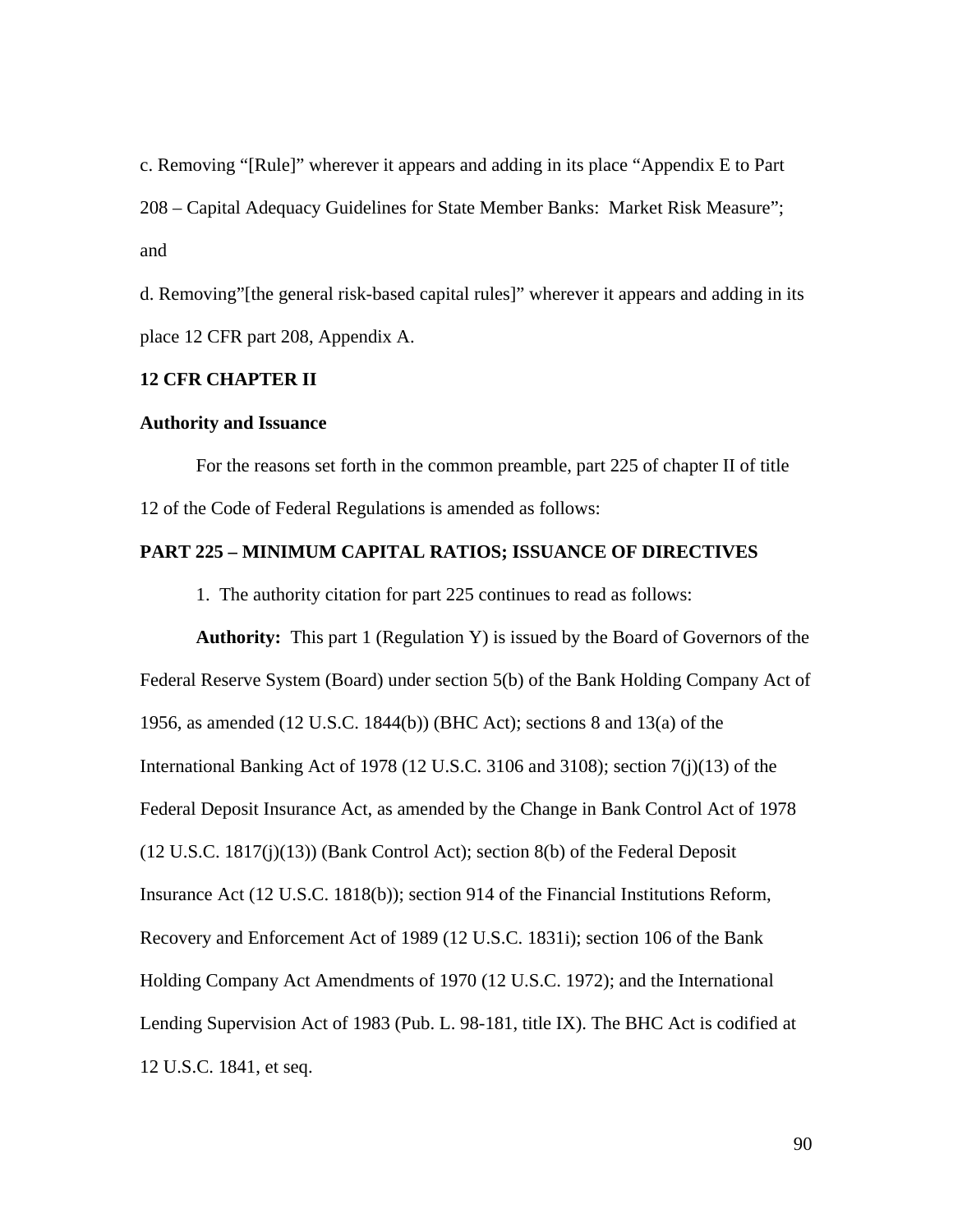2. Appendix E to part 225 is revised to read as set forth at the end of the common preamble:

# **Appendix E to Part 225 – Capital Adequacy Guidelines for Bank Holding**

## **Companies: Risk-Based Measure**

3. Appendix E is further amended by:

a. Removing "[Agency]" wherever it appears and adding in its place "Board";

b. Removing "[the proposed advanced capital adequacy framework]" wherever it appears and adding in its place "Appendix F";

c. Removing "[Rule]" wherever it appears and adding in its place "Appendix E to Part

225 – Capital Adequacy Guidelines for Bank Holding Companies: Market Risk

Measure"; and

d. Removing "[the general risk-based capital rules]" wherever it appears and adding in its place 12 CFR part 225, Appendix A.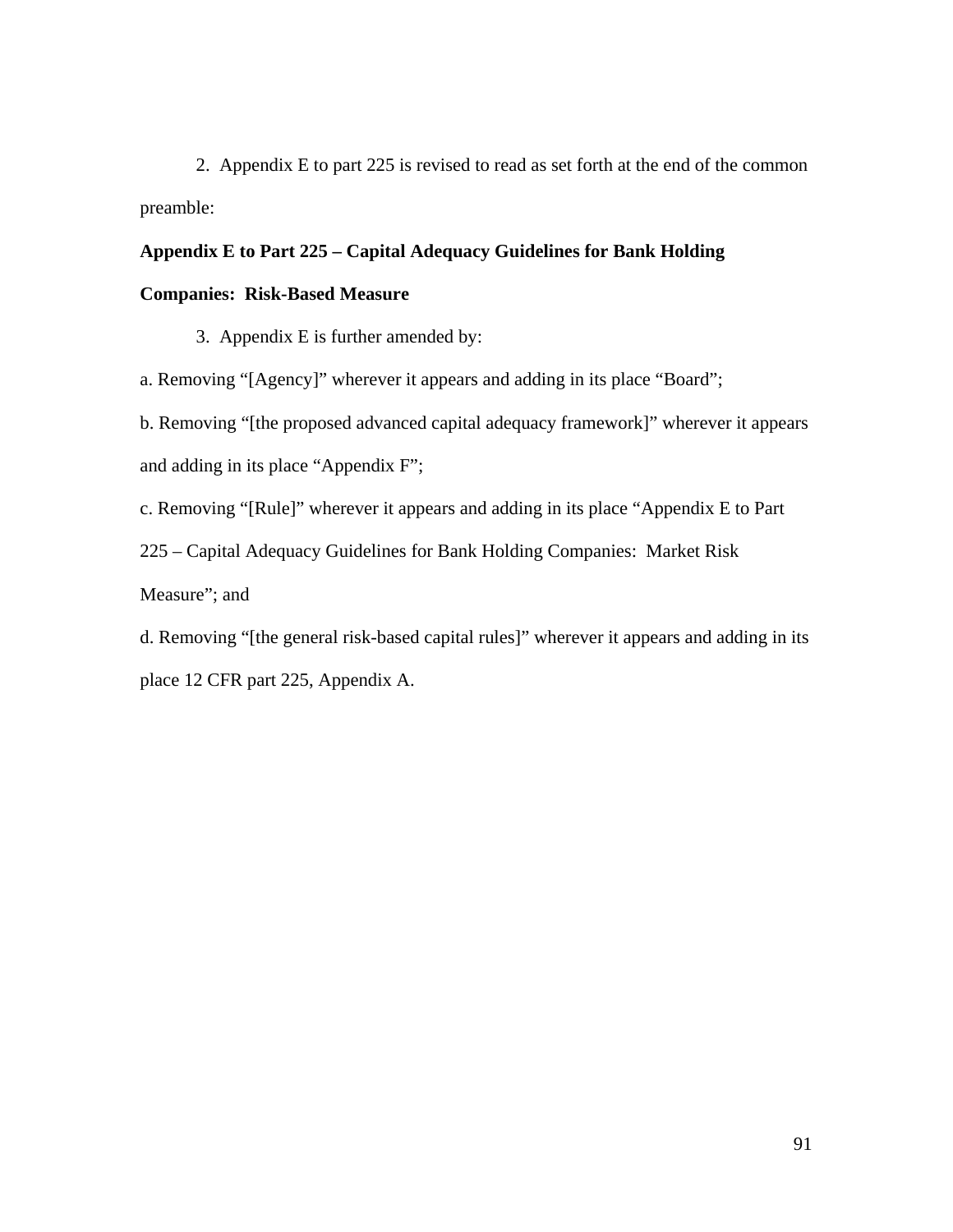### **Federal Deposit Insurance Corporation**

## **12 CFR CHAPTER III**

### **Authority and Issuance**

 For the reasons set forth in the common preamble, part 325 of chapter III of title 12 of the Code of Federal Regulations is amended as follows:

## **PART 325 – CAPITAL MAINTENANCE**

1. The authority citation for part 325 continues to read as follows:

**Authority:** 12 U.S.C. 1815(a), 1815(b), 1816, 1818(a), 1818(b), 1818(c),

1818(t), 1819(Tenth), 1828(c), 1828(d), 1828(i), 1828(n), 1828(o), 1831o, 1835, 3907,

3909, 4808; Pub. L. 102-233, 105 Stat. 1761, 1789, 1790 (12 U.S.C. 1831n note); Pub. L.

102-242, 105 Stat. 2236, 2355, as amended by Pub. L. 103-325, 108 Stat. 2160, 2233 (12

U.S.C. 1828 note); Pub. L. 102-242, 105 Stat. 2236, 2386, as amended by Pub. L. 102-

550, 106 Stat. 3672, 4089 (12 U.S.C. 1828 note).

 2. Appendix C to part 325 is revised to read as set forth at the end of the common preamble:

# **Appendix C to Part 325 – Risk-Based Capital for State Nonmember Banks: Market Risk**

3. Appendix C is further amended by:

a. Removing "[Agency]" wherever it appears and adding in its place "FDIC";

b. Removing "[the proposed advanced capital adequacy framework]" wherever it appears and adding in its place "Appendix D";

c. Removing "[Rule]" wherever it appears and adding in its place "Appendix C to Part

325–Risk-Based Capital for State Nonmember Banks: Market Risk"; and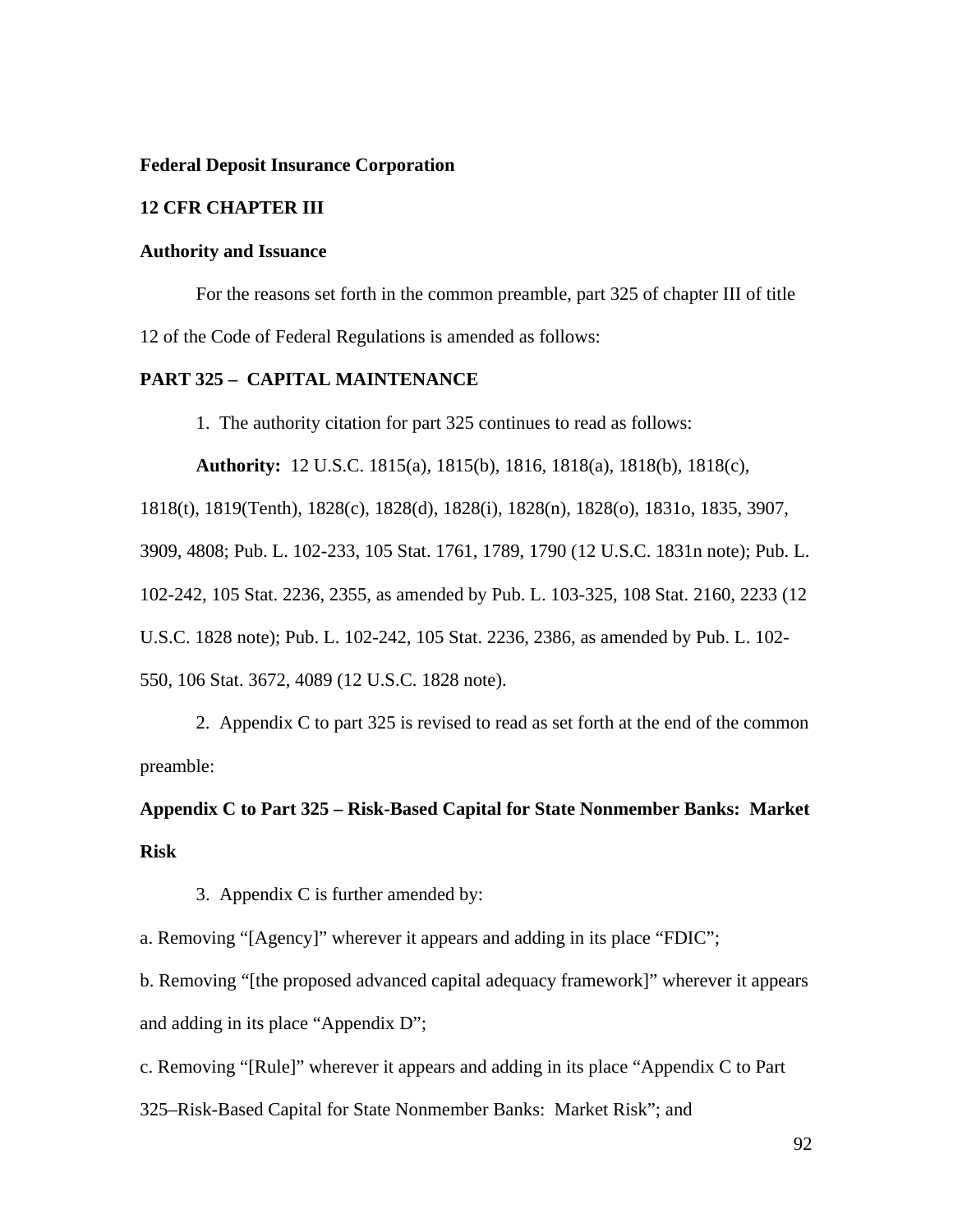d. Removing "[the general risk-based capital rules]" wherever it appears and adding in its place "12 CFR part 325, Appendix A."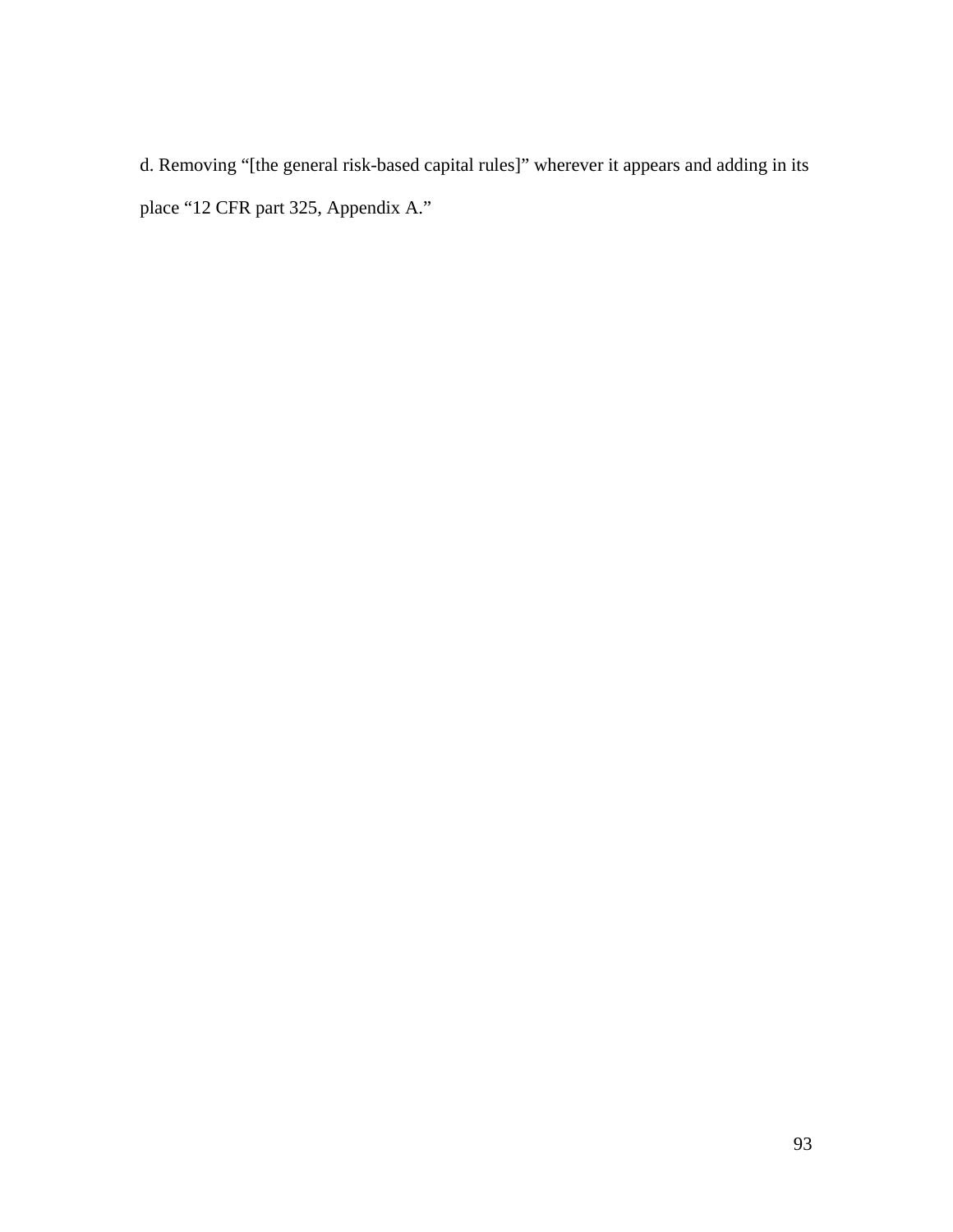## **Office of Thrift Supervision**

## **12 CFR CHAPTER V**

## **Authority and Issuance**

For the reasons set forth in the common preamble, the Office of Thrift

Supervision proposes to add part 566 of chapter V of title 12 of the Code of Federal

Regulations to read as follows:

1. Add a new part 566 to read as follows:

# **PART 566 – ADVANCED CAPITAL ADEQUACY FRAMEWORK AND MARKET RISK ADJUSTMENT**

**Sec.** 

**566.1 Purpose** 

## **Appendix A [Reserved]**

AUTHORITY: 12 U.S.C. 1462, 1462a, 1463, 1464, 1467a, and 1828(note).

## **§ 566.1 Purpose**

- (a) [Reserved]
- (b) Market Risk. Appendix B of this part establishes risk-based capital

requirements for banks with significant exposure to market risk, provides methods for these banks to calculate their risk-based capital requirements for market risk, and prescribes public disclosure requirements regarding market risk for these savings associations.

# **Appendix A [Reserved]**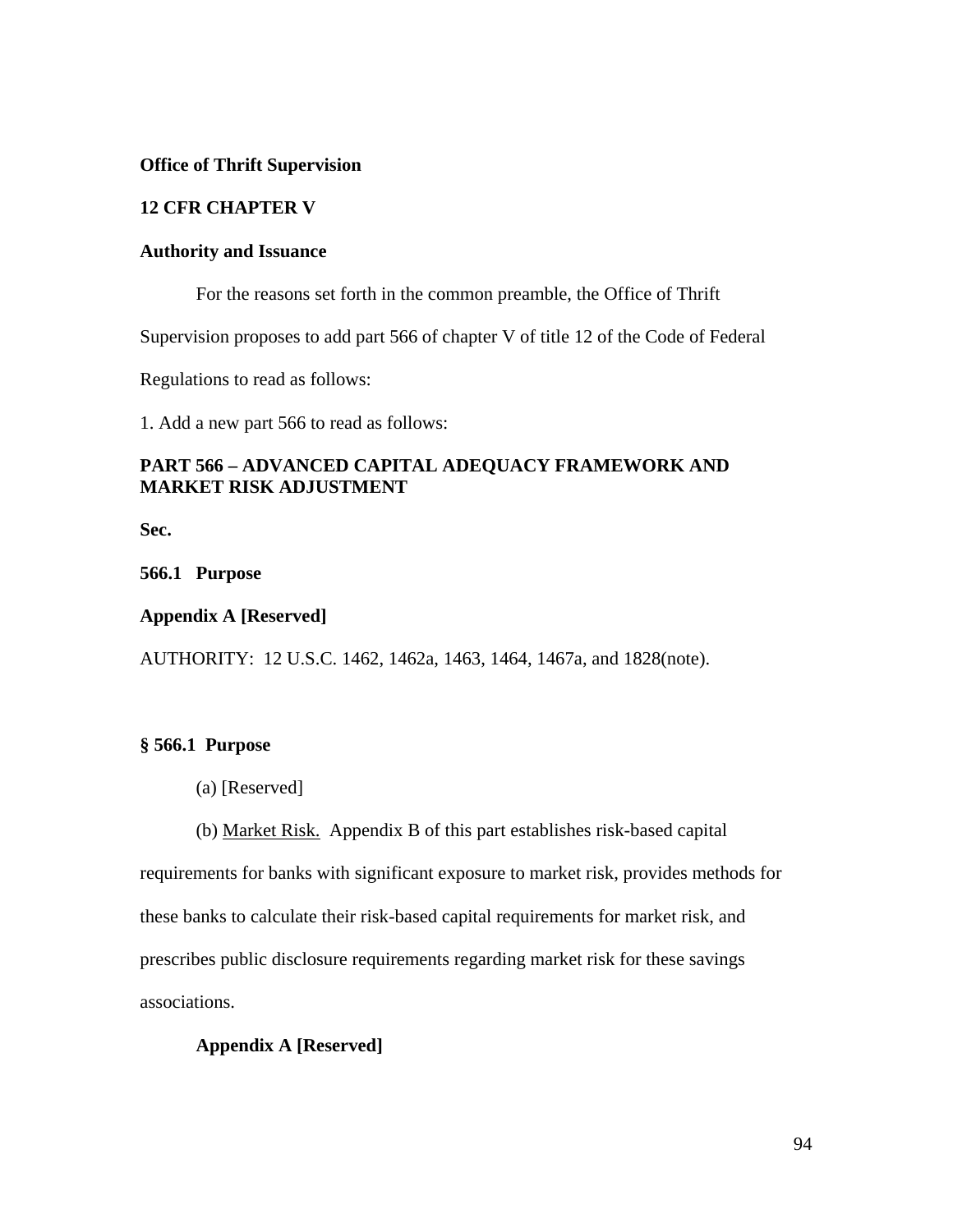2. Appendix B to part 566 is added and revised to read as set forth at the end of the common preamble.

3. Appendix B to part 566 is further amended by:

a. Removing "[Agency]" wherever it appears and adding in its place "OTS";

b. Removing "[the proposed advanced capital adequacy framework]" wherever it appears and adding in its place "12 CFR part 566, Appendix A";

c. Removing "[Rule]" wherever it appears and adding in its place "Appendix B to Part 566–Market Risk Adjustment"; and

d. Removing "[the general risk-based capital rules]" wherever it appears and adding in its place 12 CFR part 567.